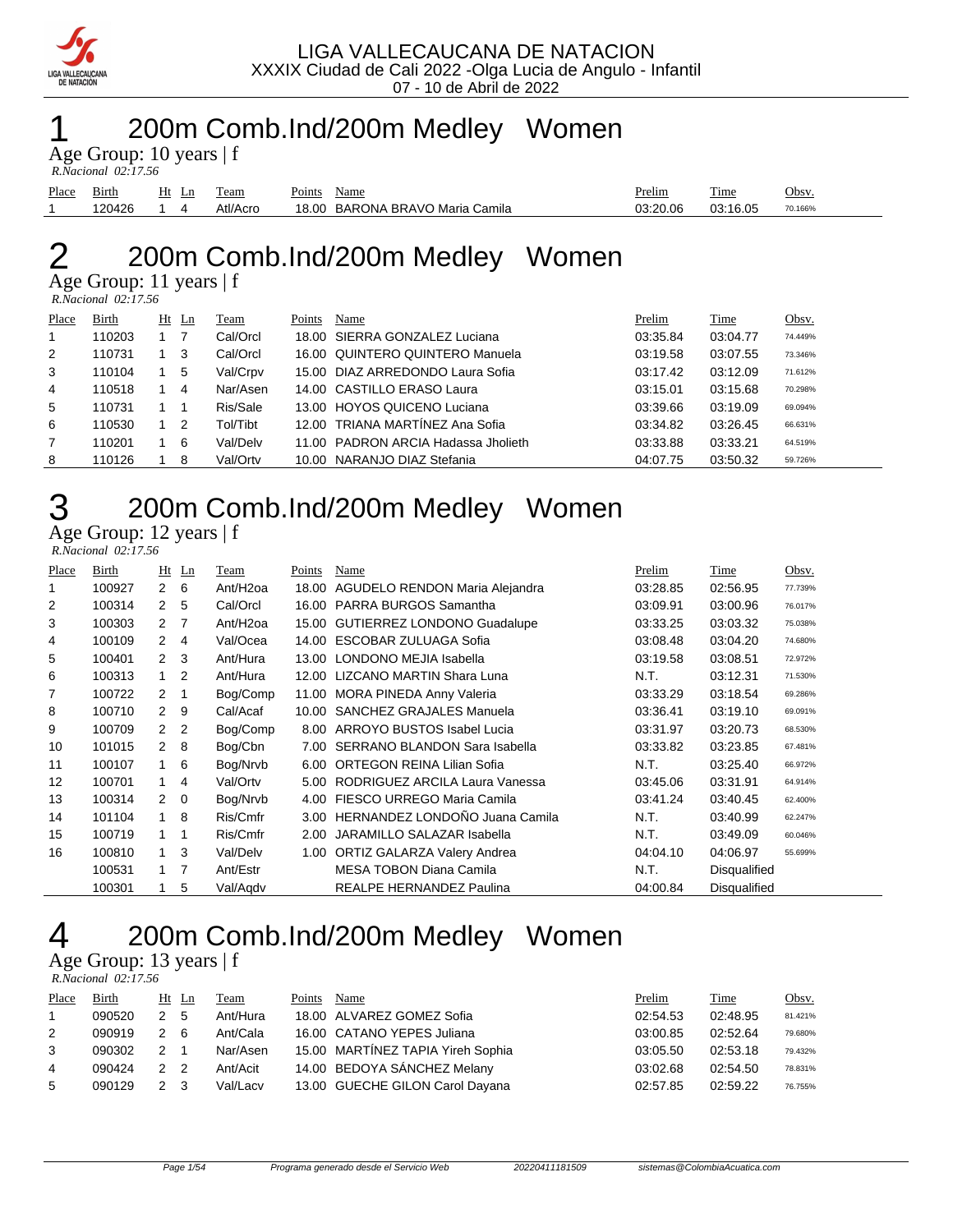

07 - 10 de Abril de 2022

| Continuing Event: 4<br>6 |                      |                |                                                                                          |                           |                                |                                                                                                                                                                                                                                                                                                                                                                                                                    |                     |         |
|--------------------------|----------------------|----------------|------------------------------------------------------------------------------------------|---------------------------|--------------------------------|--------------------------------------------------------------------------------------------------------------------------------------------------------------------------------------------------------------------------------------------------------------------------------------------------------------------------------------------------------------------------------------------------------------------|---------------------|---------|
| 090904                   |                      |                | Bog/Nrvb                                                                                 |                           |                                | 03:05.86                                                                                                                                                                                                                                                                                                                                                                                                           | 03:00.10            | 76.380% |
| 090624                   |                      | 4              | Bog/Cols                                                                                 |                           |                                | 03:25.48                                                                                                                                                                                                                                                                                                                                                                                                           | 03:02.32            | 75.450% |
| 090614                   |                      |                | Tol/Tibt                                                                                 |                           |                                | N.T.                                                                                                                                                                                                                                                                                                                                                                                                               | 03:03.67            | 74.895% |
| 090405                   |                      |                | Ant/Hura                                                                                 |                           |                                | 03:15.91                                                                                                                                                                                                                                                                                                                                                                                                           | 03:05.00            | 74.357% |
| 090422                   |                      |                | Val/Cofv                                                                                 |                           |                                | 03:04.71                                                                                                                                                                                                                                                                                                                                                                                                           | 03:07.13            | 73.510% |
| 090718                   | $\mathbf{2}$         | -9             | Bog/Comp                                                                                 |                           |                                | 03:12.78                                                                                                                                                                                                                                                                                                                                                                                                           | 03:07.21            | 73.479% |
| 090221                   |                      | - 6            | Bog/Cbn                                                                                  |                           |                                | 03:53.96                                                                                                                                                                                                                                                                                                                                                                                                           | 03:09.44            | 72.614% |
| 090224                   |                      | 2              | Ant/Lera                                                                                 |                           |                                | N.T.                                                                                                                                                                                                                                                                                                                                                                                                               | 03:12.24            | 71.556% |
| 090910                   |                      |                | Ant/Acug                                                                                 |                           |                                | N.T.                                                                                                                                                                                                                                                                                                                                                                                                               | 03:14.50            | 70.725% |
| 090226                   |                      |                | Bog/Comp                                                                                 |                           |                                | N.T.                                                                                                                                                                                                                                                                                                                                                                                                               | 03:24.42            | 67.293% |
| 090402                   |                      | 5              | Bog/Nrvb                                                                                 |                           |                                | 03:40.19                                                                                                                                                                                                                                                                                                                                                                                                           | 03:25.32            | 66.998% |
| 091022                   |                      |                | Val/Aqdv                                                                                 |                           | VELASQUEZ CUJINO Valentina     | N.T.                                                                                                                                                                                                                                                                                                                                                                                                               | 03:50.88            | 59.581% |
| 090409                   | $\mathbf{2}^{\circ}$ | $\overline{4}$ | Val/Crpv                                                                                 |                           | GONZÁLEZ CHAQUEA Ivanna Andrea | 02:40.96                                                                                                                                                                                                                                                                                                                                                                                                           | <b>Disqualified</b> |         |
| 091002                   |                      | -3             | Ris/Sale                                                                                 |                           | MARIN PATIÑO María Alejandra   | 03:44.07                                                                                                                                                                                                                                                                                                                                                                                                           | <b>Disqualified</b> |         |
| 090703                   |                      | 8              | Ecu/Kgs                                                                                  |                           | RODRIGUEZ SALAZAR Renata Sofia | N.T.                                                                                                                                                                                                                                                                                                                                                                                                               | No Show             |         |
|                          |                      |                | 2 8<br>$1 \quad 1$<br>$2\quad 0$<br>$2 \overline{7}$<br>1 9<br>$1 \quad 7$<br>$1\quad 0$ | 200m Comb.Ind/200m Medley | 4.00                           | Age Group: 13 YEARS   F<br>12.00 GARCÍA MARTÍNEZ Renata<br>11.00 FONSECA RUIZ Isabella<br>10.00 BRYAN NAVARRO Estrella Del Mar<br>8.00 VARGAS VARGAS Maria Juliana<br>7.00 MUÑOZ SALAZAR Emely<br>6.00 PADILLA PINZON Luisa Isabella<br>5.00 REINA ROBAYO Gabriela<br><b>MANRIQUE OSORIO Maria Jose</b><br>3.00 BUSTAMANTE MUNOZ Susana<br>2.00 GUTIERREZ ARIAS Sarah Alejandra<br>1.00 SALINAS ZAMORA MarÍa Lucia |                     |         |

## 100m Libre/100m Free Men

Age Group: 11 years | m  *R.Nacional 00:50.26* 

| Place | <b>Birth</b> | Ht             | Ln             | Team     | Points | Name                                   | Prelim   | Time     | Obsv.   |
|-------|--------------|----------------|----------------|----------|--------|----------------------------------------|----------|----------|---------|
| 1     | 110203       | 3              | 4              | Val/Astr |        | 18.00 PAZ GARCIA Juan David            | 01:15.38 | 01:12.48 | 69.343% |
| 2     | 110601       | 3              | 5              | Atl/Npta | 16.00  | <b>HERNANDEZ AGUIRRE Juan David</b>    | 01:18.13 | 01:14.28 | 67.663% |
| 3     | 110208       | 3              | 6              | Cal/Acaf | 15.00  | VEGA SEPULVEDA Emiliano                | 01:25.06 | 01:16.37 | 65.811% |
| 4     | 110217       | $\overline{2}$ | 0              | Tol/Lozt | 14.00  | <b>CUARTAS ROMERO Juan David</b>       | N.T.     | 01:20.90 | 62.126% |
| 5     | 110212       | 2              | 9              | Bog/Cols | 13.00  | VARGAS SILVA Pedro Jose                | N.T.     | 01:21.15 | 61.935% |
| 6     | 111221       | $\mathbf{1}$   | 8              | Bog/Cols | 12.00  | ROJAS BUITRAGO Santiago                | N.T.     | 01:21.97 | 61.315% |
| 7     | 110526       | 3              | 3              | Val/Estv | 11.00  | <b>OLIVEROS MARTINEZ Samuel Matias</b> | 01:21.64 | 01:22.39 | 61.003% |
| 8     | 110615       | $\mathbf{1}$   | 3              | Bog/Nrvb | 10.00  | CUBIDES AREVALO Daniel Alejandro       | N.T.     | 01:22.49 | 60.929% |
| 9     | 110820       | $\mathbf{1}$   | 6              | Tol/Cdci | 8.00   | <b>TRIANA TAFUR Nikolas</b>            | N.T.     | 01:23.23 | 60.387% |
| 10    | 110828       | 3              | $\overline{2}$ | Val/Astr | 7.00   | SOLIS ROMERO Jose Alejandro            | 01:26.07 | 01:25.13 | 59.039% |
| 11    | 110128       | 3              | 1              | Val/Aqdv | 6.00   | RIVERA FERREIRA Alejandro              | 01:28.49 | 01:25.22 | 58.977% |
| 12    | 111130       | 3              | 8              | Val/Navv | 5.00   | BERMUDEZ QUIÑONEZ Johan Sebastian      | 01:28.87 | 01:27.13 | 57.684% |
| 13    | 110825       | 3              | 7              | Nor/Spns | 4.00   | PARADA QUINTERO AndrÉs Gabriel         | 01:28.22 | 01:29.05 | 56.440% |
| 14    | 110408       | $\mathbf{1}$   | 5              | Qui/Selg | 3.00   | <b>GASPAR ROJAS Nicolas</b>            | N.T.     | 01:31.85 | 54.720% |
| 15    | 110926       | $\overline{2}$ | 4              | Qui/Sela | 2.00   | <b>GONZALEZ MORA Samuel</b>            | 01:40.87 | 01:31.91 | 54.684% |
| 16    | 111101       | $\overline{2}$ | 5              | Pan/Allp | 1.00   | PONTE VARGAS Johny Joel                | 01:44.03 | 01:33.91 | 53.519% |
| 17    | 110906       | $\overline{2}$ | 2              | Val/Delv |        | <b>CHAMORRO CARMONA Matias</b>         | 01:53.78 | 01:34.31 | 53.292% |
| 18    | 111215       | 3              | 0              | Val/Delv |        | <b>BEDOYA RESTREPO Mateo</b>           | 01:36.95 | 01:36.69 | 51.981% |
| 19    | 110615       | 3              | 9              | Val/Aqdv |        | GIRALDO SALAZAR Juan Diego             | 01:36.93 | 01:37.08 | 51.772% |
| 20    | 110305       | $\mathbf{1}$   | 4              | Bog/Nrvb |        | <b>CARRANO MIGUEL Fabian Andres</b>    | N.T.     | 01:39.88 | 50.320% |
| 21    | 110122       | $\overline{2}$ | 1              | Ant/Tma  |        | <b>BLANCO SENIOR Juan David</b>        | N.T.     | 01:41.22 | 49.654% |
| 22    | 110628       | $\overline{2}$ | 6              | Val/Astr |        | DIAZ ALVAREZ Alejandro                 | 01:52.94 | 01:44.25 | 48.211% |
| 23    | 111216       | 2              | 3              | Val/Astr |        | JIMENEZ LORA Jose Alejandro            | 01:46.62 | 01:44.60 | 48.050% |
| 24    | 111116       | $\mathbf{1}$   | 1              | Val/Estv |        | <b>AGUIRRE ANGEL Sebastian</b>         | N.T.     | 01:48.27 | 46.421% |
| 25    | 110821       | $\overline{2}$ | 7              | Val/Astr |        | <b>MAMIAN DELGADO Juan Daniel</b>      | 01:55.40 | 01:49.40 | 45.941% |
| 26    | 110131       | $\overline{2}$ | 8              | Pan/Allp |        | DOMINGUEZ GARCIA Manuel Alejandro      | N.T.     | 01:50.81 | 45.357% |
| 27    | 111008       | 1              | 2              | Val/Delv |        | <b>VICTORIA SANABRIA Tomas</b>         | N.T.     | 01:59.24 | 42.150% |
|       | 111104       | 1              | $\overline{7}$ | Ris/Sale |        | <b>DUQUE CANO Juan Esteban</b>         | N.T.     | No Show  |         |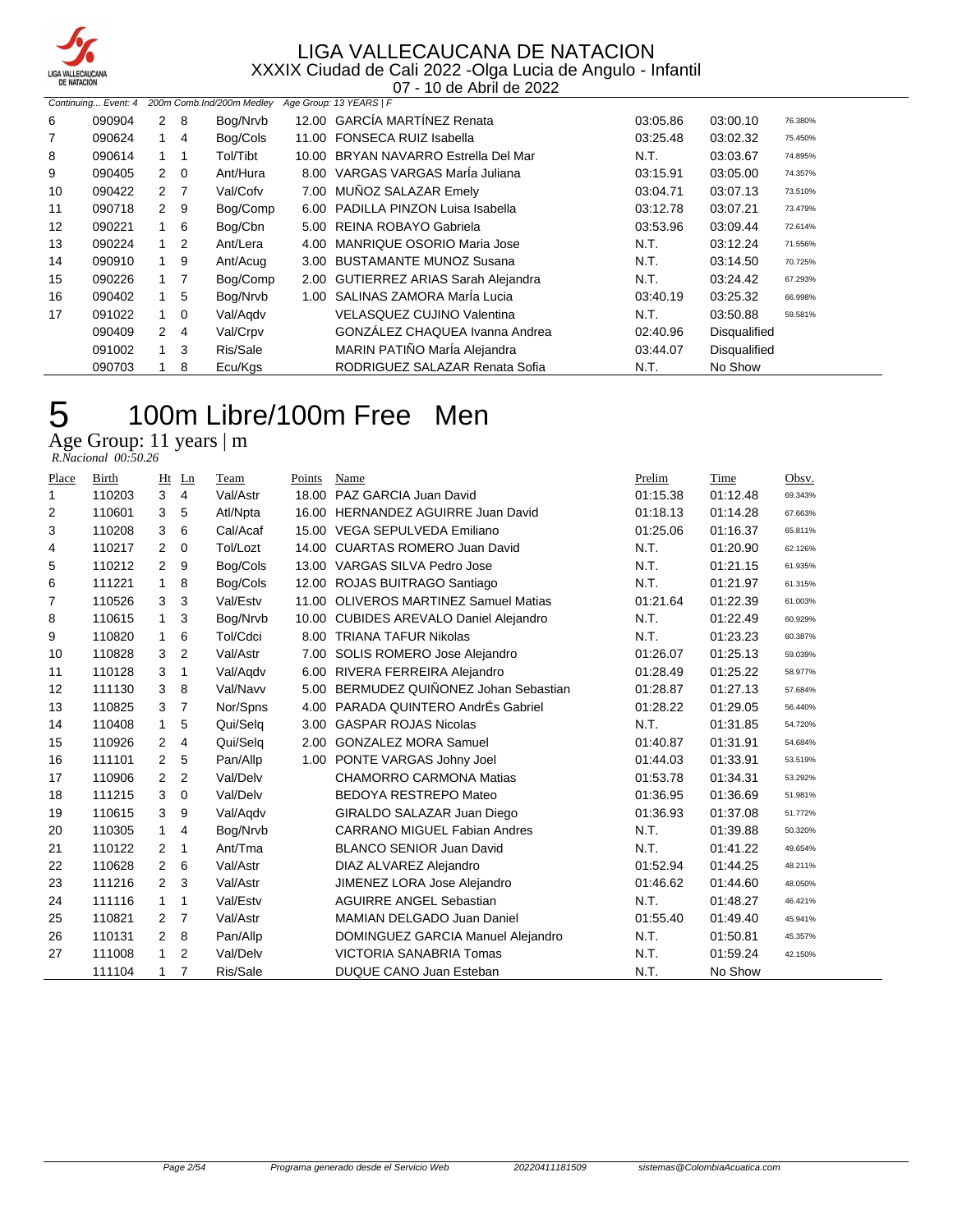

### 100m Libre/100m Free Men Age Group: 12 years | m

| R.Nacional 00:50.26 |  |
|---------------------|--|
|---------------------|--|

| <b>Place</b> | Birth  | Ht             | Ln             | Team     | Points | Name                                 | Prelim   | Time         | Obsv.   |
|--------------|--------|----------------|----------------|----------|--------|--------------------------------------|----------|--------------|---------|
| $\mathbf{1}$ | 100311 | 5              | 5              | Val/Crpv | 18.00  | GONZALEZ IZQUIERDO Juan Sebastian    | 01:10.20 | 01:06.02     | 76.128% |
| 2            | 101206 | 5              | $\overline{4}$ | Bog/End  |        | 16.00 LACHARME VALENCIA Nicolas      | 01:07.44 | 01:06.10     | 76.036% |
| 3            | 100430 | 5              | 6              | Val/Astr |        | 15.00 GUZMAN CASTRO Juan Jose        | 01:11.38 | 01:07.39     | 74.581% |
| 4            | 100305 | 5              | 3              | Cal/Orcl |        | 14.00 VELASQUEZ GANAN Leonardo       | 01:11.25 | 01:08.42     | 73.458% |
| 5            | 100426 | 5              | 0              | Nor/Spns |        | 13.00 CORREDOR DIAZ Santiago David   | 01:15.53 | 01:09.71     | 72.099% |
| 6            | 100222 | 5              | $\overline{2}$ | Atl/Dela |        | 12.00 CANTILLO CABARCAS Julian Samir | 01:11.90 | 01:11.29     | 70.501% |
| 7            | 100922 | 5              | 9              | Atl/Npta |        | 11.00 LECHUGA ORTIZ David Alfonso    | 01:15.39 | 01:11.74     | 70.059% |
| 8            | 100317 | 5              | $\overline{7}$ | Val/Astr |        | 10.00 GALLEGO MEZU Juan Esteban      | 01:14.22 | 01:12.20     | 69.612% |
| 9            | 100709 | 5              | 8              | Val/Delv |        | 8.00 RODRIGUEZ ZAPATA Alejandro      | 01:14.74 | 01:12.28     | 69.535% |
| 10           | 100911 | 3              | 5              | Ris/Cmfr |        | 7.00 MONTOYA MESA Juan Jose          | 01:26.52 | 01:13.51     | 68.372% |
| 11           | 100627 | 4              | 6              | Tol/Lozt | 6.00   | <b>MORATO MATEUS Simon</b>           | 01:20.81 | 01:13.76     | 68.140% |
| 12           | 100204 | 3              | $\overline{4}$ | Ris/Flam | 5.00   | <b>MONTANO CEBALLOS Jose Thomas</b>  | 01:24.38 | 01:14.22     | 67.718% |
| 13           | 100326 | 4              | 3              | Bog/Rin  |        | 4.00 VALERO LANDI Mario Andres       | 01:20.33 | 01:14.60     | 67.373% |
| 14           | 100901 | 4              | 5              | Val/Aqdv |        | 3.00 VIERA CARDONA Samuel            | 01:17.43 | 01:15.38     | 66.676% |
| 15           | 100611 | 5              | $\mathbf{1}$   | Val/Navv |        | 2.00 RODRIGUEZ LOPEZ Jeronimo        | 01:14.43 | 01:15.46     | 66.605% |
| 16           | 101014 | 4              | $\overline{4}$ | Val/Ortv |        | 1.00 ALVARADO PRIETO Luis Gabriel    | 01:17.22 | 01:15.86     | 66.254% |
| 17           | 100520 | 4              | $\mathbf{1}$   | Ant/Hura |        | <b>FERREIRA HERRERA Emanuel</b>      | 01:22.38 | 01:16.23     | 65.932% |
| 18           | 101029 | 4              | 8              | Tol/Tibt |        | VARGAS FORERO Juan David             | 01:22.68 | 01:17.03     | 65.247% |
| 19           | 100427 | $\overline{2}$ | 8              | Ant/Hura |        | <b>FALCON GIRALDO Miguel Angel</b>   | N.T.     | 01:18.63     | 63.920% |
| 20           | 100920 | 4              | $\overline{c}$ | Ant/Hura |        | <b>SOTO REYES Felipe</b>             | 01:21.39 | 01:19.16     | 63.492% |
| 21           | 101222 | $\overline{4}$ | 0              | Ant/Dmta |        | <b>GOMEZ SOTO Thomas</b>             | 01:23.17 | 01:19.17     | 63.484% |
| 22           | 101026 | 3              | $\overline{2}$ | Qui/Selq |        | <b>GARCIA ARIAS Juan Jose</b>        | 01:28.44 | 01:21.45     | 61.707% |
| 23           | 100106 | 3              | 6              | Pan/Allp |        | <b>RIVERA PAZ Rene Hilel</b>         | 01:27.66 | 01:21.50     | 61.669% |
| 24           | 101127 | 4              | 9              | Val/Estv |        | AGUDELO GIRALDO Juan Sebastian       | 01:22.89 | 01:22.96     | 60.583% |
| 25           | 100210 | 4              | $\overline{7}$ | Val/Delv |        | CHAVEZ CORDOBA Nicolas               | 01:21.91 | 01:23.03     | 60.532% |
| 26           | 100526 | 3              | 3              | Ris/Sale |        | <b>MARIN CORREA Alejandro</b>        | 01:27.08 | 01:23.54     | 60.163% |
| 27           | 100610 | 3              | 0              | Val/Delv |        | HURTADO MARULANDA Juan David         | 01:35.07 | 01:27.62     | 57.361% |
| 28           | 100723 | 3              | $\overline{7}$ | Val/Delv |        | AULESTIA CRUZ Juan Camilo            | 01:29.23 | 01:27.84     | 57.218% |
| 29           | 100826 | 3              | $\mathbf{1}$   | Val/Ortv |        | <b>VINASCO OSORIO Yessid</b>         | 01:31.46 | 01:28.14     | 57.023% |
| 30           | 100209 | 3              | 9              | Val/Astr |        | <b>PORRAS MARIN Samuel</b>           | 01:32.95 | 01:30.16     | 55.745% |
| 31           | 100830 | 3              | 8              | Qui/Selq |        | AGUDELO FANDINO Juan Jose            | 01:31.95 | 01:30.47     | 55.554% |
| 32           | 100503 | $\overline{2}$ | $\overline{4}$ | Val/Delv |        | SILVA ROSANIA Samuel                 | 01:36.76 | 01:30.64     | 55.450% |
| 33           | 101025 | $\overline{2}$ | 3              | Val/Ortv |        | <b>IJAJI BUENO Yhair Daniel</b>      | 01:39.63 | 01:31.77     | 54.767% |
| 34           | 100713 | 2              | $\overline{c}$ | Qui/Selg |        | GIRALDO SANZ Santiago                | 01:51.69 | 01:31.79     | 54.755% |
| 35           | 100109 | $\overline{2}$ | $\overline{7}$ | Val/Ocea |        | MARMOLEJO VALENCIA Sebastian         | N.T.     | 01:34.84     | 52.995% |
| 36           | 101125 | $\overline{2}$ | 5              | Val/Astr |        | <b>VILLAMIL TABARES Sebastian</b>    | 01:39.17 | 01:35.41     | 52.678% |
| 37           | 100106 | $\overline{2}$ | 6              | Atl/Npta |        | CAMARGO CASTELLAR Jhan Carlo         | 01:40.07 | 01:36.66     | 51.997% |
| 38           | 101008 | $\mathbf{1}$   | 3              | Val/Navv |        | LENIS GIRALDO Santiago               | N.T.     | 01:36.87     | 51.884% |
| 39           | 100814 | $\overline{2}$ | 0              | Bog/Nrvb |        | <b>PUENTES RAMIREZ Juan Felipe</b>   | N.T.     | 01:37.49     | 51.554% |
| 40           | 100728 | $\overline{2}$ | 9              | Val/Ocea |        | GARZ?N JARAMILLO Juan Pablo          | N.T.     | 01:37.53     | 51.533% |
| 41           | 100407 | $\overline{2}$ | $\mathbf{1}$   | Pan/Allp |        | <b>RAMOS LUNA Ariel</b>              | N.T.     | 01:53.58     | 44.251% |
|              | 100926 | $\mathbf{1}$   | 5              | Pan/Allp |        | ZAMORA BURGOS Gabriel                | N.T.     | Disqualified |         |
|              | 100829 | $\mathbf{1}$   | 4              | Val/Crpv |        | SIERRA CORTEZ Juan Jose              | N.T.     | No Show      |         |
|              |        |                |                |          |        |                                      |          |              |         |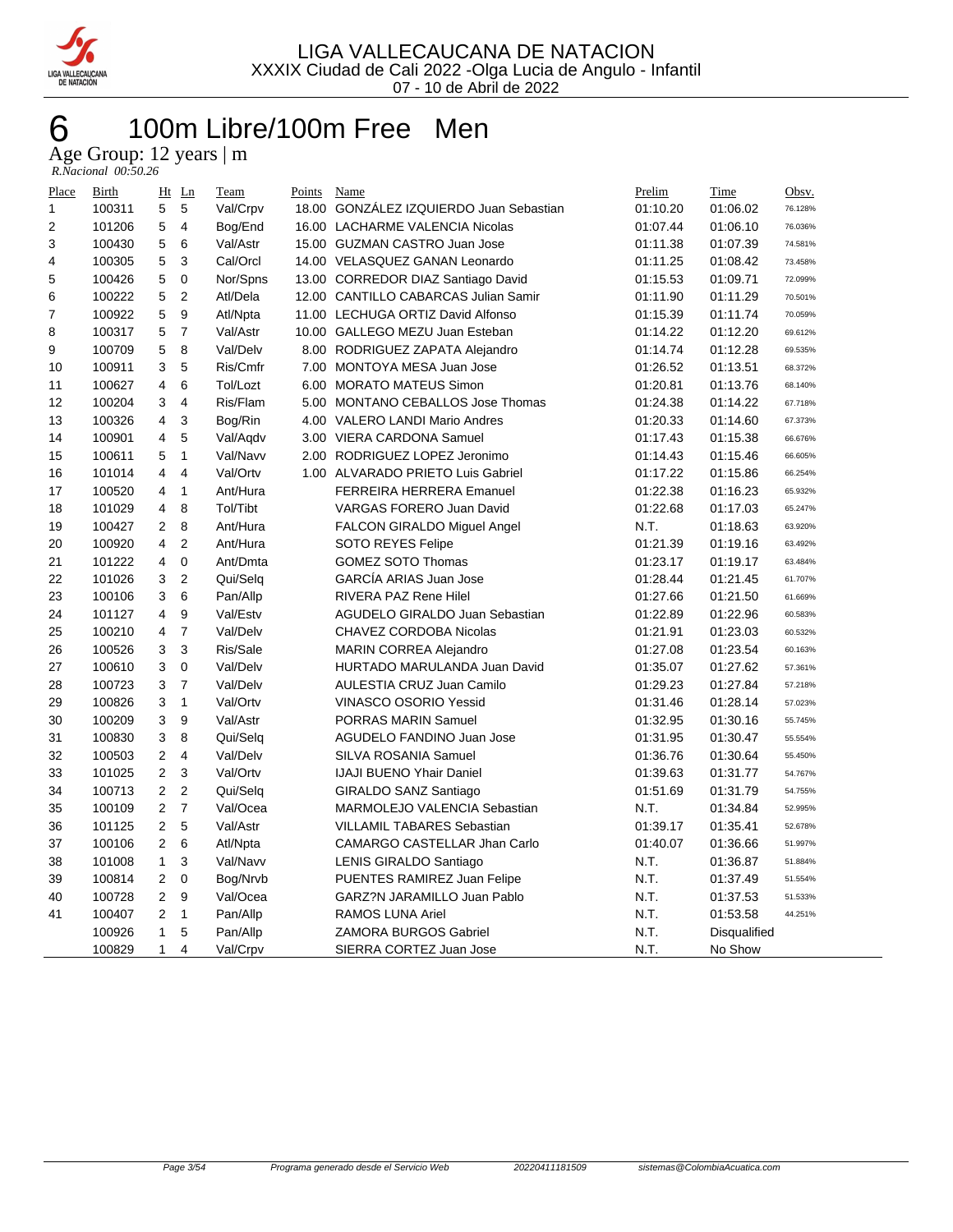

### 100m Libre/100m Free Men

Age Group: 13 years | m  *R.Nacional 00:50.26* 

| Place | Birth  | Ht Ln          |                | Team                 | Points | Name                                     | Prelim   | Time     | Obsv.   |
|-------|--------|----------------|----------------|----------------------|--------|------------------------------------------|----------|----------|---------|
| 1     | 090130 | 5              | $\overline{4}$ | Cau/Orcu             |        | 18.00 RODRIGUEZ LOPEZ Santiago           | 01:03.04 | 01:00.90 | 82.529% |
| 2     | 090101 | 5              | 3              | Val/Astr             |        | 16.00 BANOL CEBALLOS Juan Sebastian      | 01:05.40 | 01:03.11 | 79.639% |
| 3     | 090122 | 5              | 5              | Val/Estv             |        | 15.00 BERRIO CERTUCHE Ricardo Alejandro  | 01:04.79 | 01:04.04 | 78.482% |
| 4     | 090705 | 4              | $\mathbf 0$    | Ant/Olra             |        | 14.00 RIOS CARDONA Miguel Angel          | 01:12.54 | 01:05.12 | 77.181% |
| 5     | 091210 | 3              | 4              | Val/Aqdv             |        | 13.00 ANGULO DIAZ Mateo                  | 01:12.62 | 01:05.41 | 76.838% |
| 6     | 090209 | 5              | 6              | Val/Accv             |        | 12.00 GUZMAN PAYAN Martin                | 01:06.91 | 01:05.95 | 76.209% |
| 7     | 090108 | $\overline{2}$ | $\overline{4}$ | Ant/Hura             |        | 11.00 ALZATE VALENCIA Kevin Alexander    | N.T.     | 01:05.98 | 76.175% |
| 8     | 090104 | 5              | $\overline{7}$ | Tol/Tibt             |        | 10.00 SANTIAGO CORDOBA David             | 01:09.01 | 01:06.08 | 76.059% |
| 9     | 090921 | 5              | 9              | Ris/Sale             |        | 8.00 GRISALES CASTRILLON Matias          | 01:09.25 | 01:06.12 | 76.013% |
| 10    | 090826 | 3              | 5              | Val/Crpv             |        | 7.00 CASTILLO ROMERO Mateo               | 01:13.22 | 01:06.72 | 75.330% |
| 11    | 090509 | $\overline{4}$ | 6              | Ris/Sale             |        | 6.00 CUBILLOS VALENCIA Juan Sebastian    | 01:10.94 | 01:07.20 | 74.792% |
| 12    | 090429 | 5              | $\mathbf{1}$   | Val/Navv             |        | 5.00 ANGEL MUÑOZ Samuel                  | 01:09.04 | 01:07.73 | 74.206% |
| 13    | 090710 | 5              | 8              | Val/Delv             |        | 4.00 GARCIA RESTREPO Emanuel             | 01:09.20 | 01:08.22 | 73.673% |
| 14    | 090109 | 4              | 3              | Val/Crpv             |        | 3.00 AGUIRRE QUITISTAR Joe Mauricio      | 01:10.84 | 01:08.24 | 73.652% |
| 15    | 091114 | $\overline{4}$ | $\overline{4}$ | Bog/Comp             |        | 2.00 BARRETO MOTTA Juan Manuel           | 01:08.72 | 01:08.72 | 73.137% |
| 16    | 090115 | $\overline{2}$ | 5              | Ant/H <sub>2oa</sub> |        | 1.00 BENITEZ DUQUE Juan Camilo           | N.T.     | 01:08.94 | 72.904% |
| 17    | 090630 | $\overline{4}$ | $\overline{c}$ | Val/Cofv             |        | GONZALEZ ZURITA Juan David               | 01:11.84 | 01:09.43 | 72.389% |
| 18    | 091031 | $\overline{4}$ | $\overline{7}$ | Tol/Lozt             |        | <b>VARON POLOCHE Thomas David</b>        | 01:11.87 | 01:09.49 | 72.327% |
| 19    | 091104 | $\overline{4}$ | 5              | Val/Crpv             |        | <b>GUERRERO CORONEL Abraham David</b>    | 01:10.67 | 01:09.57 | 72.244% |
| 19    | 091002 | 5              | $\overline{c}$ | Val/Posv             |        | UMAA±A VIDAL Juan Miguel                 | 01:07.84 | 01:09.57 | 72.244% |
| 21    | 090217 | $\overline{4}$ | 8              | Ris/Sale             |        | <b>TORO ARIAS Juan Felipe</b>            | 01:12.02 | 01:09.74 | 72.068% |
| 22    | 090604 | 3              | 3              | Ris/Cmfr             |        | RAMIREZ YEPEZ Mathias                    | 01:13.61 | 01:10.01 | 71.790% |
| 23    | 090512 | $\overline{2}$ | 9              | Ant/Nmaa             |        | LONDONO CARDONA Sebastian                | N.T.     | 01:10.14 | 71.657% |
| 24    | 090424 | $\overline{4}$ | 9              | Bog/Cbn              |        | <b>BLANCO SOCHA Alvaro</b>               | 01:12.42 | 01:10.21 | 71.585% |
| 25    | 090118 | 5              | $\mathbf 0$    | Val/Navv             |        | LARA PAGOAGA Alejandro Jose              | 01:09.78 | 01:10.24 | 71.555% |
| 26    | 090403 | $\overline{2}$ | $\overline{7}$ | Tol/Tibt             |        | LONDONO CHAMORRO Nicolas                 | N.T.     | 01:10.78 | 71.009% |
| 27    | 090120 | $\overline{2}$ | 3              | Val/Crpv             |        | PENA Cristian Santiago                   | N.T.     | 01:11.33 | 70.461% |
| 28    | 090928 | $\overline{4}$ | $\mathbf{1}$   | Tol/Cdci             |        | GUIO DE LOS REYES Juan Felipe            | 01:11.90 | 01:12.69 | 69.143% |
| 29    | 090331 | $\overline{2}$ | $\overline{2}$ | Tol/Tibt             |        | FLOREZ TORRES Juan Pablo                 | N.T.     | 01:12.71 | 69.124% |
| 30    | 090505 | 3              | $\overline{7}$ | Val/Lacv             |        | ZALAZAR OSPINA Santiago Sant             | 01:22.56 | 01:15.42 | 66.640% |
| 31    | 090220 | 3              | 6              | Val/Astr             |        | <b>FONSECA ALVAREZ Nicolas</b>           | 01:18.59 | 01:15.56 | 66.517% |
| 32    | 091002 | 3              | $\mathbf{1}$   | Tol/Lozt             |        | <b>PARRA SUAREZ Lukas</b>                | 01:25.36 | 01:16.99 | 65.281% |
| 33    | 091128 | 3              | 8              | Cal/Acaf             |        | <b>ESPITIA ROJAS Santiago</b>            | 01:25.97 | 01:17.55 | 64.810% |
| 34    | 090322 | 3              | $\overline{2}$ | Val/Estv             |        | <b>COCUYAME MONTES Nicolas</b>           | 01:20.57 | 01:19.54 | 63.188% |
| 35    | 090406 | $\mathbf{2}$   | $\mathbf{1}$   | Cun/Tpi              |        | ZULUAGA ALZATE Jorge Andres              | N.T.     | 01:20.50 | 62.435% |
| 36    | 090206 | $\mathbf{2}$   | 6              | Nar/Azcn             |        | <b>ARGOTE BASANTE Jefferson Santiago</b> | N.T.     | 01:22.40 | 60.995% |
| 37    | 091006 | 3              | 9              | Val/Astr             |        | VALENCIA DIAZ Santiago                   | 01:29.24 | 01:22.65 | 60.811% |
| 38    | 090526 | $\mathbf{1}$   | $\overline{4}$ | Bog/Cols             |        | <b>CASTRO PACHECO Elian David</b>        | N.T.     | 01:25.42 | 58.839% |
| 39    | 091017 | $\mathbf{1}$   | 3              | Val/Delv             |        | JIMENEZ GARCIA Jose Luis                 | N.T.     | 01:30.20 | 55.721% |
| 40    | 090119 | 3              | $\mathbf 0$    | Val/Delv             |        | <b>JIMENEZ ORREGO Matias</b>             | 01:35.26 | 01:33.42 | 53.800% |
| 41    | 090415 | $\overline{2}$ | 8              | Val/Navv             |        | <b>ACOSTA ROCHA Orlando</b>              | N.T.     | 01:35.65 | 52.546% |
| 42    | 090526 | $\mathbf{1}$   | 5              | Val/Cmak             |        | <b>MORENO LOPEZ Samuel</b>               | N.T.     | 01:39.97 | 50.275% |
|       |        |                |                |                      |        |                                          |          |          |         |

## 100m Libre/100m Free Men

#### Age Group: 14 years | m  *R.Nacional 00:50.26*

| Place | Birth  |    | Ht Ln | Team     | Points | Name                                   | Prelim   | Time     | Obsv.   |
|-------|--------|----|-------|----------|--------|----------------------------------------|----------|----------|---------|
|       | 080304 | 64 |       | Qui/Sela |        | 18.00 ROSARIO ALVARADO Juan Pablo      | 00:59.26 | 00:58.14 | 86.447% |
|       | 080130 | 65 |       | Val/Fstv |        | 16.00 ZULUAGA BENAVIDEZ Martin Eduardo | 00:59.84 | 00:58.29 | 86.224% |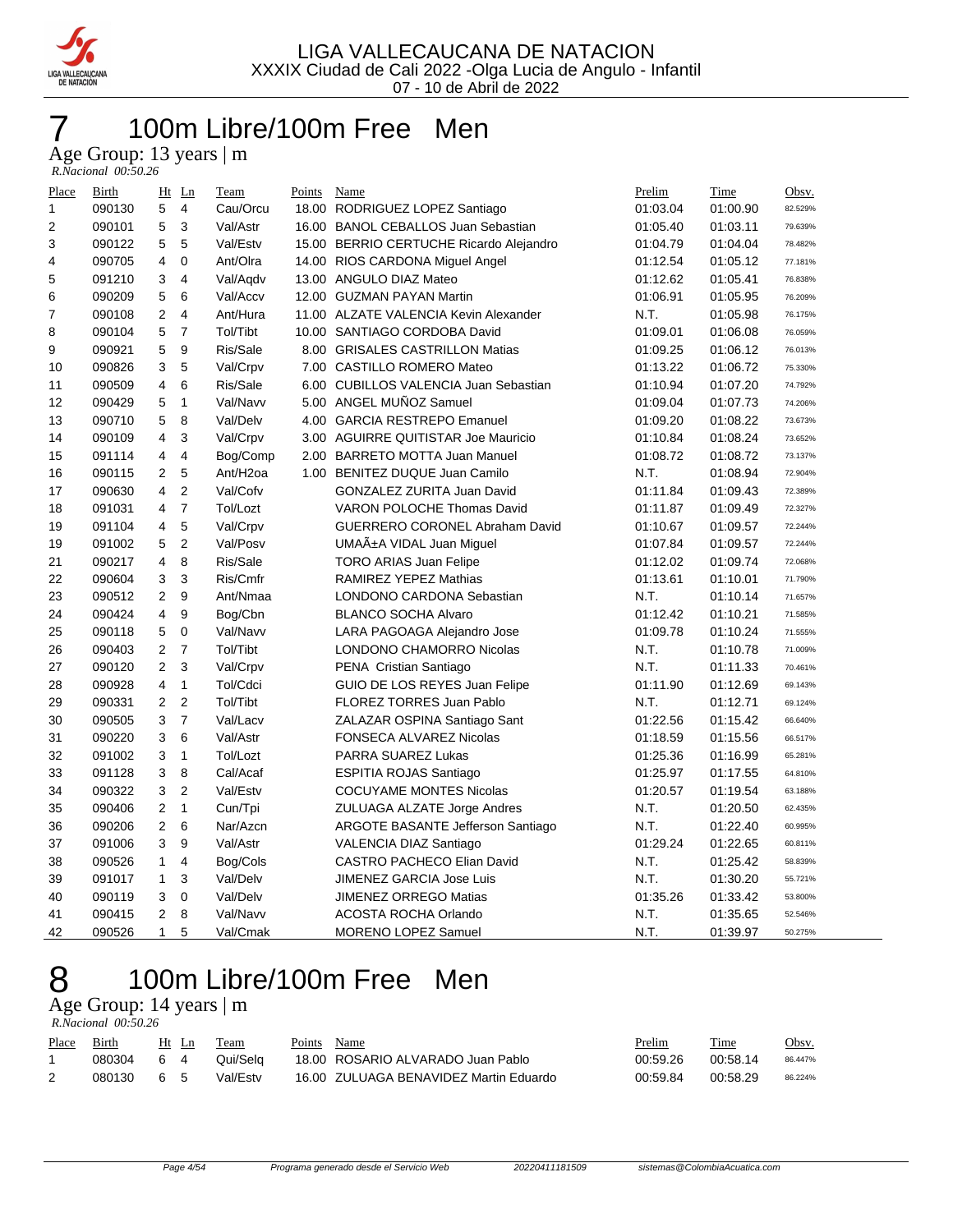

07 - 10 de Abril de 2022

|    | Continuing Event: 8 |                |                         | 100m Libre/100m Free Age Group: 14 YEARS   M |                                        |          |          |         |
|----|---------------------|----------------|-------------------------|----------------------------------------------|----------------------------------------|----------|----------|---------|
| 3  | 080817              | 6              | 7                       | Bog/Naut                                     | 15.00 CUBAQUE SANDOVAL Samuel Felipe   | 01:01.63 | 00:58.94 | 85.273% |
| 4  | 080418              | 6              | 3                       | Ant/Envn                                     | 14.00 MUÑOZ RESTREPO Samuel            | 01:00.12 | 00:59.79 | 84.061% |
| 5  | 080303              | 6              | 2                       | Ant/Estr                                     | 13.00 ZAPATA SEPULVEDA Juan Jose       | 01:01.33 | 01:00.34 | 83.295% |
| 6  | 080219              | 6              | 8                       | Cal/Acaf                                     | 12.00 RAMIREZ IDARRAGA Thomas          | 01:01.76 | 01:00.50 | 83.074% |
| 7  | 080108              | 6              | 9                       | Bog/End                                      | 11.00 GUERRERO MALDONADO Jeronimo      | 01:01.90 | 01:01.09 | 82.272% |
| 8  | 080723              | 6              | 6                       | Sant/Poss                                    | 10.00 RUIZ BELTRAN Felipe              | 01:01.27 | 01:01.66 | 81.512% |
| 9  | 080722              | $\mathbf{1}$   | 3                       | Ant/Envn                                     | 8.00 POSADA ZAPATA Santiago            | N.T.     | 01:01.67 | 81.498% |
| 10 | 080825              | 5              | 4                       | Val/Cmak                                     | 7.00 QUIMBAYO CANDELO Samuel           | 01:03.02 | 01:01.73 | 81.419% |
| 11 | 080228              | 6              | 0                       | Val/Cofv                                     | 6.00 VILLA TABARES Juan Pablo          | 01:02.14 | 01:01.87 | 81.235% |
| 12 | 080327              | 5              | 5                       | Val/Astr                                     | 5.00 ZAFRA LOPEZ Juan Jose             | 01:03.27 | 01:01.89 | 81.209% |
| 13 | 081106              | 5              | 3                       | Val/Estv                                     | 4.00 MORENO NIETO Esteban              | 01:04.02 | 01:02.94 | 79.854% |
| 14 | 080610              | 5              | 6                       | Bog/Cols                                     | 3.00 RICO ESPINOSA Santiago            | 01:04.55 | 01:03.10 | 79.651% |
| 15 | 080714              | 4              | $\overline{\mathbf{4}}$ | Bog/Comp                                     | 2.00 ARROYO BUSTOS Samuel David        | 01:08.03 | 01:03.12 | 79.626% |
| 16 | 080525              | 4              | 7                       | Ant/Narv                                     | 1.00 SERNA ZULUAGA Juan David          | 01:09.20 | 01:04.01 | 78.519% |
| 17 | 080502              | $\mathbf{1}$   | $\overline{4}$          | Tol/Lozt                                     | ORTIZ RODRIGUEZ Juan David             | N.T.     | 01:04.08 | 78.433% |
| 18 | 080707              | 5              | $\mathbf{1}$            | Val/Estv                                     | ASTAIZA FERNANDEZ Erik Santiago        | 01:06.11 | 01:04.47 | 77.959% |
| 19 | 081116              | 4              | 5                       | Ant/Acit                                     | SERNA VELASQUEZ Alejandro              | 01:08.21 | 01:04.78 | 77.586% |
| 20 | 080527              | 4              | 2                       | Val/Crpv                                     | MORENO MICOLTA Luis Miguel             | 01:09.03 | 01:05.36 | 76.897% |
| 21 | 080805              | 5              | 8                       | Pan/Bpp                                      | RIVAS BARRERA Manuel Alejandro         | 01:07.63 | 01:05.75 | 76.441% |
| 22 | 080506              | 5              | $\overline{7}$          | Pan/Bpp                                      | SANCHEZ DE GRACIA Max Owen             | 01:05.74 | 01:05.86 | 76.313% |
| 23 | 080806              | $\mathbf{1}$   | $\overline{7}$          | Tol/Lozt                                     | LEON ROJAS Santiago Alejandro          | N.T.     | 01:06.17 | 75.956% |
| 24 | 080423              | 5              | $\mathbf 0$             | Ris/Sale                                     | VASQUEZ PIEDRAHITA Mateo               | 01:07.86 | 01:06.20 | 75.921% |
| 25 | 081224              | 3              | 5                       | Ant/Dnea                                     | <b>ALZATE HENAO Emanuel</b>            | 01:12.23 | 01:06.23 | 75.887% |
| 26 | 080119              | 5              | $\overline{2}$          | Ant/H <sub>2oa</sub>                         | <b>AGUDELO RENDON Andres Alejandro</b> | 01:05.10 | 01:06.70 | 75.352% |
| 27 | 080823              | 5              | 9                       | Val/Rgbv                                     | AMORTEGUI CASANOVA Luis Felipe         | 01:07.85 | 01:06.78 | 75.262% |
| 28 | 080416              | 3              | 4                       | Bog/Cols                                     | ORJUELA MUÑOZ Samuel                   | 01:12.01 | 01:07.48 | 74.481% |
| 29 | 080729              | 3              | 3                       | Tol/Lozt                                     | AGUDELO UREÑA Juan Pablo               | 01:12.40 | 01:07.73 | 74.206% |
| 30 | 080204              | 4              | 3                       | Qui/Selq                                     | ARIAS GALLEGO Daniel AndrÉs            | 01:08.91 | 01:08.02 | 73.890% |
| 31 | 080104              | 4              | 6                       | Ris/Sale                                     | CARDONA RODRIGUEZ Juan Manuel          | 01:08.98 | 01:08.62 | 73.244% |
| 32 | 080520              | 4              | 8                       | Val/Ortv                                     | MARTINEZ CARDONA NicolAs               | 01:10.47 | 01:09.66 | 72.150% |
| 33 | 081227              | $\mathbf{1}$   | 9                       | Val/Rgbv                                     | HIMCAPIE MONTOYA Juan Felipe           | N.T.     | 01:09.73 | 72.078% |
| 34 | 080730              | 3              | $\mathbf{1}$            | Bog/Comp                                     | MORA GUEVARA David                     | 01:15.09 | 01:09.92 | 71.882% |
| 35 | 081022              | 4              | 1                       | Bog/Comp                                     | <b>BULLA RINCON Samuel</b>             | 01:10.06 | 01:09.94 | 71.862% |
| 36 | 080322              | 2              | 9                       | Tol/Tibt                                     | PABON CASTELLANOS Sebastian Andres     | N.T.     | 01:10.01 | 71.790% |
| 37 | 080625              | 3              | 6                       | Ant/H <sub>2oa</sub>                         | GUEVARA ARISTIZABAL Alejandro          | 01:12.57 | 01:10.26 | 71.534% |
| 38 | 080229              | 3              | $\overline{2}$          | Val/Crpv                                     | TUQUERRES SALAMANCA Johan Steven       | 01:13.12 | 01:10.53 | 71.260% |
| 39 | 081107              | 4              | 9                       | Val/Navv                                     | <b>URREA RENDON Miguel Angel</b>       | 01:10.63 | 01:10.68 | 71.109% |
| 40 | 081210              | 4              | $\mathbf 0$             | Val/Cofv                                     | MARTÍNEZ CASTRO Ricardo                | 01:11.26 | 01:11.20 | 70.590% |
| 41 | 080520              | 3              | 7                       | Val/Delv                                     | BORJA CIFUENTES Juan Jose              | 01:13.98 | 01:12.90 | 68.944% |
| 42 | 080326              | 2              | 6                       | Tol/Lozt                                     | BARRAGAN FERRO Juan Felipe             | 01:20.90 | 01:13.60 | 68.288% |
| 43 | 080208              | 2              | 3                       | Val/Delv                                     | MARTINEZ RUANO David                   | 01:19.34 | 01:15.37 | 66.684% |
| 43 | 081119              | $\mathbf{1}$   | 8                       | Tol/Tibt                                     | SUAREZ MOSQUERA Samuel Andres          | N.T.     | 01:15.37 | 66.684% |
| 45 | 081224              | 3              | 9                       | Val/Delv                                     | <b>ORTIZ GUERRERO Milton Stiven</b>    | 01:16.02 | 01:16.13 | 66.019% |
| 46 | 080516              | $\mathbf{1}$   | 5                       | Tol/Cdci                                     | PADILLA RODRIGUEZ Martin Jeronimo      | N.T.     | 01:16.81 | 65.434% |
| 47 | 080130              | 2              | 4                       | Bog/Comp                                     | ARCOS SÁNCHEZ AndrÉs Esteban           | 01:18.23 | 01:17.06 | 65.222% |
| 48 | 081114              | 3              | 0                       | Val/Rgbv                                     | <b>QUINTERO MATERON Santiago</b>       | 01:17.45 | 01:17.11 | 65.180% |
| 49 | 081031              | 3              | 8                       | Val/Posv                                     | SANTACRUZ MEDINA Neythan Alexis        | 01:15.33 | 01:17.27 | 65.045% |
| 50 | 080403              | 2              | 0                       | Ecu/Kgs                                      | <b>TOSCANO BUCHELI Sandino Yarik</b>   | N.T.     | 01:18.52 | 64.009% |
| 51 | 080222              | 2              | 5                       | Cau/Orcu                                     | RUIZ QUINTERO Juan Jacob               | 01:19.16 | 01:19.06 | 63.572% |
| 52 | 080730              | 1              | 2                       | Val/Estv                                     | RAMIREZ LOAIZA Juan Jose               | N.T.     | 01:19.62 | 63.125% |
| 53 | 080829              | 1              | 1                       | Bog/Naut                                     | JIMENEZ SOTO Samuel                    | N.T.     | 01:19.86 | 62.935% |
| 54 | 081010              | 2              | $\overline{2}$          | Val/Ocea                                     | LOAIZA LOPEZ Santiago                  | 01:21.33 | 01:23.35 | 60.300% |
| 55 | 080806              | 2              | $\overline{7}$          | Val/Crpv                                     | MU?OZ RIVERA Joseph                    | 01:23.00 | 01:27.19 | 57.644% |
| 56 | 080104              | 2              | $\mathbf{1}$            | Pan/Allp                                     | RAMOS LUNA Abdiel                      | N.T.     | 01:32.40 | 54.394% |
| 57 | 080314              | $\overline{2}$ | 8                       | Pan/Allp                                     | CEREZO MORA Pirro Alexei               | N.T.     | 01:46.56 | 47.166% |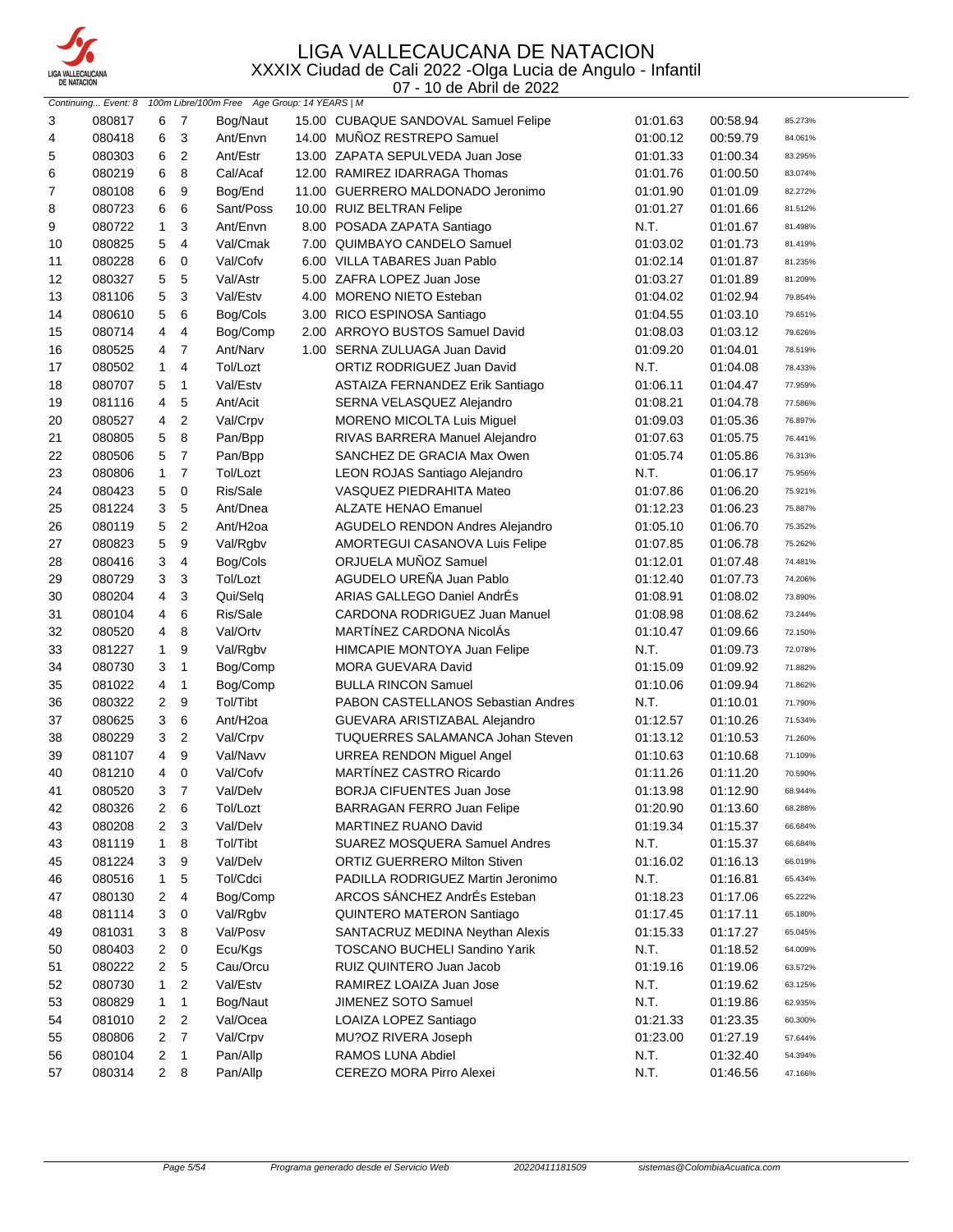

07 - 10 de Abril de 2022

|        |    | bonumung Livent. 0 Noon Libre/Toom Nee Age Oroup. IT ILANO   M |                                 |          |         |
|--------|----|----------------------------------------------------------------|---------------------------------|----------|---------|
| 080201 | 61 | Val/Crpv                                                       | <b>GARCIA BARRIOS Sebastian</b> | 01:01.74 | No Show |
| 080723 |    | Met/Velm                                                       | PARRA RUIZ Samuel Eduardo       | .N.T     | No Show |

## 50m Pecho/50m Breast Women

Continuing... Event: 8 100m Libre/100m Free Age Group: 14 YEARS | M

Age Group: 10 years | f  *R.Nacional 00:32.19* 

| Place          | Birth  |             | $Ht$ Ln | Team     | Points | Name                                 | Prelim   | Time     | Obsv.   |
|----------------|--------|-------------|---------|----------|--------|--------------------------------------|----------|----------|---------|
|                | 120628 |             | 4       | Atl/Npta |        | 18.00 MORALES RODRIGUEZ Keidys       | 01:00.36 | 00:56.73 | 56.742% |
| 2              | 121108 |             | 5       | Atl/Npta |        | 16.00 MEDINA ESCORCIA Camila Sofia   | 01:09.35 | 00:58.50 | 55.026% |
| 3              | 120419 |             |         | Val/Cmak |        | 15.00 GONZALEZ GIRALDO Mariana       | N.T.     | 00:58.89 | 54.661% |
| $\overline{4}$ | 120815 |             | - 8     | Val/Delv |        | 14.00 NARVAEZ ALVAREZ Danna Sofia    | N.T.     | 01:00.84 | 52.909% |
| 5              | 121123 |             | -9      | Val/Crpv |        | 13.00 RENDON GAVIRIA Luciana         | N.T.     | 01:01.37 | 52.452% |
| 6              | 120103 |             | - 6     | Ant/Dmta |        | 12.00 ECHAVARRIA JIMENEZ Sara Sofia  | N.T.     | 01:05.30 | 49.296% |
| 7              | 120427 |             |         | Tol/Cdci |        | 11.00 CASTRO POMAR Mariana Del Pilar | N.T.     | 01:07.29 | 47.838% |
| 8              | 120526 | $1 \quad 3$ |         | Val/Delv |        | 10.00 OCAMPO HERNANDEZ Sara          | 01:17.55 | 01:16.46 | 42.100% |
| 9              | 120307 |             | - 2     | Val/Delv |        | 8.00 PAZ GARCIA Maria Jose           | N.T.     | 01:17.40 | 41.589% |

## 50m Pecho/50m Breast Women

Age Group: 11 years | f

 *R.Nacional 00:32.19* 

| Place | <b>Birth</b> | Ht | Ln             | Team     | Points | Name                             | Prelim   | Time                | Obsv.   |
|-------|--------------|----|----------------|----------|--------|----------------------------------|----------|---------------------|---------|
| 1     | 110731       |    | 4              | Ris/Sale |        | 18.00 HOYOS QUICENO Luciana      | 00:48.37 | 00:46.28            | 69.555% |
| 2     | 110618       |    | -3             | Ris/Cmfr |        | 16.00 RAMIREZ GIRALDO Isabella   | 00:50.68 | 00:46.90            | 68.635% |
| 3     | 111217       |    | 6              | Cal/Acaf |        | 15.00 MARIN CADAVID Flora        | 00:53.25 | 00:49.63            | 64.860% |
| 4     | 110104       |    | 5              | Val/Crpv |        | 14.00 DIAZ ARREDONDO Laura Sofia | 00:48.40 | 00:49.79            | 64.652% |
| 5     | 111221       |    | $\overline{0}$ | Val/Accv |        | 13.00 NIETO LOPEZ Martina        | N.T.     | 00:52.20            | 61.667% |
| 6     | 110524       |    | $\overline{2}$ | Val/Delv |        | 12.00 SALAMANCA OCAMPO Mariana   | 00:56.42 | 00:55.73            | 57.761% |
| 7     | 110126       |    |                | Val/Ortv |        | 11.00 NARANJO DIAZ Stefania      | N.T.     | 00:56.25            | 57.227% |
| 8     | 110301       |    | -8             | Tol/Cdci |        | 10.00 MIERS VERGEL Valeria       | N.T.     | 00:56.32            | 57.156% |
| 9     | 110302       |    |                | Val/Accv | 8.00   | <b>FABREGAS GARCIA Sofia</b>     | 01:04.13 | 00:59.55            | 54.055% |
|       | 110325       |    | 9              | Bog/Cols |        | SANCHEZ BARRIOA Gabriela         | N.T.     | <b>Disqualified</b> |         |

# 50m Pecho/50m Breast Women

Age Group: 12 years | f  *R.Nacional 00:32.19* 

| Place | Birth  |               | Ht Ln          | Team                 | Points | Name                            | Prelim   | Time     | Obsv.   |
|-------|--------|---------------|----------------|----------------------|--------|---------------------------------|----------|----------|---------|
|       | 100531 | 1             | 4              | Ant/Estr             | 18.00  | MESA TOBON Diana Camila         | N.T.     | 00:43.33 | 74.290% |
| 2     | 100119 | 3             | 5              | Ris/Flam             |        | 16.00 CARDENAS BENJUMEA Evelyn  | 00:46.69 | 00:43.52 | 73.966% |
| 3     | 101118 | 3             | 9              | Bog/Comp             | 15.00  | <b>MARTIN AREVALO Tatiana</b>   | 00:50.43 | 00:44.33 | 72.614% |
| 4     | 100709 | 3             | $\overline{4}$ | Bog/Comp             | 14.00  | ARROYO BUSTOS Isabel Lucia      | 00:46.19 | 00:44.84 | 71.789% |
| 5     | 100810 | 3             | 3              | Val/Astr             | 13.00  | <b>GIRALDO SANTAMARIA Sofia</b> | 00:46.87 | 00:45.07 | 71.422% |
| 6     | 100129 | 3             | 1              | Qui/Selg             | 12.00  | <b>VERGARA ZAPATA Julieth</b>   | 00:49.12 | 00:46.77 | 68.826% |
| 7     | 100320 | 3             | $\overline{7}$ | Val/Cmak             | 11.00  | RESTREPO URIBE Mariana          | 00:48.53 | 00:47.07 | 68.388% |
| 8     | 100701 | $\mathbf{1}$  | 3              | Val/Ortv             | 10.00  | RODRIGUEZ ARCILA Laura Vanessa  | N.T.     | 00:47.08 | 68.373% |
| 9     | 100401 | 3             | 6              | Ant/Hura             | 8.00   | LONDONO MEJIA Isabella          | 00:47.93 | 00:47.54 | 67.711% |
| 10    | 100302 | 3             | $\overline{2}$ | Ant/Olra             | 7.00   | LONDOO ZULUAGA Roxana Gabriela  | 00:48.25 | 00:47.82 | 67.315% |
| 11    | 100313 | $\mathcal{P}$ | $\mathbf 1$    | Ant/Hura             | 6.00   | LIZCANO MARTIN Shara Luna       | N.T.     | 00:48.37 | 66.550% |
| 12    | 100722 | $\mathcal{P}$ | 4              | Bog/Comp             | 5.00   | <b>MORA PINEDA Anny Valeria</b> | 00:52.70 | 00:48.42 | 66.481% |
| 13    | 100111 | $\mathcal{P}$ | $\overline{7}$ | Ant/H <sub>20a</sub> | 4.00   | LOPEZ ARISTIZABAL Juanita       | 01:04.81 | 00:49.48 | 65.057% |
| 14    | 100710 | $\mathcal{P}$ | 5              | Cal/Acaf             | 3.00   | <b>SANCHEZ GRAJALES Manuela</b> | 00:53.68 | 00:49.74 | 64.717% |
| 15    | 100615 | 3             | 0              | Bog/Rin              | 2.00   | DIMOPOULOS SERRANO Magdalini    | 00:52.04 | 00:51.52 | 62.481% |
| 16    | 101104 | 2             | $\overline{2}$ | Ris/Cmfr             | 1.00   | HERNANDEZ LONDOÑO Juana Camila  | 01:03.10 | 00:53.18 | 60.530% |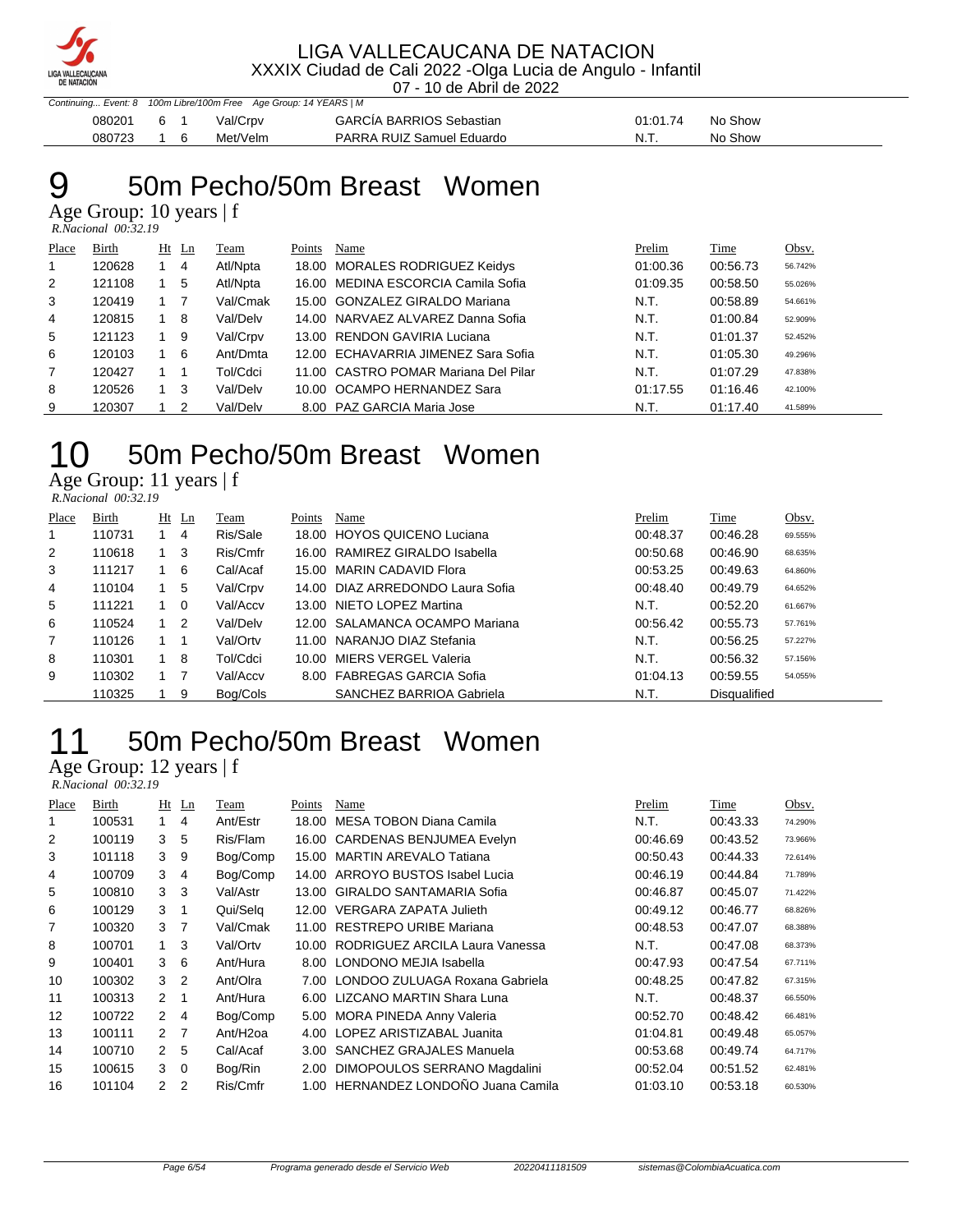

Continuing... Event: 11 50m Pecho/50m Breast Age Group: 12 YEARS | F

|    |        |     |     | Communique Lydin, it communications are chosen and chosen in the community of the |                                        |          |              |         |
|----|--------|-----|-----|-----------------------------------------------------------------------------------|----------------------------------------|----------|--------------|---------|
| 17 | 100422 | 2 8 |     | Val/Lacv                                                                          | <b>GUTIERRES ROMERO Paulina Andrea</b> | N.T.     | 00:53.19     | 60.519% |
| 18 | 101008 | 2 6 |     | Val/Guad                                                                          | LOPEZ GONZALEZ Mariana                 | 00:59.19 | 00:56.65     | 56.823% |
| 19 | 100619 |     | 1 5 | Ant/Cala                                                                          | QUINTERO GIRALDO Susana                | N.T.     | 00:57.03     | 56.444% |
| 20 | 100312 | 2 3 |     | Val/Guad                                                                          | SANDOVAL CLAROS Luciana                | 00:58.10 | 00:58.33     | 55.186% |
|    | 100719 | 3   | - 8 | Ris/Cmfr                                                                          | <b>JARAMILLO SALAZAR Isabella</b>      | 00:50.41 | Disqualified |         |

## 50m Pecho/50m Breast Women

Age Group: 13 years | f<br>R.Nacional 00:32.19

|       | R.Nacional 00:32.19 |                |                |                    |        |                                       |          |          |          |
|-------|---------------------|----------------|----------------|--------------------|--------|---------------------------------------|----------|----------|----------|
| Place | Birth               | Ht             | $\mathbf{L}$ n | Team               | Points | Name                                  | Prelim   | Time     | Obsv.    |
| 1     | 090829              |                | $2 \quad 3$    | Ant/Acit           | 18.00  | COLORADO RODRIGUEZ Valentina          | 00:42.31 | 00:40.16 | 80.154%  |
| 2     | 090304              | $2^{\circ}$    | 5              | Bog/Comp           |        | 16.00 LOPEZ AVENDAÑO Sara             | 00:41.15 | 00:40.95 | 78.608%  |
| 3     | 090111              | $2^{\circ}$    | 2              | Val/Accv           |        | 15.00 TERRANOVA ZAMORA María Jose     | 00:42.60 | 00:41.43 | 77.697%  |
| 4     | 090129              | 2              | $\overline{4}$ | Val/Lacv           |        | 14.00 GUECHE GILON Carol Dayana       | 00:40.91 | 00:41.65 | 77.287%  |
| 5     | 091125              | 2              | 6              | Nar/Asen           |        | 13.00 LOPEZ JIMENEZ Luisa Marla       | 00:42.34 | 00:41.67 | 77.250%  |
| 6     | 090124              | 2 <sub>7</sub> |                | Val/Delv           |        | 12.00 HURTADO SARMIENTO María Julieta | 00:43.11 | 00:41.94 | 76.753%  |
| 7     | 090610              | $1 \quad$      | 1              | Ant/Acit           | 11.00  | <b>CORREA GONZALEZ Violeta</b>        | N.T.     | 00:42.73 | 75.333%  |
| 8     | 090221              | $2 \quad 1$    |                | Bog/Cbn            |        | 10.00 REINA ROBAYO Gabriela           | 00:45.00 | 00:43.79 | 73.510%  |
| 9     | 090718              | $\mathbf{2}$   | 8              | Bog/Comp           |        | 8.00 PADILLA PINZON Luisa Isabella    | 00:46.38 | 00:44.81 | 71.837%  |
| 10    | 091123              | $\mathbf{2}$   | 9              | Val/Delv           |        | 7.00 BENITEZ GRANADOS Sofia           | 00:46.87 | 00:46.88 | 68.665%  |
| 11    | 090227              | 1              | 4              | Cun/Tpi            |        | 6.00 DUARTE SALCEDO Marla Alejandra   | 00:50.16 | 00:47.64 | 67.569%  |
| 12    | 090224              | 1              | 2              | Ant/Lera           |        | 5.00 MANRIQUE OSORIO Maria Jose       | N.T.     | 00:48.35 | 66.577%  |
| 13    | 090808              | 1              | 9              | Ant/Estr           |        | 4.00 DELGADO GARCÍA Manuela           | N.T.     | 00:48.89 | 65.842%  |
| 14    | 091002              | $\mathbf{2}$   | $\mathbf 0$    | Ris/Sale           |        | 3.00 MARIN PATIÑO MarÍa Alejandra     | 00:48.12 | 00:50.14 | 64.200%  |
| 15    | 090618              | $\mathbf{1}$   | 5              | Val/Aqdv           |        | 2.00 PEREIRA LEYTON Daylin            | 00:51.66 | 00:50.54 | 63.692%  |
| 16    | 000713              |                | ว              | $C_{211}/C_{1211}$ |        | 1 00 NEIRA ARCE Algiandra             | 00.53.80 | 00.50.82 | G3 3410/ |

| 14 | 091002 | 2          | $\overline{0}$ | Ris/Sale | 3.00 MARIN PATIÑO MarÍa Alejandra | 00:48.12 | 00:50.14     | 64.200% |
|----|--------|------------|----------------|----------|-----------------------------------|----------|--------------|---------|
| 15 | 090618 |            | 5              | Val/Agdv | 2.00 PEREIRA LEYTON Daylin        | 00:51.66 | 00:50.54     | 63.692% |
| 16 | 090713 |            | - 3            | Cau/Orcu | 1.00 NEIRA ARCE Alejandra         | 00:53.89 | 00:50.82     | 63.341% |
| 17 | 090311 |            |                | Bog/Nrvb | MUNOZ CAMELO Adriana Camila       | N.T.     | 01:01.20     | 52.598% |
| 18 | 090923 | $1\quad 0$ |                | Pan/Allp | DOMINGUEZ GARCIA Lauren Margarita | N.T.     | 01:17.59     | 41.487% |
|    | 090902 | 1 6        |                | Val/Crpv | PAYA RAMIREZ Melany               | 00:56.74 | Disqualified |         |
|    | 090703 |            | 8              | Ecu/Kgs  | RODRIGUEZ SALAZAR Renata Sofia    | N.T.     | No Show      |         |

# 200m Pecho/200m Breast Men

Age Group: 12 years | m  *R.Nacional 02:11.62* 

| Place | Birth                                               |              | $Ht$ Ln        | Team     | Points | Name                              | Prelim   | Time     | Obsv.   |  |  |  |
|-------|-----------------------------------------------------|--------------|----------------|----------|--------|-----------------------------------|----------|----------|---------|--|--|--|
|       | 101027                                              | 2            | 6              | Val/Ocea | 18.00  | LASPRILLA OSORIO Juan Jose        | 04:09.26 | 03:59.59 | 54.936% |  |  |  |
|       | Age Group: 13 years $ m $<br>$R. Nacional$ 02:11.62 |              |                |          |        |                                   |          |          |         |  |  |  |
| Place | Birth                                               |              | $Ht$ Ln        | Team     | Points | Name                              | Prelim   | Time     | Obsv.   |  |  |  |
| 1     | 090101                                              | 4            | $\overline{7}$ | Val/Astr | 18.00  | BANOL CEBALLOS Juan Sebastian     | 02:59.42 | 02:57.70 | 74.069% |  |  |  |
| 2     | 090803                                              | 3            | 5              | Ris/Sale | 16.00  | DUQUE CANO Jose Felipe            | 03:13.74 | 02:59.82 | 73.195% |  |  |  |
| 3     | 090314                                              | 3            | 4              | Bog/Nrvb | 15.00  | FORERO CORTES Diego Alejandro     | 03:12.89 | 03:00.96 | 72.734% |  |  |  |
| 4     | 090324                                              | 4            | 9              | Val/Ortv | 14.00  | <b>VELASCO LOBATON Samuel</b>     | 03:09.49 | 03:07.21 | 70.306% |  |  |  |
| 5     | 090403                                              | 1.           | 4              | Tol/Tibt | 13.00  | LONDONO CHAMORRO Nicolas          | N.T.     | 03:09.87 | 69.321% |  |  |  |
| 6     | 090706                                              | 3            | $\overline{2}$ | Bog/Cols | 12.00  | ARJONA OVALLE Samuel              | 03:20.62 | 03:10.54 | 69.077% |  |  |  |
| 7     | 090120                                              | 2            | -1             | Val/Crpv | 11.00  | PENA Cristian Santiago            | N.T.     | 03:11.05 | 68.893% |  |  |  |
| 8     | 090324                                              | $\mathbf{2}$ | 9              | Ant/Hura | 10.00  | VARGAS ECHAVARRIA Juan Esteban    | N.T.     | 03:12.12 | 68.509% |  |  |  |
| 9     | 090122                                              | 4            | 0              | Val/Estv | 8.00   | BERRIO CERTUCHE Ricardo Alejandro | 03:10.74 | 03:14.46 | 67.685% |  |  |  |
| 10    | 090331                                              | 2            | $\Omega$       | Tol/Tibt | 7.00   | <b>FLOREZ TORRES Juan Pablo</b>   | N.T.     | 03:18.29 | 66.378% |  |  |  |
| 11    | 090705                                              | $\mathbf{1}$ | 5              | Val/Rgbv | 6.00   | ACOSTA SOTO Efrain                | N.T.     | 03:22.06 | 65.139% |  |  |  |
| 12    | 090505                                              | 3            | $\Omega$       | Val/Lacv | 5.00   | ZALAZAR OSPINA Santiago Sant      | 03:24.27 | 03:23.22 | 64.767% |  |  |  |
| 13    | 090406                                              | 2            | 5              | Cun/Tpi  | 4.00   | ZULUAGA ALZATE Jorge Andres       | 03:44.05 | 03:32.58 | 61.916% |  |  |  |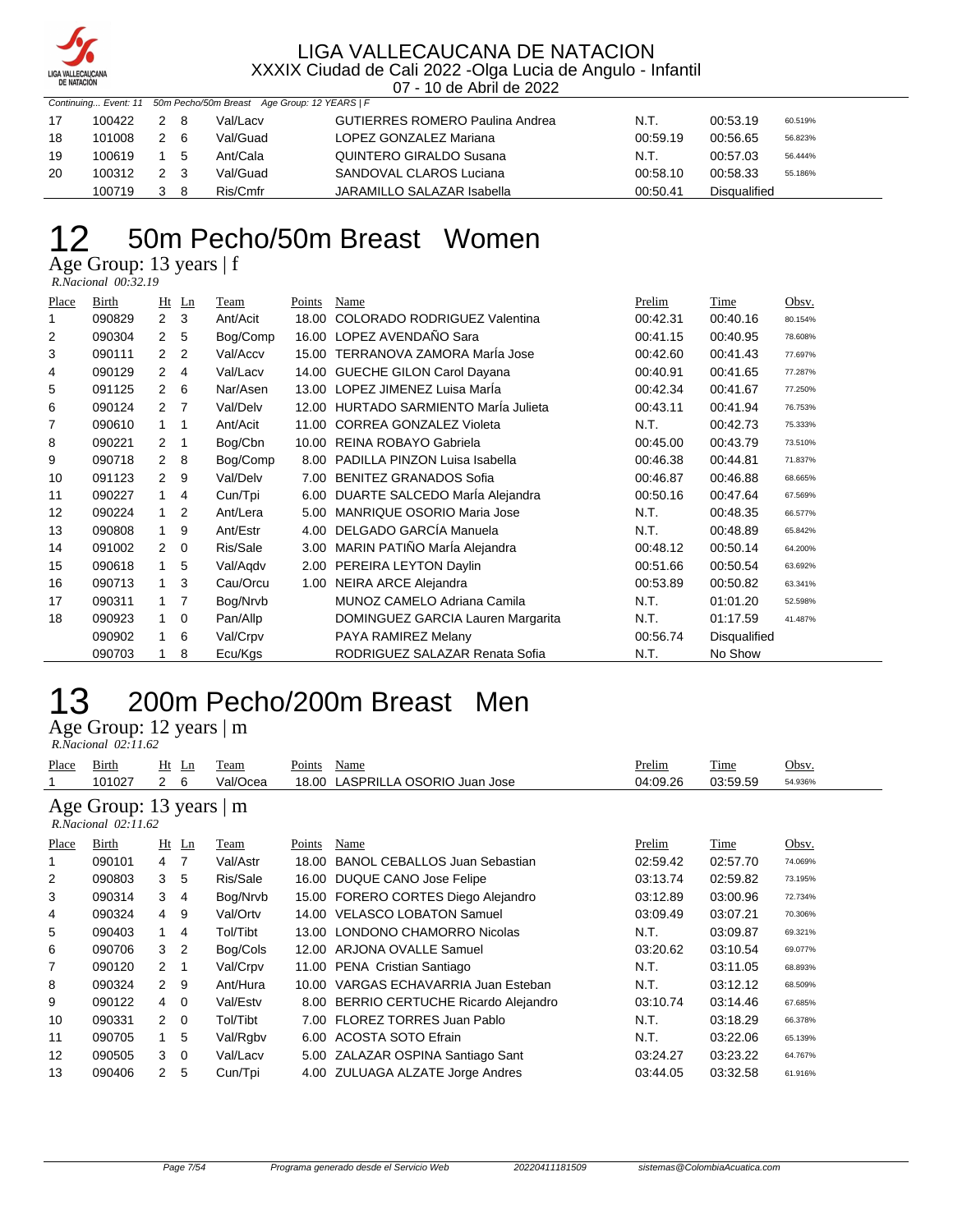

07 - 10 de Abril de 2022

|       | 200m Pecho/200m Breast Age Group: 13 YEARS   M<br>Continuing Event: 13 |                |                |                      |        |                                           |          |              |         |  |  |
|-------|------------------------------------------------------------------------|----------------|----------------|----------------------|--------|-------------------------------------------|----------|--------------|---------|--|--|
| 14    | 091220                                                                 | $\overline{2}$ | -4             | Val/Ocea             |        | 3.00 BEDOYA HENAO Santiago                | 03:41.67 | 03:37.08     | 60.632% |  |  |
| 15    | 090925                                                                 | 1              | 3              | Ant/Tma              | 2.00   | JARAMILLO ARBOLEDA Juan David             | N.T.     | 03:39.01     | 60.098% |  |  |
| 16    | 090208                                                                 | $\mathbf{2}$   | 8              | Val/Delv             |        | 1.00 CHAMORRO CARMONA Juan Felipe         | N.T.     | 03:41.59     | 59.398% |  |  |
|       | Age Group: 14 years   m                                                |                |                |                      |        |                                           |          |              |         |  |  |
|       | $R. Nacional$ 02:11.62                                                 |                |                |                      |        |                                           |          |              |         |  |  |
|       |                                                                        |                |                |                      |        |                                           |          |              |         |  |  |
| Place | <b>Birth</b>                                                           |                | $Ht$ Ln        | Team                 | Points | Name                                      | Prelim   | Time         | Obsv.   |  |  |
|       | 080201                                                                 | $\overline{4}$ | $\overline{4}$ | Val/Crpv             | 18.00  | <b>GARCÍA BARRIOS Sebastian</b>           | 02:46.30 | 02:45.53     | 79.514% |  |  |
| 2     | 080401                                                                 | 4              | $\overline{2}$ | Val/Estv             | 16.00  | RENDON ALZATE Tomas Jose                  | 02:57.24 | 02:49.06     | 77.854% |  |  |
| 3     | 080529                                                                 | 4              | $\mathbf{1}$   | Ant/Cadm             |        | 15.00 GOMEZ SÁNCHEZ Tomas                 | 03:00.39 | 02:53.28     | 75.958% |  |  |
| 4     | 081128                                                                 | $\overline{4}$ | 6              | Val/Lacv             |        | 14.00 ECHEVERRI MEDINA Juan Jose          | 02:54.22 | 02:53.48     | 75.870% |  |  |
| 5     | 081116                                                                 | 4              | 8              | Ant/Acit             |        | 13.00 SERNA VELASQUEZ Alejandro           | 03:06.22 | 02:55.29     | 75.087% |  |  |
| 6     | 080121                                                                 | 4              | 3              | Cal/Mrmc             |        | 12.00 MARIN ARENAS Juan Manuel            | 02:52.42 | 02:55.75     | 74.890% |  |  |
| 7     | 080906                                                                 | 3              | 3              | Val/Estv             |        | 11.00 RIVERA RODRÃ-GUEZ Kevin Eduardo     | 03:17.71 | 03:00.56     | 72.895% |  |  |
| 8     | 080802                                                                 | 3              | 1              | Bog/Comp             |        | 10.00 PRIETO ALVAREZ Juan Camilo          | 03:22.81 | 03:03.13     | 71.872% |  |  |
| 9     | 080320                                                                 | 2              | 2              | Tol/Tibt             |        | 8.00 RODRIGUEZ TIQUE Daniel Santiago      | N.T.     | 03:04.13     | 71.482% |  |  |
| 10    | 080322                                                                 | 2              | 7              | Tol/Tibt             | 7.00   | <b>PABON CASTELLANOS Sebastian Andres</b> | N.T.     | 03:06.94     | 70.408% |  |  |
| 11    | 080818                                                                 | 3              | 9              | Met/Conm             | 6.00   | <b>GIRALDO BANGUERO Sebastian</b>         | 03:24.05 | 03:10.85     | 68.965% |  |  |
| 12    | 081022                                                                 | 3              | 7              | Bog/Comp             | 5.00   | <b>BULLA RINCON Samuel</b>                | 03:20.74 | 03:13.52     | 68.014% |  |  |
| 13    | 080730                                                                 | 3              | 8              | Bog/Comp             | 4.00   | <b>MORA GUEVARA David</b>                 | 03:23.04 | 03:13.68     | 67.957% |  |  |
| 14    | 080625                                                                 | 3              | 6              | Ant/H <sub>20a</sub> | 3.00   | GUEVARA ARISTIZABAL Alejandro             | 03:18.97 | 03:23.93     | 64.542% |  |  |
|       | 080806                                                                 | $\overline{2}$ | 3              | Val/Crpv             |        | MU?OZ RIVERA Joseph                       | 03:47.33 | Disqualified |         |  |  |
|       | 080408                                                                 | 4              | 5              | Val/Delv             |        | MEJÍA CAICEDO NicolÁs                     | 02:48.52 | No Show      |         |  |  |

## 50m Libre/50m Free Women

Age Group: 10 years | f  *R.Nacional 00:25.11* 

| Place | Birth  | $Ht$ Ln        |                | Team     | Points | Name                                 | Prelim   | Time     | Obsv.   |
|-------|--------|----------------|----------------|----------|--------|--------------------------------------|----------|----------|---------|
|       | 120426 | 2              | -4             | Atl/Acro | 18.00  | BARONA BRAVO Maria Camila            | 00:35.92 | 00:36.08 | 69.595% |
| 2     | 120218 | $\overline{2}$ | 5              | Val/Astr |        | 16.00 ESCOBAR MAHECHA Nicolle Dayana | 00:41.29 | 00:38.56 | 65.119% |
| 3     | 120419 | 2              | -9             | Val/Cmak |        | 15.00 GONZALEZ GIRALDO Mariana       | N.T.     | 00:40.73 | 61.650% |
| 4     | 121123 |                | -3             | Val/Crpv |        | 14.00 RENDON GAVIRIA Luciana         | N.T.     | 00:43.45 | 57.791% |
| 5     | 121108 | 2              | - 6            | Atl/Npta |        | 13.00 MEDINA ESCORCIA Camila Sofia   | 00:50.88 | 00:45.36 | 55.357% |
| 6     | 120103 | 2              |                | Ant/Dmta |        | 12.00 ECHAVARRIA JIMENEZ Sara Sofia  | N.T.     | 00:45.80 | 54.825% |
| 7     | 120628 | $2 \quad 3$    |                | Atl/Npta |        | 11.00 MORALES RODRIGUEZ Keidys       | 00:46.94 | 00:46.68 | 53.792% |
| 8     | 120427 |                | 4              | Tol/Cdci |        | 10.00 CASTRO POMAR Mariana Del Pilar | N.T.     | 00:47.81 | 52.520% |
| 9     | 120815 |                | 5              | Val/Delv |        | 8.00 NARVAEZ ALVAREZ Danna Sofia     | N.T.     | 00:49.04 | 51.203% |
| 10    | 120307 | $\mathcal{P}$  | $\overline{2}$ | Val/Delv |        | 7.00 PAZ GARCIA Maria Jose           | 00:53.23 | 00:51.40 | 48.852% |
| 11    | 120324 | $\mathcal{P}$  | -8             | Val/Delv |        | 6.00 TAPIA RODRIGUEZ Samantha        | N.T.     | 00:56.58 | 44.380% |
| 12    | 120526 | 2              | 7              | Val/Delv |        | 5.00 OCAMPO HERNANDEZ Sara           | 00:57.98 | 00:59.13 | 42.466% |

# 50m Libre/50m Free Women

Age Group: 11 years | f

| R.Nacional 00:25.11 |  |
|---------------------|--|
|                     |  |

| Place        | <b>Birth</b> |               | Ht Ln | Team     | Points | Name                                | Prelim   | Time     | Obsv.   |
|--------------|--------------|---------------|-------|----------|--------|-------------------------------------|----------|----------|---------|
| $\mathbf{1}$ | 110314       | 2             | 4     | Val/Guad |        | 18.00 GIRALDO ESCOBAR Luciana       | 00:35.25 | 00:33.59 | 74.754% |
| 2            | 110203       | 2             |       | Cal/Orcl |        | 16.00 SIERRA GONZALEZ Luciana       | 00:37.75 | 00:33.69 | 74.533% |
| 3            | 110530       | $\mathcal{P}$ | 2     | Tol/Tibt |        | 15.00 TRIANA MARTINEZ Ana Sofia     | 00:37.32 | 00:35.57 | 70.593% |
| 4            | 110731       | 2             | 5     | Cal/Orcl |        | 14.00 QUINTERO QUINTERO Manuela     | 00:36.93 | 00:35.96 | 69.828% |
| 5            | 110825       | 2             | 9     | Ant/Dmta |        | 13.00 MAZO GOMEZ Kristyl Valentina  | 00:45.49 | 00:36.16 | 69.441% |
| 6            | 111221       | 2 3           |       | Val/Accv |        | 12.00 NIETO LOPEZ Martina           | 00:37.06 | 00:36.17 | 69.422% |
|              | 111217       | $\mathcal{P}$ | 6     | Cal/Acaf |        | 11.00 MARIN CADAVID Flora           | 00:37.28 | 00:36.63 | 68.550% |
| 8            | 110201       |               | 4     | Val/Delv |        | 10.00 PADRON ARCIA Hadassa Jholieth | N.T.     | 00:37.77 | 66.481% |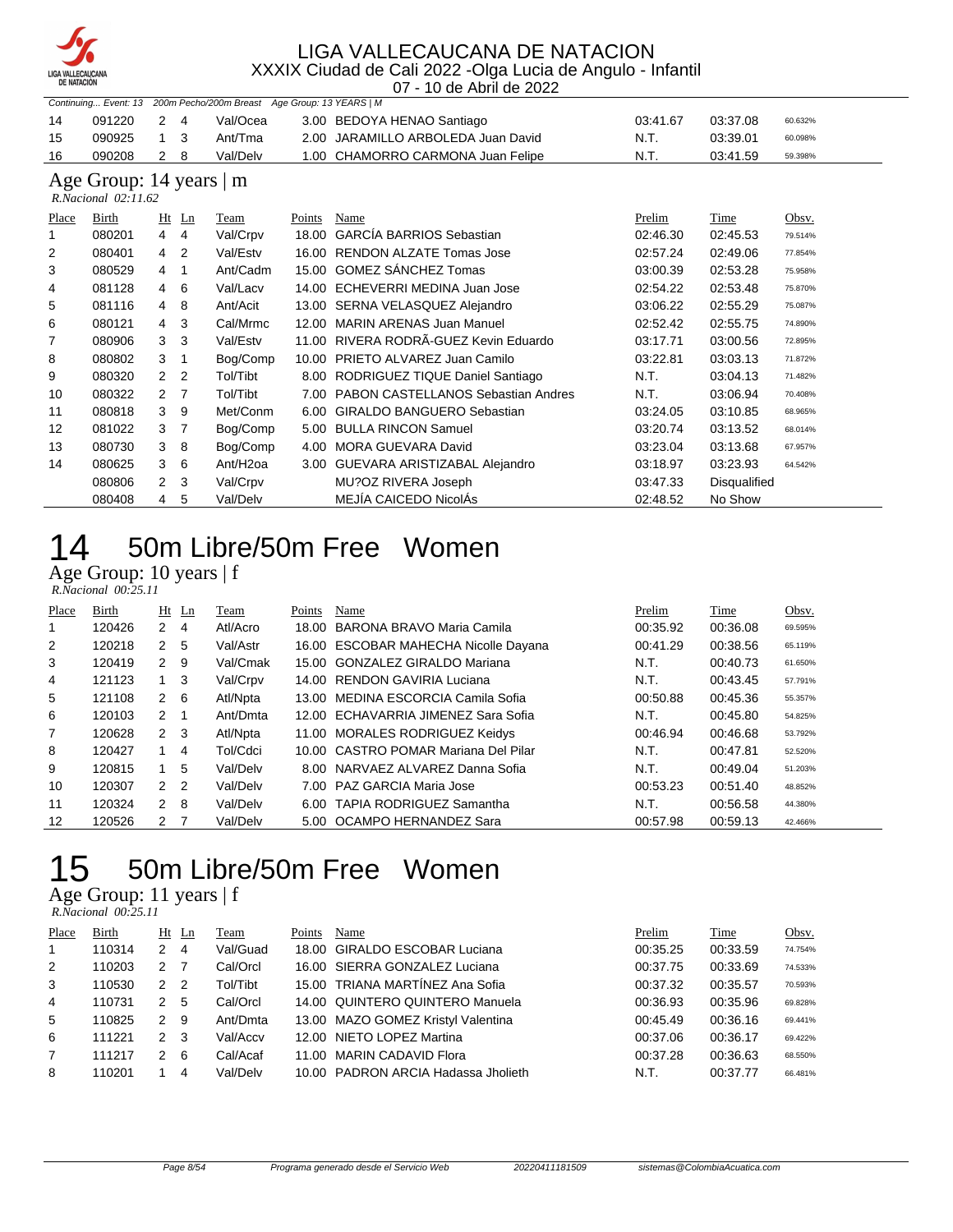

07 - 10 de Abril de 2022

|    | Continuing Event: 15 50m Libre/50m Free Age Group: 11 YEARS   F |                |  |          |  |                                      |          |          |         |  |
|----|-----------------------------------------------------------------|----------------|--|----------|--|--------------------------------------|----------|----------|---------|--|
| 9  | 110301                                                          | 1 5            |  | Tol/Cdci |  | 8.00 MIERS VERGEL Valeria            | N.T.     | 00:40.29 | 62.323% |  |
| 10 | 110524                                                          | 28             |  | Val/Delv |  | 7.00 SALAMANCA OCAMPO Mariana        | 00:41.23 | 00:40.74 | 61.635% |  |
| 11 | 110302                                                          | 2 <sup>1</sup> |  | Val/Accv |  | 6.00 FABREGAS GARCIA Sofia           | 00:38.97 | 00:41.61 | 60.346% |  |
| 12 | 110301                                                          |                |  | Nar/Azcn |  | 5.00 MONTEZUMA GUERRERO Noelia Maria | N.T.     | 00.47.38 | 52.997% |  |

### 50m Libre/50m Free Women

Age Group: 12 years | f

 *R.Nacional 00:25.11* 

| Place | <b>Birth</b> | Ht             | Ln             | Team                 | Points | Name                                   | Prelim   | Time     | Obsv.   |
|-------|--------------|----------------|----------------|----------------------|--------|----------------------------------------|----------|----------|---------|
| 1     | 101008       | 3              | 3              | Qui/Selg             | 18.00  | AVENDAÑO PINTO Ashly Nicoleth          | 00:33.75 | 00:32.33 | 77.668% |
| 2     | 100314       | 3              | 5              | Cal/Orcl             | 16.00  | <b>PARRA BURGOS Samantha</b>           | 00:33.16 | 00:32.79 | 76.578% |
| 3     | 100226       | 3              | 4              | Val/Guad             | 15.00  | <b>GARCÍA ROJAS Catalina</b>           | 00:32.65 | 00:33.50 | 74.955% |
| 3     | 100303       | 3              | 7              | Ant/H2oa             | 15.00  | <b>GUTIERREZ LONDONO Guadalupe</b>     | 00:35.94 | 00:33.50 | 74.955% |
| 5     | 100109       | 3              | 1              | Val/Ocea             |        | 13.00 ESCOBAR ZULUAGA Sofia            | 00:36.15 | 00:33.53 | 74.888% |
| 6     | 100813       | 3              | 6              | Val/Aqdv             | 12.00  | <b>OLARTE GONZALEZ Luciana</b>         | 00:34.19 | 00:34.06 | 73.723% |
| 7     | 101124       | 3              | 2              | Val/Delv             |        | 11.00 HERNANDEZ QUEVEDO Mariana        | 00:34.97 | 00:34.95 | 71.845% |
| 8     | 100107       | $\mathbf{1}$   | 4              | Bog/Nrvb             | 10.00  | <b>ORTEGON REINA Lilian Sofia</b>      | N.T.     | 00:35.03 | 71.681% |
| 9     | 101118       | 3              | 9              | Bog/Comp             | 8.00   | <b>MARTIN AREVALO Tatiana</b>          | 00:37.25 | 00:35.28 | 71.173% |
| 10    | 100605       | 3              | 8              | Val/Dlfv             | 7.00   | YACA BERNAL Maria Jose                 | 00:36.78 | 00:36.24 | 69.288% |
| 11    | 100111       | 2              | 8              | Ant/H <sub>20a</sub> | 6.00   | LOPEZ ARISTIZABAL Juanita              | 00:43.07 | 00:37.09 | 67.700% |
| 12    | 100310       | 2              | $\overline{7}$ | Val/Estv             | 5.00   | <b>BURBANO BRAVO Daniela</b>           | 00:40.79 | 00:37.44 | 67.067% |
| 13    | 100911       | 2              | 5              | Val/Posv             | 4.00   | TORRES BUITRAGO MarÕa Isabel           | 00:38.19 | 00:37.96 | 66.149% |
| 14    | 100129       | 3              | 0              | Qui/Selq             | 3.00   | VERGARA ZAPATA Julieth                 | 00:37.30 | 00:38.02 | 66.044% |
| 15    | 100312       | $\overline{2}$ | 4              | Val/Guad             | 2.00   | SANDOVAL CLAROS Luciana                | 00:37.95 | 00:38.31 | 65.544% |
| 16    | 100615       | 1              | 6              | Bog/Rin              | 1.00   | DIMOPOULOS SERRANO Magdalini           | N.T.     | 00:38.40 | 65.391% |
| 17    | 101008       | 2              | 6              | Val/Guad             |        | LOPEZ GONZALEZ Mariana                 | 00:38.58 | 00:38.94 | 64.484% |
| 18    | 100215       | 2              | 3              | Val/Guad             |        | <b>JARAMILLO GARCIA Maria Camila</b>   | 00:38.20 | 00:38.99 | 64.401% |
| 19    | 100302       | $\mathbf{1}$   | 5              | Ant/Olra             |        | LONDOO ZULUAGA Roxana Gabriela         | N.T.     | 00:39.09 | 64.236% |
| 20    | 100422       | $\mathbf{1}$   | 3              | Val/Lacv             |        | <b>GUTIERRES ROMERO Paulina Andrea</b> | N.T.     | 00:39.10 | 64.220% |
| 21    | 100320       | $\overline{2}$ | 1              | Val/Cmak             |        | <b>RESTREPO URIBE Mariana</b>          | 00:41.84 | 00:39.35 | 63.812% |
| 22    | 100314       | 2              | 9              | Bog/Nrvb             |        | FIESCO URREGO Maria Camila             | 00:43.35 | 00:40.24 | 62.401% |
| 23    | 100301       | 2              | 2              | Val/Aqdv             |        | <b>REALPE HERNANDEZ Paulina</b>        | 00:38.85 | 00:40.30 | 62.308% |
| 24    | 100810       | 2              | $\mathbf 0$    | Val/Delv             |        | <b>ORTIZ GALARZA Valery Andrea</b>     | 00:49.21 | 00:43.61 | 57.579% |
| 25    | 100619       | 1.             | 2              | Ant/Cala             |        | QUINTERO GIRALDO Susana                | N.T.     | 00:43.89 | 57.211% |

## 50m Libre/50m Free Women

Age Group: 13 years | f  *R.Nacional 00:25.11* 

| Place | Birth  |                | $Ht$ Ln        | Team     | Points | Name                                  | Prelim   | Time     | Obsv.   |
|-------|--------|----------------|----------------|----------|--------|---------------------------------------|----------|----------|---------|
| 1     | 090409 | $\overline{4}$ | 4              | Val/Crpv | 18.00  | <b>GONZALEZ CHAQUEA Ivanna Andrea</b> | 00:29.15 | 00:29.40 | 85.408% |
| 2     | 091106 | $\overline{4}$ | 5              | Val/Crpv |        | 16.00 DE LA CRUZ CORTEZ Salome        | 00:30.31 | 00:30.11 | 83.394% |
| 3     | 090213 | $\overline{4}$ | $\overline{2}$ | Val/Agdv |        | 15.00 OLARTE GONZALEZ Mariana         | 00:31.45 | 00:31.05 | 80.870% |
| 4     | 091029 | $\overline{4}$ | 8              | Val/Delv |        | 14.00 MONDRAGON CAICEDO Isabella      | 00:31.86 | 00:31.54 | 79.613% |
| 5     | 090226 | $\overline{4}$ | 3              | Val/Crpv | 13.00  | DORADO ROJAS Laura Sofia              | 00:30.60 | 00:31.66 | 79.311% |
| 6     | 090520 | 4              | 1              | Ant/Hura |        | 12.00 ALVAREZ GOMEZ Sofia             | 00:31.74 | 00:31.87 | 78.789% |
| 7     | 090405 | 3              | 3              | Ant/Hura |        | 11.00 VARGAS VARGAS Maria Juliana     | 00:32.88 | 00:32.03 | 78.395% |
| 8     | 090314 | 4              | 9              | Tol/Lozt |        | 10.00 HERRERA OROZCO Luciana          | 00:32.24 | 00:32.23 | 77.909% |
| 9     | 090614 | $1 \quad 7$    |                | Tol/Tibt |        | 8.00 BRYAN NAVARRO Estrella Del Mar   | N.T.     | 00:32.47 | 77.333% |
| 10    | 091007 | 3              | - 7            | Bog/Comp |        | 7.00 RODRIGUEZ QUITIAN Zara Gabriela  | 00:34.06 | 00:32.95 | 76.206% |
| 11    | 090610 | 1              | $\overline{2}$ | Ant/Acit |        | 6.00 CORREA GONZALEZ Violeta          | N.T.     | 00:32.96 | 76.183% |
| 12    | 090422 | 4              | 6              | Val/Cofv |        | 5.00 MUNOZ SALAZAR Emely              | 00:31.40 | 00:33.02 | 76.045% |
| 12    | 091201 | 3              | 5              | Pan/Bpp  |        | 5.00 SAAVEDRA ARRUE Maria Sofia       | 00:32.83 | 00:33.02 | 76.045% |
| 14    | 090303 | 3              | 4              | Nar/Asen |        | 3.00 MUÑOZ BOLANOS Sara Julieth       | 00:32.75 | 00:33.26 | 75.496% |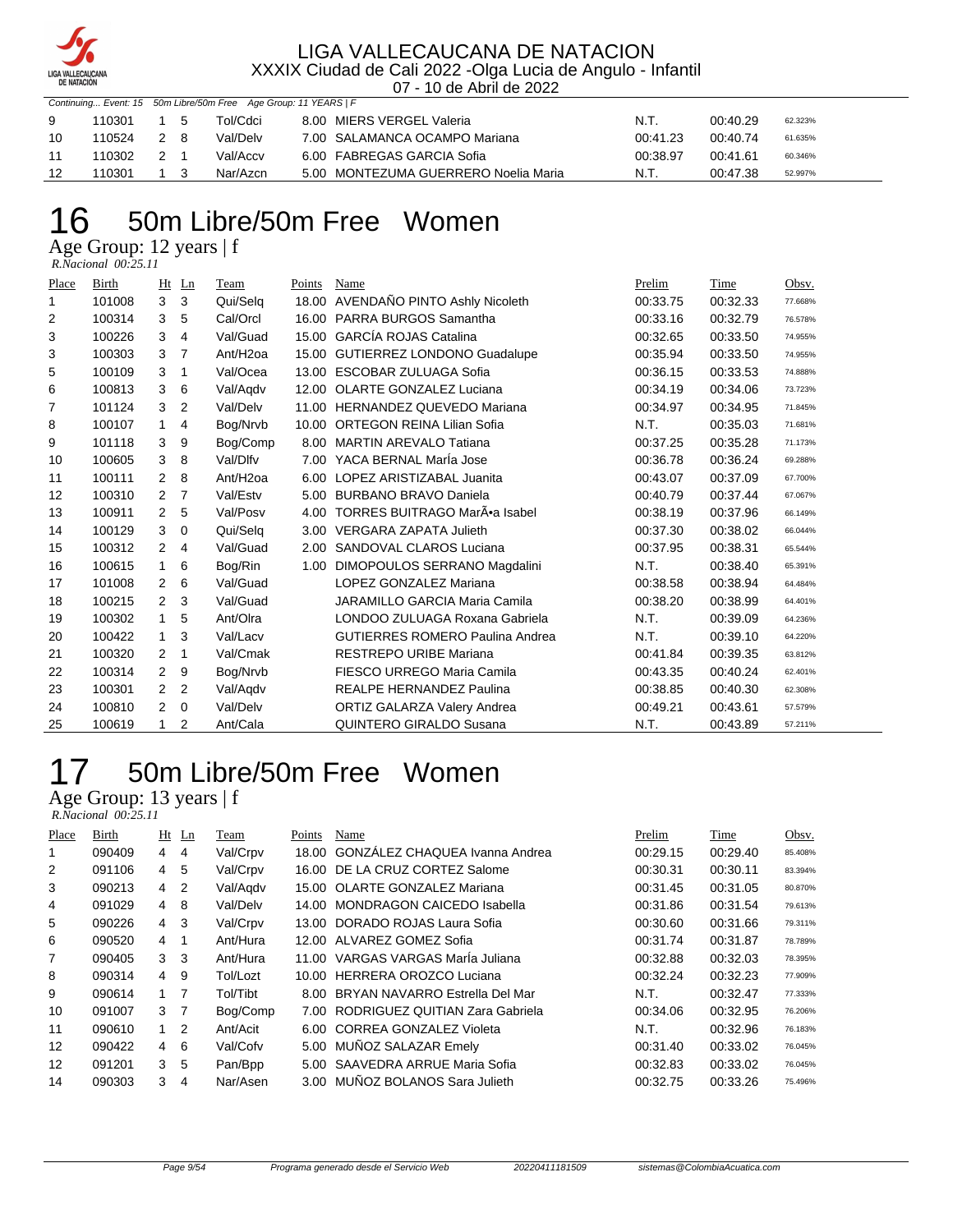

07 - 10 de Abril de 2022

|    |        |                |                | Continuing Event: 17 50m Libre/50m Free Age Group: 13 YEARS   F |      |                                        |          |          |         |
|----|--------|----------------|----------------|-----------------------------------------------------------------|------|----------------------------------------|----------|----------|---------|
| 15 | 091213 | 4 7            |                | Bog/Comp                                                        |      | 2.00 CASAS MAHECHA Sara Sofia          | 00:31.59 | 00:33.29 | 75.428% |
| 16 | 091001 | 3              | 6              | Val/Estv                                                        | 1.00 | <b>CEBALLOS LOZANO Mariana</b>         | 00:32.88 | 00:33.30 | 75.405% |
| 17 | 090111 | 3              | 2              | Val/Accv                                                        |      | TERRANOVA ZAMORA María Jose            | 00:33.66 | 00:33.82 | 74.246% |
| 18 | 090727 | 4              | 0              | Val/Accv                                                        |      | <b>VARGAS RINCON Laura</b>             | 00:32.69 | 00:33.96 | 73.940% |
| 19 | 090809 | 3              | 9              | Val/Cofv                                                        |      | <b>HERRERA BARON Mariana</b>           | 00:35.03 | 00:33.97 | 73.918% |
| 20 | 090427 | 3              | 0              | Val/Lacv                                                        |      | OCAMPO AYALA Saray Helena              | 00:35.61 | 00:34.74 | 72.280% |
| 21 | 090304 | 2              | 5              | Bog/Comp                                                        |      | LOPEZ AVENDAÑO Sara                    | 00:36.32 | 00:34.82 | 72.114% |
| 22 | 090124 | 3              | 8              | Val/Delv                                                        |      | <b>HURTADO SARMIENTO María Julieta</b> | 00:34.68 | 00:34.86 | 72.031% |
| 23 | 090910 | $\mathbf{1}$   | 9              | Ant/Acug                                                        |      | <b>BUSTAMANTE MUNOZ Susana</b>         | N.T.     | 00:34.98 | 71.784% |
| 24 | 090618 | $\overline{2}$ | 4              | Val/Aqdv                                                        |      | PEREIRA LEYTON Daylin                  | 00:35.66 | 00:35.31 | 71.113% |
| 25 | 090205 | $\overline{2}$ | 3              | Val/Lacv                                                        |      | <b>EMELY EMELY Emely Correa</b>        | 00:36.39 | 00:35.33 | 71.073% |
| 26 | 090808 | 3              | 1              | Ant/Estr                                                        |      | DELGADO GARCÍA Manuela                 | 00:34.14 | 00:35.38 | 70.972% |
| 27 | 091123 | $\overline{2}$ | 1              | Val/Delv                                                        |      | <b>BENITEZ GRANADOS Sofia</b>          | 00:38.29 | 00:35.50 | 70.732% |
| 28 | 091024 | $\overline{2}$ | $\overline{2}$ | Val/Crpv                                                        |      | BORRERO MU?OZ Laura Sofia              | 00:37.71 | 00:35.98 | 69.789% |
| 29 | 090402 | $\overline{2}$ | 8              | Bog/Nrvb                                                        |      | SALINAS ZAMORA MarÍa Lucia             | 00:38.89 | 00:36.65 | 68.513% |
| 30 | 091022 | 2              | 7              | Val/Aqdv                                                        |      | VELASQUEZ CUJINO Valentina             | 00:37.91 | 00:37.52 | 66.924% |
| 31 | 090226 | 1              | 3              | Bog/Comp                                                        |      | GUTIERREZ ARIAS Sarah Alejandra        | N.T.     | 00:37.67 | 66.658% |
| 32 | 090306 | 1              | 4              | Ant/Envn                                                        |      | MERCHAN CAICEDO Adriana Sophia         | 00:45.02 | 00:38.13 | 65.854% |
| 33 | 090510 | 2              | 9              | Val/Rgbv                                                        |      | <b>MELO ECHEVERRY Valentina</b>        | 00:39.99 | 00:38.17 | 65.785% |
| 34 | 090713 | $\overline{2}$ | 6              | Cau/Orcu                                                        |      | NEIRA ARCE Alejandra                   | 00:37.70 | 00:38.63 | 65.001% |
| 35 | 091028 | $\overline{2}$ | $\mathbf 0$    | Qui/Selg                                                        |      | RANGEL ORTIZ Isabel Sofia              | 00:42.61 | 00:38.65 | 64.968% |
| 36 | 090902 | 1              | 8              | Val/Crpv                                                        |      | PAYA RAMIREZ Melany                    | N.T.     | 00:39.86 | 62.995% |
| 37 | 090715 | 1              | $\mathbf{1}$   | Nar/Azcn                                                        |      | <b>GUAITARILLA SUAREZ Sara Camila</b>  | N.T.     | 00:39.87 | 62.980% |
| 38 | 090311 | 1              | 6              | Bog/Nrvb                                                        |      | MUNOZ CAMELO Adriana Camila            | N.T.     | 00:40.65 | 61.771% |
| 39 | 090923 | 1              | 5              | Pan/Allp                                                        |      | DOMINGUEZ GARCIA Lauren Margarita      | 00:46.98 | 00:45.70 | 54.945% |

## 18 200m Espalda/200m Back Men

Age Group: 12 years | m  *R.Nacional 01:56.40* 

| Place                                          | Birth                                                     | Ht             | Ln             | Team     | Points | Name                              | Prelim   | Time         | Obsv.   |
|------------------------------------------------|-----------------------------------------------------------|----------------|----------------|----------|--------|-----------------------------------|----------|--------------|---------|
| 1                                              | 101027                                                    | $\overline{2}$ | 3              | Val/Ocea | 18.00  | LASPRILLA OSORIO Juan Jose        | 03:15.81 | 03:13.88     | 60.037% |
|                                                | 100728                                                    |                | 3              | Val/Ocea |        | GARZ?N JARAMILLO Juan Pablo       | N.T.     | Disqualified | 48.834% |
| Age Group: 13 years   m<br>R.Nacional 01:56.40 |                                                           |                |                |          |        |                                   |          |              |         |
| Place                                          | Birth                                                     | Ht             | Ln             | Team     | Points | Name                              | Prelim   | Time         | Obsv.   |
|                                                | 090104                                                    | 3              | 1              | Tol/Tibt | 18.00  | SANTIAGO CORDOBA David            | 02:47.36 | 02:38.25     | 73.555% |
| 2                                              | 091104                                                    | 3              | 9              | Ant/Dmta | 16.00  | MADRIGAL MEJÍA Juan AndrÉs        | 02:53.98 | 02:50.57     | 68.242% |
| 3                                              | 090630                                                    | $\overline{2}$ | 8              | Val/Cofv | 15.00  | <b>GONZALEZ ZURITA Juan David</b> | N.T.     | 02:57.32     | 65.644% |
| 4                                              | 090424                                                    | 2              | 6              | Bog/Cbn  | 14.00  | <b>BLANCO SOCHA Alvaro</b>        | 03:18.02 | 03:12.31     | 60.527% |
| 5                                              | 091128                                                    | 1              | $\overline{4}$ | Cal/Acaf | 13.00  | <b>ESPITIA ROJAS Santiago</b>     | N.T.     | 03:33.21     | 54.594% |
| 6                                              | 091125                                                    | 2              | 9              | Ant/Hura | 12.00  | <b>MARIN RAGA Samuel</b>          | N.T.     | 03:38.51     | 53.270% |
|                                                | 091220                                                    | 1              | 5              | Val/Ocea |        | BEDOYA HENAO Santiago             | N.T.     | Disqualified | 54.576% |
|                                                | 091002                                                    | 3              | 0              | Val/Posv |        | UMAñA VIDAL Juan Miguel           | 03:00.38 | Disqualified | 62.672% |
|                                                | Age Group: 14 years $\vert$ m<br>$R. Nacional$ $01:56.40$ |                |                |          |        |                                   |          |              |         |
| Place                                          | Birth                                                     | Ht             | $\mathbf{L}$ n | Team     | Points | Name                              | Prelim   | Time         | Obsv.   |
| 1                                              | 080417                                                    | 3              | 5              | Atl/Npta | 18.00  | BENAVIDES GRANADOS Jhese David    | 02:34.81 | 02:30.03     | 77.584% |
| 2                                              | 080518                                                    | 3              | 4              | Bog/Naut | 16.00  | DEL CASTILLO RAMIREZ Antonio      | 02:34.43 | 02:31.59     | 76.786% |
| 3                                              | 080116                                                    | 3              | 3              | Bog/Cols | 15.00  | LEON RAMIREZ Camilo Alejandro     | 02:38.22 | 02:33.95     | 75.609% |
| 4                                              | 081106                                                    | 2              | 4              | Val/Estv | 14.00  | <b>MORENO NIETO Esteban</b>       | 03:01.53 | 02:35.09     | 75.053% |
| 5                                              | 080626                                                    | 3              | $\overline{2}$ | Bog/Fenb | 13.00  | AREVALO AMAYA Juan David          | 02:42.06 | 02:36.74     | 74.263% |
| 6                                              | 080610                                                    | 3              | 6              | Bog/Cols |        | 12.00 RICO ESPINOSA Santiago      | 02:41.49 | 02:39.03     | 73.194% |

7 080314 2 2 Nar/Azcn 11.00 URBANO GAMBOA Jair Alejandro N.T. 02:42.23 71.750%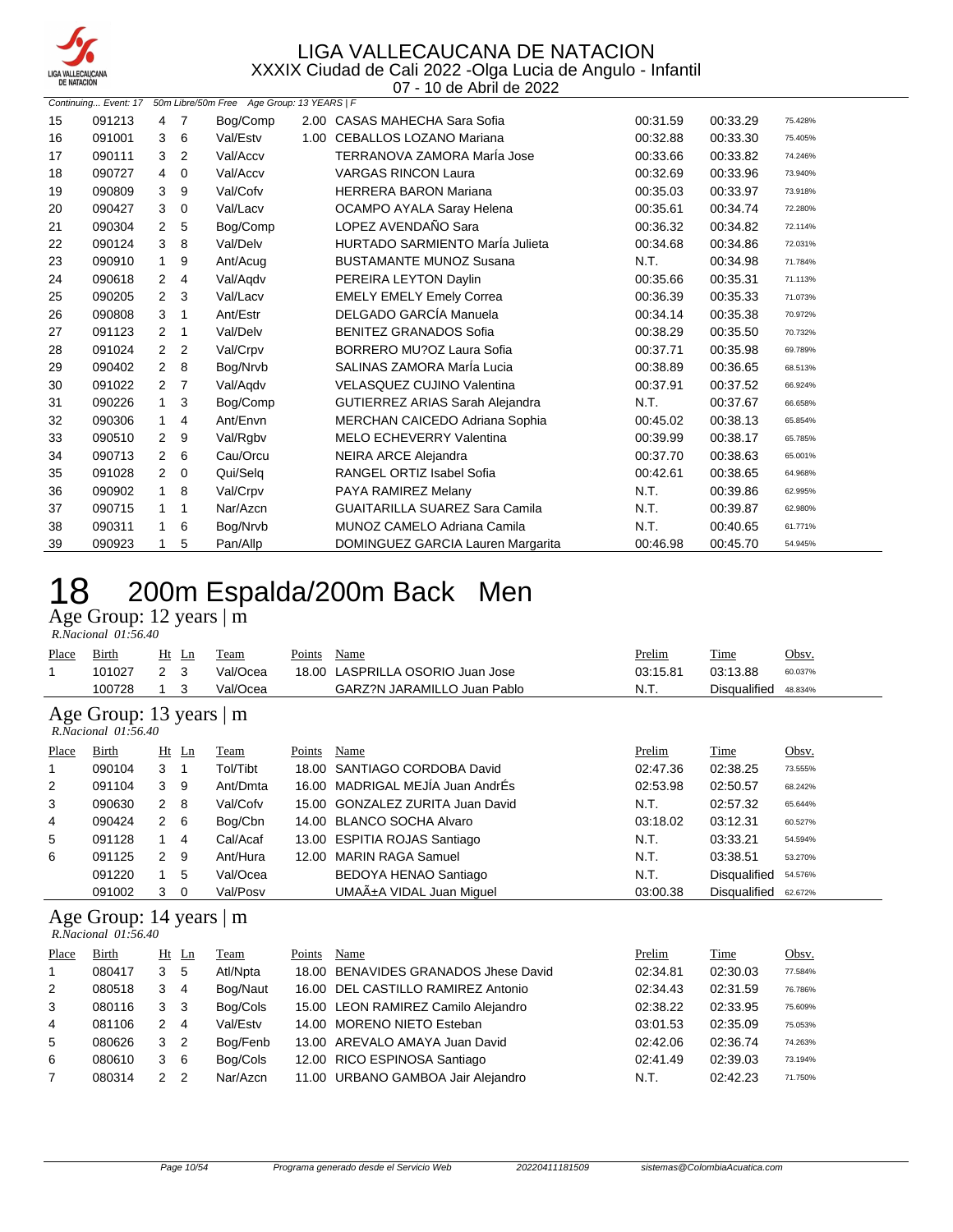

07 - 10 de Abril de 2022

|                   | Continuing Event: 18 200m Espalda/200m Back Age Group: 14 YEARS   M |             |  |                       |  |                                      |          |          |         |  |
|-------------------|---------------------------------------------------------------------|-------------|--|-----------------------|--|--------------------------------------|----------|----------|---------|--|
| 8                 | 080529                                                              | 2 7         |  | Ant/Cadm              |  | 10.00 GOMEZ SANCHEZ Tomas            | N.T.     | 02:43.81 | 71.058% |  |
| 9                 | 080119                                                              | 3 7         |  | Ant/H <sub>2</sub> oa |  | 8.00 AGUDELO RENDON Andres Alejandro | 02:46.55 | 02:47.22 | 69.609% |  |
| 10                | 080520                                                              | $3 \quad 8$ |  | Val/Ortv              |  | 7.00 MARTÍNEZ CARDONA NicolÁs        | 02:50.07 | 02:47.71 | 69.406% |  |
| 11                | 080416                                                              | 2 5         |  | Bog/Cols              |  | 6.00 ORJUELA MUÑOZ Samuel            | 03:04.38 | 02:50.98 | 68.078% |  |
| $12 \overline{ }$ | 081010                                                              |             |  | Val/Ocea              |  | 5.00 LOAIZA LOPEZ Santiago           | N.T.     | 03:33.92 | 54.413% |  |

## 19 200m Mariposa/200m Fly Women

Age Group: 13 years | f

 *R.Nacional 02:13.17* 

| Place | Birth. | Ht<br>ப | eam      | $\sim$ $\sim$<br><sup>o</sup> oints | Name                          | Prelim<br><u> The Communication of the Communication of the Communication of the Communication of the Communication of the Communication of the Communication of the Communication of the Communication of the Communication of the Commun</u> | m.<br>1'ıme | <u>Obsv.</u> |
|-------|--------|---------|----------|-------------------------------------|-------------------------------|------------------------------------------------------------------------------------------------------------------------------------------------------------------------------------------------------------------------------------------------|-------------|--------------|
|       | 091106 |         | Val/Crny |                                     | CORTEZ<br>CDL<br>⊐ר<br>Salome | ∩ጋ∙ <i>ለገ</i> 0ጋ<br>، 37 . م<br>JZ                                                                                                                                                                                                             | No<br>Show  |              |

## 20 800m Libre/800m Free Men

Age Group: 13 years | m  *R.Nacional 08:02.29* 

| Place | Birth                                          |             | $Ht$ Ln        | Team     | Points | Name                                | Prelim   | Time     | Obsv.   |
|-------|------------------------------------------------|-------------|----------------|----------|--------|-------------------------------------|----------|----------|---------|
|       | 090912                                         |             | $\overline{0}$ | Ris/Flam |        | 18.00 BEDOYA VERA Dylan             | 11:40.41 | 10:39.73 | 75.390% |
| 2     | 090213                                         |             | 8              | Val/Astr |        | 16.00 ALZATE SALAZAR Deiby          | 10:48.90 | 10:40.15 | 75.340% |
| 3     | 090604                                         |             | 9              | Ris/Cmfr |        | 15.00 RAMIREZ YEPEZ Mathias         | 11:04.54 | 11:15.73 | 71.373% |
|       | Age Group: 14 years   m<br>R.Nacional 08:02.29 |             |                |          |        |                                     |          |          |         |
| Place | Birth                                          |             | $Ht$ Ln        | Team     | Points | Name                                | Prelim   | Time     | Obsv.   |
|       | 080219                                         |             | 5              | Cal/Acaf |        | 18.00 RAMIREZ IDARRAGA Thomas       | 09:41.56 | 09:36.33 | 83.683% |
| 2     | 080211                                         |             | 3              | Bog/Cols |        | 16.00 MORENO MEZA Jairo Josue       | 09:51.39 | 09:40.51 | 83.080% |
| 3     | 081007                                         | $1 \quad 4$ |                | Val/Cofv |        | 15.00 OCHOA CUCHIA Samuel           | 09:39.62 | 09:41.90 | 82.882% |
| 4     | 080104                                         | $1\quad 6$  |                | Ris/Sale |        | 14.00 CARDONA RODRIGUEZ Juan Manuel | 10:04.51 | 09:59.78 | 80.411% |
| 5     | 081128                                         | $1\quad 2$  |                | Val/Astr |        | 13.00 GUERRERO SANDOVAL Sebastian   | 10:19.49 | 10:20.24 | 77.759% |
| 6     | 080514                                         | 1 7         |                | Ant/Envn |        | 12.00 PORRAS RODRIGUEZ NicolAs      | 10:35.73 | 10:23.99 | 77.291% |
|       | 080626                                         |             |                | Bog/Fenb |        | AREVALO AMAYA Juan David            | 10:38.92 | No Show  |         |

## 4X50m Comb/4X50m Med Mixed

Age Group: 10f - 11m | x  *R.Nacional 01:49.20* 

| Place<br>Birth<br>RX02101 |  | Ht Ln<br>4 | l'eam<br>Val/Delv | Points | Name<br>10yf Ocampo Hernandez Sara<br>11ym Bedova Restrepo Mateo<br>11ym Chamorro Carmona Matias<br>10vf Paz Garcia Maria Jose | Prelim<br>04:26.43 | T.1th.Relay<br>N.T. | T.Team<br>03:47.58 | Obsv.<br>47.983% |
|---------------------------|--|------------|-------------------|--------|--------------------------------------------------------------------------------------------------------------------------------|--------------------|---------------------|--------------------|------------------|
|---------------------------|--|------------|-------------------|--------|--------------------------------------------------------------------------------------------------------------------------------|--------------------|---------------------|--------------------|------------------|

### 22 4X50m Comb/4X50m Med Mixed

Age Group: 11f - 12m | x

| R.Nacional 01:49.20 |  |
|---------------------|--|
|                     |  |

| Place | Birth   | Ht | -Ln | eam      | Points | Name                                                                                              | Prelim   | T.1th.Relay | T.Team   | Obsv.   |
|-------|---------|----|-----|----------|--------|---------------------------------------------------------------------------------------------------|----------|-------------|----------|---------|
|       | RX02201 |    |     | Ant/Dmta |        | 36.00 11yf Mazo Gomez Kristyl Valentina<br>12ym Gomez Soto Thomas<br>11 vf Vasquez GarcIa Luciana | 02:59.26 |             | 02:48.44 | 64.830% |

12ym Tascon Zuleta Miguel AndrÉs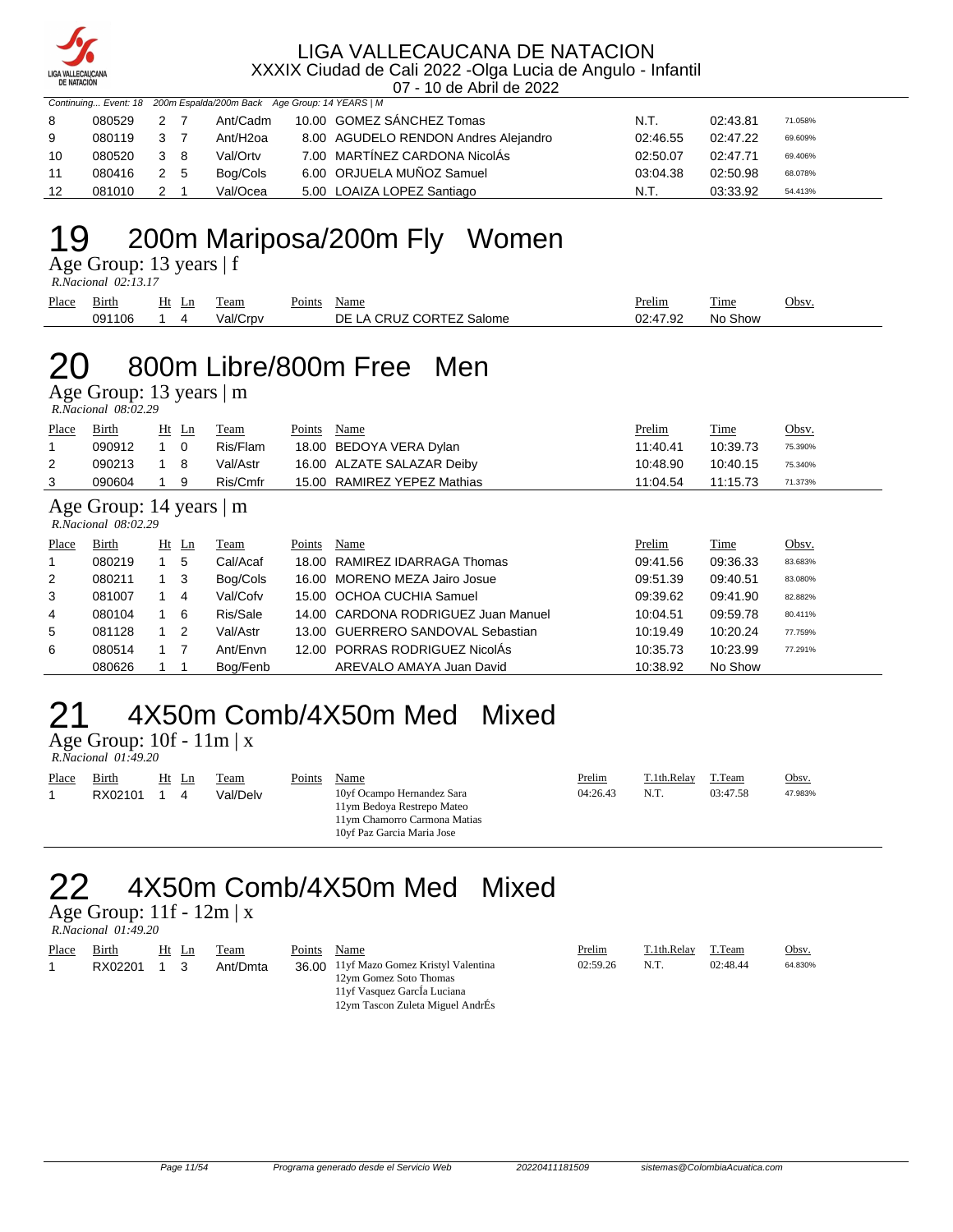

|   |                                           |   |          |                            | ິ<br>19.90119022                                                                                                                      |          |      |          |         |
|---|-------------------------------------------|---|----------|----------------------------|---------------------------------------------------------------------------------------------------------------------------------------|----------|------|----------|---------|
|   | Continuing Event: 22 4X50m Comb/4X50m Med |   |          | Age Group: $11F - 12M$   X |                                                                                                                                       |          |      |          |         |
| 2 | RX02204                                   | 5 | Qui/Selq | 32.00                      | 12ym Agudelo Fandino Juan Jose<br>12yf Vergara Zapata Julieth<br>12yf AvendaÑo Pinto Ashly Nicoleth<br>12ym García Arias Juan Jose    | 02:57.51 | N.T. | 02:50.23 | 64.149% |
| 3 | RX02203                                   | 6 | Val/Delv | 30.00                      | 11yf Salamanca Ocampo Mariana<br>11yf Padron Arcia Hadassa Jholieth<br>12ym Chavez Cordoba Nicolas<br>12ym Rodriguez Zapata Alejandro | N.T.     | N.T. | 03:00.22 | 60.593% |
|   | RX02202                                   | 4 | Val/Agdv |                            | 12yf Olarte Gonzalez Luciana<br>11ym Giraldo Salazar Juan Diego<br>12yf Realpe Hernandez Paulina<br>11ym Rivera Ferreira Alejandro    | 02:53.30 | N.T. | No Show  |         |

## 23 4X50m Comb/4X50m Med Mixed

Age Group: 12f - 13m | x

|            | R.Nacional 01:49.20 |         |                      |                  |                 |                                                                                                                                          |                |                     |                    |                  |  |  |
|------------|---------------------|---------|----------------------|------------------|-----------------|------------------------------------------------------------------------------------------------------------------------------------------|----------------|---------------------|--------------------|------------------|--|--|
| Place<br>1 | Birth<br>RX02305    | Ht<br>1 | Ln<br>$\overline{2}$ | Team<br>Val/Aqdv | Points<br>36.00 | Name<br>12ym Viera Cardona Samuel<br>13ym Angulo Diaz Mateo<br>13yf Olarte Gonzalez Mariana<br>12yf Olarte Gonzalez Luciana              | Prelim<br>N.T. | T.1th.Relay<br>N.T. | T.Team<br>02:30.30 | Obsv.<br>72.655% |  |  |
| 2          | RX02302             |         | 3                    | Bog/Nrvb         | 32.00           | 12yf Ortegon Reina Lilian Sofia<br>13ym Forero Cortes Diego Alejandro<br>13yf García Martínez Renata<br>12ym Puentes Ramirez Juan Felipe | N.T.           | N.T.                | 02:30.36           | 72.626%          |  |  |
| 3          | RX02306             |         | 7                    | Ris/Cmfr         | 30.00           | 12yf Hernandez LondoÑo Juana Camila<br>12yf Jaramillo Salazar Isabella<br>13ym Ramirez Yepez Mathias<br>14ym Rojas Huertas Felipe        | N.T.           | N.T.                | 02:44.29           | 66.468%          |  |  |
| 4          | RX02304             |         | 4                    | Val/Delv         | 28.00           | 12yf Ortiz Galarza Valery Andrea<br>13ym Chamorro Carmona Juan Felipe<br>13ym Garcia Restrepo Emanuel<br>12yf Hernandez Quevedo Mariana  | 02:49.38       | N.T.                | 02:47.17           | 65.323%          |  |  |
|            | RX02303             | 1       | 6                    | Ant/Hura         |                 | 13ym Marin Raga Samuel<br>13ym Vargas Echavarria Juan Esteban<br>12yf Londono Mejia Isabella<br>12yf Lizcano Martin Shara Luna           | N.T.           | N.T.                | Disqualified       |                  |  |  |
|            | RX02301             | 1       | 5                    | Val/Aqdv         |                 | 12ym Viera Cardona Samuel<br>13ym Angulo Diaz Mateo<br>13yf Olarte Gonzalez Mariana<br>12yf Olarte Gonzalez Luciana                      | N.T.           | N.T.                | No Show            |                  |  |  |

### 24 4X50m Comb/4X50m Med Mixed

Age Group: 13f - 14m | x  *R.Nacional 01:49.20* 

| Place | <b>Birth</b><br>RX02404 | $Ht$ Ln<br>6 | Team<br>Val/Crpv | Points<br>36.00 | Name<br>13yf Dorado Rojas Laura Sofia<br>14ym García Barrios Sebastian<br>13yf GonzÁlez Chaquea Ivanna Andrea<br>14ym Garcia Pedraza Santiago | Prelim<br>N.T. | T.1th.Relay<br>N.T. | T.Team<br>02:08.87 | Obsv.<br>84.737% |
|-------|-------------------------|--------------|------------------|-----------------|-----------------------------------------------------------------------------------------------------------------------------------------------|----------------|---------------------|--------------------|------------------|
| 2     | RX02405                 | 2            | Bog/Comp         | 32.00           | 14ym Bulla Rincon Samuel<br>13yf Lopez AvendaÑo Sara<br>13yf Casas Mahecha Sara Sofia<br>14ym Arroyo Bustos Samuel David                      | N.T.           | N.T.                | 02:23.59           | 76.050%          |
| 3     | RX02403                 | 3            | Val/Cofv         | 30.00           | 13vf Herrera Baron Mariana<br>14ym Villa Tabares Juan Pablo<br>13yf MuÑoz Salazar Emely<br>14ym Ochoa Cuchia Samuel                           | N.T.           | N.T.                | 02:24.53           | 75.555%          |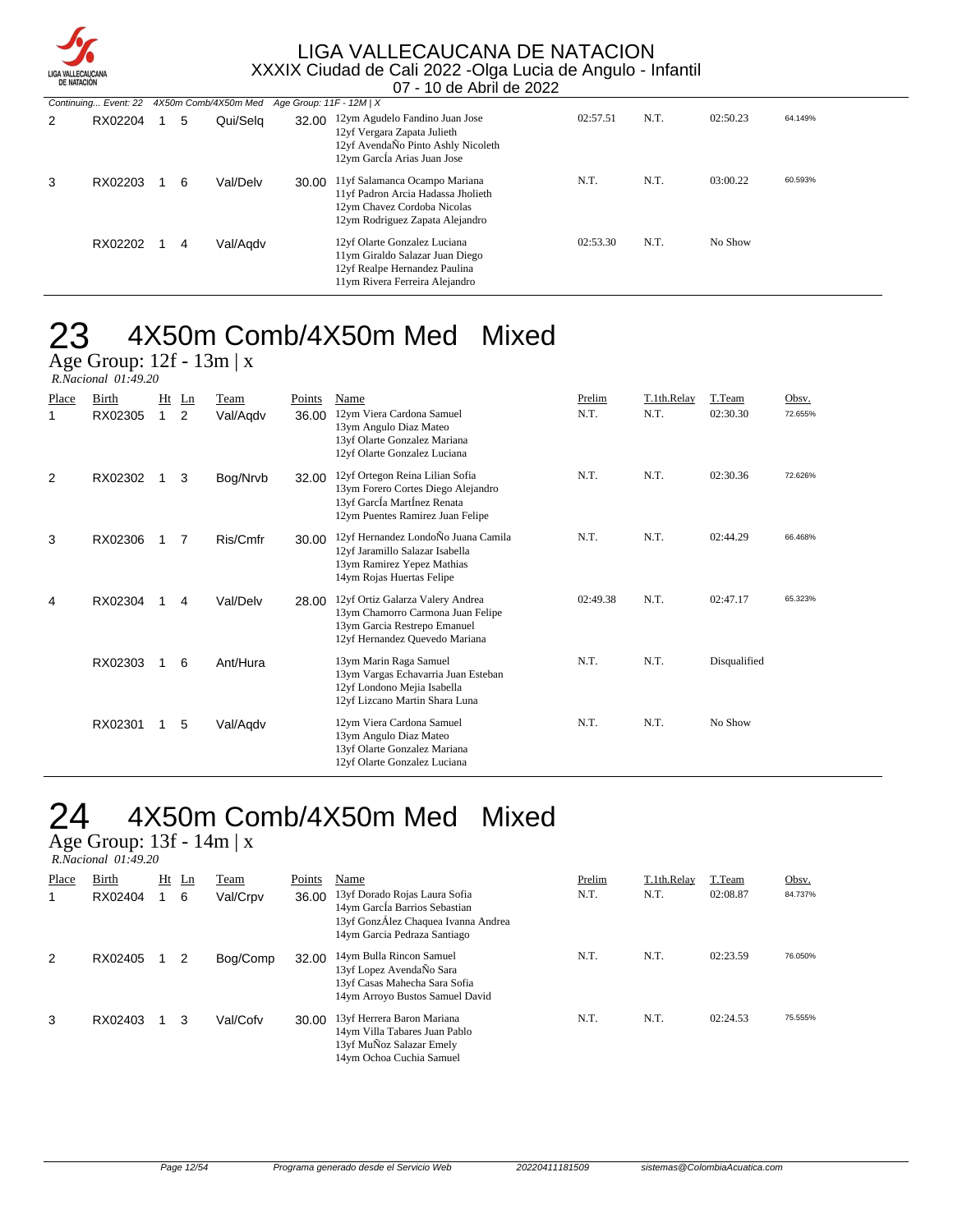

07 - 10 de Abril de 2022

|   |         | Continuing Event: 24 4X50m Comb/4X50m Med Age Group: 13F - 14M   X |   |          |  |                                                                                                                                                      |          |      |              |         |
|---|---------|--------------------------------------------------------------------|---|----------|--|------------------------------------------------------------------------------------------------------------------------------------------------------|----------|------|--------------|---------|
| 4 | RX02402 |                                                                    | 4 | Val/Delv |  | 28.00 13yf Mondragon Caicedo Isabella<br>13yf Hurtado Sarmiento Marla Julieta<br>14ym Borja Cifuentes Juan Jose<br>14ym Ortiz Guerrero Milton Stiven | 02:30.89 | N.T. | 02:28.43     | 73.570% |
|   | RX02401 |                                                                    | 5 | Tol/Lozt |  | 13yf Herrera Orozco Luciana<br>14ym Ortiz Rodriguez Juan David<br>14ym Agudelo UreÑa Juan Pablo<br>14ym Leon Rojas Santiago Alejandro                | N.T.     | N.T. | Disqualified | 77.097% |

### 200m Comb.Ind/200m Medley Men

Age Group: 11 years | m

 *R.Nacional 02:00.56* 

| Place          | <b>Birth</b> | $Ht$ Ln | <b>Team</b> | Points | Name                                   | Prelim   | <b>Time</b> | Obsv.   |
|----------------|--------------|---------|-------------|--------|----------------------------------------|----------|-------------|---------|
| $\overline{1}$ | 110212       | 5       | Bog/Cols    |        | 18.00 VARGAS SILVA Pedro Jose          | N.T.     | 03:14.61    | 61.950% |
| 2              | 110828       | -6      | Val/Astr    |        | 16.00 SOLIS ROMERO Jose Alejandro      | N.T.     | 03:22.11    | 59.651% |
| 3              | 110615       | - 3     | Bog/Nrvb    |        | 15.00 CUBIDES AREVALO Daniel Alejandro | N.T.     | 03:28.09    | 57.936% |
| 4              | 111104       | -2      | Ris/Sale    |        | 14.00 DUQUE CANO Juan Esteban          | N.T.     | 03:33.50    | 56.468% |
| 5              | 111221       |         | Bog/Cols    |        | 13.00 ROJAS BUITRAGO Santiago          | N.T.     | 03:45.95    | 53.357% |
| 6              | 110825       | 4       | Nor/Spns    |        | 12.00 PARADA QUINTERO AndrÉs Gabriel   | 04:13.70 | 04:10.11    | 48.203% |

## 26 200m Comb.Ind/200m Medley Men

Age Group: 12 years | m

| Place | <b>Birth</b> | Ht             | Ln             | Team     | Points | Name                                  | Prelim   | Time         | Obsv.   |
|-------|--------------|----------------|----------------|----------|--------|---------------------------------------|----------|--------------|---------|
| 1     | 101206       | 3              | 4              | Bog/End  | 18.00  | <b>LACHARME VALENCIA Nicolas</b>      | 02:56.34 | 02:47.43     | 72.006% |
| 2     | 100415       | 3              | 5              | Ris/Cmfr | 16.00  | <b>TABARES PAVAS Juan Manuel</b>      | 02:57.08 | 02:48.17     | 71.689% |
| 3     | 100311       | 3              | 3              | Val/Crpv | 15.00  | GONZÁLEZ IZQUIERDO Juan Sebastian     | 02:57.09 | 02:54.21     | 69.204% |
| 4     | 100120       | 3              | 6              | Ris/Cmfr | 14.00  | CARDONA OSORIO Alann                  | 03:00.97 | 02:55.85     | 68.558% |
| 5     | 100224       | 3              | 9              | Ant/Dmta | 13.00  | TASCON ZULETA Miguel AndrÉs           | 03:23.67 | 03:02.62     | 66.017% |
| 6     | 100426       | 3              | 2              | Nor/Spns | 12.00  | <b>CORREDOR DIAZ Santiago David</b>   | 03:12.53 | 03:02.98     | 65.887% |
| 7     | 100326       | $\overline{2}$ | 4              | Bog/Rin  | 11.00  | <b>VALERO LANDI Mario Andres</b>      | 03:28.43 | 03:05.37     | 65.037% |
| 8     | 101014       | 3              | 8              | Val/Ortv | 10.00  | <b>ALVARADO PRIETO Luis Gabriel</b>   | 03:20.18 | 03:12.07     | 62.769% |
| 9     | 100222       | 3              | $\overline{7}$ | Atl/Dela | 8.00   | <b>CANTILLO CABARCAS Julian Samir</b> | 03:16.88 | 03:13.58     | 62.279% |
| 10    | 100520       | $\overline{2}$ | 5              | Ant/Hura | 7.00   | <b>FERREIRA HERRERA Emanuel</b>       | 03:30.06 | 03:13.73     | 62.231% |
| 11    | 101029       | 3              | 0              | Tol/Tibt | 6.00   | VARGAS FORERO Juan David              | 03:26.67 | 03:15.13     | 61.784% |
| 12    | 100105       | 3              | 1              | Val/Navv | 5.00   | <b>HERRERA ESPINOSA Oscar Daniel</b>  | 03:19.81 | 03:17.55     | 61.028% |
| 13    | 100427       | 1              | 5              | Ant/Hura | 4.00   | FALCON GIRALDO Miguel Angel           | N.T.     | 03:18.43     | 60.757% |
| 14    | 100204       | $\overline{2}$ | 1              | Ris/Flam | 3.00   | <b>MONTANO CEBALLOS Jose Thomas</b>   | 03:39.02 | 03:19.77     | 60.349% |
| 15    | 100530       | $\mathbf 1$    | 3              | Tol/Tibt | 2.00   | VARGAS PALACIO Jose Isaac             | N.T.     | 03:26.57     | 58.363% |
| 16    | 100210       | 2              | 2              | Val/Delv | 1.00   | CHAVEZ CORDOBA Nicolas                | 03:33.56 | 03:28.41     | 57.848% |
| 17    | 100526       | $\overline{2}$ | $\overline{7}$ | Ris/Sale |        | <b>MARIN CORREA Alejandro</b>         | 03:35.17 | 03:28.99     | 57.687% |
| 18    | 100915       | $\overline{2}$ | 6              | Bog/Cbn  |        | PERDOMO CIFUENTES Tomas               | 03:32.91 | 03:32.07     | 56.849% |
| 19    | 100723       | $\overline{2}$ | 8              | Val/Delv |        | AULESTIA CRUZ Juan Camilo             | 03:39.70 | 03:33.86     | 56.373% |
| 20    | 100826       | $\overline{2}$ | 9              | Val/Ortv |        | <b>VINASCO OSORIO Yessid</b>          | 03:48.71 | 03:37.37     | 55.463% |
| 21    | 100901       | $\overline{2}$ | 0              | Val/Aqdv |        | <b>VIERA CARDONA Samuel</b>           | 03:51.52 | 03:39.69     | 54.877% |
| 22    | 100814       | $\mathbf{1}$   | 2              | Bog/Nrvb |        | PUENTES RAMIREZ Juan Felipe           | N.T.     | 03:43.74     | 53.884% |
| 23    | 100804       | $\mathbf{1}$   | 4              | Atl/Npta |        | <b>GALVIS RUIDIAZ Eider Josue</b>     | 04:19.01 | 04:00.08     | 50.217% |
|       | 100618       | 1              | 6              | Ant/Hura |        | MEJIA ECHAVARRIA David                | N.T.     | Disqualified |         |
|       | 100920       | $\overline{2}$ | 3              | Ant/Hura |        | <b>SOTO REYES Felipe</b>              | 03:30.15 | Disqualified |         |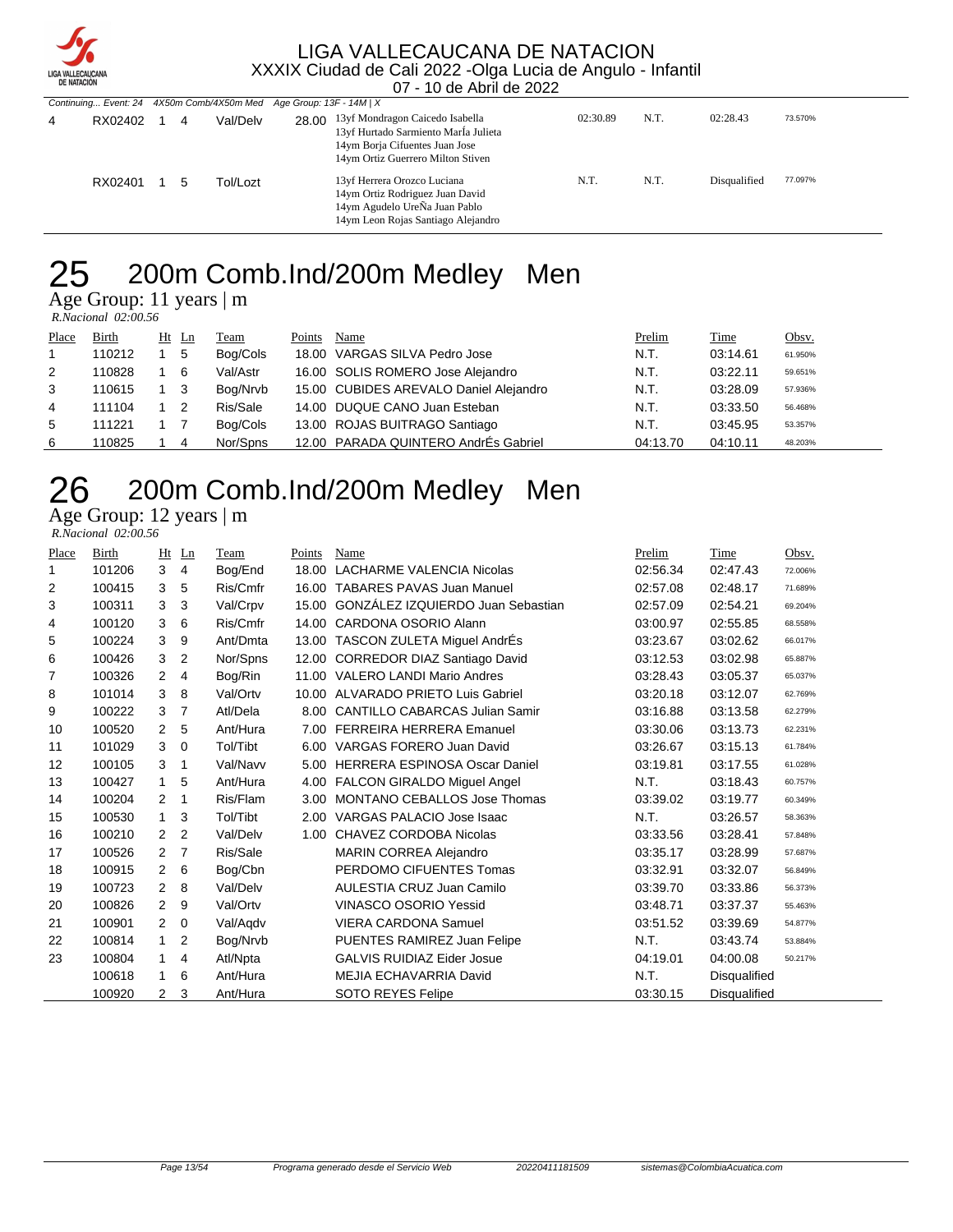

## 27 200m Comb.Ind/200m Medley Men

Age Group: 13 years | m

| R.Nacional 02:00.56 |  |
|---------------------|--|

| Place | <b>Birth</b> | Ht                   | Ln | Team                 | Points | Name                              | Prelim   | Time                | Obsv.   |
|-------|--------------|----------------------|----|----------------------|--------|-----------------------------------|----------|---------------------|---------|
| 1     | 090130       | 3                    | 3  | Cau/Orcu             | 18.00  | RODRIGUEZ LOPEZ Santiago          | 02:48.70 | 02:37.30            | 76.643% |
| 2     | 090921       | 3                    | 4  | Ris/Sale             | 16.00  | <b>GRISALES CASTRILLON Matias</b> | 02:45.99 | 02:43.65            | 73.669% |
| 3     | 090314       | 3                    | 2  | Bog/Nrvb             | 15.00  | FORERO CORTES Diego Alejandro     | 02:52.68 | 02:47.18            | 72.114% |
| 4     | 090324       | 3                    | 5  | Val/Ortv             | 14.00  | <b>VELASCO LOBATON Samuel</b>     | 02:47.84 | 02:49.12            | 71.287% |
| 5     | 090122       | 3                    | 6  | Val/Estv             | 13.00  | BERRIO CERTUCHE Ricardo Alejandro | 02:52.50 | 02:49.27            | 71.223% |
| 6     | 090509       | 3                    | 9  | Ris/Sale             | 12.00  | CUBILLOS VALENCIA Juan Sebastian  | 02:57.52 | 02:49.51            | 71.123% |
| 7     | 090217       | $\mathcal{P}$        | 5  | Ris/Sale             | 11.00  | <b>TORO ARIAS Juan Felipe</b>     | 03:03.47 | 02:52.43            | 69.918% |
| 8     | 090406       | 3                    | 7  | Ant/Dmta             | 10.00  | CASAS LONDOÑO Juan Pablo          | 02:56.14 | 02:52.49            | 69.894% |
| 9     | 090710       | $\mathbf{2}^{\circ}$ | 6  | Val/Delv             | 8.00   | <b>GARCIA RESTREPO Emanuel</b>    | 03:09.46 | 02:52.78            | 69.777% |
| 10    | 090803       | $\mathcal{P}$        | 4  | Ris/Sale             | 7.00   | <b>DUQUE CANO Jose Felipe</b>     | 03:02.61 | 02:54.08            | 69.256% |
| 11    | 091114       | 3                    | 8  | Bog/Comp             | 6.00   | <b>BARRETO MOTTA Juan Manuel</b>  | 02:56.73 | 02:56.73            | 68.217% |
| 12    | 090108       | $\mathbf{2}^{\circ}$ | 8  | Ant/Hura             | 5.00   | ALZATE VALENCIA Kevin Alexander   | N.T.     | 03:01.98            | 66.249% |
| 13    | 090604       | $\mathcal{P}$        | 3  | Ris/Cmfr             | 4.00   | RAMIREZ YEPEZ Mathias             | 03:06.82 | 03:04.30            | 65.415% |
| 14    | 090301       | $\mathbf{1}$         | 5  | Bog/Cols             | 3.00   | MUNOZ GUIO Juan David             | N.T.     | 03:06.20            | 64.748% |
| 15    | 091003       | $\mathcal{P}$        | 2  | Val/Crpv             | 2.00   | <b>MELENDES TIGREROS Nicol?s</b>  | 03:13.98 | 03:12.46            | 62.642% |
| 16    | 091220       | $\mathbf{1}$         | 3  | Val/Ocea             | 1.00   | BEDOYA HENAO Santiago             | N.T.     | 03:12.64            | 62.583% |
| 17    | 090208       | $\mathcal{P} \equiv$ | 7  | Val/Delv             |        | CHAMORRO CARMONA Juan Felipe      | 03:35.86 | 03:31.96            | 56.879% |
| 18    | 091128       | $\mathbf{2}^{\circ}$ | 1  | Cal/Acaf             |        | <b>ESPITIA ROJAS Santiago</b>     | 04:03.22 | 03:32.64            | 56.697% |
|       | 090706       | 3                    | 0  | Bog/Cols             |        | ARJONA OVALLE Samuel              | 03:01.98 | Disqualified        |         |
|       | 090115       | 1                    | 4  | Ant/H <sub>20a</sub> |        | BENITEZ DUQUE Juan Camilo         | N.T.     | <b>Disqualified</b> |         |
|       | 090104       | 3                    | 1  | Tol/Tibt             |        | SANTIAGO CORDOBA David            | 02:56.42 | <b>Disqualified</b> |         |

## 28 200m Comb.Ind/200m Medley Men

Age Group: 14 years | m

| R.Nacional 02:00.56 |  |
|---------------------|--|
|---------------------|--|

| Place | Birth  | Ht            | Ln       | Team     | Points | Name                                    | Prelim   | Time     | Obsv.   |
|-------|--------|---------------|----------|----------|--------|-----------------------------------------|----------|----------|---------|
|       | 080108 | $\mathbf{2}$  | 4        | Bog/End  | 18.00  | GUERRERO MALDONADO Jeronimo             | 02:31.80 | 02:23.93 | 83.763% |
| 2     | 080121 | $\mathcal{P}$ | 5        | Cal/Mrmc | 16.00  | <b>MARIN ARENAS Juan Manuel</b>         | 02:32.80 | 02:31.59 | 79.530% |
| 3     | 080130 | 2             | 2        | Val/Estv | 15.00  | ZULUAGA BENAVIDEZ Martin Eduardo        | 02:37.92 | 02:32.48 | 79.066% |
| 4     | 080228 | $\mathcal{P}$ | 6        | Val/Cofv | 14.00  | VILLA TABARES Juan Pablo                | 02:37.62 | 02:32.87 | 78.864% |
| 5     | 080529 | $\mathcal{P}$ | 3        | Ant/Cadm | 13.00  | <b>GOMEZ SÁNCHEZ Tomas</b>              | 02:37.41 | 02:34.04 | 78.265% |
| 6     | 080610 | $\mathcal{P}$ |          | Bog/Cols | 12.00  | RICO ESPINOSA Santiago                  | 02:38.12 | 02:35.30 | 77.630% |
| 7     | 080906 | $\mathcal{P}$ | 8        | Val/Estv | 11.00  | RIVERA RODRÃ-GUEZ Kevin Eduardo         | 02:43.03 | 02:39.28 | 75.691% |
| 8     | 080303 | $\mathcal{P}$ |          | Ant/Estr | 10.00  | ZAPATA SEPULVEDA Juan Jose              | 02:40.85 | 02:41.96 | 74.438% |
| 9     | 080314 | $\mathcal{P}$ | 9        | Nar/Azcn | 8.00   | URBANO GAMBOA Jair Alejandro            | 02:43.29 | 02:42.17 | 74.342% |
| 10    | 080604 |               | 7        | Ant/Estr | 7.00   | PAZ SAMBONI Johan David                 | N.T.     | 02:45.19 | 72.983% |
| 11    | 081128 | $\mathcal{P}$ | $\Omega$ | Val/Lacv | 6.00   | ECHEVERRI MEDINA Juan Jose              | 02:47.35 | 02:47.95 | 71.783% |
| 12    | 080707 |               |          | Val/Estv |        | 5.00 ASTAIZA FERNANDEZ Erik Santiago    | N.T.     | 02:50.88 | 70.552% |
| 13    | 080805 | $\mathbf{1}$  | 5        | Pan/Bpp  | 4.00   | RIVAS BARRERA Manuel Alejandro          | 02:59.85 | 02:52.80 | 69.769% |
| 14    | 080506 |               | 4        | Pan/Bpp  | 3.00   | SANCHEZ DE GRACIA Max Owen              | 02:55.94 | 02:54.64 | 69.033% |
| 15    | 080616 |               | 3        | Bog/Cols | 2.00   | MOUTHON GONZÁLEZ Alberto                | 03:11.62 | 02:59.73 | 67.078% |
| 16    | 080130 |               | 2        | Bog/Comp | 1.00   | ARCOS SÁNCHEZ AndrÉs Esteban            | 03:20.35 | 03:05.48 | 64.999% |
| 17    | 080229 |               | 6        | Val/Crpv |        | <b>TUQUERRES SALAMANCA Johan Steven</b> | 03:17.21 | 03:10.45 | 63.303% |
| 18    | 080829 |               | 8        | Bog/Naut |        | <b>JIMENEZ SOTO Samuel</b>              | N.T.     | 03:30.26 | 57.339% |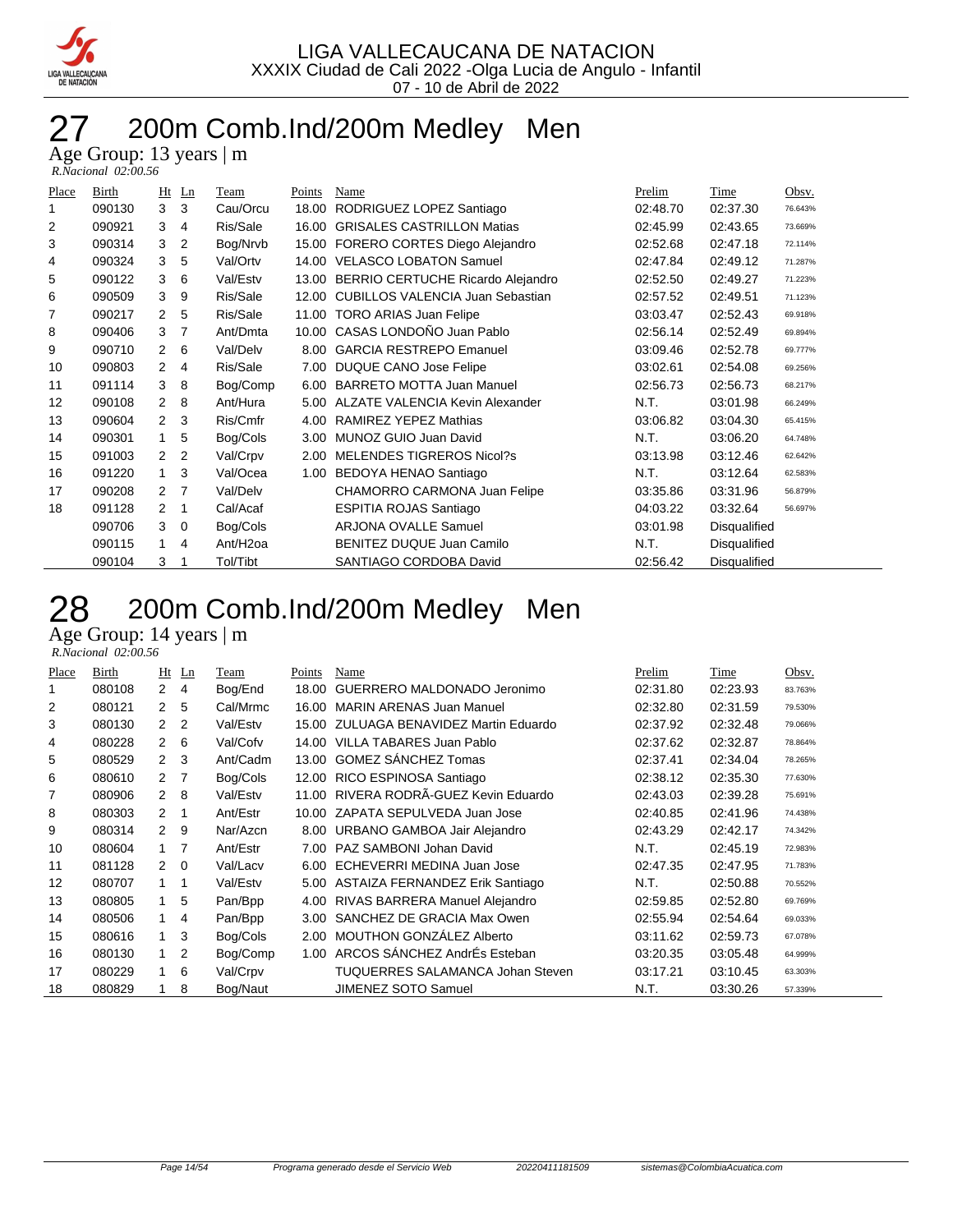

## 100m Libre/100m Free Women

Age Group: 10 years | f

| R.Nacional 00:55.21 |  |
|---------------------|--|

| Place          | <b>Birth</b> |                | $Ht$ Ln        | Team     | Points | Name                                 | Prelim   | <b>Time</b> | Obsv.   |
|----------------|--------------|----------------|----------------|----------|--------|--------------------------------------|----------|-------------|---------|
|                | 120426       | 2              | $\overline{4}$ | Atl/Acro | 18.00  | BARONA BRAVO Maria Camila            | 01:15.90 | 01:17.63    | 71.119% |
| 2              | 120215       | $2 \quad 1$    |                | Bog/Cols | 16.00  | SALAZAR PIEDRAHITA Paulina           | N.T.     | 01:24.69    | 65.191% |
| 3              | 120218       | 2              | - 5            | Val/Astr |        | 15.00 ESCOBAR MAHECHA Nicolle Dayana | 01:32.64 | 01:26.70    | 63.679% |
| 4              | 120419       | 2              | - 9            | Val/Cmak | 14.00  | <b>GONZALEZ GIRALDO Mariana</b>      | N.T.     | 01:32.43    | 59.732% |
| 5              | 121123       | $1 \quad 3$    |                | Val/Crpv | 13.00  | RENDON GAVIRIA Luciana               | N.T.     | 01:35.65    | 57.721% |
| 6              | 120124       | 2 <sub>7</sub> |                | Ris/Cmfr |        | 12.00 PEÑA PORRAS Sinai Alejandra    | N.T.     | 01:37.08    | 56.871% |
| $\overline{7}$ | 121108       | $2 \quad 3$    |                | Atl/Npta | 11.00  | MEDINA ESCORCIA Camila Sofia         | 01:48.99 | 01:44.49    | 52.838% |
| 8              | 120427       |                | 4              | Tol/Cdci |        | 10.00 CASTRO POMAR Mariana Del Pilar | N.T.     | 01:48.98    | 50.661% |
| 9              | 120307       | $2 \quad 6$    |                | Val/Delv |        | 8.00 PAZ GARCIA Maria Jose           | 02:00.70 | 01:54.88    | 48.059% |
| 10             | 120526       | 2 <sub>2</sub> |                | Val/Delv | 7.00   | OCAMPO HERNANDEZ Sara                | 02:11.50 | 02:02.69    | 45.000% |
| 11             | 120324       | $\mathcal{P}$  | -8             | Val/Delv |        | 6.00 TAPIA RODRIGUEZ Samantha        | N.T.     | 02:05.66    | 43.936% |
| 12             | 120815       |                | 5              | Val/Delv |        | 5.00 NARVAEZ ALVAREZ Danna Sofia     | N.T.     | 02:18.84    | 39.765% |

## 100m Libre/100m Free Women

Age Group: 11 years | f

 *R.Nacional 00:55.21* 

| Place | Birth  |                | Ht Ln          | Team     | Points | Name                            | Prelim   | Time     | Obsv.   |
|-------|--------|----------------|----------------|----------|--------|---------------------------------|----------|----------|---------|
| 1     | 110104 | 2 <sub>3</sub> |                | Val/Crpv | 18.00  | DIAZ ARREDONDO Laura Sofia      | 01:19.98 | 01:15.20 | 73.418% |
| 2     | 110530 | 2              | 6              | Tol/Tibt | 16.00  | TRIANA MARTINEZ Ana Sofia       | 01:20.19 | 01:17.13 | 71.580% |
| 3     | 110731 | $\overline{2}$ | -9             | Ris/Sale | 15.00  | <b>HOYOS QUICENO Luciana</b>    | 01:31.31 | 01:17.26 | 71.460% |
| 4     | 110618 | 2 <sub>7</sub> |                | Ris/Cmfr | 14.00  | RAMIREZ GIRALDO Isabella        | 01:24.98 | 01:18.55 | 70.286% |
| 5     | 111217 | 2              | -1             | Cal/Acaf | 13.00  | <b>MARIN CADAVID Flora</b>      | 01:26.51 | 01:18.99 | 69.895% |
| 6     | 111221 | 2              | $\overline{4}$ | Val/Accv | 12.00  | NIETO LOPEZ Martina             | 01:16.48 | 01:19.16 | 69.745% |
| 7     | 110518 | 2              | 5              | Nar/Asen | 11.00  | CASTILLO ERASO Laura            | 01:19.16 | 01:19.45 | 69.490% |
| 8     | 111001 | $2 \quad 0$    |                | Ant/Dmta |        | 10.00 VASQUEZ GARCÍA Luciana    | 01:40.95 | 01:20.34 | 68.720% |
| 9     | 110314 | 2 <sub>2</sub> |                | Val/Guad | 8.00   | <b>GIRALDO ESCOBAR Luciana</b>  | 01:24.61 | 01:20.46 | 68.618% |
| 10    | 110825 | 1              | -5             | Ant/Dmta | 7.00   | MAZO GOMEZ Kristyl Valentina    | 01:47.11 | 01:21.31 | 67.901% |
| 11    | 110201 | $\overline{2}$ | 8              | Val/Delv | 6.00   | PADRON ARCIA Hadassa Jholieth   | 01:26.75 | 01:24.62 | 65.245% |
| 12    | 110325 | $1\quad 2$     |                | Bog/Cols | 5.00   | SANCHEZ BARRIOA Gabriela        | N.T.     | 01:27.46 | 63.126% |
| 13    | 110301 | $1 \quad$      | -3             | Tol/Cdci | 4.00   | <b>MIERS VERGEL Valeria</b>     | N.T.     | 01:32.96 | 59.391% |
| 14    | 110524 | $1 \quad 7$    |                | Val/Delv | 3.00   | SALAMANCA OCAMPO Mariana        | N.T.     | 01:34.56 | 58.386% |
| 15    | 110301 | $1 \quad$      | 6              | Nar/Azcn | 2.00   | MONTEZUMA GUERRERO Noelia Maria | N.T.     | 01:52.67 | 49.002% |
|       | 110126 | 1              | 4              | Val/Ortv |        | NARANJO DIAZ Stefania           | 01:44.10 | No Show  |         |

## 100m Libre/100m Free Women

Age Group: 12 years | f

 *R.Nacional 00:55.21* 

| Place          | Birth  |               | Ht Ln | Team                 | Points | Name                                | Prelim   | Time     | Obsv.   |
|----------------|--------|---------------|-------|----------------------|--------|-------------------------------------|----------|----------|---------|
| $\mathbf{1}$   | 101008 | 3             | 5     | Qui/Selg             |        | 18.00 AVENDAÑO PINTO Ashly Nicoleth | 01:16.56 | 01:11.73 | 76.969% |
| $\overline{2}$ | 100303 | 3             | 3     | Ant/H <sub>20a</sub> |        | 16.00 GUTIERREZ LONDONO Guadalupe   | 01:17.85 | 01:12.74 | 75.900% |
| 3              | 100226 | 3             | 4     | Val/Guad             |        | 15.00 GARCÍA ROJAS Catalina         | 01:12.19 | 01:12.92 | 75.713% |
| $\overline{4}$ | 100531 |               | -6    | Ant/Estr             |        | 14.00 MESA TOBON Diana Camila       | N.T.     | 01:13.06 | 75.568% |
| 5              | 101118 | $\mathcal{P}$ | -6    | Bog/Comp             |        | 13.00 MARTIN AREVALO Tatiana        | 01:29.51 | 01:17.13 | 71.580% |
| 6              | 101124 | 3             | -6    | Val/Delv             |        | 12.00 HERNANDEZ QUEVEDO Mariana     | 01:19.40 | 01:17.48 | 71.257% |
| $\overline{7}$ | 100401 |               | 5     | Ant/Hura             |        | 11.00 LONDONO MEJIA Isabella        | N.T.     | 01:19.40 | 69.534% |
| 8              | 100813 | 3             | -2    | Val/Agdv             |        | 10.00 OLARTE GONZALEZ Luciana       | 01:20.44 | 01:19.76 | 69.220% |
| 9              | 100313 |               | 4     | Ant/Hura             |        | 8.00 LIZCANO MARTIN Shara Luna      | N.T.     | 01:20.08 | 68.944% |
| 10             | 100129 | 3             |       | Qui/Selg             |        | 7.00 VERGARA ZAPATA Julieth         | 01:22.66 | 01:20.44 | 68.635% |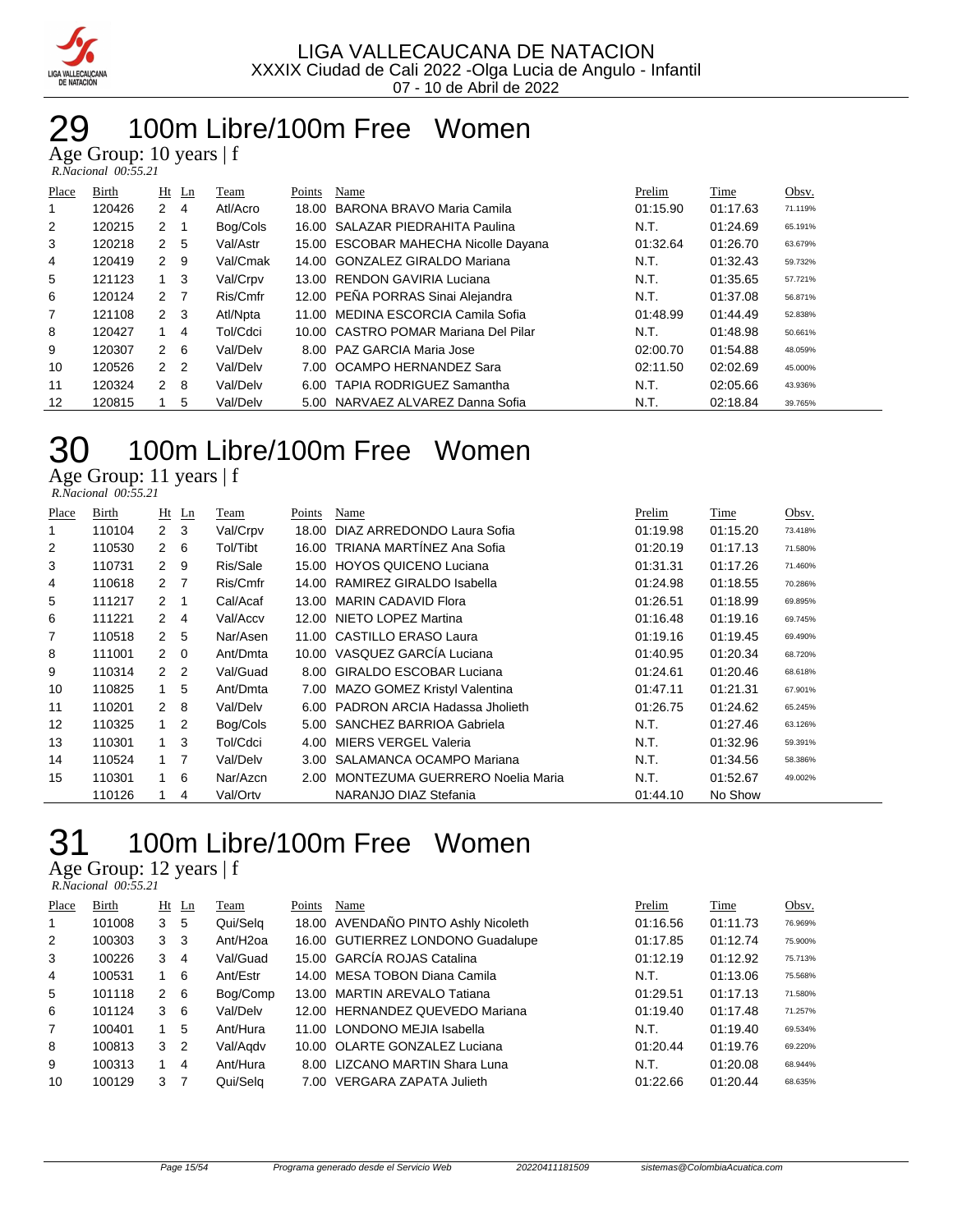

07 - 10 de Abril de 2022

| 100m Libre/100m Free Age Group: 12 YEARS   F<br>Continuing Event: 31 |        |                |                |                      |      |                                        |          |          |         |
|----------------------------------------------------------------------|--------|----------------|----------------|----------------------|------|----------------------------------------|----------|----------|---------|
| 11                                                                   | 100709 | 2              | 3              | Bog/Comp             |      | 6.00 ARROYO BUSTOS Isabel Lucia        | 01:29.03 | 01:20.45 | 68.626% |
| 12                                                                   | 100710 | $\mathbf{2}$   | 4              | Cal/Acaf             |      | 5.00 SANCHEZ GRAJALES Manuela          | 01:28.71 | 01:20.47 | 68.609% |
| 13                                                                   | 100312 | 3              | - 8            | Val/Guad             |      | 4.00 SANDOVAL CLAROS Luciana           | 01:25.75 | 01:21.47 | 67.767% |
| 14                                                                   | 100111 |                | $2 \quad 8$    | Ant/H <sub>20a</sub> |      | 3.00 LOPEZ ARISTIZABAL Juanita         | 01:39.88 | 01:22.97 | 66.542% |
| 15                                                                   | 101008 | 3 1            |                | Val/Guad             |      | 2.00 LOPEZ GONZALEZ Mariana            | 01:25.07 | 01:23.79 | 65.891% |
| 16                                                                   | 100911 | $1 \quad 1$    |                | Val/Posv             | 1.00 | TORRES BUITRAGO MarÕa Isabel           | N.T.     | 01:24.17 | 65.593% |
| 17                                                                   | 100320 | 2              | - 7            | Val/Cmak             |      | <b>RESTREPO URIBE Mariana</b>          | 01:33.03 | 01:24.27 | 65.516% |
| 18                                                                   | 100310 | $\mathbf{2}$   | -5             | Val/Estv             |      | BURBANO BRAVO Daniela                  | 01:28.76 | 01:24.36 | 65.446% |
| 19                                                                   | 101015 | 3              | 0              | Bog/Cbn              |      | <b>SERRANO BLANDON Sara Isabella</b>   | 01:26.42 | 01:24.62 | 65.245% |
| 20                                                                   | 100615 |                | 2 2            | Bog/Rin              |      | DIMOPOULOS SERRANO Magdalini           | 01:32.54 | 01:24.85 | 65.068% |
| 21                                                                   | 100107 | $\overline{2}$ | $\overline{0}$ | Bog/Nrvb             |      | ORTEGON REINA Lilian Sofia             | N.T.     | 01:24.92 | 65.014% |
| 22                                                                   | 100701 | $1 \quad 7$    |                | Val/Ortv             |      | RODRIGUEZ ARCILA Laura Vanessa         | N.T.     | 01:28.06 | 62.696% |
| 23                                                                   | 100422 | $\overline{1}$ | 3              | Val/Lacv             |      | <b>GUTIERRES ROMERO Paulina Andrea</b> | N.T.     | 01:30.46 | 61.033% |
| 24                                                                   | 100215 | 3              | 9              | Val/Guad             |      | <b>JARAMILLO GARCIA Maria Camila</b>   | 01:26.28 | 01:32.60 | 59.622% |
| 25                                                                   | 100719 | $\mathbf{2}$   | 9              | Ris/Cmfr             |      | JARAMILLO SALAZAR Isabella             | 01:46.06 | 01:33.59 | 58.991% |
| 26                                                                   | 100619 | 1.             | $\overline{2}$ | Ant/Cala             |      | QUINTERO GIRALDO Susana                | N.T.     | 01:37.47 | 56.643% |
| 27                                                                   | 100810 | 2              | 1              | Val/Delv             |      | <b>ORTIZ GALARZA Valery Andrea</b>     | 01:36.33 | 01:37.54 | 56.602% |

## 32 100m Libre/100m Free Women

Age Group: 13 years | f

 *R.Nacional 00:55.21* 

| Place | Birth  | Ht             | Ln             | Team     | Points | Name                                   | Prelim   | Time     | Obsv.   |
|-------|--------|----------------|----------------|----------|--------|----------------------------------------|----------|----------|---------|
| 1     | 090409 | 5              | $\overline{4}$ | Val/Crpv |        | 18.00 GONZÁLEZ CHAQUEA Ivanna Andrea   | 01:05.43 | 01:03.93 | 86.360% |
| 2     | 091106 | 5              | 5              | Val/Crpv | 16.00  | DE LA CRUZ CORTEZ Salome               | 01:05.55 | 01:04.10 | 86.131% |
| 3     | 090424 | 5              | 6              | Ant/Acit |        | 15.00 BEDOYA SÁNCHEZ Melany            | 01:09.81 | 01:08.36 | 80.764% |
| 4     | 090520 | 5              | $\overline{7}$ | Ant/Hura |        | 14.00 ALVAREZ GOMEZ Sofia              | 01:10.96 | 01:08.51 | 80.587% |
| 5     | 090213 | 5              | 3              | Val/Aqdv | 13.00  | <b>OLARTE GONZALEZ Mariana</b>         | 01:09.80 | 01:09.55 | 79.382% |
| 6     | 090904 | $\overline{4}$ | 5              | Bog/Nrvb |        | 12.00 GARCÍA MARTÍNEZ Renata           | 01:13.44 | 01:10.27 | 78.568% |
| 7     | 090405 | 5              | 9              | Ant/Hura |        | 11.00 VARGAS VARGAS MarÍa Juliana      | 01:12.42 | 01:10.44 | 78.379% |
| 8     | 090919 | 5              | $\mathbf 0$    | Ant/Cala |        | 10.00 CATANO YEPES Juliana             | 01:12.65 | 01:10.64 | 78.157% |
| 9     | 090226 | 5              | 2              | Val/Crpv |        | 8.00 DORADO ROJAS Laura Sofia          | 01:10.35 | 01:10.70 | 78.091% |
| 10    | 090314 | $\overline{4}$ | 3              | Tol/Lozt |        | 7.00 HERRERA OROZCO Luciana            | 01:13.70 | 01:10.82 | 77.958% |
| 11    | 091201 | 4              | $\overline{7}$ | Pan/Bpp  |        | 6.00 SAAVEDRA ARRUE Maria Sofia        | 01:14.78 | 01:11.48 | 77.238% |
| 12    | 090303 | 4              | 2              | Nar/Asen | 5.00   | MUÑOZ BOLANOS Sara Julieth             | 01:14.19 | 01:11.81 | 76.883% |
| 13    | 090422 | $\overline{4}$ | $\overline{4}$ | Val/Cofv | 4.00   | MUÑOZ SALAZAR Emely                    | 01:12.68 | 01:11.95 | 76.734% |
| 14    | 091213 | 4              | 6              | Bog/Comp | 3.00   | CASAS MAHECHA Sara Sofia               | 01:14.00 | 01:12.06 | 76.617% |
| 15    | 091001 | 5              | 1              | Val/Estv |        | 2.00 CEBALLOS LOZANO Mariana           | 01:11.69 | 01:12.60 | 76.047% |
| 16    | 090113 | $\overline{4}$ | $\mathbf{1}$   | Ant/Dnea |        | 1.00 UPEGUI BEDOYA Maria Victoria      | 01:14.97 | 01:12.80 | 75.838% |
| 17    | 090610 | $\overline{2}$ | 0              | Ant/Acit |        | <b>CORREA GONZALEZ Violeta</b>         | N.T.     | 01:13.18 | 75.444% |
| 18    | 090727 | 5              | 8              | Val/Accv |        | <b>VARGAS RINCON Laura</b>             | 01:12.14 | 01:13.28 | 75.341% |
| 19    | 090614 | $\mathbf{1}$   | 4              | Tol/Tibt |        | <b>BRYAN NAVARRO Estrella Del Mar</b>  | N.T.     | 01:13.63 | 74.983% |
| 20    | 090808 | $\overline{4}$ | 8              | Ant/Estr |        | DELGADO GARCÍA Manuela                 | 01:18.05 | 01:14.60 | 74.008% |
| 21    | 090718 | 3              | 2              | Bog/Comp |        | PADILLA PINZON Luisa Isabella          | 01:23.38 | 01:15.05 | 73.564% |
| 22    | 090809 | 3              | 5              | Val/Cofv |        | <b>HERRERA BARON Mariana</b>           | 01:19.82 | 01:15.55 | 73.077% |
| 23    | 090427 | $\overline{4}$ | $\mathbf 0$    | Val/Lacv |        | OCAMPO AYALA Saray Helena              | 01:19.24 | 01:16.74 | 71.944% |
| 24    | 090224 | 2              | $\mathbf{1}$   | Ant/Lera |        | <b>MANRIQUE OSORIO Maria Jose</b>      | N.T.     | 01:16.80 | 71.888% |
| 25    | 090124 | 4              | 9              | Val/Delv |        | <b>HURTADO SARMIENTO María Julieta</b> | 01:19.06 | 01:17.90 | 70.873% |
| 26    | 090910 | $\mathbf{1}$   | 3              | Ant/Acug |        | <b>BUSTAMANTE MUNOZ Susana</b>         | N.T.     | 01:18.19 | 70.610% |
| 27    | 090618 | 3              | 4              | Val/Aqdv |        | PEREIRA LEYTON Daylin                  | 01:19.42 | 01:19.10 | 69.798% |
| 28    | 090205 | 3              | 6              | Val/Lacv |        | <b>EMELY EMELY Emely Correa</b>        | 01:22.54 | 01:21.15 | 68.035% |
| 29    | 090227 | 3              | 8              | Cun/Tpi  |        | DUARTE SALCEDO MarÍa Alejandra         | 01:26.16 | 01:22.12 | 67.231% |
| 30    | 090221 | 2              | 5              | Bog/Cbn  |        | <b>REINA ROBAYO Gabriela</b>           | 01:32.26 | 01:22.28 | 67.100% |
| 31    | 090910 | 3              | 9              | Bog/Nrvb |        | <b>TORRES CAJAMARCA Catalina</b>       | 01:26.48 | 01:22.56 | 66.873% |
| 32    | 090910 | 3              | 7              | Bog/Nrvb |        | <b>TORRES CAJAMARCA Samantha</b>       | 01:25.47 | 01:22.95 | 66.558% |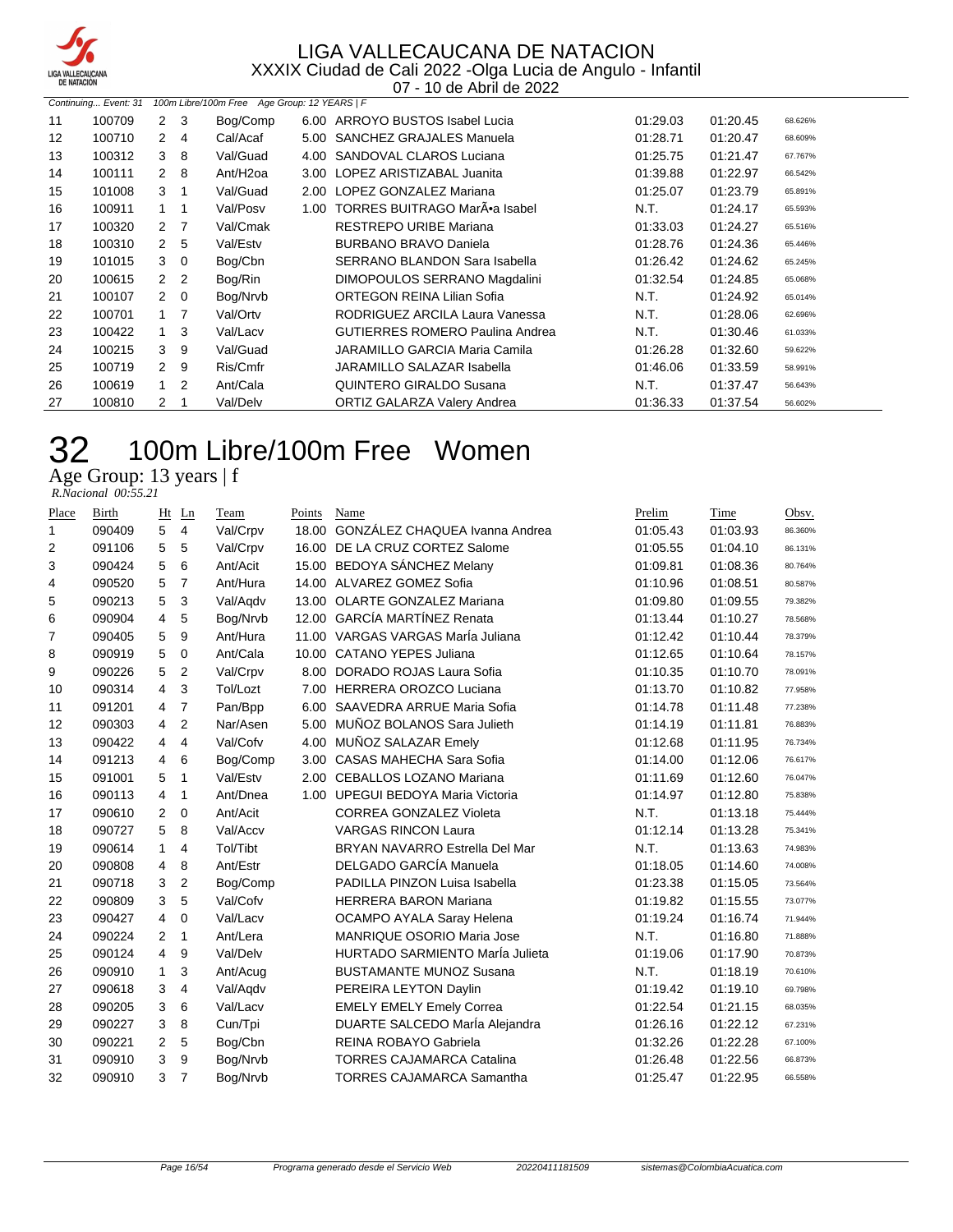

07 - 10 de Abril de 2022

|    | Continuing Event: 32              | 100m Libre/100m Free Age Group: 13 YEARS   F |     |          |                                       |          |                     |         |  |
|----|-----------------------------------|----------------------------------------------|-----|----------|---------------------------------------|----------|---------------------|---------|--|
| 33 | 091002                            |                                              | -6  | Ris/Sale | MARIN PATIÑO MarÍa Alejandra          | N.T.     | 01:23.79            | 65.891% |  |
| 34 | 090226                            | $\mathbf{2}$                                 | - 8 | Bog/Comp | GUTIERREZ ARIAS Sarah Alejandra       | N.T.     | 01:24.34            | 65.461% |  |
| 35 | 091022                            | $3 \quad 0$                                  |     | Val/Agdy | VELASQUEZ CUJINO Valentina            | 01:28.84 | 01:25.08            | 64.892% |  |
| 36 | 090306                            | 2 <sub>2</sub>                               |     | Ant/Envn | MERCHAN CAICEDO Adriana Sophia        | 01:41.88 | 01:25.52            | 64.558% |  |
| 37 | 090713                            | $3 \quad 1$                                  |     | Cau/Orcu | NEIRA ARCE Alejandra                  | 01:25.99 | 01:26.49            | 63.834% |  |
| 38 | 090510                            | $2 \quad 3$                                  |     | Val/Rgbv | <b>MELO ECHEVERRY Valentina</b>       | 01:32.72 | 01:27.66            | 62.982% |  |
| 39 | 090715                            |                                              | -5  | Nar/Azcn | <b>GUAITARILLA SUAREZ Sara Camila</b> | N.T.     | 01:28.33            | 62.504% |  |
| 40 | 091028                            | 2                                            | - 6 | Qui/Selg | RANGEL ORTIZ Isabel Sofia             | 01:40.65 | 01:30.48            | 61.019% |  |
| 41 | 090902                            | 2                                            | -4  | Val/Crpv | PAYA RAMIREZ Melany                   | 01:31.33 | 01:33.86            | 58.822% |  |
| 42 | 090311                            | 2 9                                          |     | Bog/Nrvb | MUNOZ CAMELO Adriana Camila           | N.T.     | 01:34.52            | 58.411% |  |
| 43 | 090923                            | 2 <sub>7</sub>                               |     | Pan/Allp | DOMINGUEZ GARCIA Lauren Margarita     | 02:03.31 | 01:42.06            | 54.096% |  |
|    | Val/Crpv<br>091024<br>$_{3}$<br>3 |                                              |     |          | BORRERO MU?OZ Laura Sofia             | 01:21.55 | <b>Disqualified</b> |         |  |

## 50m Pecho/50m Breast Men

Age Group: 11 years | m  *R.Nacional 00:27.32* 

| Place | Birth  |                | $Ht$ Ln | Team     | Points | Name                                | Prelim   | Time     | Obsv.   |
|-------|--------|----------------|---------|----------|--------|-------------------------------------|----------|----------|---------|
|       | 110601 | $2 \quad 4$    |         | Atl/Npta | 18.00  | HERNANDEZ AGUIRRE Juan David        | 00:45.58 | 00:47.97 | 56.952% |
| 2     | 110615 | 2 <sub>5</sub> |         | Val/Agdv | 16.00  | GIRALDO SALAZAR Juan Diego          | 00:47.87 | 00:48.39 | 56.458% |
| 3     | 110408 | 1              | 5       | Qui/Selg | 15.00  | <b>GASPAR ROJAS Nicolas</b>         | N.T.     | 00:55.03 | 49.646% |
| 4     | 110217 | $2\quad 0$     |         | Tol/Lozt | 14.00  | CUARTAS ROMERO Juan David           | N.T.     | 00:56.04 | 48.751% |
| 5     | 110122 | $2 \quad 8$    |         | Ant/Tma  | 13.00  | <b>BLANCO SENIOR Juan David</b>     | N.T.     | 00:57.77 | 47.291% |
| 6     | 111130 | $2 \quad 3$    |         | Val/Navv | 12.00  | BERMUDEZ QUIÑONEZ Johan Sebastian   | 01:00.62 | 00:57.86 | 47.217% |
| 7     | 110926 | $2\quad 6$     |         | Qui/Selg | 11.00  | <b>GONZALEZ MORA Samuel</b>         | 01:03.25 | 00:57.87 | 47.209% |
| 8     | 110628 | 2 <sub>2</sub> |         | Val/Astr | 10.00  | DIAZ ALVAREZ Alejandro              | 01:07.56 | 01:00.83 | 44.912% |
| 9     | 110820 | $\mathbf{1}$   | 3       | Tol/Cdci | 8.00   | <b>TRIANA TAFUR Nikolas</b>         | N.T.     | 01:03.10 | 43.296% |
| 10    | 110821 | 1              | 6       | Val/Astr | 7.00   | MAMIAN DELGADO Juan Daniel          | N.T.     | 01:03.11 | 43.289% |
| 11    | 110305 |                | 4       | Bog/Nrvb | 6.00   | <b>CARRANO MIGUEL Fabian Andres</b> | N.T.     | 01:03.30 | 43.160% |
| 12    | 111101 | 2 <sub>7</sub> |         | Pan/Allp | 5.00   | PONTE VARGAS Johny Joel             | 01:10.41 | 01:06.68 | 40.972% |
| 13    | 111008 | $1\quad 2$     |         | Val/Delv | 4.00   | <b>VICTORIA SANABRIA Tomas</b>      | N.T.     | 01:08.44 | 39.918% |
| 14    | 110131 | $2 \quad 9$    |         | Pan/Allp | 3.00   | DOMINGUEZ GARCIA Manuel Alejandro   | N.T.     | 01:11.19 | 38.376% |
| 15    | 111216 | 2              |         | Val/Astr | 2.00   | JIMENEZ LORA Jose Alejandro         | 01:22.18 | 01:24.75 | 32.236% |

## 50m Pecho/50m Breast Men

Age Group: 12 years | m

|       | R.Nacional 00:27.32 |                |                |          |        |                                       |          |          |         |  |  |  |
|-------|---------------------|----------------|----------------|----------|--------|---------------------------------------|----------|----------|---------|--|--|--|
| Place | Birth               |                | $Ht$ Ln        | Team     | Points | Name                                  | Prelim   | Time     | Obsv.   |  |  |  |
|       | 100222              | 3              | 4              | Atl/Dela | 18.00  | <b>CANTILLO CABARCAS Julian Samir</b> | 00:44.63 | 00:43.62 | 62.632% |  |  |  |
| 2     | 100709              | 3              | 5              | Val/Delv |        | 16.00 RODRIGUEZ ZAPATA Alejandro      | 00:45.27 | 00:44.12 | 61.922% |  |  |  |
| 3     | 100911              | 3              | 7              | Ris/Cmfr | 15.00  | MONTOYA MESA Juan Jose                | 00:48.60 | 00:45.42 | 60.150% |  |  |  |
| 4     | 100618              | 1.             | 5              | Ant/Hura | 14.00  | MEJIA ECHAVARRIA David                | N.T.     | 00:46.23 | 59.096% |  |  |  |
| 5     | 101014              | 1              | 3              | Val/Ortv |        | 13.00 ALVARADO PRIETO Luis Gabriel    | N.T.     | 00:46.37 | 58.917% |  |  |  |
| 6     | 100520              | 3              | 2              | Ant/Hura |        | 12.00 FERREIRA HERRERA Emanuel        | 00:48.51 | 00:46.52 | 58.727% |  |  |  |
| 7     | 100627              | 3              | 9              | Tol/Lozt |        | 11.00 MORATO MATEUS Simon             | 00:51.67 | 00:47.02 | 58.103% |  |  |  |
| 8     | 100106              | $\overline{2}$ | $\overline{1}$ | Pan/Allp |        | 10.00 RIVERA PAZ Rene Hilel           | N.T.     | 00:47.44 | 57.589% |  |  |  |
| 9     | 101026              | 3              | -3             | Qui/Selg |        | 8.00 GARCIA ARIAS Juan Jose           | 00:48.28 | 00:47.55 | 57.455% |  |  |  |
| 10    | 100915              | 3              | 6              | Bog/Cbn  |        | 7.00 PERDOMO CIFUENTES Tomas          | 00:48.43 | 00:48.16 | 56.728% |  |  |  |
| 11    | 101222              | 3              | 1              | Ant/Dmta | 6.00   | <b>GOMEZ SOTO Thomas</b>              | 00:51.02 | 00:48.73 | 56.064% |  |  |  |
| 12    | 100204              | 3              | 8              | Ant/Dmta |        | 5.00 ROJAS RAMIREZ Jefferson AndrEs   | 00:51.56 | 00:51.15 | 53.412% |  |  |  |
| 13    | 100407              | $\mathbf{1}$   | 4              | Pan/Allp | 4.00   | RAMOS LUNA Ariel                      | N.T.     | 00:53.82 | 50.762% |  |  |  |
| 14    | 100503              | $\mathcal{P}$  | 2              | Val/Delv | 3.00   | SILVA ROSANIA Samuel                  | 01:06.62 | 00:55.57 | 49.163% |  |  |  |
| 15    | 100713              | 3              | 0              | Qui/Selg | 2.00   | <b>GIRALDO SANZ Santiago</b>          | 00:54.22 | 00:56.07 | 48.725% |  |  |  |
| 16    | 100109              | $\overline{2}$ | 8              | Val/Ocea |        | 1.00 MARMOLEJO VALENCIA Sebastian     | N.T.     | 00:56.28 | 48.543% |  |  |  |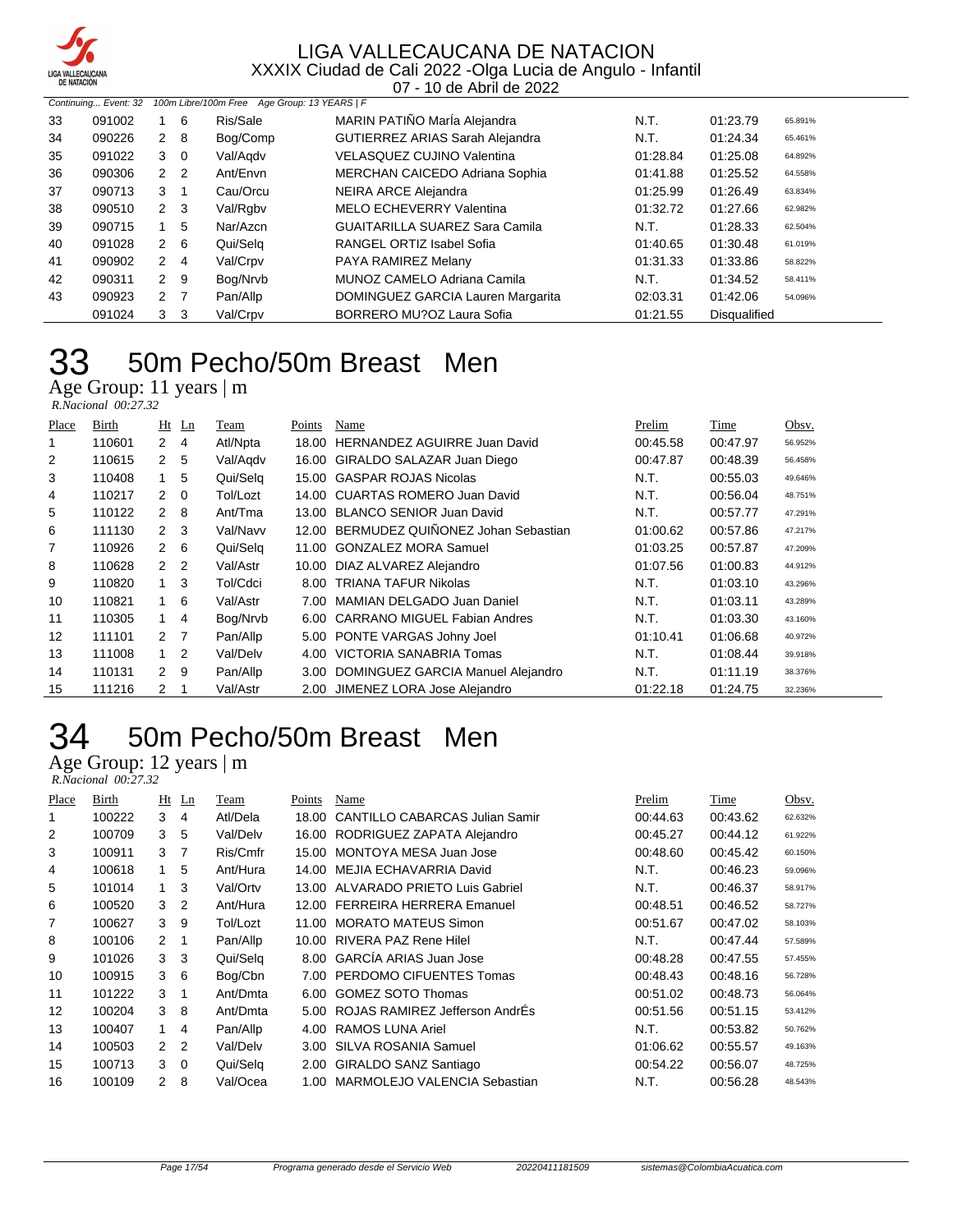

|    |        |     | Continuing Event: 34 50m Pecho/50m Breast Age Group: 12 YEARS   M |                                 |          |                     |
|----|--------|-----|-------------------------------------------------------------------|---------------------------------|----------|---------------------|
|    | 100610 | 24  | Val/Delv                                                          | HURTADO MARULANDA Juan David    | 00:56.96 | 00:57.46<br>47.546% |
| 18 | 100926 | 2 7 | Pan/Allp                                                          | <b>ZAMORA BURGOS Gabriel</b>    | 01:09.34 | 00:59.89<br>45.617% |
| 19 | 100106 | 2 6 | Atl/Npta                                                          | CAMARGO CASTELLAR Jhan Carlo    | 01:03.05 | 01:04.66<br>42.252% |
|    | 101025 | 2 3 | Val/Ortv                                                          | <b>IJAJI BUENO Yhair Daniel</b> | 01:00.71 | Disqualified        |
|    | 100209 | 2 5 | Val/Astr                                                          | PORRAS MARIN Samuel             | 00:57.32 | Disgualified        |

### 50m Pecho/50m Breast Men

Age Group: 13 years | m

| R.Nacional 00:27.32 |  |
|---------------------|--|

| Place        | <b>Birth</b> |                | Ht Ln          | Team     | Points | Name                                    | Prelim   | Time     | Obsv.   |
|--------------|--------------|----------------|----------------|----------|--------|-----------------------------------------|----------|----------|---------|
| $\mathbf{1}$ | 090101       | $\overline{4}$ | 5              | Val/Astr |        | 18.00 BANOL CEBALLOS Juan Sebastian     | 00:37.49 | 00:35.70 | 76.527% |
| 2            | 090209       | 4              | 3              | Val/Accv |        | 16.00 GUZMAN PAYAN Martin               | 00:37.55 | 00:36.84 | 74.159% |
| 3            | 090314       | $\overline{2}$ | $\overline{7}$ | Bog/Nrvb |        | 15.00 FORERO CORTES Diego Alejandro     | N.T.     | 00:37.79 | 72.294% |
| 4            | 090324       | 4              | 6              | Val/Ortv |        | 14.00 VELASCO LOBATON Samuel            | 00:38.83 | 00:38.41 | 71.127% |
| 5            | 090921       | $\overline{4}$ | 2              | Ris/Sale |        | 13.00 GRISALES CASTRILLON Matias        | 00:39.81 | 00:38.89 | 70.249% |
| 6            | 090324       | 4              | 9              | Ant/Hura |        | 12.00 VARGAS ECHAVARRIA Juan Esteban    | 00:42.39 | 00:39.19 | 69.712% |
| 7            | 090403       | $\overline{2}$ | $\mathbf{1}$   | Tol/Tibt |        | 11.00 LONDONO CHAMORRO Nicolas          | N.T.     | 00:39.24 | 69.623% |
| 8            | 090122       | 3              | 2              | Val/Estv |        | 10.00 BERRIO CERTUCHE Ricardo Alejandro | 00:44.26 | 00:39.26 | 69.587% |
| 9            | 090220       | 4              | 8              | Val/Astr |        | 8.00 FONSECA ALVAREZ Nicolas            | 00:41.76 | 00:40.77 | 67.010% |
| 10           | 090705       | 3              | 5              | Val/Rgbv |        | 7.00 ACOSTA SOTO Efrain                 | 00:43.08 | 00:41.08 | 66.504% |
| 11           | 090803       | 3              | 3              | Ris/Sale | 6.00   | DUQUE CANO Jose Felipe                  | 00:43.33 | 00:41.39 | 66.006% |
| 12           | 090120       | 3              | 9              | Val/Crpv | 5.00   | PENA Cristian Santiago                  | 00:45.79 | 00:41.62 | 65.642% |
| 13           | 091031       | 4              | $\overline{7}$ | Tol/Lozt |        | 4.00 VARON POLOCHE Thomas David         | 00:41.14 | 00:41.72 | 65.484% |
| 14           | 090331       | 3              | 0              | Tol/Tibt |        | 3.00 FLOREZ TORRES Juan Pablo           | 00:45.96 | 00:41.82 | 65.328% |
| 15           | 090109       | 3              | 1              | Val/Crpv |        | 2.00 AGUIRRE QUITISTAR Joe Mauricio     | 00:45.04 | 00:42.34 | 64.525% |
| 16           | 090429       | 3              | 6              | Val/Navv |        | 1.00 ANGEL MUÑOZ Samuel                 | 00:43.68 | 00:42.50 | 64.282% |
| 17           | 090505       | 4              | $\overline{4}$ | Val/Lacv |        | ZALAZAR OSPINA Santiago Sant            | 00:33.00 | 00:42.52 | 64.252% |
| 18           | 090826       | 3              | 4              | Val/Crpv |        | <b>CASTILLO ROMERO Mateo</b>            | 00:42.87 | 00:42.67 | 64.026% |
| 19           | 090406       | $\overline{4}$ | 0              | Ant/Dmta |        | CASAS LONDOÑO Juan Pablo                | 00:42.55 | 00:42.93 | 63.638% |
| 20           | 091104       | $\mathbf{1}$   | 6              | Val/Crpv |        | <b>GUERRERO CORONEL Abraham David</b>   | N.T.     | 00:43.77 | 62.417% |
| 21           | 090208       | 3              | 8              | Val/Delv |        | CHAMORRO CARMONA Juan Felipe            | 00:45.46 | 00:44.38 | 61.559% |
| 22           | 090928       | 3              | $\overline{7}$ | Tol/Cdci |        | GUIO DE LOS REYES Juan Felipe           | 00:44.95 | 00:45.49 | 60.057% |
| 23           | 091003       | 4              | $\mathbf{1}$   | Val/Crpv |        | <b>MELENDES TIGREROS Nicol?s</b>        | 00:41.62 | 00:45.91 | 59.508% |
| 24           | 090406       | 2              | 8              | Cun/Tpi  |        | ZULUAGA ALZATE Jorge Andres             | N.T.     | 00:45.92 | 59.495% |
| 25           | 090322       | $\overline{2}$ | 4              | Val/Estv |        | <b>COCUYAME MONTES Nicolas</b>          | 00:46.21 | 00:46.61 | 58.614% |
| 26           | 090925       | $\mathbf{1}$   | 5              | Ant/Tma  |        | JARAMILLO ARBOLEDA Juan David           | N.T.     | 00:47.10 | 58.004% |
| 27           | 090705       | $\mathbf{1}$   | $\overline{4}$ | Ant/Olra |        | RIOS CARDONA Miguel Angel               | N.T.     | 00:47.12 | 57.980% |
| 28           | 091104       | $\mathbf{1}$   | 2              | Ant/Dmta |        | MADRIGAL MEJÍA Juan AndrÉs              | N.T.     | 00:47.59 | 57.407% |
| 29           | 091006       | 2              | 5              | Val/Astr |        | VALENCIA DIAZ Santiago                  | 00:48.04 | 00:47.82 | 57.131% |
| 30           | 090206       | $\overline{2}$ | $\overline{2}$ | Nar/Azcn |        | ARGOTE BASANTE Jefferson Santiago       | N.T.     | 00:48.47 | 56.365% |
| 31           | 091223       | $\overline{2}$ | 6              | Val/Crpv |        | CALVO LORA Santiago                     | 00:53.52 | 00:49.78 | 54.881% |
| 32           | 091125       | $\overline{2}$ | 3              | Ant/Hura |        | <b>MARIN RAGA Samuel</b>                | 00:50.71 | 00:51.36 | 53.193% |
| 33           | 090526       | $\overline{2}$ | 9              | Bog/Cols |        | <b>CASTRO PACHECO Elian David</b>       | N.T.     | 00:52.33 | 52.207% |
| 34           | 091017       | $\mathbf{1}$   | 3              | Val/Delv |        | JIMENEZ GARCIA Jose Luis                | N.T.     | 00:54.98 | 49.691% |
| 35           | 090526       | $\overline{2}$ | $\mathbf 0$    | Val/Cmak |        | <b>MORENO LOPEZ Samuel</b>              | N.T.     | 01:02.41 | 43.775% |

## 50m Pecho/50m Breast Men

### Age Group: 14 years | m

 *R.Nacional 00:27.32* 

| Place | Birth  |     | Ht Ln | Team     | Points | Name                             | Prelim   | Time     | Obsv.   |
|-------|--------|-----|-------|----------|--------|----------------------------------|----------|----------|---------|
|       | 080201 | 44  |       | Val/Crov |        | 18.00 GARCIA BARRIOS Sebastian   | 00:32.81 | 00:32.11 | 85.083% |
|       | 081128 | 4 3 |       | Val/Lacv |        | 16.00 ECHEVERRI MEDINA Juan Jose | 00:33.70 | 00:32.76 | 83.394% |
|       | 080401 | 46  |       | Val/Fstv |        | 15.00 RENDON ALZATE Tomas Jose   | 00:34.91 | 00:33.88 | 80.638% |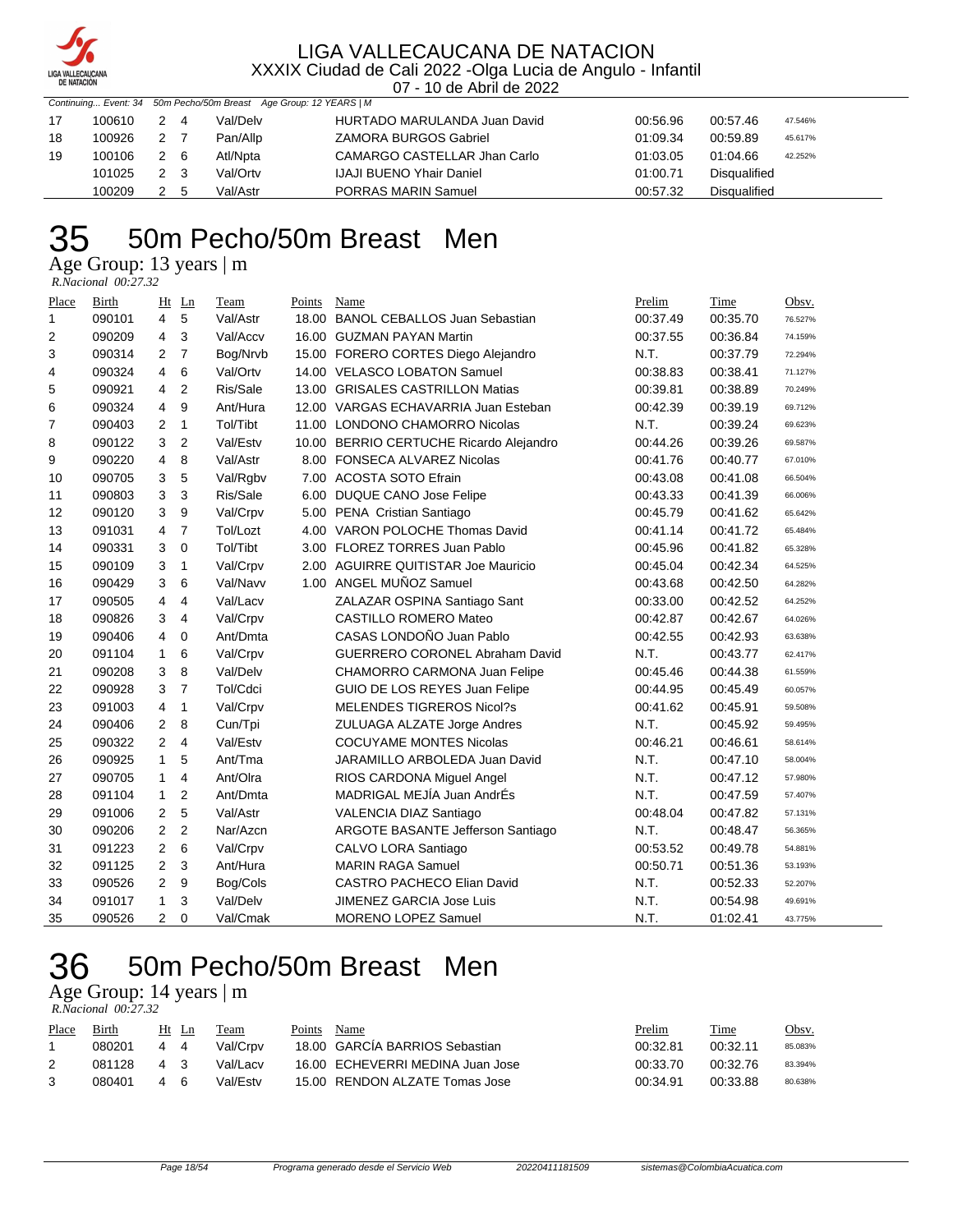

07 - 10 de Abril de 2022

| Continuing Event: 36 50m Pecho/50m Breast Age Group: 14 YEARS   M |        |                |                |                      |                                         |          |              |         |
|-------------------------------------------------------------------|--------|----------------|----------------|----------------------|-----------------------------------------|----------|--------------|---------|
| 4                                                                 | 080320 | 2 <sub>7</sub> |                | Tol/Tibt             | 14.00 RODRIGUEZ TIQUE Daniel Santiago   | N.T.     | 00:36.66     | 74.523% |
| 5                                                                 | 081116 | $\overline{4}$ | $\mathbf 1$    | Ant/Acit             | 13.00 SERNA VELASQUEZ Alejandro         | 00:37.89 | 00:37.09     | 73.659% |
| 6                                                                 | 080314 | 3              | $\overline{4}$ | Nar/Azcn             | 12.00 URBANO GAMBOA Jair Alejandro      | 00:41.41 | 00:37.16     | 73.520% |
| $\overline{7}$                                                    | 080723 | $\overline{4}$ | 2              | Sant/Poss            | 11.00 RUIZ BELTRAN Felipe               | 00:36.92 | 00:37.21     | 73.421% |
| 8                                                                 | 080722 | $\mathbf{1}$   | 4              | Ant/Envn             | 10.00 POSADA ZAPATA Santiago            | N.T.     | 00:37.32     | 73.205% |
| 9                                                                 | 080121 | 4              | 8              | Cal/Mrmc             | 8.00 MARIN ARENAS Juan Manuel           | 00:38.47 | 00:38.22     | 71.481% |
| 10                                                                | 080906 | $\overline{4}$ | $\overline{7}$ | Val/Estv             | 7.00 RIVERA RODRÃ-GUEZ Kevin Eduardo    | 00:37.33 | 00:38.58     | 70.814% |
| 11                                                                | 080730 | $\overline{4}$ | $\mathbf 0$    | Bog/Comp             | 6.00 MORA GUEVARA David                 | 00:41.07 | 00:38.59     | 70.796% |
| 12                                                                | 081028 | $\overline{4}$ | 9              | Val/Crpv             | 5.00 GARCIA PEDRAZA Santiago            | 00:40.28 | 00:39.61     | 68.972% |
| 13                                                                | 080322 | $\overline{2}$ | 1              | Tol/Tibt             | 4.00 PABON CASTELLANOS Sebastian Andres | N.T.     | 00:39.69     | 68.833% |
| 14                                                                | 080818 | 3              | $\overline{2}$ | Met/Conm             | 3.00 GIRALDO BANGUERO Sebastian         | 00:43.15 | 00:39.74     | 68.747% |
| 15                                                                | 080502 | 2              | 8              | Tol/Lozt             | 2.00 ORTIZ RODRIGUEZ Juan David         | N.T.     | 00:40.01     | 68.283% |
| 16                                                                | 081022 | 3              | $\overline{7}$ | Bog/Comp             | 1.00 BULLA RINCON Samuel                | 00:43.33 | 00:40.47     | 67.507% |
| 17                                                                | 080104 | 3              | 3              | Ris/Sale             | <b>CARDONA RODRIGUEZ Juan Manuel</b>    | 00:42.12 | 00:40.70     | 67.125% |
| 18                                                                | 080802 | 3              | 8              | Bog/Comp             | PRIETO ALVAREZ Juan Camilo              | 00:44.87 | 00:41.08     | 66.504% |
| 19                                                                | 081107 | 3              | 1              | Val/Navv             | <b>URREA RENDON Miguel Angel</b>        | 00:43.96 | 00:41.84     | 65.296% |
| 20                                                                | 080729 | $\mathbf{1}$   | 3              | Tol/Lozt             | AGUDELO UREÑA Juan Pablo                | N.T.     | 00:42.21     | 64.724% |
| 21                                                                | 080625 | 3              | 5              | Ant/H <sub>2oa</sub> | GUEVARA ARISTIZABAL Alejandro           | 00:41.65 | 00:42.22     | 64.709% |
| 22                                                                | 080806 | 1              | 6              | Tol/Lozt             | LEON ROJAS Santiago Alejandro           | N.T.     | 00:43.12     | 63.358% |
| 23                                                                | 080527 | 3              | 6              | Val/Crpv             | <b>MORENO MICOLTA Luis Miguel</b>       | 00:42.15 | 00:43.77     | 62.417% |
| 24                                                                | 081018 | 3              | 0              | Ris/Cmfr             | <b>ROJAS HUERTAS Felipe</b>             | 00:48.00 | 00:44.41     | 61.518% |
| 25                                                                | 081119 | $\mathbf{1}$   | 2              | Tol/Tibt             | SUAREZ MOSQUERA Samuel Andres           | N.T.     | 00:45.31     | 60.296% |
| 26                                                                | 080326 | $\overline{2}$ | 5              | Tol/Lozt             | <b>BARRAGAN FERRO Juan Felipe</b>       | 00:49.13 | 00:45.83     | 59.612% |
| 27                                                                | 080104 | $\overline{2}$ | 6              | Pan/Allp             | <b>RAMOS LUNA Abdiel</b>                | N.T.     | 00:46.28     | 59.032% |
| 28                                                                | 080520 | $\overline{2}$ | 0              | Val/Delv             | <b>BORJA CIFUENTES Juan Jose</b>        | N.T.     | 00:46.81     | 58.364% |
| 29                                                                | 080806 | $\overline{2}$ | 4              | Val/Crpv             | MU?OZ RIVERA Joseph                     | 00:48.32 | 00:49.30     | 55.416% |
| 30                                                                | 080516 | 2              | 9              | Tol/Cdci             | PADILLA RODRIGUEZ Martin Jeronimo       | N.T.     | 00:53.78     | 50.800% |
| 31                                                                | 081010 | $\overline{2}$ | 3              | Val/Ocea             | LOAIZA LOPEZ Santiago                   | 00:52.05 | 00:54.09     | 50.508% |
| 32                                                                | 080314 | $\overline{2}$ | 2              | Pan/Allp             | CEREZO MORA Pirro Alexei                | N.T.     | 01:32.06     | 29.676% |
|                                                                   | 080222 | 3              | 9              | Cau/Orcu             | RUIZ QUINTERO Juan Jacob                | 00:47.39 | Disqualified |         |
|                                                                   | 080408 | 4              | 5              | Val/Delv             | MEJÍA CAICEDO NicolÁs                   | 00:33.21 | No Show      |         |
|                                                                   | 080723 | 1              | 5              | Met/Velm             | PARRA RUIZ Samuel Eduardo               | N.T.     | No Show      |         |

## 37 200m Pecho/200m Breast Women

Age Group: 12 years | f

 *R.Nacional 02:33.20* 

| Place | Birth  |                | $Ht$ Ln        | Team     | Points | Name                                | Prelim   | Time                | Obsv.   |
|-------|--------|----------------|----------------|----------|--------|-------------------------------------|----------|---------------------|---------|
| 1     | 100109 | 3              | $\overline{2}$ | Val/Ocea |        | 18.00 ESCOBAR ZULUAGA Sofia         | 03:21.51 | 03:18.23            | 77.284% |
| 2     | 101118 | $\mathbf{2}$   | $\overline{4}$ | Bog/Comp |        | 16.00 MARTIN AREVALO Tatiana        | 03:39.61 | 03:28.16            | 73.597% |
| 3     | 100313 | $1 \quad 3$    |                | Ant/Hura |        | 15.00 LIZCANO MARTIN Shara Luna     | N.T.     | 03:29.67            | 73.067% |
| 4     | 100709 | 3              | - 0            | Bog/Comp |        | 14.00 ARROYO BUSTOS Isabel Lucia    | 03:34.27 | 03:30.81            | 72.672% |
| 5     | 100119 |                | 4              | Ris/Flam |        | 13.00 CARDENAS BENJUMEA Evelyn      | N.T.     | 03:37.39            | 70.472% |
| 6     | 100722 | $1\quad 2$     |                | Bog/Comp |        | 12.00 MORA PINEDA Anny Valeria      | N.T.     | 03:38.90            | 69.986% |
| 7     | 100710 | $\mathbf{2}$   | $\overline{2}$ | Cal/Acaf |        | 11.00 SANCHEZ GRAJALES Manuela      | 04:03.23 | 03:39.44            | 69.814% |
| 8     | 100129 | 1              | 5              | Qui/Selg |        | 10.00 VERGARA ZAPATA Julieth        | N.T.     | 03:43.54            | 68.534% |
| 9     | 100320 | 2 <sub>5</sub> |                | Val/Cmak |        | 8.00 RESTREPO URIBE Mariana         | 03:44.13 | 03:45.51            | 67.935% |
| 10    | 100701 | $2 \quad 6$    |                | Val/Ortv |        | 7.00 RODRIGUEZ ARCILA Laura Vanessa | 04:02.07 | 03:48.96            | 66.911% |
| 11    | 100615 | $1\quad 6$     |                | Bog/Rin  |        | 6.00 DIMOPOULOS SERRANO Magdalini   | N.T.     | 04:02.58            | 63.154% |
|       | 100302 | $\mathbf{2}$   | - 3            | Ant/Olra |        | LONDOO ZULUAGA Roxana Gabriela      | 04:01.61 | <b>Disqualified</b> |         |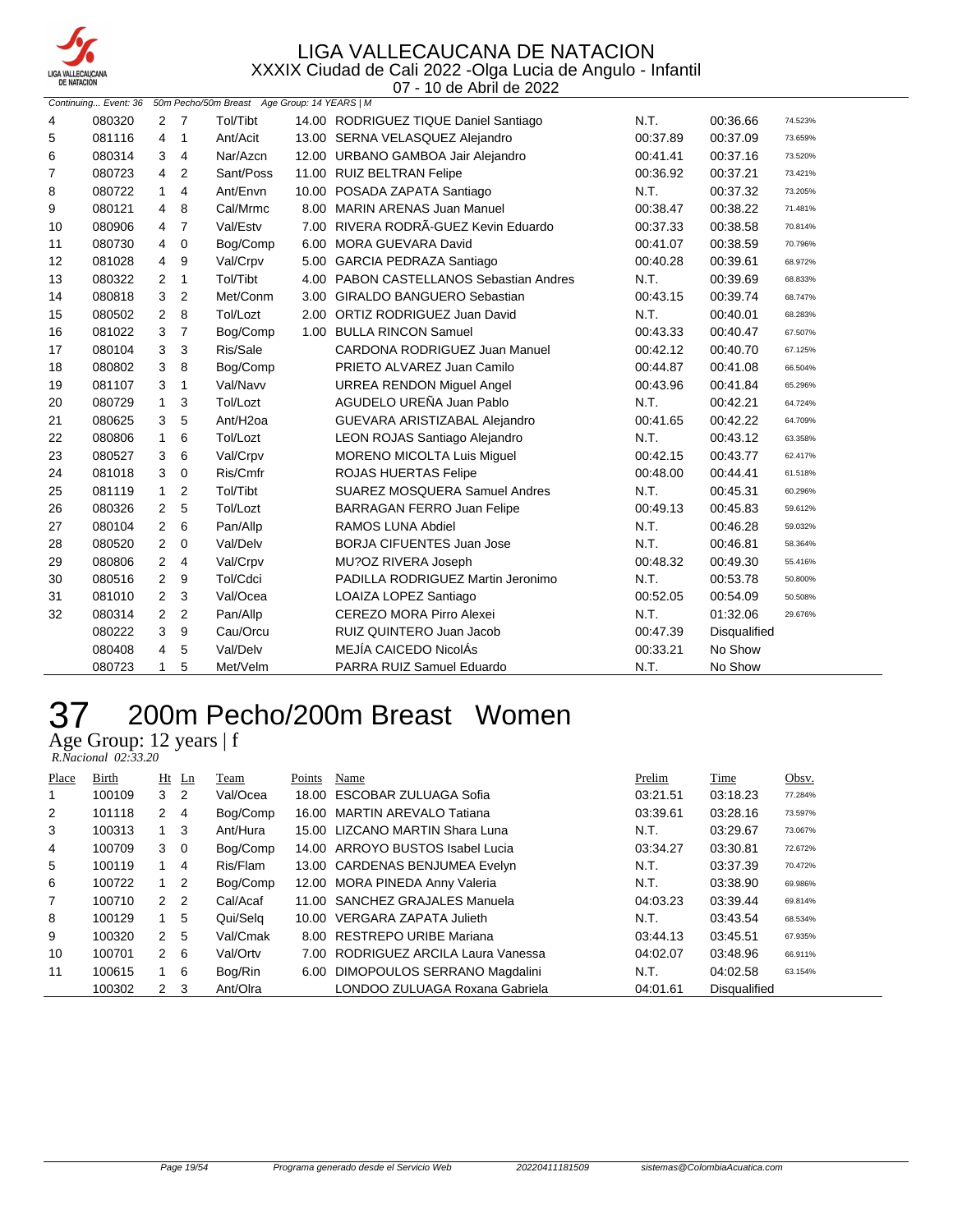

### 200m Pecho/200m Breast Women

Age Group: 13 years | f  *R.Nacional 02:33.20* 

| Place | <b>Birth</b> |                | Ht Ln          | Team     | Points | Name                                  | Prelim   | Time     | Obsv.   |
|-------|--------------|----------------|----------------|----------|--------|---------------------------------------|----------|----------|---------|
|       | 090409       | 3              | $\overline{4}$ | Val/Crpv | 18.00  | <b>GONZALEZ CHAQUEA Ivanna Andrea</b> | 02:59.98 | 03:02.85 | 83.785% |
| 2     | 090829       | 3              | -6             | Ant/Acit |        | 16.00 COLORADO RODRIGUEZ Valentina    | 03:16.24 | 03:06.86 | 81.987% |
| 3     | 090304       | 3              | -3             | Bog/Comp |        | 15.00 LOPEZ AVENDAÑO Sara             | 03:13.08 | 03:11.83 | 79.862% |
| 4     | 090221       | 3              | 9              | Bog/Cbn  |        | 14.00 REINA ROBAYO Gabriela           | 03:26.34 | 03:17.66 | 77.507% |
| 5     | 090124       | 3              | - 7            | Val/Delv |        | 13.00 HURTADO SARMIENTO María Julieta | 03:24.30 | 03:19.86 | 76.654% |
| 6     | 091125       | 3              | -1             | Nar/Asen |        | 12.00 LOPEZ JIMENEZ Luisa Marla       | 03:25.03 | 03:21.01 | 76.215% |
| 7     | 090129       | 3              | -5             | Val/Lacv |        | 11.00 GUECHE GILON Carol Dayana       | 03:11.40 | 03:21.22 | 76.136% |
| 8     | 090610       | 2 <sub>1</sub> |                | Ant/Acit | 10.00  | <b>CORREA GONZALEZ Violeta</b>        | N.T.     | 03:24.64 | 74.863% |
| 9     | 090718       | 3              | -8             | Bog/Comp |        | 8.00 PADILLA PINZON Luisa Isabella    | 03:25.35 | 03:26.44 | 74.210% |
| 9     | 090703       | $2 \quad 8$    |                | Ecu/Kgs  | 8.00   | RODRIGUEZ SALAZAR Renata Sofia        | N.T.     | 03:26.44 | 74.210% |
| 11    | 091123       | $\mathcal{P}$  | $\Omega$       | Val/Delv | 6.00   | <b>BENITEZ GRANADOS Sofia</b>         | N.T.     | 03:52.81 | 65.805% |
| 12    | 090402       | 2 <sub>7</sub> |                | Bog/Nrvb | 5.00   | SALINAS ZAMORA Maria Lucia            | 04:10.42 | 03:57.25 | 64.573% |
|       | 090713       | $\mathbf{2}$   | 9              | Cau/Orcu |        | NEIRA ARCE Alejandra                  | N.T.     | No Show  |         |

### 50m Libre/50m Free Men

Age Group: 11 years | m

 *R.Nacional 00:22.52* 

| Place | Birth  | Ht                   | Ln             | Team     | Points | Name                                   | Prelim   | Time     | Obsv.   |
|-------|--------|----------------------|----------------|----------|--------|----------------------------------------|----------|----------|---------|
| 1     | 110203 | 3                    | 4              | Val/Astr | 18.00  | PAZ GARCIA Juan David                  | 00:34.37 | 00:33.41 | 67.405% |
| 2     | 110601 | 3                    | 5              | Atl/Npta |        | 16.00 HERNANDEZ AGUIRRE Juan David     | 00:35.16 | 00:34.10 | 66.041% |
| 3     | 110208 | 3                    | 3              | Cal/Acaf | 15.00  | <b>VEGA SEPULVEDA Emiliano</b>         | 00:36.75 | 00:34.65 | 64.993% |
| 4     | 110526 | 3                    | 6              | Val/Estv | 14.00  | <b>OLIVEROS MARTINEZ Samuel Matias</b> | 00:37.38 | 00:36.25 | 62.124% |
| 5     | 111221 | 1                    | 2              | Bog/Cols |        | 13.00 ROJAS BUITRAGO Santiago          | N.T.     | 00:36.40 | 61.868% |
| 6     | 110217 | $\overline{2}$       | 8              | Tol/Lozt | 12.00  | <b>CUARTAS ROMERO Juan David</b>       | N.T.     | 00:36.78 | 61.229% |
| 7     | 110820 | $\mathbf{1}$         | 4              | Tol/Cdci | 11.00  | <b>TRIANA TAFUR Nikolas</b>            | N.T.     | 00:38.13 | 59.061% |
| 8     | 110828 | $\mathbf{1}$         | 5              | Val/Astr | 10.00  | SOLIS ROMERO Jose Alejandro            | N.T.     | 00:38.44 | 58.585% |
| 9     | 110128 | 3                    | 1              | Val/Aqdv |        | 8.00 RIVERA FERREIRA Alejandro         | 00:39.24 | 00:38.63 | 58.297% |
| 10    | 110825 | 3                    | 2              | Nor/Spns |        | 7.00 PARADA QUINTERO AndrÉs Gabriel    | 00:38.63 | 00:39.02 | 57.714% |
| 11    | 111215 | $\overline{2}$       | 4              | Val/Delv | 6.00   | <b>BEDOYA RESTREPO Mateo</b>           | 00:41.81 | 00:40.01 | 56.286% |
| 12    | 111116 | $\mathbf{1}$         | 6              | Val/Estv | 5.00   | <b>AGUIRRE ANGEL Sebastian</b>         | N.T.     | 00:40.66 | 55.386% |
| 13    | 111101 | $\overline{2}$       | 5              | Pan/Allp | 4.00   | PONTE VARGAS Johny Joel                | 00:42.49 | 00:41.41 | 54.383% |
| 14    | 110906 | 3                    | 9              | Val/Delv | 3.00   | <b>CHAMORRO CARMONA Matias</b>         | 00:41.65 | 00:41.44 | 54.344% |
| 15    | 110926 | 3                    | 0              | Qui/Sela | 2.00   | <b>GONZALEZ MORA Samuel</b>            | 00:41.72 | 00:41.89 | 53.760% |
| 16    | 110615 | 3                    | 8              | Val/Aqdv | 1.00   | GIRALDO SALAZAR Juan Diego             | 00:39.96 | 00:42.28 | 53.264% |
| 17    | 110408 | 2                    | $\mathbf 0$    | Qui/Sela |        | <b>GASPAR ROJAS Nicolas</b>            | N.T.     | 00:42.69 | 52.752% |
| 18    | 110122 | $\mathbf{2}^{\circ}$ | $\overline{7}$ | Ant/Tma  |        | <b>BLANCO SENIOR Juan David</b>        | N.T.     | 00:43.25 | 52.069% |
| 19    | 110305 | $\overline{2}$       | 9              | Bog/Nrvb |        | <b>CARRANO MIGUEL Fabian Andres</b>    | N.T.     | 00:44.33 | 50.801% |
| 20    | 110628 | $\overline{2}$       | 6              | Val/Astr |        | DIAZ ALVAREZ Alejandro                 | 00:49.56 | 00:47.15 | 47.762% |
| 21    | 111008 | $\mathbf{1}$         | 3              | Val/Delv |        | VICTORIA SANABRIA Tomas                | N.T.     | 00:48.89 | 46.063% |
| 22    | 111216 | $\overline{2}$       | 3              | Val/Astr |        | JIMENEZ LORA Jose Alejandro            | 00:46.07 | 00:49.32 | 45.661% |
| 23    | 110821 | $\overline{2}$       | 2              | Val/Astr |        | <b>MAMIAN DELGADO Juan Daniel</b>      | 00:50.49 | 00:50.93 | 44.218% |
| 24    | 110131 | $\overline{2}$       | 1              | Pan/Allp |        | DOMINGUEZ GARCIA Manuel Alejandro      | N.T.     | 00:52.57 | 42.838% |
|       | 111130 | 3                    | 7              | Val/Navv |        | BERMUDEZ QUIÑONEZ Johan Sebastian      | 00:38.92 | No Show  |         |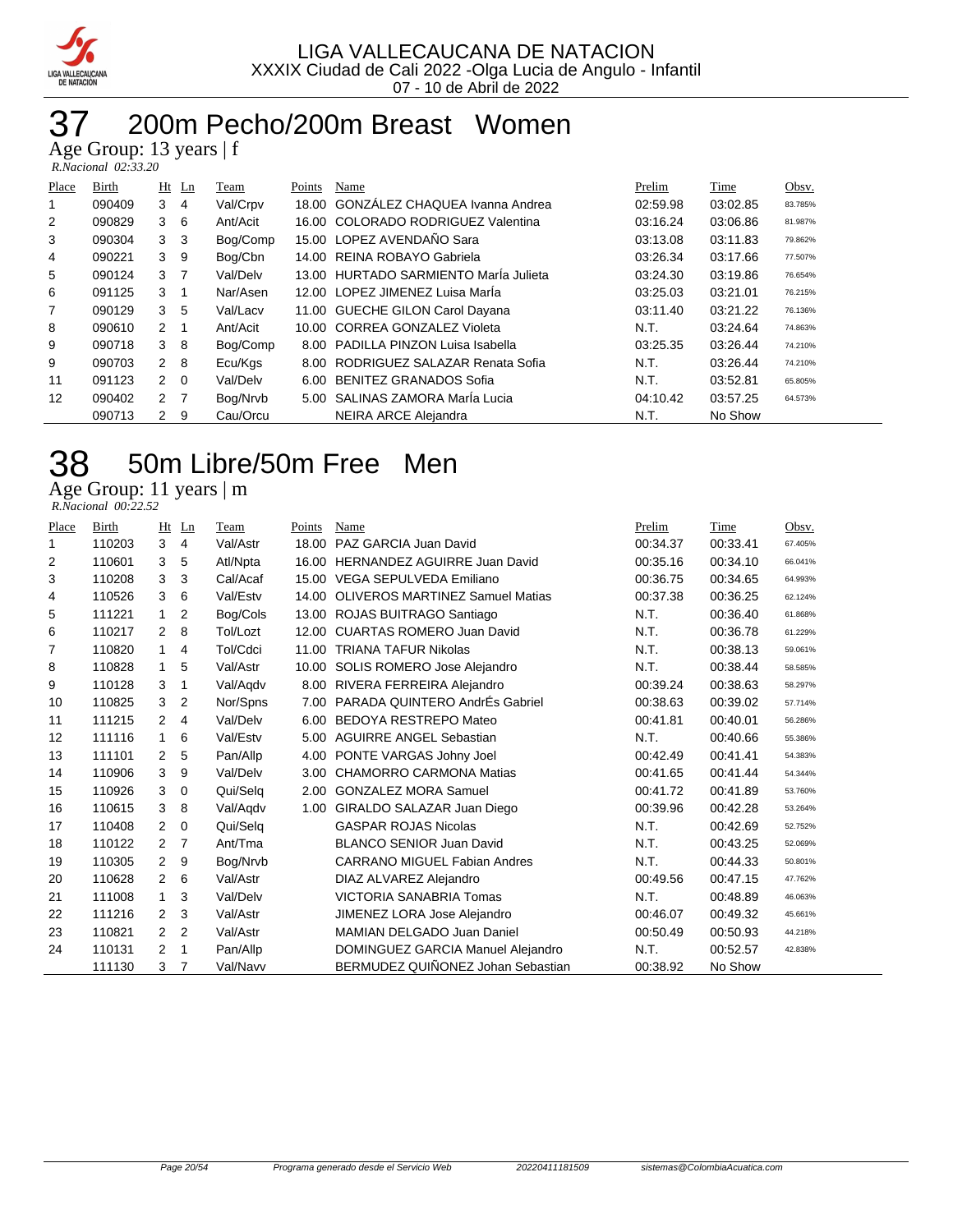

### 50m Libre/50m Free Men 39 50m Libre<br>Age Group: 12 years | m

| R.Nacional 00:22.52 |  |
|---------------------|--|

| Place          | Birth  | Ht             | Ln             | <b>Team</b> | Points | <b>Name</b>                             | Prelim   | Time         | Obsv.   |
|----------------|--------|----------------|----------------|-------------|--------|-----------------------------------------|----------|--------------|---------|
| $\mathbf{1}$   | 100311 | 4              | 5              | Val/Crpv    |        | 18.00 GONZÁLEZ IZQUIERDO Juan Sebastian | 00:32.17 | 00:30.41     | 74.055% |
| $\overline{c}$ | 100305 | 4              | 4              | Cal/Orcl    |        | 16.00 VELASQUEZ GANAN Leonardo          | 00:31.97 | 00:30.78     | 73.164% |
| 3              | 101206 | $\mathbf{1}$   | 9              | Bog/End     |        | 15.00 LACHARME VALENCIA Nicolas         | N.T.     | 00:31.03     | 72.575% |
| $\overline{4}$ | 100430 | 4              | 9              | Val/Astr    |        | 14.00 GUZMAN CASTRO Juan Jose           | 00:36.42 | 00:31.52     | 71.447% |
| 5              | 100922 | 4              | 6              | Atl/Npta    |        | 13.00 LECHUGA ORTIZ David Alfonso       | 00:32.52 | 00:31.65     | 71.153% |
| 6              | 100611 | 4              | $\overline{2}$ | Val/Navv    |        | 12.00 RODRIGUEZ LOPEZ Jeronimo          | 00:32.90 | 00:32.33     | 69.657% |
| 7              | 100317 | 4              | $\mathbf{1}$   | Val/Astr    |        | 11.00 GALLEGO MEZU Juan Esteban         | 00:33.06 | 00:32.36     | 69.592% |
| 8              | 100901 | 4              | 8              | Val/Aqdv    |        | 10.00 VIERA CARDONA Samuel              | 00:34.53 | 00:33.66     | 66.904% |
| 9              | 100627 | 4              | $\mathbf 0$    | Tol/Lozt    |        | 8.00 MORATO MATEUS Simon                | 00:36.49 | 00:33.84     | 66.548% |
| 10             | 100829 | $\mathbf{1}$   | $\mathbf{1}$   | Val/Crpv    |        | 7.00 SIERRA CORTEZ Juan Jose            | N.T.     | 00:34.33     | 65.599% |
| 11             | 100427 | $\mathbf{1}$   | 6              | Ant/Hura    |        | 6.00 FALCON GIRALDO Miguel Angel        | N.T.     | 00:34.35     | 65.560% |
| 12             | 100530 | $\mathbf{1}$   | $\overline{2}$ | Tol/Tibt    |        | 5.00 VARGAS PALACIO Jose Isaac          | N.T.     | 00:34.74     | 64.824% |
| 13             | 101029 | 3              | $\overline{2}$ | Tol/Tibt    |        | 4.00 VARGAS FORERO Juan David           | 00:37.11 | 00:35.51     | 63.419% |
| 14             | 101127 | 3              | 3              | Val/Estv    |        | 3.00 AGUDELO GIRALDO Juan Sebastian     | 00:36.82 | 00:35.67     | 63.134% |
| 15             | 100814 | $\mathbf{1}$   | $\overline{7}$ | Bog/Nrvb    | 2.00   | <b>PUENTES RAMIREZ Juan Felipe</b>      | N.T.     | 00:36.16     | 62.279% |
| 16             | 100626 | 3              | 5              | Val/Posv    |        | 1.00 ESCOBAR VELEZ Juan Carlos          | 00:36.69 | 00:36.22     | 62.176% |
| 17             | 101222 | 3              | $\overline{4}$ | Ant/Dmta    |        | <b>GOMEZ SOTO Thomas</b>                | 00:36.53 | 00:36.25     | 62.124% |
| 17             | 100204 | 3              | 8              | Ris/Flam    |        | <b>MONTANO CEBALLOS Jose Thomas</b>     | 00:38.39 | 00:36.25     | 62.124% |
| 19             | 100920 | 3              | $\overline{7}$ | Ant/Hura    |        | <b>SOTO REYES Felipe</b>                | 00:37.38 | 00:36.81     | 61.179% |
| 20             | 100210 | $\overline{2}$ | 3              | Val/Delv    |        | CHAVEZ CORDOBA Nicolas                  | 00:40.46 | 00:36.93     | 60.980% |
| 21             | 100106 | 3              | 6              | Pan/Allp    |        | <b>RIVERA PAZ Rene Hilel</b>            | 00:36.99 | 00:37.32     | 60.343% |
| 22             | 101026 | 3              | $\mathbf{1}$   | Qui/Selq    |        | <b>GARCÍA ARIAS Juan Jose</b>           | 00:38.34 | 00:37.57     | 59.941% |
| 23             | 100830 | $\overline{2}$ | 5              | Qui/Sela    |        | <b>AGUDELO FANDINO Juan Jose</b>        | 00:40.20 | 00:38.40     | 58.646% |
| 24             | 100526 | $\overline{2}$ | 4              | Ris/Sale    |        | MARIN CORREA Alejandro                  | 00:39.58 | 00:38.43     | 58.600% |
| 25             | 100723 | 3              | $\mathbf 0$    | Val/Delv    |        | AULESTIA CRUZ Juan Camilo               | 00:38.89 | 00:38.49     | 58.509% |
| 26             | 100610 | $\overline{4}$ | $\overline{7}$ | Val/Delv    |        | <b>HURTADO MARULANDA Juan David</b>     | 00:33.02 | 00:39.79     | 56.597% |
| 27             | 100209 | 2              | 9              | Val/Astr    |        | PORRAS MARIN Samuel                     | 00:48.57 | 00:40.17     | 56.062% |
| 28             | 101008 | $\mathbf{1}$   | 8              | Val/Navv    |        | LENIS GIRALDO Santiago                  | N.T.     | 00:40.56     | 55.523% |
| 29             | 100804 | $\overline{2}$ | 6              | Atl/Npta    |        | <b>GALVIS RUIDIAZ Eider Josue</b>       | 00:40.86 | 00:40.62     | 55.441% |
| 30             | 101125 | 2              | 8              | Val/Astr    |        | <b>VILLAMIL TABARES Sebastian</b>       | 00:45.29 | 00:40.97     | 54.967% |
| 31             | 100503 | $\overline{2}$ | $\mathbf{0}$   | Val/Delv    |        | <b>SILVA ROSANIA Samuel</b>             | 00:49.23 | 00:41.00     | 54.927% |
| 32             | 100109 | $\mathbf{1}$   | 5              | Val/Ocea    |        | MARMOLEJO VALENCIA Sebastian            | N.T.     | 00:43.01     | 52.360% |
| 33             | 100713 | $\overline{2}$ | $\mathbf{2}$   | Qui/Selg    |        | GIRALDO SANZ Santiago                   | 00:42.24 | 00:43.42     | 51.865% |
| 34             | 100407 | $\mathbf{1}$   | 3              | Pan/Allp    |        | <b>RAMOS LUNA Ariel</b>                 | N.T.     | 00:45.29     | 49.724% |
| 35             | 100106 | 2              | $\mathbf{1}$   | Atl/Npta    |        | CAMARGO CASTELLAR Jhan Carlo            | 00:45.12 | 00:46.34     | 48.597% |
| 36             | 100926 | $\mathbf{1}$   | $\overline{4}$ | Pan/Allp    |        | <b>ZAMORA BURGOS Gabriel</b>            | 00:52.70 | 00:51.45     | 43.771% |
|                | 100426 | 4              | 3              | Nor/Spns    |        | CORREDOR DIAZ Santiago David            | 00:32.41 | Disqualified |         |
|                | 101025 | $\overline{2}$ | $\overline{7}$ | Val/Ortv    |        | <b>IJAJI BUENO Yhair Daniel</b>         | 00:43.32 | No Show      |         |
|                | 100911 | 3              | 9              | Ris/Cmfr    |        | MONTOYA MESA Juan Jose                  | 00:38.82 | No Show      |         |

## 50m Libre/50m Free Men

Age Group: 13 years | m

| $R. Nacional$ 00:22.52 |
|------------------------|
|                        |

| Place | Birth  | Ht Ln |    | Team     | Points | Name                                | Prelim   | Time     | Obsv.   |
|-------|--------|-------|----|----------|--------|-------------------------------------|----------|----------|---------|
|       | 090130 | 5     | 4  | Cau/Orcu |        | 18.00 RODRIGUEZ LOPEZ Santiago      | 00:28.67 | 00:27.82 | 80.949% |
| 2     | 090209 | 5     | -5 | Val/Accv |        | 16.00 GUZMAN PAYAN Martin           | 00:29.09 | 00:28.95 | 77.789% |
| 3     | 090101 | 5 3   |    | Val/Astr |        | 15.00 BANOL CEBALLOS Juan Sebastian | 00:30.04 | 00:29.48 | 76.391% |
| 4     | 090912 | 4     | -4 | Ris/Flam |        | 14.00 BEDOYA VERA Dylan             | 00:31.79 | 00:29.53 | 76.261% |
| 5     | 090104 |       |    | Tol/Tibt |        | 13.00 SANTIAGO CORDOBA David        | N.T.     | 00:29.64 | 75.978% |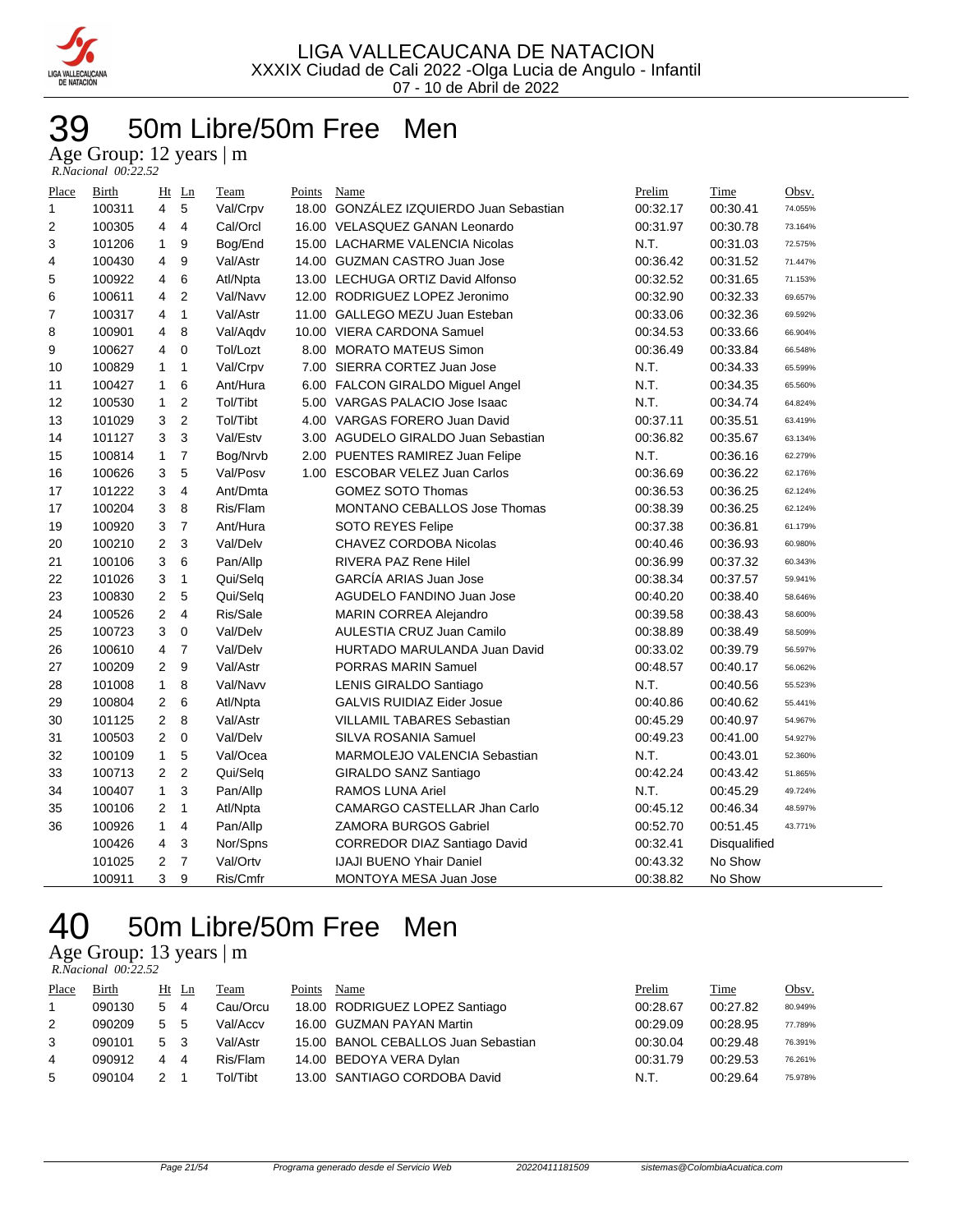

07 - 10 de Abril de 2022

|                | Continuing Event: 40 |                |                | 50m Libre/50m Free Age Group: 13 YEARS   M |      |                                         |          |          |         |
|----------------|----------------------|----------------|----------------|--------------------------------------------|------|-----------------------------------------|----------|----------|---------|
| 6              | 090705               | 4              | $\overline{2}$ | Ant/Olra                                   |      | 12.00 RIOS CARDONA Miguel Angel         | 00:32.29 | 00:29.71 | 75.799% |
| $\overline{7}$ | 090324               | 5              | 6              | Ant/Hura                                   |      | 11.00 VARGAS ECHAVARRIA Juan Esteban    | 00:30.72 | 00:29.74 | 75.723% |
| 8              | 090108               | $\overline{2}$ | 8              | Ant/Hura                                   |      | 10.00 ALZATE VALENCIA Kevin Alexander   | N.T.     | 00:29.80 | 75.570% |
| 9              | 090429               | 5              | 2              | Val/Navv                                   |      | 8.00 ANGEL MUÑOZ Samuel                 | 00:30.72 | 00:30.14 | 74.718% |
| 10             | 091210               | 5              | $\mathbf{1}$   | Val/Aqdv                                   |      | 7.00 ANGULO DIAZ Mateo                  | 00:31.02 | 00:30.20 | 74.570% |
| 11             | 090512               | $\mathbf{1}$   | 3              | Ant/Nmaa                                   | 6.00 | LONDONO CARDONA Sebastian               | N.T.     | 00:30.43 | 74.006% |
| 12             | 090826               | $\overline{4}$ | 5              | Val/Crpv                                   |      | 5.00 CASTILLO ROMERO Mateo              | 00:31.90 | 00:30.84 | 73.022% |
| 13             | 091104               | 5              | 9              | Ant/Dmta                                   |      | 4.00 MADRIGAL MEJÍA Juan AndrÉs         | 00:31.47 | 00:31.36 | 71.811% |
| 14             | 090710               | $\overline{4}$ | 6              | Val/Delv                                   |      | 3.00 GARCIA RESTREPO Emanuel            | 00:32.07 | 00:31.52 | 71.447% |
| 15             | 090424               | 3              | 4              | Bog/Cbn                                    |      | 2.00 BLANCO SOCHA Alvaro                | 00:33.01 | 00:31.72 | 70.996% |
| 16             | 091104               | 5              | $\pmb{0}$      | Val/Crpv                                   |      | 1.00 GUERRERO CORONEL Abraham David     | 00:31.60 | 00:31.77 | 70.884% |
| 17             | 090118               | 4              | 3              | Val/Navv                                   |      | LARA PAGOAGA Alejandro Jose             | 00:32.03 | 00:31.80 | 70.818% |
| 18             | 091002               | 5              | 8              | Val/Posv                                   |      | UMAñA VIDAL Juan Miguel                 | 00:31.03 | 00:31.86 | 70.684% |
| 19             | 091031               | 4              | 8              | Tol/Lozt                                   |      | <b>VARON POLOCHE Thomas David</b>       | 00:32.84 | 00:31.94 | 70.507% |
| 20             | 090115               | $\overline{2}$ | 9              | Ant/H <sub>2oa</sub>                       |      | <b>BENITEZ DUQUE Juan Camilo</b>        | N.T.     | 00:31.98 | 70.419% |
| 21             | 090509               | $\overline{4}$ | 9              | Ris/Sale                                   |      | <b>CUBILLOS VALENCIA Juan Sebastian</b> | 00:32.88 | 00:32.04 | 70.287% |
| 22             | 090213               | 3              | 5              | Val/Astr                                   |      | <b>ALZATE SALAZAR Deiby</b>             | 00:33.38 | 00:32.13 | 70.090% |
| 22             | 090630               | 4              | $\mathbf{1}$   | Val/Cofv                                   |      | GONZALEZ ZURITA Juan David              | 00:32.76 | 00:32.13 | 70.090% |
| 22             | 090403               | $\mathbf{1}$   | $\overline{4}$ | Tol/Tibt                                   |      | LONDONO CHAMORRO Nicolas                | N.T.     | 00:32.13 | 70.090% |
| 24             | 090301               | 3              | $\overline{2}$ | Bog/Cols                                   |      | MUNOZ GUIO Juan David                   | 00:33.61 | 00:32.23 | 69.873% |
| 25             | 090217               | 3              | 3              | Ris/Sale                                   |      | <b>TORO ARIAS Juan Felipe</b>           | 00:33.44 | 00:32.56 | 69.165% |
| 26             | 091114               | $\overline{4}$ | $\overline{7}$ | Bog/Comp                                   |      | <b>BARRETO MOTTA Juan Manuel</b>        | 00:32.60 | 00:32.77 | 68.721% |
| 27             | 090220               | 3              | $\mathbf{1}$   | Val/Astr                                   |      | <b>FONSECA ALVAREZ Nicolas</b>          | 00:34.05 | 00:32.84 | 68.575% |
| 28             | 090322               | 3              | $\overline{7}$ | Val/Estv                                   |      | <b>COCUYAME MONTES Nicolas</b>          | 00:33.64 | 00:33.22 | 67.790% |
| 29             | 090120               | 3              | $\mathbf 0$    | Val/Crpv                                   |      | PENA Cristian Santiago                  | 00:35.38 | 00:33.39 | 67.445% |
| 30             | 090928               | $\overline{4}$ | $\mathbf 0$    | Tol/Cdci                                   |      | GUIO DE LOS REYES Juan Felipe           | 00:32.92 | 00:33.45 | 67.324% |
| 31             | 090331               | 3              | 9              | Tol/Tibt                                   |      | <b>FLOREZ TORRES Juan Pablo</b>         | 00:34.84 | 00:33.78 | 66.667% |
| 32             | 091003               | 3              | 8              | Val/Crpv                                   |      | <b>MELENDES TIGREROS Nicol?s</b>        | 00:34.07 | 00:34.71 | 64.880% |
| 33             | 091128               | $\overline{2}$ | 5              | Cal/Acaf                                   |      | ESPITIA ROJAS Santiago                  | 00:37.30 | 00:35.20 | 63.977% |
| 34             | 091002               | $\overline{2}$ | 3              | Tol/Lozt                                   |      | PARRA SUAREZ Lukas                      | 00:37.31 | 00:35.21 | 63.959% |
| 35             | 090505               | 3              | 6              | Val/Lacv                                   |      | ZALAZAR OSPINA Santiago Sant            | 00:33.53 | 00:35.40 | 63.616% |
| 36             | 091223               | 2              | $\overline{4}$ | Val/Crpv                                   |      | CALVO LORA Santiago                     | 00:36.26 | 00:35.50 | 63.437% |
| 37             | 090206               | $\overline{2}$ | $\mathbf 0$    | Nar/Azcn                                   |      | ARGOTE BASANTE Jefferson Santiago       | N.T.     | 00:35.82 | 62.870% |
| 38             | 090925               | $\mathbf{1}$   | $\overline{2}$ | Ant/Tma                                    |      | JARAMILLO ARBOLEDA Juan David           | N.T.     | 00:36.73 | 61.312% |
| 39             | 091125               | 2              | 6              | Ant/Hura                                   |      | <b>MARIN RAGA Samuel</b>                | 00:38.25 | 00:37.58 | 59.925% |
| 40             | 090119               | $\overline{2}$ | $\overline{7}$ | Val/Delv                                   |      | <b>JIMENEZ ORREGO Matias</b>            | 00:40.90 | 00:38.19 | 58.968% |
| 41             | 091006               | $\overline{2}$ | $\overline{2}$ | Val/Astr                                   |      | VALENCIA DIAZ Santiago                  | 00:40.21 | 00:38.23 | 58.907% |
| 42             | 091017               | $\mathbf{1}$   | $\overline{7}$ | Val/Delv                                   |      | JIMENEZ GARCIA Jose Luis                | N.T.     | 00:39.25 | 57.376% |
| 43             | 090415               | $\mathbf{1}$   | 5              | Val/Navv                                   |      | ACOSTA ROCHA Orlando                    | N.T.     | 00:40.13 | 56.118% |
| 44             | 090526               | $\mathbf{1}$   | 6              | Val/Cmak                                   |      | <b>MORENO LOPEZ Samuel</b>              | N.T.     | 00:46.69 | 48.233% |
|                | 090705               | 5              | $\overline{7}$ | Val/Rgbv                                   |      | <b>ACOSTA SOTO Efrain</b>               | 00:31.01 | No Show  |         |

## 50m Libre/50m Free Men

### Age Group: 14 years | m

 *R.Nacional 00:22.52* 

| Place          | Birth  |               | $Ht$ Ln | Team     | Points | Name                                   | Prelim   | Time     | Obsv.   |
|----------------|--------|---------------|---------|----------|--------|----------------------------------------|----------|----------|---------|
| $\overline{1}$ | 080304 |               | 4       | Qui/Selg |        | 18.00 ROSARIO ALVARADO Juan Pablo      | 00:27.26 | 00:27.03 | 83.315% |
| 2              | 080418 |               | -6      | Ant/Envn |        | 16.00 MUÑOZ RESTREPO Samuel            | 00:27.77 | 00:27.23 | 82.703% |
| 3              | 080130 |               | 5       | Val/Estv |        | 15.00 ZULUAGA BENAVIDEZ Martin Eduardo | 00:27.66 | 00:27.32 | 82.430% |
| 4              | 080817 |               | -1      | Bog/Naut |        | 14.00 CUBAQUE SANDOVAL Samuel Felipe   | 00:28.23 | 00:27.38 | 82.250% |
| 5              | 080825 |               |         | Val/Cmak |        | 13.00 QUIMBAYO CANDELO Samuel          | 00:28.06 | 00:27.72 | 81.241% |
| 6              | 080722 | $\mathcal{P}$ | - 0     | Ant/Envn |        | 12.00 POSADA ZAPATA Santiago           | N.T.     | 00:27.75 | 81.153% |
| 7              | 080108 |               | -2      | Bog/End  |        | 11.00 GUERRERO MALDONADO Jeronimo      | 00:27.81 | 00:27.85 | 80.862% |
| 8              | 080211 | 6.            | - 0     | Bog/Cols |        | 10.00 MORENO MEZA Jairo Josue          | 00:29.56 | 00:27.88 | 80.775% |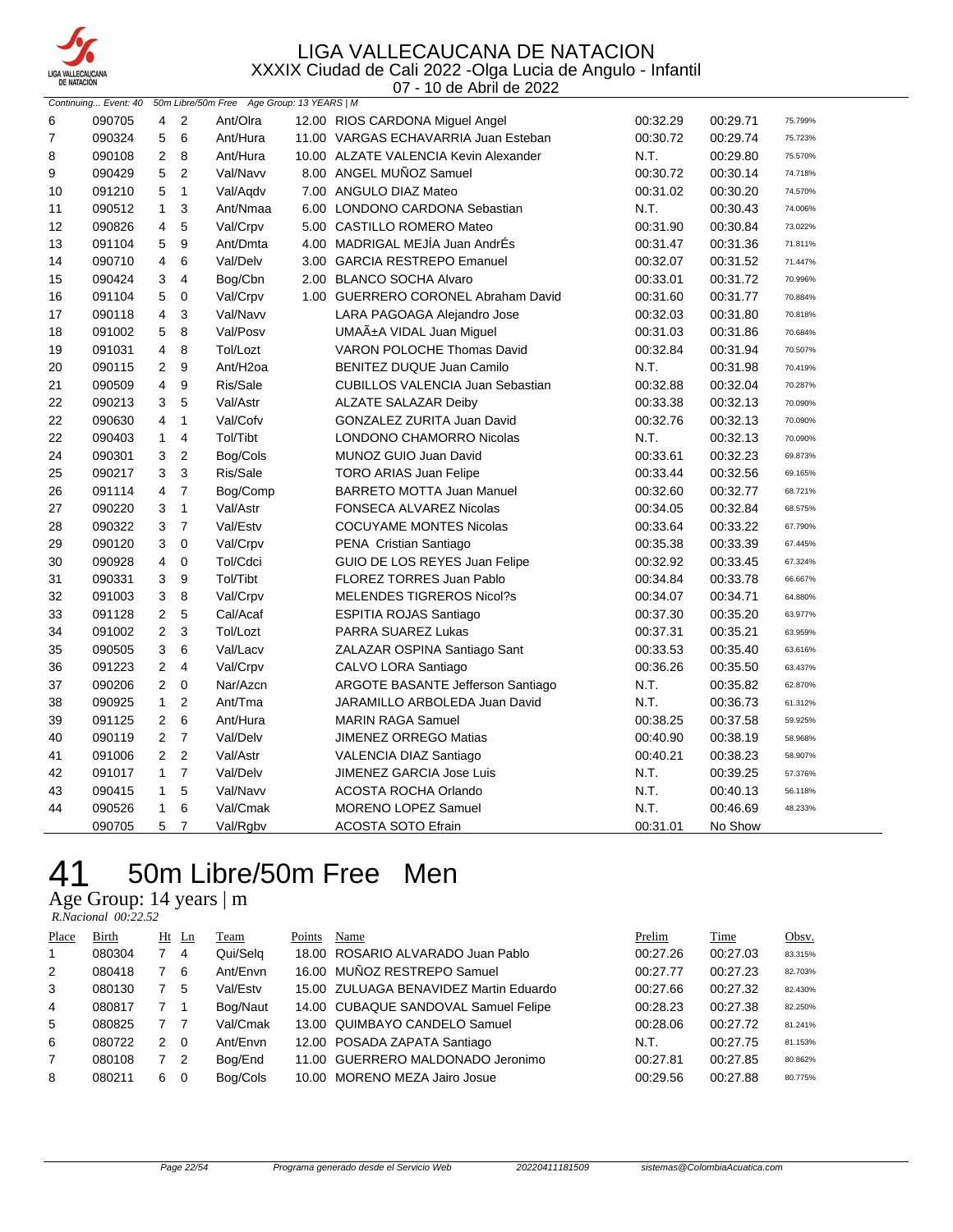

| <b>DE NATACION</b> |                      |                |                         |                                            |                   | 07 - 10 de Abril de 2022             |          |          |         |
|--------------------|----------------------|----------------|-------------------------|--------------------------------------------|-------------------|--------------------------------------|----------|----------|---------|
|                    | Continuing Event: 41 |                |                         | 50m Libre/50m Free Age Group: 14 YEARS   M |                   |                                      |          |          |         |
| 9                  | 080417               | 6              | 3                       | Atl/Npta                                   |                   | 8.00 BENAVIDES GRANADOS Jhese David  | 00:28.92 | 00:27.96 | 80.544% |
| 10                 | 080525               | 6              | 5                       | Ant/Narv                                   |                   | 7.00 SERNA ZULUAGA Juan David        | 00:28.80 | 00:28.12 | 80.085% |
| 11                 | 080303               | 6              | 4                       | Ant/Estr                                   |                   | 6.00 ZAPATA SEPULVEDA Juan Jose      | 00:28.64 | 00:28.22 | 79.802% |
| 12                 | 080228               | $\overline{7}$ | 8                       | Val/Cofv                                   |                   | 5.00 VILLA TABARES Juan Pablo        | 00:28.46 | 00:28.24 | 79.745% |
| 13                 | 080327               | 6              | 6                       | Val/Astr                                   |                   | 4.00 ZAFRA LOPEZ Juan Jose           | 00:29.13 | 00:28.47 | 79.101% |
| 14                 | 081106               | $\overline{7}$ | 9                       | Val/Estv                                   | 3.00 <sub>1</sub> | <b>MORENO NIETO Esteban</b>          | 00:28.60 | 00:28.49 | 79.045% |
| 15                 | 080723               | $\overline{7}$ | 3                       | Sant/Poss                                  |                   | 2.00 RUIZ BELTRAN Felipe             | 00:27.68 | 00:28.53 | 78.934% |
| 16                 | 080714               | $\overline{7}$ | $\mathbf 0$             | Bog/Comp                                   |                   | 1.00 ARROYO BUSTOS Samuel David      | 00:28.63 | 00:28.69 | 78.494% |
| 17                 | 080219               | 5              | 4                       | Cal/Acaf                                   |                   | RAMIREZ IDARRAGA Thomas              | 00:29.75 | 00:28.72 | 78.412% |
| 18                 | 080527               | 6              | 7                       | Val/Crpv                                   |                   | <b>MORENO MICOLTA Luis Miguel</b>    | 00:29.22 | 00:29.17 | 77.203% |
| 19                 | 080514               | 6              | $\overline{2}$          | Val/Navv                                   |                   | LOSADA CAMACHO Juan Esteban          | 00:29.16 | 00:29.25 | 76.991% |
| 20                 | 081028               | 6              | $\mathbf{1}$            | Val/Crpv                                   |                   | <b>GARCIA PEDRAZA Santiago</b>       | 00:29.26 | 00:29.32 | 76.808% |
| 21                 | 080502               | $\overline{2}$ | 8                       | Tol/Lozt                                   |                   | ORTIZ RODRIGUEZ Juan David           | N.T.     | 00:29.34 | 76.755% |
| 22                 | 080805               | 6              | 9                       | Pan/Bpp                                    |                   | RIVAS BARRERA Manuel Alejandro       | 00:29.47 | 00:29.59 | 76.107% |
| 23                 | 080707               | 5              | 3                       | Val/Estv                                   |                   | ASTAIZA FERNANDEZ Erik Santiago      |          |          | 75.978% |
|                    |                      |                | 5                       |                                            |                   | SANCHEZ DE GRACIA Max Owen           | 00:30.26 | 00:29.64 |         |
| 24                 | 080506               | 5              |                         | Pan/Bpp                                    |                   |                                      | 00:29.99 | 00:29.76 | 75.672% |
| 25                 | 080423               | 4              | 5                       | Ris/Sale                                   |                   | VASQUEZ PIEDRAHITA Mateo             | 00:31.61 | 00:29.95 | 75.192% |
| 26                 | 081224               | 5              | $\mathbf 0$             | Ant/Dnea                                   |                   | <b>ALZATE HENAO Emanuel</b>          | 00:31.16 | 00:30.01 | 75.042% |
| 27                 | 080204               | 5              | 6                       | Qui/Selq                                   |                   | ARIAS GALLEGO Daniel AndrEs          | 00:30.31 | 00:30.08 | 74.867% |
| 28                 | 080320               | 2              | $\overline{\mathbf{c}}$ | Tol/Tibt                                   |                   | RODRIGUEZ TIQUE Daniel Santiago      | N.T.     | 00:30.14 | 74.718% |
| 29                 | 080119               | 5              | $\overline{2}$          | Ant/H <sub>2oa</sub>                       |                   | AGUDELO RENDON Andres Alejandro      | 00:30.56 | 00:30.16 | 74.668% |
| 30                 | 081116               | 5              | 9                       | Ant/Acit                                   |                   | SERNA VELASQUEZ Alejandro            | 00:31.12 | 00:30.17 | 74.644% |
| 31                 | 080823               | 5              | $\mathbf{1}$            | Val/Rgbv                                   |                   | AMORTEGUI CASANOVA Luis Felipe       | 00:30.73 | 00:30.21 | 74.545% |
| 32                 | 080729               | 4              | $\overline{2}$          | Tol/Lozt                                   |                   | AGUDELO UREÑA Juan Pablo             | 00:32.06 | 00:30.59 | 73.619% |
| 33                 | 080322               | $\overline{2}$ | $\overline{7}$          | Tol/Tibt                                   |                   | PABON CASTELLANOS Sebastian Andres   | N.T.     | 00:30.85 | 72.998% |
| 34                 | 081128               | 5              | $\overline{7}$          | Val/Astr                                   |                   | GUERRERO SANDOVAL Sebastian          | 00:30.70 | 00:30.91 | 72.857% |
| 35                 | 080730               | 4              | 1                       | Bog/Comp                                   |                   | <b>MORA GUEVARA David</b>            | 00:32.17 | 00:31.14 | 72.319% |
| 36                 | 080520               | 3              | 5                       | Val/Ortv                                   |                   | MARTÍNEZ CARDONA NicolÁs             | 00:33.92 | 00:31.33 | 71.880% |
| 37                 | 081022               | 4              | 4                       | Bog/Comp                                   |                   | <b>BULLA RINCON Samuel</b>           | 00:31.34 | 00:31.34 | 71.857% |
| 38                 | 080806               | $\mathbf{1}$   | 3                       | Tol/Lozt                                   |                   | LEON ROJAS Santiago Alejandro        | N.T.     | 00:31.42 | 71.674% |
| 39                 | 080416               | 4              | 8                       | Bog/Cols                                   |                   | ORJUELA MUÑOZ Samuel                 | 00:32.34 | 00:31.57 | 71.334% |
| 40                 | 080401               | 5              | 8                       | Val/Estv                                   |                   | <b>RENDON ALZATE Tomas Jose</b>      | 00:30.95 | 00:31.85 | 70.706% |
| 41                 | 080625               | 4              | $\overline{7}$          | Ant/H <sub>2oa</sub>                       |                   | GUEVARA ARISTIZABAL Alejandro        | 00:32.17 | 00:31.86 | 70.684% |
| 42                 | 080104               | 4              | 6                       | Ris/Sale                                   |                   | CARDONA RODRIGUEZ Juan Manuel        | 00:31.80 | 00:31.87 | 70.662% |
| 43                 | 081227               | $\mathbf{1}$   | 2                       | Val/Rgbv                                   |                   | HIMCAPIE MONTOYA Juan Felipe         | N.T.     | 00:32.23 | 69.873% |
| 44                 | 081210               | 3              | 6                       | Val/Cofv                                   |                   | MARTÍNEZ CASTRO Ricardo              | 00:34.33 | 00:32.48 | 69.335% |
| 45                 | 081114               | 4              | 9                       | Val/Rgbv                                   |                   | <b>QUINTERO MATERON Santiago</b>     | 00:32.99 | 00:32.57 | 69.143% |
| 46                 | 081119               | $\mathbf{1}$   | 6                       | Tol/Tibt                                   |                   | SUAREZ MOSQUERA Samuel Andres        | N.T.     | 00:32.70 | 68.869% |
| 47                 | 081107               | 4              | 3                       | Val/Navv                                   |                   | <b>URREA RENDON Miguel Angel</b>     | 00:31.76 | 00:32.78 | 68.700% |
| 48                 | 080616               | 4              | 0                       | Bog/Cols                                   |                   | MOUTHON GONZÁLEZ Alberto             | 00:33.22 | 00:32.85 | 68.554% |
| 49                 | 080326               | 3              | 2                       | Tol/Lozt                                   |                   | <b>BARRAGAN FERRO Juan Felipe</b>    | 00:34.42 | 00:33.07 | 68.098% |
|                    | 080520               | 3              |                         | Val/Delv                                   |                   | BORJA CIFUENTES Juan Jose            | 00:33.62 |          |         |
| 50                 |                      |                | 4                       |                                            |                   |                                      |          | 00:33.08 | 68.077% |
| 50                 | 081031               | 3              | 1                       | Val/Posv                                   |                   | SANTACRUZ MEDINA Neythan Alexis      | 00:34.63 | 00:33.08 | 68.077% |
| 52                 | 080802               | 3              | 7                       | Bog/Comp                                   |                   | PRIETO ALVAREZ Juan Camilo           | 00:34.55 | 00:33.55 | 67.124% |
| 53                 | 080730               | 1              | 5                       | Val/Estv                                   |                   | RAMIREZ LOAIZA Juan Jose             | N.T.     | 00:33.67 | 66.884% |
| 54                 | 081018               | 3              | 0                       | Ris/Cmfr                                   |                   | <b>ROJAS HUERTAS Felipe</b>          | 00:36.12 | 00:34.07 | 66.099% |
| 55                 | 080222               | 3              | 8                       | Cau/Orcu                                   |                   | RUIZ QUINTERO Juan Jacob             | 00:34.74 | 00:34.15 | 65.944% |
| 56                 | 080516               | 2              | 9                       | Tol/Cdci                                   |                   | PADILLA RODRIGUEZ Martin Jeronimo    | N.T.     | 00:34.30 | 65.656% |
| 57                 | 081224               | 3              | 3                       | Val/Delv                                   |                   | <b>ORTIZ GUERRERO Milton Stiven</b>  | 00:34.31 | 00:34.36 | 65.541% |
| 58                 | 080208               | 2              | 3                       | Val/Delv                                   |                   | MARTINEZ RUANO David                 | N.T.     | 00:34.46 | 65.351% |
| 59                 | 080403               | $\overline{2}$ | 1                       | Ecu/Kgs                                    |                   | <b>TOSCANO BUCHELI Sandino Yarik</b> | N.T.     | 00:34.83 | 64.657% |
| 60                 | 080130               | 3              | 9                       | Bog/Comp                                   |                   | ARCOS SANCHEZ AndrEs Esteban         | 00:35.73 | 00:35.95 | 62.643% |
| 61                 | 080806               | 2              | 4                       | Val/Crpv                                   |                   | MU?OZ RIVERA Joseph                  | 00:37.62 | 00:39.34 | 57.245% |
| 62                 | 080104               | 2              | 5                       | Pan/Allp                                   |                   | RAMOS LUNA Abdiel                    | N.T.     | 00:39.82 | 56.554% |
| 63                 | 080314               | $\overline{2}$ | 6                       | Pan/Allp                                   |                   | CEREZO MORA Pirro Alexei             | N.T.     | 00:46.75 | 48.171% |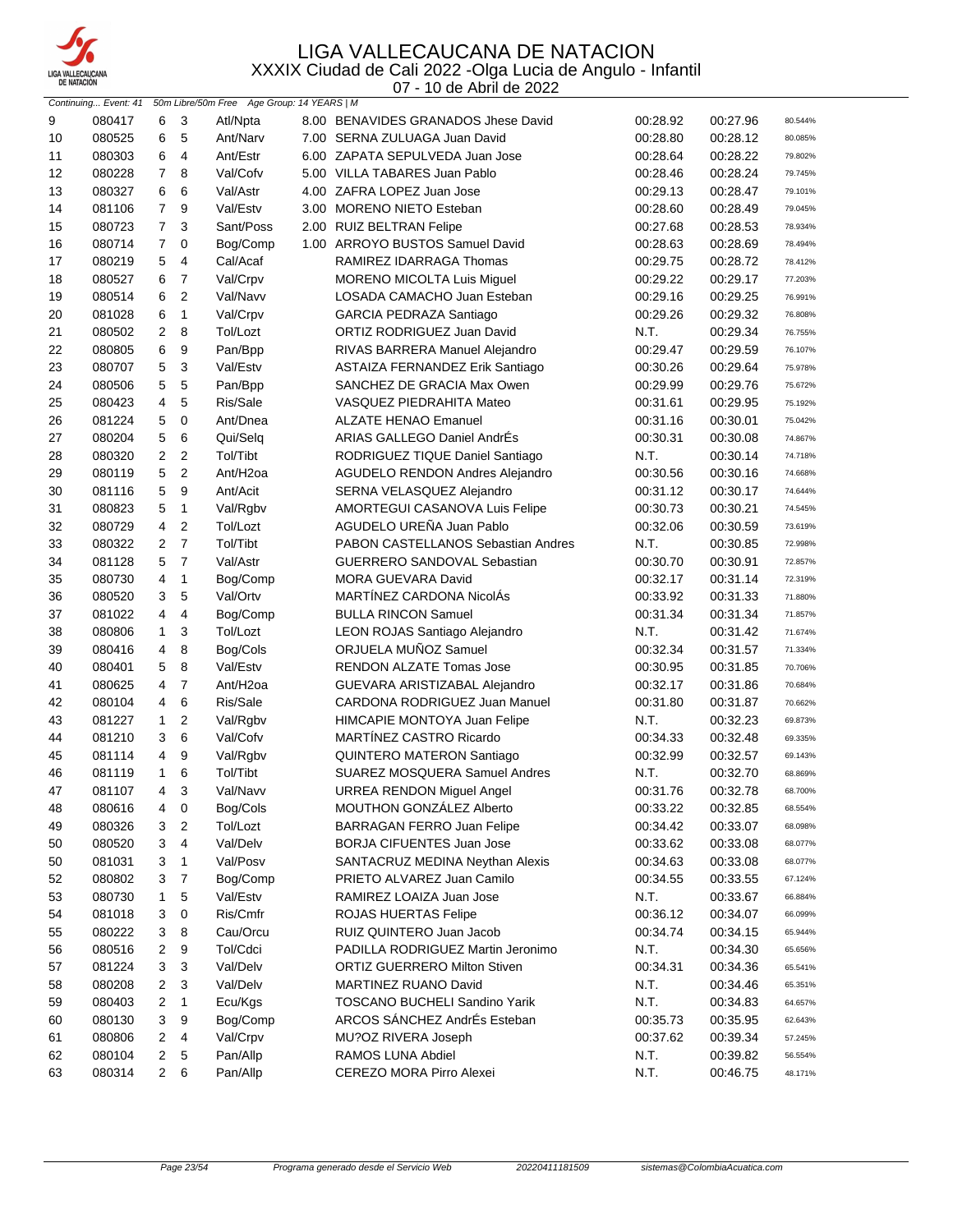

07 - 10 de Abril de 2022

|        |   |     | Continuing Event: 41 50m Libre/50m Free Age Group: 14 YEARS   M |                           |          |         |
|--------|---|-----|-----------------------------------------------------------------|---------------------------|----------|---------|
| 080408 | 6 | - 8 | Val/Delv                                                        | MEJÍA CAICEDO NicolÁs     | 00:29.29 | No Show |
| 080723 |   |     | Met/Velm                                                        | PARRA RUIZ Samuel Eduardo | N.T.     | No Show |

### 200m Espalda/200m Back Women Age Group: 12 years | f

 *R.Nacional 02:13.64* 

| Place          | <b>Birth</b> |                | Ht Ln          | Team                 | Points | Name                                 | Prelim   | Time     | Obsv.   |
|----------------|--------------|----------------|----------------|----------------------|--------|--------------------------------------|----------|----------|---------|
| 1              | 100927       | $1 \quad 3$    |                | Ant/H <sub>20a</sub> |        | 18.00 AGUDELO RENDON Maria Alejandra | N.T.     | 02:55.19 | 76.283% |
| 2              | 100314       |                | 4              | Cal/Orcl             |        | 16.00 PARRA BURGOS Samantha          | N.T.     | 02:59.27 | 74.547% |
| 3              | 101008       |                | -6             | Qui/Selg             |        | 15.00 AVENDAÑO PINTO Ashly Nicoleth  | N.T.     | 03:07.78 | 71.168% |
| $\overline{4}$ | 100810       | $2 \quad 1$    |                | Val/Astr             |        | 14.00 GIRALDO SANTAMARIA Sofia       | 03:38.65 | 03:11.64 | 69.735% |
| 5              | 100605       |                | 5              | Val/Dlfv             |        | 13.00 YACA BERNAL Maria Jose         | N.T.     | 03:17.73 | 67.587% |
| 6              | 101015       | $2 \quad 3$    |                | Bog/Cbn              |        | 12.00 SERRANO BLANDON Sara Isabella  | 03:26.34 | 03:17.74 | 67.584% |
| 7              | 100310       | $2 \quad 0$    |                | Val/Estv             |        | 11.00 BURBANO BRAVO Daniela          | N.T.     | 03:19.34 | 67.041% |
| 8              | 100107       | 2 9            |                | Bog/Nrvb             |        | 10.00 ORTEGON REINA Lilian Sofia     | N.T.     | 03:20.70 | 66.587% |
| 9              | 100722       | $2 \quad 6$    |                | Bog/Comp             | 8.00   | <b>MORA PINEDA Anny Valeria</b>      | 03:32.49 | 03:21.41 | 66.352% |
| 10             | 100314       | 2 <sub>7</sub> |                | Bog/Nrvb             | 7.00   | FIESCO URREGO Maria Camila           | 03:37.63 | 03:24.17 | 65.455% |
| 11             | 100911       | 3              | $\overline{0}$ | Val/Posv             |        | 6.00 TORRES BUITRAGO MarÕa Isabel    | 03:17.34 | 03:29.16 | 63.894% |

Age Group: 13 years | f  *R.Nacional 02:13.64* 

| Place | Birth  |                | $Ht$ Ln                    | Team     | Points | Name                                  | Prelim   | Time         | Obsv.   |
|-------|--------|----------------|----------------------------|----------|--------|---------------------------------------|----------|--------------|---------|
|       | 091029 | 3              | 4                          | Val/Delv |        | 18.00 MONDRAGON CAICEDO Isabella      | 02:46.69 | 02:51.94     | 77.725% |
| 2     | 090904 | 3              | - 6                        | Bog/Nrvb |        | 16.00 GARCÍA MARTÍNEZ Renata          | 03:07.76 | 02:57.14     | 75.443% |
| 3     | 090624 | 3              | - 1                        | Bog/Cols |        | 15.00 FONSECA RUIZ Isabella           | 03:13.32 | 03:01.48     | 73.639% |
| 4     | 090829 | 3              | 5                          | Ant/Acit |        | 14.00 COLORADO RODRIGUEZ Valentina    | 02:59.97 | 03:02.03     | 73.416% |
| 5     | 091007 | 3              | 9                          | Bog/Comp |        | 13.00 RODRIGUEZ QUITIAN Zara Gabriela | 03:14.51 | 03:04.03     | 72.619% |
| 6     | 090727 | 3              | - 3                        | Val/Accv |        | 12.00 VARGAS RINCON Laura             | 03:02.07 | 03:05.31     | 72.117% |
| 7     | 090113 | 2              | 4                          | Ant/Dnea |        | 11.00 UPEGUI BEDOYA Maria Victoria    | 03:21.48 | 03:08.84     | 70.769% |
| 8     | 090129 | 2 <sub>5</sub> |                            | Val/Lacv |        | 10.00 GUECHE GILON Carol Dayana       | 03:25.70 | 03:13.07     | 69.218% |
| 9     | 090910 | 3              | $\overline{7}$             | Bog/Nrvb |        | 8.00 TORRES CAJAMARCA Samantha        | 03:13.22 | 03:13.62     | 69.022% |
| 10    | 090304 | 3              | - 8                        | Bog/Comp |        | 7.00 LOPEZ AVENDAÑO Sara              | 03:13.69 | 03:14.95     | 68.551% |
| 11    | 090910 | 2              | $\overline{\phantom{0}}^2$ | Bog/Nrvb |        | 6.00 TORRES CAJAMARCA Catalina        | 03:33.64 | 03:19.96     | 66.833% |
| 12    | 091024 | $2 \quad 8$    |                            | Val/Crpv |        | 5.00 BORRERO MU?OZ Laura Sofia        | 04:07.32 | 03:32.00     | 63.038% |
|       | 091001 | 3              | $\overline{2}$             | Val/Estv |        | CEBALLOS LOZANO Mariana               | 03:08.81 | Disqualified |         |

## 200m Mariposa/200m Fly Men

Age Group: 13 years | m

| R.Nacional 01:56.60 |                                                     |             |                |          |        |                                   |          |              |         |  |  |
|---------------------|-----------------------------------------------------|-------------|----------------|----------|--------|-----------------------------------|----------|--------------|---------|--|--|
| Place               | Birth                                               |             | $Ht$ Ln        | Team     | Points | Name                              | Prelim   | Time         | Obsv.   |  |  |
| 1                   | 090912                                              | $1 \quad 0$ |                | Ris/Flam | 18.00  | BEDOYA VERA Dylan                 | N.T.     | 02:49.06     | 68.970% |  |  |
| 2                   | 090406                                              |             | 9              | Cun/Tpi  |        | 16.00 ZULUAGA ALZATE Jorge Andres | N.T.     | 03:18.79     | 58.655% |  |  |
|                     | Age Group: 14 years   m<br>$R. Nacional$ $01:56.60$ |             |                |          |        |                                   |          |              |         |  |  |
| Place               | Birth                                               | Ht          | Ln             | Team     | Points | Name                              | Prelim   | Time         | Obsv.   |  |  |
| 1                   | 081007                                              | $1\quad5$   |                | Val/Cofv | 18.00  | <b>OCHOA CUCHIA Samuel</b>        | 02:39.32 | 02:32.65     | 76.384% |  |  |
| 2                   | 080529                                              | $1 \quad 7$ |                | Ant/Cadm |        | 16.00 GOMEZ SÁNCHEZ Tomas         | N.T.     | 02:41.57     | 72.167% |  |  |
| 3                   | 080514                                              | $1 \quad$   | -3             | Ant/Envn | 15.00  | PORRAS RODRIGUEZ NicolAs          | 02:46.94 | 02:47.76     | 69.504% |  |  |
| 4                   | 080604                                              | $1 \quad 1$ |                | Ant/Estr | 14.00  | PAZ SAMBONI Johan David           | N.T.     | 02:59.39     | 64.998% |  |  |
| 5                   | 080825                                              | 1           | 8              | Val/Cmak | 13.00  | QUIMBAYO CANDELO Samuel           | N.T.     | 03:03.85     | 63.421% |  |  |
|                     | 080518                                              |             | 4              | Bog/Naut |        | DEL CASTILLO RAMIREZ Antonio      | 02:33.87 | Disqualified |         |  |  |
|                     | 080116                                              |             | $\overline{2}$ | Bog/Cols |        | LEON RAMIREZ Camilo Alejandro     | N.T.     | Disqualified |         |  |  |
|                     | 080204                                              |             | 6              | Qui/Selq |        | ARIAS GALLEGO Daniel AndrÉs       | 02:54.79 | No Show      |         |  |  |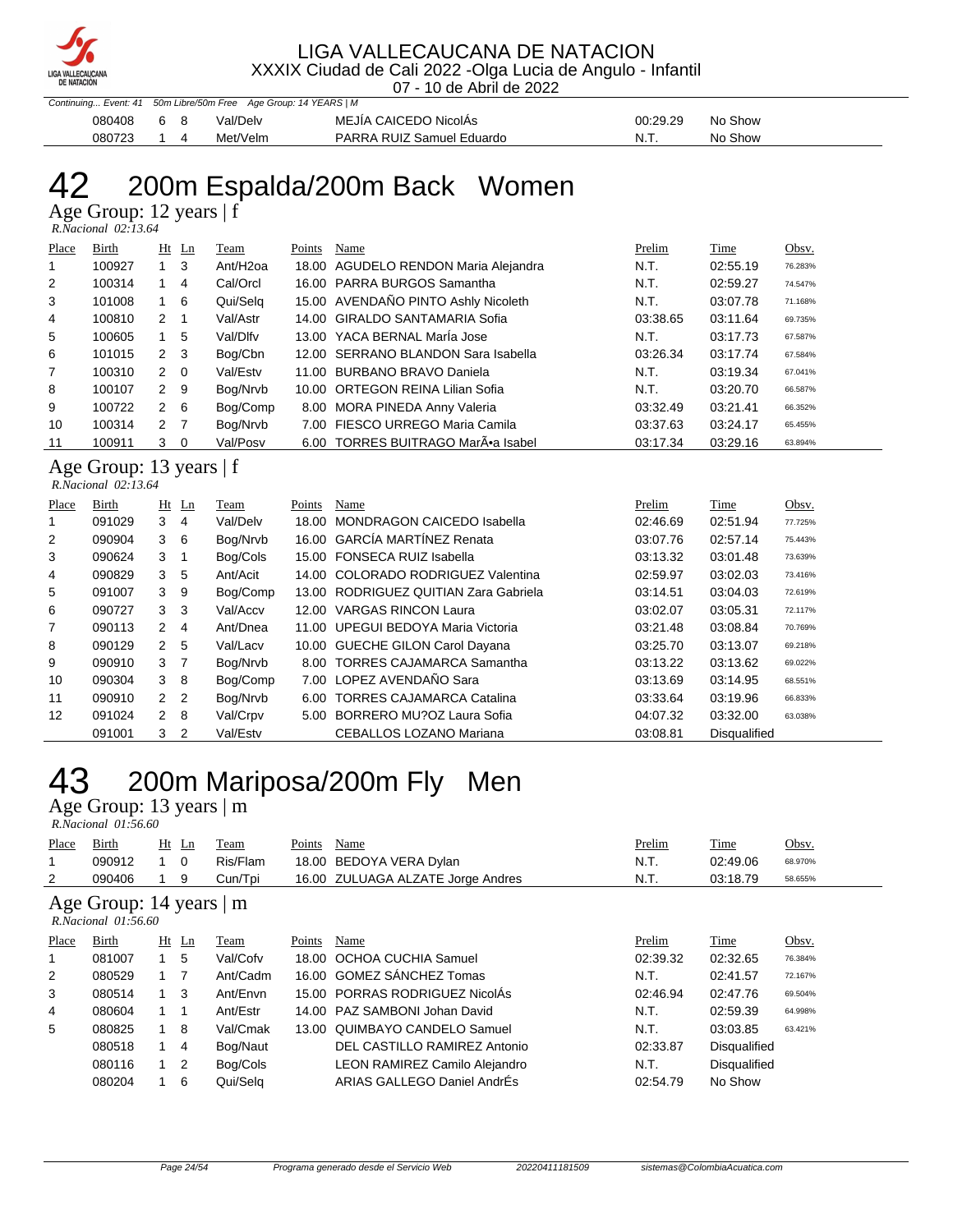

Continuing... Event: 44 800m Libre/800m Free Age Group: 12 YEARS | F

## 44 800m Libre/800m Free Women

Age Group: 12 years | f

|       | R.Nacional 08:42.14                              |  |       |                      |        |                                   |          |          |         |  |  |  |  |
|-------|--------------------------------------------------|--|-------|----------------------|--------|-----------------------------------|----------|----------|---------|--|--|--|--|
| Place | Birth                                            |  | Ht Ln | Team                 | Points | Name                              | Prelim   | Time     | Obsv.   |  |  |  |  |
|       | 100303                                           |  | 3     | Ant/H <sub>20a</sub> |        | 18.00 GUTIERREZ LONDONO Guadalupe | 12:07.20 | 12:23.09 | 70.266% |  |  |  |  |
|       | Age Group: 13 years $ f $<br>R.Nacional 08:42.14 |  |       |                      |        |                                   |          |          |         |  |  |  |  |
| Place | Birth                                            |  | Ht Ln | Team                 | Points | Name                              | Prelim   | Time     | Obsv.   |  |  |  |  |
|       | 090424                                           |  | 4     | Ant/Acit             |        | 18.00 BEDOYA SÁNCHEZ Melany       | 09:58.79 | 10:48.44 | 80.522% |  |  |  |  |
| 2     | 090302                                           |  | 5     | Nar/Asen             |        | 16.00 MARTINEZ TAPIA Yireh Sophia | 10:39.50 | 11:05.31 | 78.481% |  |  |  |  |

### 45 4X50m Libre/4X50m Free Women

Age Group: 10 years | f  *R.Nacional 01:50.00* 

| Place | Birth   | Ht | Ln | Team     | Points | Name                             | Prelim   | T.1th.Relay | T.Team   | Obsv.   |
|-------|---------|----|----|----------|--------|----------------------------------|----------|-------------|----------|---------|
|       | RF04501 |    |    | Val/Delv |        | 36.00 10yf Paz Garcia Maria Jose | 03:35.00 | 00:51.66    | 03:36.44 | 50.822% |
|       |         |    |    |          |        | 10yf Tapia Rodriguez Samantha    |          |             |          |         |
|       |         |    |    |          |        | 10vf Ocampo Hernandez Sara       |          |             |          |         |
|       |         |    |    |          |        | 10yf Narvaez Alvarez Danna Sofia |          |             |          |         |

## 47 4X50m Libre/4X50m Free Women

Age Group: 12 years | f  *R.Nacional 01:50.00* 

| Place | Birth<br>RF04701 | Ht Ln<br>4 | Team<br>Val/Guad | Points | Name<br>36.00 12yf Sandoval Claros Luciana<br>12 or Lopez Gonzalez Mariana | Prelim<br>02:27.38 | T.1th.Relay<br>00:37.56 | T.Team<br>02:28.25 | Obsv.<br>74.199% |
|-------|------------------|------------|------------------|--------|----------------------------------------------------------------------------|--------------------|-------------------------|--------------------|------------------|
|       |                  |            |                  |        | 12yf Jaramillo Garcia Maria Camila                                         |                    |                         |                    |                  |
|       |                  |            |                  |        | 12yf García Rojas Catalina                                                 |                    |                         |                    |                  |

## 48 4X50m Libre/4X50m Free Women

Age Group: 13 years | f  *R.Nacional 01:50.00* 

| Place<br>1 | <b>Birth</b><br>RF04801 | Ht | $\mathbf{L}$ n<br>4 | Team<br>Val/Crpv | Points<br>36.00 | Name<br>13yf De La Cruz Cortez Salome<br>13yf Dorado Rojas Laura Sofia<br>13yf Borrero Mu?oz Laura Sofia<br>13yf GonzÁlez Chaquea Ivanna Andrea | Prelim<br>02:05.84 | T.1th.Relay<br>00:29.45 | T.Team<br>02:06.14 | Obsv.<br>87.205% |
|------------|-------------------------|----|---------------------|------------------|-----------------|-------------------------------------------------------------------------------------------------------------------------------------------------|--------------------|-------------------------|--------------------|------------------|
| 2          | RF04803                 |    | 3                   | Bog/Comp         | 32.00           | 13yf Casas Mahecha Sara Sofia<br>13yf Padilla Pinzon Luisa Isabella<br>13yf Lopez AvendaÑo Sara<br>13yf Rodriguez Quitian Zara Gabriela         | N.T.               | N.T.                    | 02:14.23           | 81.949%          |
| 3          | RF04802                 |    | 5                   | Bog/Nrvb         | 30.00           | 13yf García Martínez Renata<br>13yf Torres Cajamarca Catalina<br>13yf Torres Cajamarca Samantha<br>13yf Salinas Zamora MarÍa Lucia              | 02:26.51           | 00:32.44                | 02:25.92           | 75.384%          |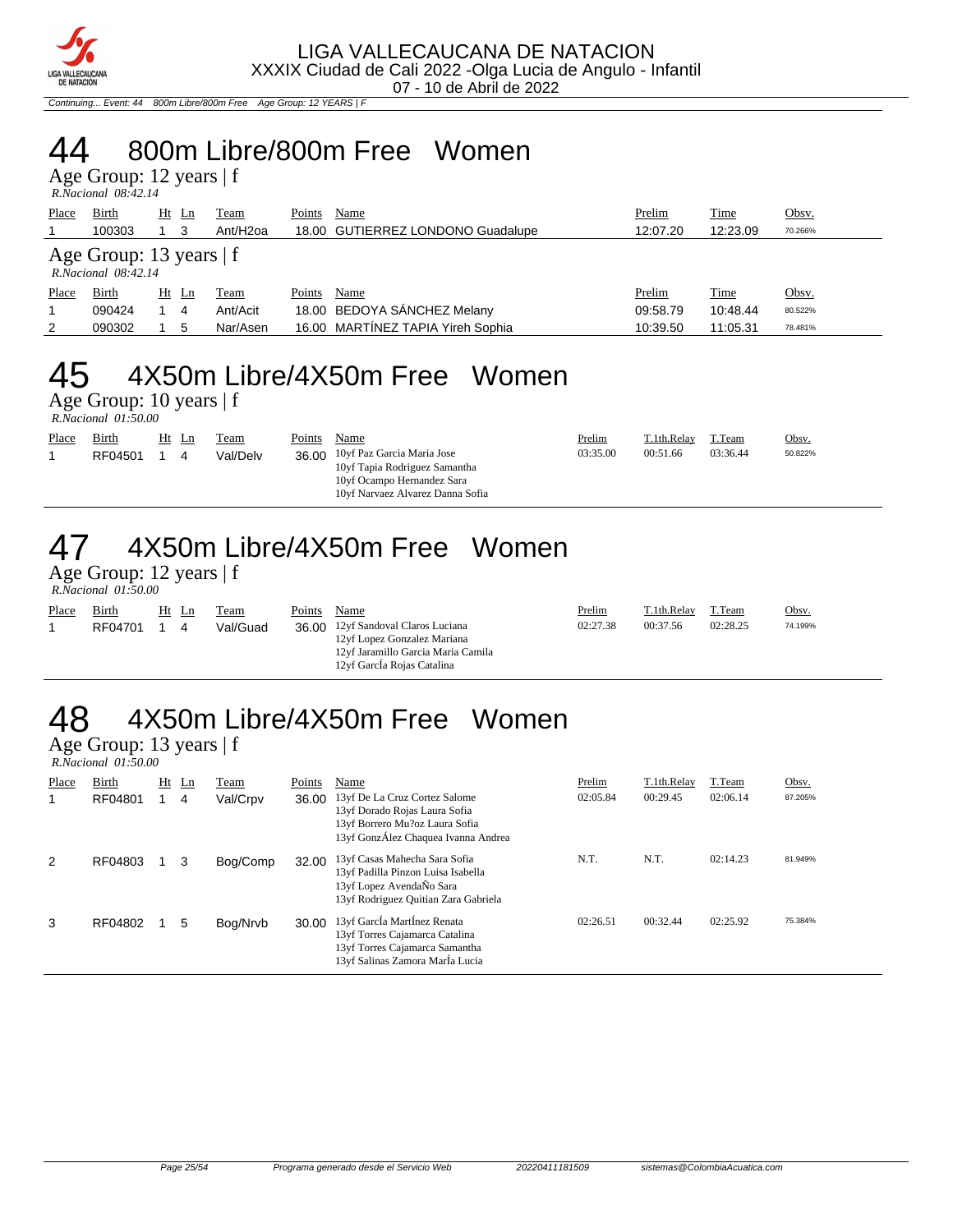

### 49 4X50m Libre/4X50m Free Men

Age Group: 11 years | m  *R.Nacional 01:33.83* 

| Place | Birth<br>RM04901 |  | Ht Ln<br>4 | Team<br>Val/Astr | Points | Name<br>36.00 11ym Solis Romero Jose Alejandro<br>11ym Diaz Alvarez Alejandro<br>11ym Jimenez Lora Jose Alejandro<br>11ym Paz Garcia Juan David | Prelim<br>N.T. | T.1th.Relay<br>00:39.70 | T.Team<br>02:46.98 | Obsv.<br>56.192% |
|-------|------------------|--|------------|------------------|--------|-------------------------------------------------------------------------------------------------------------------------------------------------|----------------|-------------------------|--------------------|------------------|
|-------|------------------|--|------------|------------------|--------|-------------------------------------------------------------------------------------------------------------------------------------------------|----------------|-------------------------|--------------------|------------------|

12ym Villamil Tabares Sebastian 12ym Guzman Castro Juan Jose

3 RM05001 1 4 Val/Delv 30.00 12ym Aulestia Cruz Juan Camilo 02:27.81 00:37.40 02:27.74 63.510% 12ym Hurtado Marulanda Juan David 12ym Chavez Cordoba Nicolas 12ym Rodriguez Zapata Alejandro

## 50 4X50m Libre/4X50m Free Men

Age Group: 12 years | m  *R.Nacional 01:33.83* 

| Place | Birth   | Ht | Ln | Team     | Points | Name                                                                                                                       | Prelim | T.1th.Relay | T.Team   | Obsv.   |
|-------|---------|----|----|----------|--------|----------------------------------------------------------------------------------------------------------------------------|--------|-------------|----------|---------|
|       | RM05002 |    | 5  | Ant/Hura | 36.00  | 12ym Falcon Giraldo Miguel Angel<br>12ym Soto Reyes Felipe<br>12ym Ferreira Herrera Emanuel<br>12ym Mejia Echavarria David | N.T.   | 00:33.80    | 02:17.52 | 68.230% |
| 2     | RM05003 |    | 3  | Val/Astr | 32.00  | 12ym Gallego Mezu Juan Esteban<br>12ym Porras Marin Samuel                                                                 | N.T.   | 00:33.12    | 02:26.82 | 63.908% |

# 4X50m Libre/4X50m Free Men

Age Group: 13 years | m  *R.Nacional 01:33.83* 

| Place | Birth<br>RM05102 | Ht | $\mathbf{L}$ n<br>4 | Team<br>Val/Crpv | Points<br>36.00 | Name<br>13ym Castillo Romero Mateo<br>13ym Melendes Tigreros Nicol?s<br>13ym Pena Cristian Santiago<br>13ym Guerrero Coronel Abraham David | Prelim<br>02:12.95 | T.1th.Relay<br>00:30.96 | T.Team<br>02:08.28 | Obsv.<br>73.145% |
|-------|------------------|----|---------------------|------------------|-----------------|--------------------------------------------------------------------------------------------------------------------------------------------|--------------------|-------------------------|--------------------|------------------|
| 2     | RM05103          |    | 3                   | Ris/Sale         | 32.00           | 13ym Grisales Castrillon Matias<br>13ym Toro Arias Juan Felipe<br>13ym Duque Cano Jose Felipe<br>13ym Cubillos Valencia Juan Sebastian     | N.T.               | 00:30.64                | 02:08.49           | 73.025%          |
| 3     | RM05104          |    | 6                   | Val/Astr         | 30.00           | 13ym Banol Ceballos Juan Sebastian<br>13ym Fonseca Alvarez Nicolas<br>13ym Valencia Diaz Santiago<br>13ym Alzate Salazar Deiby             | N.T.               | N.T.                    | 02:12.29           | 70.928%          |
|       | RM05101          |    | 5                   | Val/Delv         |                 | 13ym Garcia Restrepo Emanuel<br>13ym Jimenez Orrego Matias<br>13ym Jimenez Garcia Jose Luis<br>13ym Chamorro Carmona Juan Felipe           | N.T.               | 00:31.56                | Disqualified       | 65.744%          |

## 4X50m Libre/4X50m Free Men

Age Group: 14 years | m  *R.Nacional 01:33.83* 

| Place | Birth   | Ht Ln | Team     | Points | Name                                                                                                            | <b>Prelim</b> | T.1th.Relay | T.Team   | Obsv.   |
|-------|---------|-------|----------|--------|-----------------------------------------------------------------------------------------------------------------|---------------|-------------|----------|---------|
|       | RM05202 | 4     | Val/Estv |        | 36.00 14ym Moreno Nieto Esteban<br>14ym Rivera RodrÃ-guez Kevin Eduardo<br>14ym Astaiza Fernandez Erik Santiago | 01:55.68      | N.T.        | 01:51.91 | 83.844% |
|       |         |       |          |        | 14ym Zuluaga Benavidez Martin Eduardo                                                                           |               |             |          |         |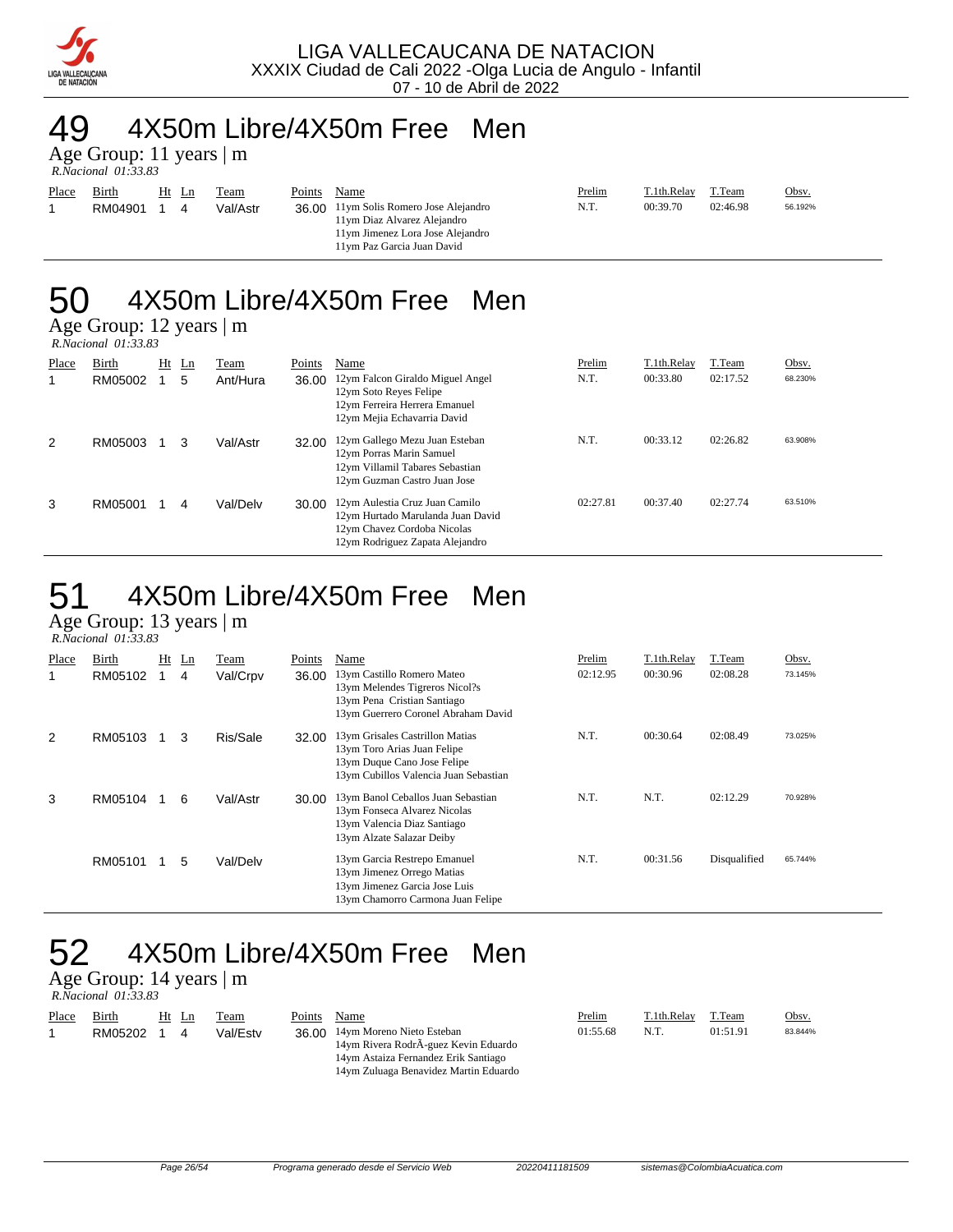

|   |         |     |          | Continuing Event: 52 4X50m Libre/4X50m Free Age Group: 14 YEARS   M |                                                                                                                                           |          |      |          |         |
|---|---------|-----|----------|---------------------------------------------------------------------|-------------------------------------------------------------------------------------------------------------------------------------------|----------|------|----------|---------|
|   | RM05201 | 5   | Val/Crpv | 32.00                                                               | 14ym Moreno Micolta Luis Miguel<br>14ym Garcia Pedraza Santiago<br>14ym Tuquerres Salamanca Johan Steven<br>14ym García Barrios Sebastian | 01:59.74 | N.T. | 01:55.66 | 81.126% |
| 3 | RM05203 | - 3 | Bog/Cols | 30.00                                                               | 14ym Leon Ramirez Camilo Alejandro<br>14ym Orjuela MuÑoz Samuel<br>14ym Rico Espinosa Santiago<br>14ym Moreno Meza Jairo Josue            | 02:03.13 | N.T. | 01:55.71 | 81.091% |

### 50m Espalda/50m Back Women

Age Group: 10 years | f

 *R.Nacional 00:28.11* 

| Place          | Birth  | Ht | Ln  | Team     | Points | Name                                 | Prelim   | Time     | Obsv.   |
|----------------|--------|----|-----|----------|--------|--------------------------------------|----------|----------|---------|
|                | 120215 |    |     | Bog/Cols |        | 18.00 SALAZAR PIEDRAHITA Paulina     | N.T.     | 00:46.61 | 60.309% |
| 2              | 120218 |    | 4   | Val/Astr |        | 16.00 ESCOBAR MAHECHA Nicolle Dayana | 00:51.91 | 00:46.96 | 59.859% |
| 3              | 121108 |    | 2   | Atl/Npta |        | 15.00 MEDINA ESCORCIA Camila Sofia   | 01:01.63 | 00:54.91 | 51.193% |
| $\overline{4}$ | 120628 |    | 5   | Atl/Npta |        | 14.00 MORALES RODRIGUEZ Keidys       | 00:57.93 | 00:55.20 | 50.924% |
| 5              | 120815 |    | 9   | Val/Delv |        | 13.00 NARVAEZ ALVAREZ Danna Sofia    | N.T.     | 00:56.88 | 49.420% |
| 6              | 120124 |    |     | Ris/Cmfr |        | 12.00 PEÑA PORRAS Sinai Alejandra    | 01:28.39 | 00:58.19 | 48.307% |
| $\overline{7}$ | 120307 |    | -6  | Val/Delv |        | 11.00 PAZ GARCIA Maria Jose          | 01:01.36 | 01:03.64 | 44.170% |
| 8              | 120526 |    | - 3 | Val/Delv |        | 10.00 OCAMPO HERNANDEZ Sara          | 01:01.11 | 01:06.42 | 42.322% |
| 9              | 120324 |    | 8   | Val/Delv |        | 8.00 TAPIA RODRIGUEZ Samantha        | N.T.     | 01:11.94 | 39.074% |

## 50m Espalda/50m Back Women

Age Group: 11 years | f

|       | R.Nacional 00:28.11 |            |         |          |        |                                       |          |          |         |  |  |  |
|-------|---------------------|------------|---------|----------|--------|---------------------------------------|----------|----------|---------|--|--|--|
| Place | <b>Birth</b>        |            | $Ht$ Ln | Team     | Points | Name                                  | Prelim   | Time     | Obsv.   |  |  |  |
|       | 110731              | 1 3        |         | Cal/Orcl |        | 18.00 QUINTERO QUINTERO Manuela       | 00:45.49 | 00:41.54 | 67.670% |  |  |  |
| 2     | 111221              |            | -6      | Val/Accv |        | 16.00 NIETO LOPEZ Martina             | 00:46.15 | 00:41.91 | 67.072% |  |  |  |
| 3     | 111001              |            | 4       | Ant/Dmta |        | 15.00 VASQUEZ GARCÍA Luciana          | 00:41.36 | 00:42.58 | 66.017% |  |  |  |
| 4     | 110314              |            | 5       | Val/Guad |        | 14.00 GIRALDO ESCOBAR Luciana         | 00:43.32 | 00:43.19 | 65.085% |  |  |  |
| 5     | 110825              | $1\quad 2$ |         | Ant/Dmta |        | 13.00 MAZO GOMEZ Kristyl Valentina    | 00:50.68 | 00:45.98 | 61.135% |  |  |  |
| 6     | 110302              |            |         | Val/Accv |        | 12.00 FABREGAS GARCIA Sofia           | N.T.     | 00:47.74 | 58.881% |  |  |  |
|       | 110301              |            |         | Nar/Azcn |        | 11.00 MONTEZUMA GUERRERO Noelia Maria | N.T.     | 00:53.58 | 52.464% |  |  |  |

## 50m Espalda/50m Back Women

Age Group: 12 years | f  *R.Nacional 00:28.11* 

| Place          | Birth  |               | $Ht$ Ln        | Team     | Points | Name                                | Prelim   | Time     | Obsv.   |
|----------------|--------|---------------|----------------|----------|--------|-------------------------------------|----------|----------|---------|
| 1              | 101008 | 3             | 3              | Qui/Selg |        | 18.00 AVENDAÑO PINTO Ashly Nicoleth | 00:42.11 | 00:37.52 | 74.920% |
| $\overline{2}$ | 100226 |               | 4              | Val/Guad |        | 16.00 GARCÍA ROJAS Catalina         | N.T.     | 00:37.98 | 74.013% |
| 3              | 100531 | 1.            | 5              | Ant/Estr |        | 15.00 MESA TOBON Diana Camila       | N.T.     | 00:38.88 | 72.299% |
| 4              | 100314 | 3             | 4              | Cal/Orcl |        | 14.00 PARRA BURGOS Samantha         | 00:41.25 | 00:39.41 | 71.327% |
| 5              | 100813 | 3             | $\overline{2}$ | Val/Agdv |        | 13.00 OLARTE GONZALEZ Luciana       | 00:42.77 | 00:40.87 | 68.779% |
| 6              | 100605 | 3             | 5              | Val/Dlfv |        | 12.00 YACA BERNAL Maria Jose        | 00:42.07 | 00:40.92 | 68.695% |
| 7              | 100810 | 3             | 6              | Val/Astr |        | 11.00 GIRALDO SANTAMARIA Sofia      | 00:42.58 | 00:41.15 | 68.311% |
| 8              | 100722 | 3             | $\overline{7}$ | Bog/Comp |        | 10.00 MORA PINEDA Anny Valeria      | 00:43.68 | 00:42.17 | 66.659% |
| 9              | 101118 | 3             | $\mathbf 0$    | Bog/Comp |        | 8.00 MARTIN AREVALO Tatiana         | 00:45.52 | 00:42.25 | 66.533% |
| 10             | 100401 | 3             | 9              | Ant/Hura |        | 7.00 LONDONO MEJIA Isabella         | 00:45.31 | 00:43.00 | 65.372% |
| 11             | 101015 | 3             | 8              | Bog/Cbn  |        | 6.00 SERRANO BLANDON Sara Isabella  | 00:45.04 | 00:43.12 | 65.190% |
| 12             | 100310 | $\mathcal{P}$ | 4              | Val/Estv | 5.00   | BURBANO BRAVO Daniela               | 00:46.76 | 00:43.22 | 65.039% |
| 13             | 100615 | $\mathcal{P}$ | 3              | Bog/Rin  | 4.00   | DIMOPOULOS SERRANO Magdalini        | 00:48.07 | 00:45.06 | 62.383% |
| 13             | 100911 | 3             |                | Val/Posv |        | 4.00 TORRES BUITRAGO MarÃo a Isabel | 00:44.84 | 00:45.06 | 62.383% |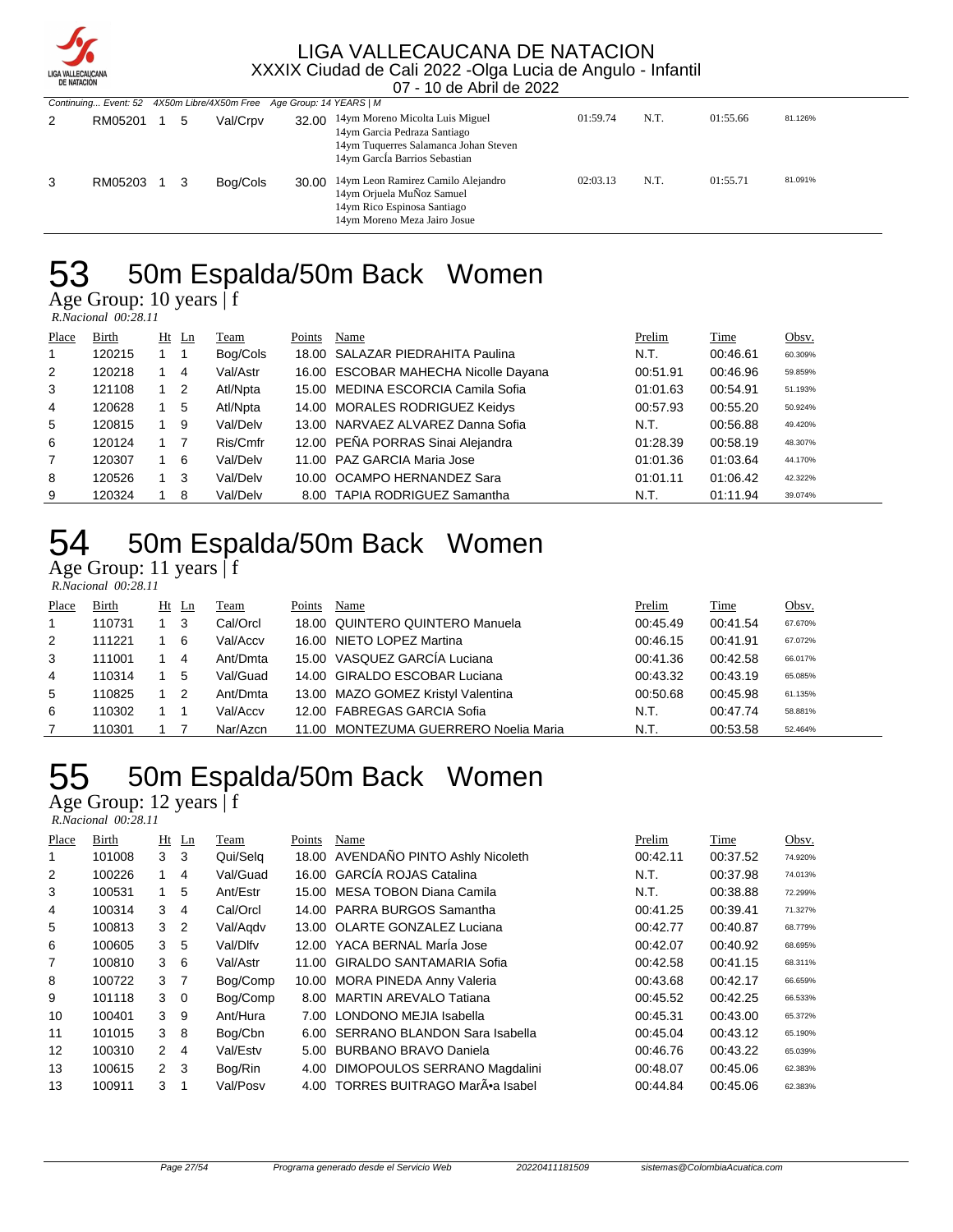

07 - 10 de Abril de 2022

|    | Continuing Event: 55 50m Espalda/50m Back Age Group: 12 YEARS   F |                      |                |          |  |                                    |          |                     |         |  |
|----|-------------------------------------------------------------------|----------------------|----------------|----------|--|------------------------------------|----------|---------------------|---------|--|
| 15 | 100111                                                            |                      | 2 8            | Ant/H2oa |  | 2.00 LOPEZ ARISTIZABAL Juanita     | 00:55.62 | 00:45.97            | 61.149% |  |
| 16 | 100709                                                            |                      | $2 \quad 6$    | Bog/Comp |  | 1.00 ARROYO BUSTOS Isabel Lucia    | 00:48.86 | 00:46.47            | 60.491% |  |
| 17 | 100312                                                            | $\mathbf{2}^{\circ}$ | 5              | Val/Guad |  | SANDOVAL CLAROS Luciana            | 00:47.93 | 00:48.05            | 58.502% |  |
| 18 | 101008                                                            | 2                    | $\overline{2}$ | Val/Guad |  | LOPEZ GONZALEZ Mariana             | 00:49.89 | 00:48.22            | 58.295% |  |
| 19 | 101104                                                            |                      | 2 0            | Ris/Cmfr |  | HERNANDEZ LONDOÑO Juana Camila     | 01:04.03 | 00:49.44            | 56.857% |  |
| 20 | 100810                                                            | 2                    |                | Val/Delv |  | <b>ORTIZ GALARZA Valery Andrea</b> | 00:52.14 | 00:50.04            | 56.175% |  |
| 21 | 100719                                                            | 2                    | - 9            | Ris/Cmfr |  | JARAMILLO SALAZAR Isabella         | 00:58.72 | 00:50.78            | 55.356% |  |
| 22 | 100215                                                            | 2                    | $\overline{7}$ | Val/Guad |  | JARAMILLO GARCIA Maria Camila      | 00:50.07 | 00:52.84            | 53.198% |  |
|    | 100619                                                            |                      | 3              | Ant/Cala |  | QUINTERO GIRALDO Susana            | N.T.     | <b>Disqualified</b> |         |  |

# 56 50m Espalda/50m Back Women

Age Group: 13 years | f  *R.Nacional 00:28.11* 

| Place | <b>Birth</b> | Ht             | Ln             | Team     | Points | Name                                   | Prelim   | Time     | Obsv.   |
|-------|--------------|----------------|----------------|----------|--------|----------------------------------------|----------|----------|---------|
| 1     | 090213       | 3              | 3              | Val/Aqdv | 18.00  | <b>OLARTE GONZALEZ Mariana</b>         | 00:36.14 | 00:35.27 | 79.699% |
| 2     | 090226       | 3              | 5              | Val/Crpv | 16.00  | DORADO ROJAS Laura Sofia               | 00:36.03 | 00:35.36 | 79.497% |
| 3     | 091029       | 3              | 4              | Val/Delv | 15.00  | <b>MONDRAGON CAICEDO Isabella</b>      | 00:34.88 | 00:35.61 | 78.939% |
| 4     | 090302       | 3              | 6              | Nar/Asen |        | 14.00 MARTÍNEZ TAPIA Yireh Sophia      | 00:37.08 | 00:36.49 | 77.035% |
| 5     | 090829       | 3              | $\overline{2}$ | Ant/Acit |        | 13.00 COLORADO RODRIGUEZ Valentina     | 00:38.10 | 00:36.66 | 76.678% |
| 6     | 090314       | 3              | 8              | Tol/Lozt |        | 12.00 HERRERA OROZCO Luciana           | 00:39.44 | 00:36.93 | 76.117% |
| 7     | 090520       | 3              | $\overline{7}$ | Ant/Hura |        | 11.00 ALVAREZ GOMEZ Sofia              | 00:38.41 | 00:37.90 | 74.169% |
| 8     | 090727       | 3              | 1              | Val/Accv |        | 10.00 VARGAS RINCON Laura              | 00:38.73 | 00:38.77 | 72.505% |
| 9     | 091213       | 3              | 0              | Bog/Comp |        | 8.00 CASAS MAHECHA Sara Sofia          | 00:41.31 | 00:38.86 | 72.337% |
| 10    | 091007       | $\overline{2}$ | 5              | Bog/Comp |        | 7.00 RODRIGUEZ QUITIAN Zara Gabriela   | 00:42.35 | 00:39.70 | 70.806% |
| 11    | 091001       | 3              | 9              | Val/Estv | 6.00   | CEBALLOS LOZANO Mariana                | 00:40.09 | 00:39.85 | 70.540% |
| 12    | 090113       | 1              | 3              | Ant/Dnea |        | 5.00 UPEGUI BEDOYA Maria Victoria      | N.T.     | 00:40.24 | 69.856% |
| 13    | 090227       | $\overline{2}$ | $\overline{2}$ | Cun/Tpi  | 4.00   | DUARTE SALCEDO MarÍa Alejandra         | 00:42.85 | 00:40.74 | 68.999% |
| 14    | 090910       | 1              | 9              | Ant/Acug |        | 3.00 BUSTAMANTE MUNOZ Susana           | N.T.     | 00:40.76 | 68.965% |
| 15    | 090111       | 2              | 4              | Val/Accv |        | 2.00 TERRANOVA ZAMORA María Jose       | 00:41.92 | 00:41.06 | 68.461% |
| 16    | 090205       | $\overline{2}$ | $\overline{7}$ | Val/Lacv |        | 1.00 EMELY EMELY Emely Correa          | 00:43.80 | 00:41.23 | 68.179% |
| 17    | 090910       | $\overline{2}$ | 3              | Bog/Nrvb |        | <b>TORRES CAJAMARCA Samantha</b>       | 00:42.37 | 00:41.57 | 67.621% |
| 18    | 090910       | $\overline{2}$ | 6              | Bog/Nrvb |        | <b>TORRES CAJAMARCA Catalina</b>       | 00:42.61 | 00:42.64 | 65.924% |
| 19    | 090427       | 2              | -1             | Val/Lacv |        | OCAMPO AYALA Saray Helena              | 00:44.96 | 00:43.05 | 65.296% |
| 20    | 090718       | 2              | 9              | Bog/Comp |        | PADILLA PINZON Luisa Isabella          | 00:45.70 | 00:43.29 | 64.934% |
| 21    | 090809       | 2              | 8              | Val/Cofv |        | <b>HERRERA BARON Mariana</b>           | 00:45.12 | 00:43.48 | 64.650% |
| 22    | 090221       | $\overline{2}$ | $\mathbf 0$    | Bog/Cbn  |        | REINA ROBAYO Gabriela                  | 00:46.00 | 00:44.51 | 63.154% |
| 23    | 090715       | $\mathbf{1}$   | 8              | Nar/Azcn |        | <b>GUAITARILLA SUAREZ Sara Camila</b>  | N.T.     | 00:44.54 | 63.112% |
| 24    | 090618       | $\mathbf{1}$   | $\overline{7}$ | Val/Aqdv |        | PEREIRA LEYTON Daylin                  | N.T.     | 00:44.75 | 62.816% |
| 25    | 090226       | 1              | 6              | Bog/Comp |        | <b>GUTIERREZ ARIAS Sarah Alejandra</b> | N.T.     | 00:45.76 | 61.429% |
| 26    | 090306       | 1              | 5              | Ant/Envn |        | MERCHAN CAICEDO Adriana Sophia         | 00:52.33 | 00:46.00 | 61.109% |
| 27    | 090311       | $\mathbf{1}$   | $\overline{2}$ | Bog/Nrvb |        | MUNOZ CAMELO Adriana Camila            | N.T.     | 00:46.33 | 60.673% |
| 28    | 091028       | 1              | 4              | Qui/Selq |        | RANGEL ORTIZ Isabel Sofia              | 00:48.91 | 00:46.55 | 60.387% |
|       | 090923       | 1              | 0              | Pan/Allp |        | DOMINGUEZ GARCIA Lauren Margarita      | N.T.     | 01:02.16 | 45.222% |
|       | 090703       | 1              | 1              | Ecu/Kgs  |        | RODRIGUEZ SALAZAR Renata Sofia         | N.T.     | No Show  |         |

### 50m Mariposa/50m Fly Men Age Group: 11 years | m

 *R.Nacional 00:23.99* 

| Place | Birth  | Ht Ln       | Team     | Points | Name                                   | Prelim   | Time     | Obsv.   |
|-------|--------|-------------|----------|--------|----------------------------------------|----------|----------|---------|
|       | 110203 | $2\sqrt{4}$ | Val/Astr |        | 18.00 PAZ GARCIA Juan David            | 00:38.18 | 00:37.79 | 63.482% |
|       | 110212 | 2 1         | Bog/Cols |        | 16.00 VARGAS SILVA Pedro Jose          | N.T.     | 00:41.03 | 58.469% |
| 3     | 110615 | 2 9         | Boa/Nrvb |        | 15.00 CUBIDES AREVALO Daniel Alejandro | N.T.     | 00:41.12 | 58.341% |
| 4     | 110208 | 2 3         | Cal/Acaf |        | 14.00 VEGA SEPULVEDA Emiliano          | 00:51.03 | 00:42.01 | 57.105% |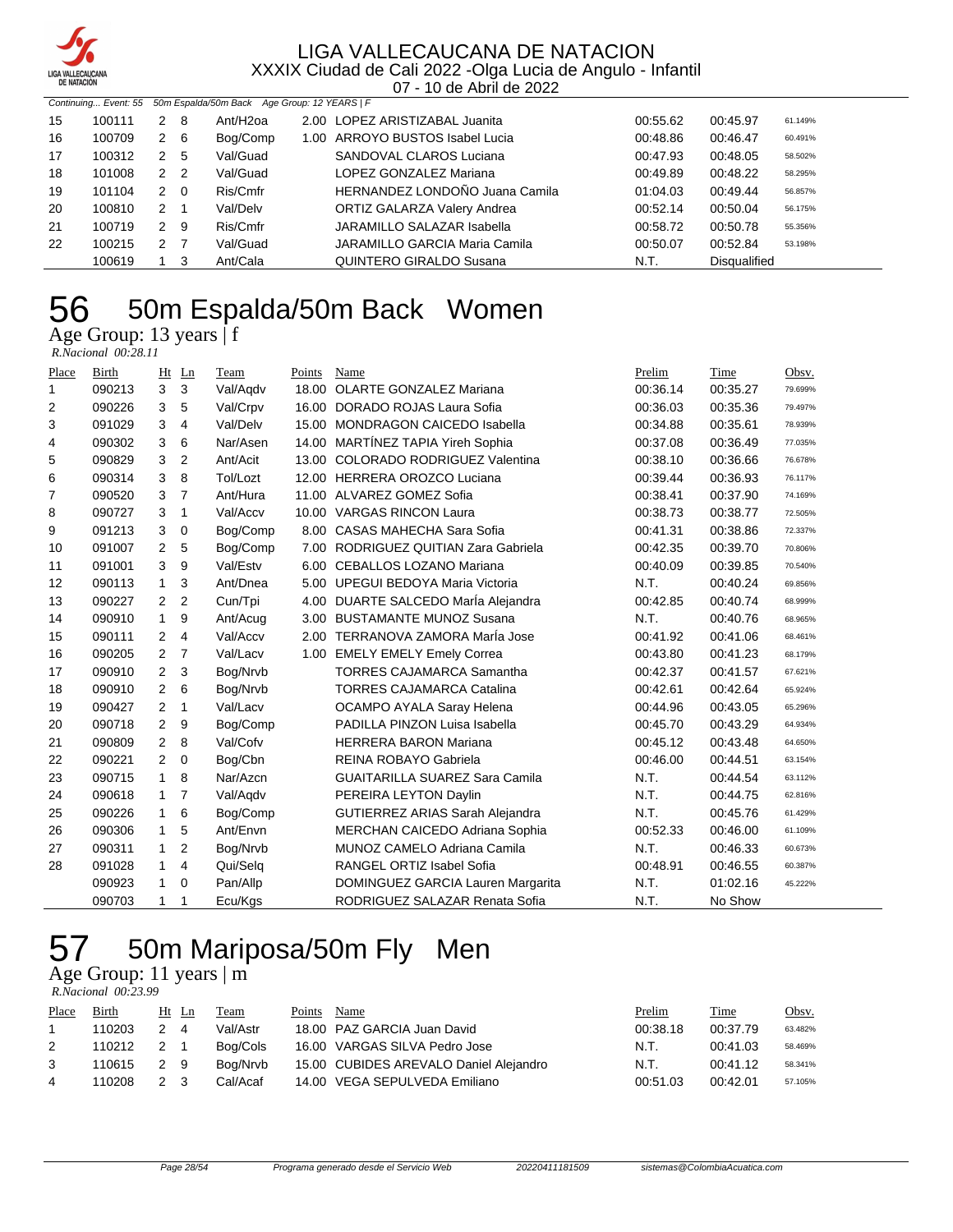

07 - 10 de Abril de 2022

| 50m Mariposa/50m Fly Age Group: 11 YEARS   M<br>Continuing Event: 57 |        |                |    |          |  |                                        |          |                     |         |
|----------------------------------------------------------------------|--------|----------------|----|----------|--|----------------------------------------|----------|---------------------|---------|
| 5                                                                    | 110526 | 2              | 5  | Val/Estv |  | 13.00 OLIVEROS MARTINEZ Samuel Matias  | 00:45.37 | 00:42.33            | 56.674% |
| 6                                                                    | 110828 |                | 4  | Val/Astr |  | 12.00 SOLIS ROMERO Jose Alejandro      | N.T.     | 00:44.23            | 54.239% |
| 7                                                                    | 111116 |                | -6 | Val/Estv |  | 11.00 AGUIRRE ANGEL Sebastian          | N.T.     | 00:44.90            | 53.430% |
| 8                                                                    | 110217 | 2              | -8 | Tol/Lozt |  | 10.00 CUARTAS ROMERO Juan David        | N.T.     | 00:46.15            | 51.983% |
| 9                                                                    | 110906 | 2 <sub>2</sub> |    | Val/Delv |  | 8.00 CHAMORRO CARMONA Matias           | 01:27.94 | 00:47.64            | 50.357% |
| 10                                                                   | 111215 |                | 2  | Val/Delv |  | 7.00 BEDOYA RESTREPO Mateo             | N.T.     | 00:48.69            | 49.271% |
| 11                                                                   | 110820 | $2 \quad 0$    |    | Tol/Cdci |  | 6.00 TRIANA TAFUR Nikolas              | N.T.     | 00:49.12            | 48.840% |
| 12                                                                   | 110825 | $2 \quad 6$    |    | Nor/Spns |  | 5.00 PARADA QUINTERO AndrÉs Gabriel    | 00:54.56 | 00:56.06            | 42.793% |
| 13                                                                   | 111008 |                | 5  | Val/Delv |  | 4.00 VICTORIA SANABRIA Tomas           | N.T.     | 01:07.01            | 35.801% |
| 14                                                                   | 110131 | 2 <sub>7</sub> |    | Pan/Allp |  | 3.00 DOMINGUEZ GARCIA Manuel Alejandro | N.T.     | 01:07.07            | 35.769% |
|                                                                      | 111101 |                | 3  | Pan/Allp |  | PONTE VARGAS Johny Joel                | N.T.     | <b>Disqualified</b> |         |

## 58 50m Mariposa/50m Fly Men

Age Group: 12 years | m  *R.Nacional 00:23.99* 

| Place | <b>Birth</b> | Ht             | Ln             | Team     | Points | Name                                 | Prelim   | Time         | Obsv.   |
|-------|--------------|----------------|----------------|----------|--------|--------------------------------------|----------|--------------|---------|
| 1     | 100430       | 3              | 3              | Val/Astr | 18.00  | <b>GUZMAN CASTRO Juan Jose</b>       | 00:35.32 | 00:33.46     | 71.698% |
| 2     | 100922       | 3              | 7              | Atl/Npta |        | 16.00 LECHUGA ORTIZ David Alfonso    | 00:37.97 | 00:33.74     | 71.103% |
| 3     | 100426       | 3              | 5              | Nor/Spns | 15.00  | <b>CORREDOR DIAZ Santiago David</b>  | 00:35.20 | 00:34.78     | 68.976% |
| 3     | 100317       | 3              | 6              | Val/Astr |        | 15.00 GALLEGO MEZU Juan Esteban      | 00:36.23 | 00:34.78     | 68.976% |
| 5     | 100311       | 3              | 4              | Val/Crpv | 13.00  | GONZÁLEZ IZQUIERDO Juan Sebastian    | 00:35.03 | 00:35.05     | 68.445% |
| 6     | 100611       | 3              | 2              | Val/Navv | 12.00  | RODRIGUEZ LOPEZ Jeronimo             | 00:36.91 | 00:35.38     | 67.807% |
| 7     | 100224       | 3              | 8              | Ant/Dmta |        | 11.00 TASCON ZULETA Miguel AndrEs    | 00:42.93 | 00:37.51     | 63.956% |
| 8     | 101029       | $\overline{2}$ | 4              | Tol/Tibt |        | 10.00 VARGAS FORERO Juan David       | 00:44.05 | 00:38.60     | 62.150% |
| 9     | 100105       | 3              | 1              | Val/Navv | 8.00   | <b>HERRERA ESPINOSA Oscar Daniel</b> | 00:39.25 | 00:38.83     | 61.782% |
| 10    | 100627       | 3              | 9              | Tol/Lozt | 7.00   | <b>MORATO MATEUS Simon</b>           | 00:43.64 | 00:39.12     | 61.324% |
| 11    | 100427       | $\mathbf{1}$   | $\overline{7}$ | Ant/Hura |        | 6.00 FALCON GIRALDO Miquel Angel     | N.T.     | 00:41.06     | 58.427% |
| 12    | 100829       | $\overline{2}$ | 3              | Val/Crpv | 5.00   | SIERRA CORTEZ Juan Jose              | 00:44.94 | 00:41.51     | 57.793% |
| 13    | 100915       | $\overline{2}$ | 5              | Bog/Cbn  | 4.00   | PERDOMO CIFUENTES Tomas              | 00:44.34 | 00:43.25     | 55.468% |
| 14    | 100626       | 3              | 0              | Val/Posv | 3.00   | <b>ESCOBAR VELEZ Juan Carlos</b>     | 00:43.78 | 00:43.62     | 54.998% |
| 15    | 100204       | 2              | 9              | Ris/Flam | 2.00   | MONTANO CEBALLOS Jose Thomas         | 00:48.40 | 00:43.97     | 54.560% |
| 16    | 100713       | $\overline{2}$ | 7              | Qui/Sela | 1.00   | <b>GIRALDO SANZ Santiago</b>         | 00:47.43 | 00:44.09     | 54.411% |
| 17    | 100204       | $\overline{2}$ | $\overline{2}$ | Ant/Dmta |        | ROJAS RAMIREZ Jefferson AndrÉs       | 00:45.86 | 00:45.02     | 53.287% |
| 18    | 101127       | $\overline{2}$ | 0              | Val/Estv |        | AGUDELO GIRALDO Juan Sebastian       | 00:48.65 | 00:45.29     | 52.970% |
| 19    | 100830       | $\overline{2}$ | 8              | Qui/Sela |        | AGUDELO FANDINO Juan Jose            | 00:48.34 | 00:45.72     | 52.472% |
| 20    | 100826       | $\overline{2}$ | 1              | Val/Ortv |        | <b>VINASCO OSORIO Yessid</b>         | 00:47.56 | 00:46.14     | 51.994% |
| 21    | 100526       | 1              | 4              | Ris/Sale |        | <b>MARIN CORREA Alejandro</b>        | 00:51.00 | 00:46.20     | 51.926% |
| 22    | 100804       | $\overline{2}$ | 6              | Atl/Npta |        | <b>GALVIS RUIDIAZ Eider Josue</b>    | 00:45.68 | 00:46.61     | 51.470% |
| 23    | 100106       | $\mathbf{1}$   | 6              | Pan/Allp |        | <b>RIVERA PAZ Rene Hilel</b>         | N.T.     | 00:48.06     | 49.917% |
| 24    | 101025       | $\mathbf{1}$   | 3              | Val/Ortv |        | <b>IJAJI BUENO Yhair Daniel</b>      | 00:57.08 | 00:48.19     | 49.782% |
| 25    | 100503       | $\mathbf 1$    | 5              | Val/Delv |        | SILVA ROSANIA Samuel                 | 00:54.32 | 00:52.76     | 45.470% |
| 26    | 100926       | 1              | 1              | Pan/Allp |        | <b>ZAMORA BURGOS Gabriel</b>         | N.T.     | 00:57.37     | 41.816% |
| 27    | 101125       | 1              | 8              | Val/Astr |        | <b>VILLAMIL TABARES Sebastian</b>    | N.T.     | 01:04.04     | 37.461% |
|       | 100407       | 1              | $\overline{2}$ | Pan/Allp |        | <b>RAMOS LUNA Ariel</b>              | N.T.     | Disqualified |         |

# 59 50m Mariposa/50m Fly Men

Age Group: 13 years | m

| R.Nacional 00:23.99 |  |
|---------------------|--|
|                     |  |

| Place | Birth  |     | Ht Ln          | Team     | Points | Name                            | Prelim   | Time     | Obsv.   |
|-------|--------|-----|----------------|----------|--------|---------------------------------|----------|----------|---------|
|       | 090209 | 3.  | $\overline{4}$ | Val/Accv |        | 18.00 GUZMAN PAYAN Martin       | 00:30.81 | 00:31.62 | 75.870% |
|       | 090912 | 2 5 |                | Ris/Flam |        | 16.00 BEDOYA VERA Dylan         | 00:37.93 | 00:32.49 | 73.838% |
|       | 091210 | 3 3 |                | Val/Agdy |        | 15.00 ANGULO DIAZ Mateo         | 00:33.76 | 00:32.73 | 73.297% |
| 4     | 090512 |     |                | Ant/Nmaa |        | 14.00 LONDONO CARDONA Sebastian | N.T.     | 00:32.97 | 72.763% |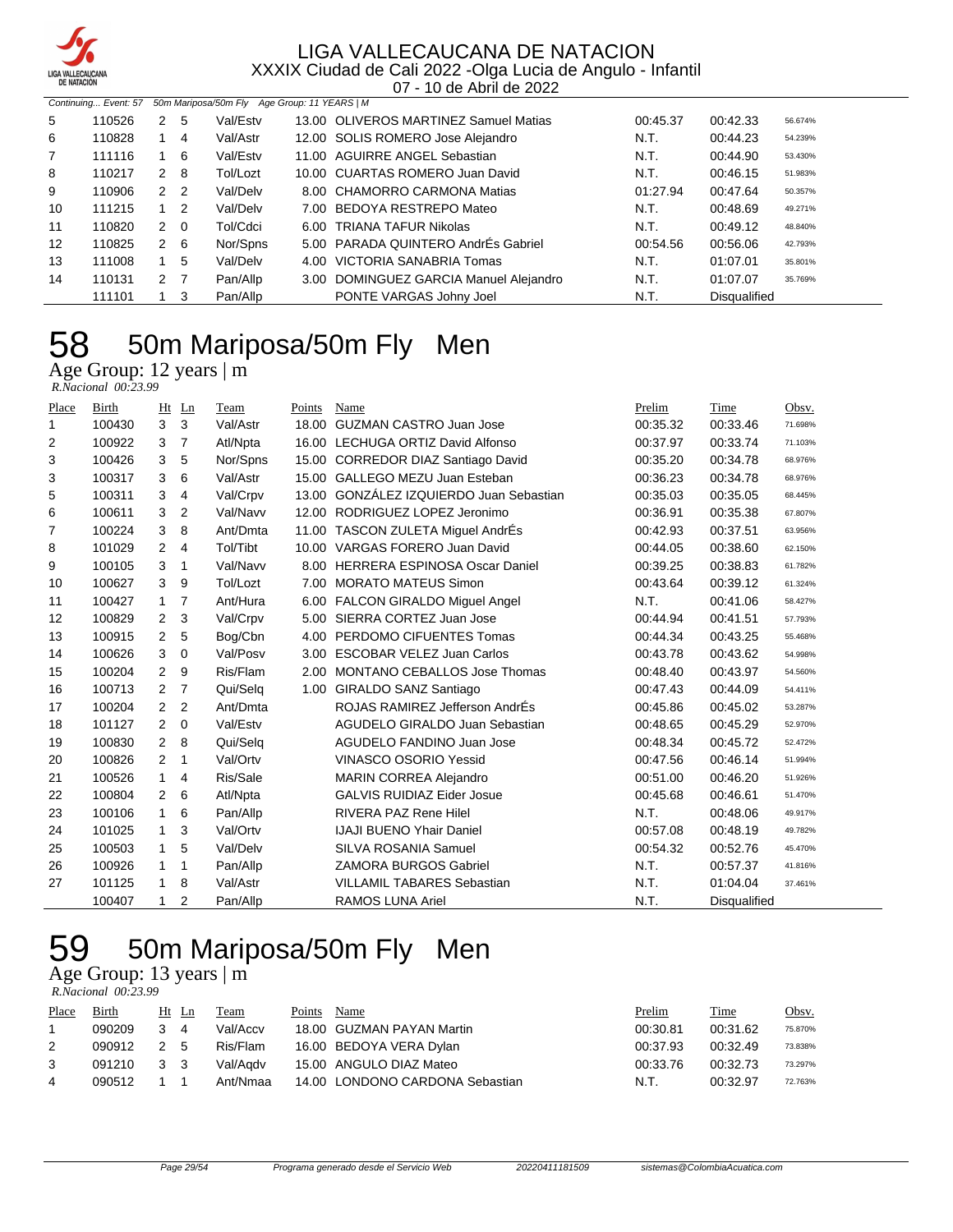

07 - 10 de Abril de 2022

| 50m Mariposa/50m Fly Age Group: 13 YEARS   M<br>Continuing Event: 59 |        |                |                |                      |      |                                         |          |          |         |  |
|----------------------------------------------------------------------|--------|----------------|----------------|----------------------|------|-----------------------------------------|----------|----------|---------|--|
| 5                                                                    | 090826 | 3              | 7              | Val/Crpv             |      | 13.00 CASTILLO ROMERO Mateo             | 00:35.31 | 00:33.07 | 72.543% |  |
| 6                                                                    | 090705 | $\overline{2}$ | 3              | Ant/Olra             |      | 12.00 RIOS CARDONA Miquel Angel         | 00:39.30 | 00:33.68 | 71.229% |  |
| 7                                                                    | 090109 | 3              | 0              | Val/Crpv             |      | 11.00 AGUIRRE QUITISTAR Joe Mauricio    | 00:36.62 | 00:34.00 | 70.559% |  |
| 8                                                                    | 090406 | 3              | 5              | Ant/Dmta             |      | 10.00 CASAS LONDOÑO Juan Pablo          | 00:33.27 | 00:34.37 | 69.799% |  |
| 8                                                                    | 090217 | 3              | $\overline{2}$ | Ris/Sale             |      | 10.00 TORO ARIAS Juan Felipe            | 00:35.09 | 00:34.37 | 69.799% |  |
| 10                                                                   | 090108 | 1              | 4              | Ant/Hura             |      | 7.00 ALZATE VALENCIA Kevin Alexander    | N.T.     | 00:34.48 | 69.577% |  |
| 11                                                                   | 091104 | 3              | 6              | Val/Crpv             |      | 6.00 GUERRERO CORONEL Abraham David     | 00:34.32 | 00:34.65 | 69.235% |  |
| 12                                                                   | 090118 | 3              | 1              | Val/Navv             |      | 5.00 LARA PAGOAGA Alejandro Jose        | 00:35.53 | 00:35.01 | 68.523% |  |
| 13                                                                   | 090509 | 3              | 8              | Ris/Sale             | 4.00 | <b>CUBILLOS VALENCIA Juan Sebastian</b> | 00:36.22 | 00:35.08 | 68.387% |  |
| 14                                                                   | 090710 | 2              | 4              | Val/Delv             |      | 3.00 GARCIA RESTREPO Emanuel            | 00:36.81 | 00:35.15 | 68.250% |  |
| 15                                                                   | 090429 | 3              | 9              | Val/Navv             |      | 2.00 ANGEL MUÑOZ Samuel                 | 00:36.38 | 00:35.17 | 68.212% |  |
| 16                                                                   | 090331 | $\overline{2}$ | 7              | Tol/Tibt             |      | 1.00 FLOREZ TORRES Juan Pablo           | 00:40.42 | 00:35.65 | 67.293% |  |
| 17                                                                   | 090115 | $\mathbf{1}$   | 5              | Ant/H <sub>20a</sub> |      | BENITEZ DUQUE Juan Camilo               | N.T.     | 00:36.62 | 65.511% |  |
| 18                                                                   | 090120 | $\overline{2}$ | 6              | Val/Crpv             |      | PENA Cristian Santiago                  | 00:39.41 | 00:36.74 | 65.297% |  |
| 19                                                                   | 090705 | 1              | 8              | Val/Rgbv             |      | <b>ACOSTA SOTO Efrain</b>               | N.T.     | 00:37.81 | 63.449% |  |
| 20                                                                   | 090406 | 1              | 7              | Cun/Tpi              |      | ZULUAGA ALZATE Jorge Andres             | N.T.     | 00:37.85 | 63.382% |  |
| 21                                                                   | 090301 | 2              | 8              | Bog/Cols             |      | MUNOZ GUIO Juan David                   | 00:40.85 | 00:37.97 | 63.181% |  |
| 22                                                                   | 091223 | 2              | 2              | Val/Crpv             |      | CALVO LORA Santiago                     | 00:39.60 | 00:38.18 | 62.834% |  |
| 23                                                                   | 090925 | 1              | 9              | Ant/Tma              |      | JARAMILLO ARBOLEDA Juan David           | N.T.     | 00:40.63 | 59.045% |  |
| 24                                                                   | 090206 | $\mathbf{1}$   | 3              | Nar/Azcn             |      | ARGOTE BASANTE Jefferson Santiago       | N.T.     | 00:41.29 | 58.101% |  |
| 25                                                                   | 091125 | 2              | 1              | Ant/Hura             |      | <b>MARIN RAGA Samuel</b>                | 00:40.69 | 00:42.85 | 55.986% |  |
| 26                                                                   | 090208 | 1              | 6              | Val/Delv             |      | <b>CHAMORRO CARMONA Juan Felipe</b>     | N.T.     | 00:45.01 | 53.299% |  |
| 27                                                                   | 091002 | 2              | 0              | Tol/Lozt             |      | PARRA SUAREZ Lukas                      | 00:49.06 | 00:45.62 | 52.587% |  |
| 28                                                                   | 090322 | 1              | 2              | Val/Estv             |      | <b>COCUYAME MONTES Nicolas</b>          | N.T.     | 00:46.34 | 51.770% |  |
| 29                                                                   | 090119 | 2              | 9              | Val/Delv             |      | <b>JIMENEZ ORREGO Matias</b>            | 00:47.80 | 00:47.16 | 50.869% |  |
| 30                                                                   | 091017 | 1              | 0              | Val/Delv             |      | <b>JIMENEZ GARCIA Jose Luis</b>         | N.T.     | 00:54.91 | 43.690% |  |

## 50m Mariposa/50m Fly Men

Age Group: 14 years | m

| R.Nacional 00:23.99 |  |
|---------------------|--|

| Place | Birth  | Ht             | $_{\text{Ln}}$ | Team      | Points | Name                                   | Prelim   | Time     | Obsv.   |
|-------|--------|----------------|----------------|-----------|--------|----------------------------------------|----------|----------|---------|
| 1     | 080304 | 5              | 4              | Qui/Selg  | 18.00  | ROSARIO ALVARADO Juan Pablo            | 00:28.89 | 00:28.57 | 83.969% |
| 2     | 080130 | 5              | 5              | Val/Estv  |        | 16.00 ZULUAGA BENAVIDEZ Martin Eduardo | 00:29.00 | 00:28.72 | 83.531% |
| 3     | 080418 | 5              | 3              | Ant/Envn  | 15.00  | MUÑOZ RESTREPO Samuel                  | 00:29.12 | 00:28.83 | 83.212% |
| 4     | 080417 | 5              | 6              | Atl/Npta  | 14.00  | <b>BENAVIDES GRANADOS Jhese David</b>  | 00:29.63 | 00:29.06 | 82.553% |
| 5     | 080722 | 1              | 6              | Ant/Envn  | 13.00  | POSADA ZAPATA Santiago                 | N.T.     | 00:29.19 | 82.186% |
| 6     | 080518 | 5              | 1              | Bog/Naut  | 12.00  | DEL CASTILLO RAMIREZ Antonio           | 00:30.46 | 00:29.62 | 80.993% |
| 7     | 080514 | 4              | 2              | Ant/Envn  | 11.00  | PORRAS RODRIGUEZ NicolÁs               | 00:32.23 | 00:29.75 | 80.639% |
| 8     | 080514 | 5              | 2              | Val/Navv  | 10.00  | LOSADA CAMACHO Juan Esteban            | 00:30.02 | 00:29.99 | 79.993% |
| 9     | 080825 | 5              | 7              | Val/Cmak  |        | 8.00 QUIMBAYO CANDELO Samuel           | 00:30.41 | 00:30.06 | 79.807% |
| 10    | 080714 | 4              | 4              | Bog/Comp  | 7.00   | ARROYO BUSTOS Samuel David             | 00:31.44 | 00:30.11 | 79.675% |
| 11    | 080303 | 5              | 8              | Ant/Estr  | 6.00   | ZAPATA SEPULVEDA Juan Jose             | 00:30.59 | 00:30.24 | 79.332% |
| 12    | 080116 | 4              | 5              | Bog/Cols  |        | 5.00 LEON RAMIREZ Camilo Alejandro     | 00:31.63 | 00:30.47 | 78.733% |
| 13    | 080525 | 5              | 9              | Ant/Narv  | 4.00   | SERNA ZULUAGA Juan David               | 00:30.70 | 00:30.82 | 77.839% |
| 14    | 080723 | 5              | $\mathbf 0$    | Sant/Poss |        | 3.00 RUIZ BELTRAN Felipe               | 00:31.43 | 00:30.92 | 77.587% |
| 15    | 080228 | 4              | 3              | Val/Cofv  | 2.00   | <b>VILLA TABARES Juan Pablo</b>        | 00:31.84 | 00:30.98 | 77.437% |
| 16    | 080906 | 4              | 0              | Val/Estv  | 1.00   | RIVERA RODRÃ-GUEZ Kevin Eduardo        | 00:32.74 | 00:31.02 | 77.337% |
| 17    | 080805 | 4              | 1              | Pan/Bpp   |        | RIVAS BARRERA Manuel Alejandro         | 00:32.30 | 00:31.29 | 76.670% |
| 18    | 080327 | 4              | 9              | Val/Astr  |        | ZAFRA LOPEZ Juan Jose                  | 00:32.63 | 00:31.80 | 75.440% |
| 19    | 081224 | 3              | 5              | Ant/Dnea  |        | <b>ALZATE HENAO Emanuel</b>            | 00:33.76 | 00:32.19 | 74.526% |
| 20    | 080707 | 4              | 6              | Val/Estv  |        | ASTAIZA FERNANDEZ Erik Santiago        | 00:32.17 | 00:32.23 | 74.434% |
| 21    | 080527 | 3              | $\overline{2}$ | Val/Crpv  |        | <b>MORENO MICOLTA Luis Miguel</b>      | 00:34.48 | 00:32.47 | 73.884% |
| 22    | 080320 | $\overline{2}$ | 8              | Tol/Tibt  |        | RODRIGUEZ TIQUE Daniel Santiago        | N.T.     | 00:32.87 | 72.984% |
| 23    | 080506 | 4              | 7              | Pan/Bpp   |        | SANCHEZ DE GRACIA Max Owen             | 00:32.26 | 00:32.90 | 72.918% |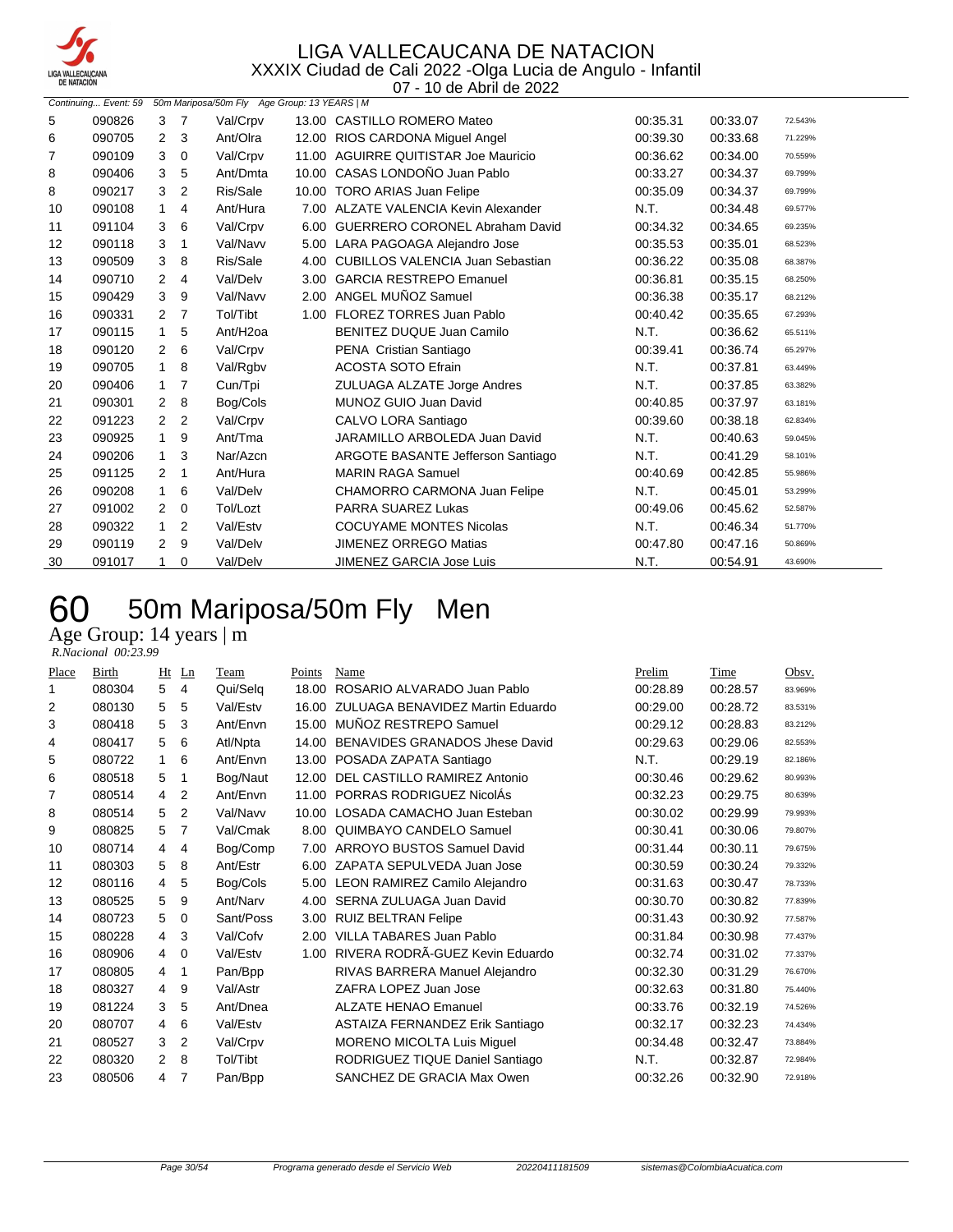

|    | Continuing Event: 60 |                |                | 50m Mariposa/50m Fly Age Group: 14 YEARS   M |                                         |          |          |         |
|----|----------------------|----------------|----------------|----------------------------------------------|-----------------------------------------|----------|----------|---------|
| 24 | 081028               | 4              | 8              | Val/Crpv                                     | GARCIA PEDRAZA Santiago                 | 00:32.50 | 00:33.17 | 72.324% |
| 25 | 080604               | $\mathbf{1}$   | 3              | Ant/Estr                                     | PAZ SAMBONI Johan David                 | N.T.     | 00:33.41 | 71.805% |
| 26 | 080823               | 3              | 3              | Val/Rgbv                                     | AMORTEGUI CASANOVA Luis Felipe          | 00:34.18 | 00:33.74 | 71.103% |
| 27 | 080502               | 1              | 4              | Tol/Lozt                                     | ORTIZ RODRIGUEZ Juan David              | N.T.     | 00:33.85 | 70.871% |
| 28 | 080204               | 3              | $\overline{4}$ | Qui/Selg                                     | ARIAS GALLEGO Daniel AndrÉs             | 00:33.17 | 00:34.19 | 70.167% |
| 29 | 081210               | 3              | 7              | Val/Cofv                                     | MARTÍNEZ CASTRO Ricardo                 | 00:35.60 | 00:34.28 | 69.982% |
| 30 | 080401               | 3              | 6              | Val/Estv                                     | <b>RENDON ALZATE Tomas Jose</b>         | 00:34.40 | 00:34.30 | 69.942% |
| 31 | 081107               | 3              | 1              | Val/Navv                                     | <b>URREA RENDON Miquel Angel</b>        | 00:36.85 | 00:35.00 | 68.543% |
| 32 | 080729               | 3              | 9              | Tol/Lozt                                     | AGUDELO UREÑA Juan Pablo                | 00:37.90 | 00:35.03 | 68.484% |
| 33 | 080416               | 2              | $\mathbf 0$    | Bog/Cols                                     | ORJUELA MUÑOZ Samuel                    | N.T.     | 00:35.18 | 68.192% |
| 34 | 080520               | 3              | $\mathbf 0$    | Val/Delv                                     | <b>BORJA CIFUENTES Juan Jose</b>        | 00:38.59 | 00:35.98 | 66.676% |
| 35 | 081227               | 1              | 9              | Val/Rgbv                                     | HIMCAPIE MONTOYA Juan Felipe            | N.T.     | 00:36.40 | 65.907% |
| 36 | 080229               | 3              | 8              | Val/Crpv                                     | <b>TUQUERRES SALAMANCA Johan Steven</b> | 00:37.54 | 00:36.51 | 65.708% |
| 37 | 080130               | $\overline{2}$ | 4              | Bog/Comp                                     | ARCOS SÁNCHEZ AndrÉs Esteban            | 00:41.55 | 00:38.94 | 61.608% |
| 38 | 080208               | $\overline{2}$ | 3              | Val/Delv                                     | <b>MARTINEZ RUANO David</b>             | 00:42.50 | 00:39.09 | 61.371% |
| 39 | 080222               | $\overline{2}$ | $\overline{7}$ | Cau/Orcu                                     | RUIZ QUINTERO Juan Jacob                | N.T.     | 00:39.46 | 60.796% |
| 40 | 081119               | $\mathbf{1}$   | $\overline{1}$ | Tol/Tibt                                     | SUAREZ MOSQUERA Samuel Andres           | N.T.     | 00:39.63 | 60.535% |
| 41 | 081114               | $\overline{2}$ | 5              | Val/Rgbv                                     | <b>QUINTERO MATERON Santiago</b>        | 00:42.20 | 00:40.86 | 58.713% |
| 42 | 081224               | $\mathbf{1}$   | 8              | Val/Delv                                     | <b>ORTIZ GUERRERO Milton Stiven</b>     | N.T.     | 00:41.30 | 58.087% |
| 43 | 080730               | $\mathbf{1}$   | 7              | Val/Estv                                     | RAMIREZ LOAIZA Juan Jose                | N.T.     | 00:41.48 | 57.835% |
| 44 | 080516               | 1.             | 5              | Tol/Cdci                                     | PADILLA RODRIGUEZ Martin Jeronimo       | N.T.     | 00:41.76 | 57.447% |
| 45 | 080403               | 2              | 9              | Ecu/Kgs                                      | <b>TOSCANO BUCHELI Sandino Yarik</b>    | N.T.     | 00:44.49 | 53.922% |
| 46 | 081010               | $\overline{2}$ | 6              | Val/Ocea                                     | LOAIZA LOPEZ Santiago                   | 00:46.63 | 00:45.00 | 53.311% |
| 47 | 080104               | $\overline{2}$ | $\overline{2}$ | Pan/Allp                                     | RAMOS LUNA Abdiel                       | N.T.     | 00:45.63 | 52.575% |
| 48 | 080314               | 2              | $\overline{1}$ | Pan/Allp                                     | CEREZO MORA Pirro Alexei                | N.T.     | 01:00.10 | 39.917% |
|    | 080723               | 1              | 2              | Met/Velm                                     | PARRA RUIZ Samuel Eduardo               | N.T.     | No Show  |         |

## 61 200m Libre/200m Free Women

Age Group: 10 years | f

|  | R.Nacional 02:00.68 |  |  |
|--|---------------------|--|--|
|  |                     |  |  |

| Place        | Birth  | Ht Ln | Team     | Points | Name                                 | Prelim | Time     | Obsv.   |
|--------------|--------|-------|----------|--------|--------------------------------------|--------|----------|---------|
| $\mathbf{1}$ | 120215 | 5     | Bog/Cols |        | 18.00 SALAZAR PIEDRAHITA Paulina     | N.T.   | 03:07.19 | 64.469% |
| 2            | 120218 | -3    | Val/Astr |        | 16.00 ESCOBAR MAHECHA Nicolle Dayana | N.T.   | 03:16.91 | 61.287% |
| 3            | 120124 | 4     | Ris/Cmfr |        | 15.00 PEÑA PORRAS Sinai Alejandra    | N.T.   | 03:22.94 | 59.466% |
| 4            | 120419 | -6    | Val/Cmak |        | 14.00 GONZALEZ GIRALDO Mariana       | N.T.   | 03:23.79 | 59.218% |
| 5            | 121123 |       | Val/Crpv |        | 13.00 RENDON GAVIRIA Luciana         | N.T.   | 03:28.42 | 57.902% |
| 6            | 120628 |       | Atl/Npta |        | 12.00 MORALES RODRIGUEZ Keidys       | N.T.   | 03:35.78 | 55.927% |
|              | 120427 |       | Tol/Cdci |        | 11.00 CASTRO POMAR Mariana Del Pilar | N.T.   | 03:55.59 | 51.225% |

## 200m Libre/200m Free Women

Age Group: 11 years | f

| R.Nacional 02:00.68 |  |
|---------------------|--|

| Place          | Birth  |               | $Ht$ Ln | Team     | Points | Name                                | Prelim   | Time     | Obsv.   |
|----------------|--------|---------------|---------|----------|--------|-------------------------------------|----------|----------|---------|
| 1              | 110203 | 2             | -9      | Cal/Orcl |        | 18.00 SIERRA GONZALEZ Luciana       | N.T.     | 02:39.49 | 75.666% |
| 2              | 110104 | 2             | 5       | Val/Crpv |        | 16.00 DIAZ ARREDONDO Laura Sofia    | 02:52.23 | 02:48.67 | 71.548% |
| 3              | 110731 |               | 3       | Ris/Sale |        | 15.00 HOYOS QUICENO Luciana         | N.T.     | 02:52.10 | 70.122% |
| 4              | 111217 | 2             | -3      | Cal/Acaf |        | 14.00 MARIN CADAVID Flora           | 03:02.59 | 02:53.02 | 69.749% |
| 5              | 110518 | $\mathcal{P}$ | 4       | Nar/Asen |        | 13.00 CASTILLO ERASO Laura          | 02:47.20 | 02:54.63 | 69.106% |
| 6              | 110618 | $\mathcal{P}$ | -2      | Ris/Cmfr |        | 12.00 RAMIREZ GIRALDO Isabella      | 03:07.98 | 03:01.13 | 66.626% |
| $\overline{7}$ | 110201 | $\mathcal{P}$ | -6      | Val/Delv |        | 11.00 PADRON ARCIA Hadassa Jholieth | 03:06.35 | 03:04.47 | 65.420% |
| 8              | 110314 | $\mathcal{P}$ | -7      | Val/Guad |        | 10.00 GIRALDO ESCOBAR Luciana       | 03:11.30 | 03:07.64 | 64.315% |
| 9              | 110325 |               | 5       | Bog/Cols |        | 8.00 SANCHEZ BARRIOA Gabriela       | N.T.     | 03:19.79 | 60.403% |
| 10             | 110302 |               |         | Val/Accv |        | 7.00 FABREGAS GARCIA Sofia          | 03:12.95 | 03:20.69 | 60.133% |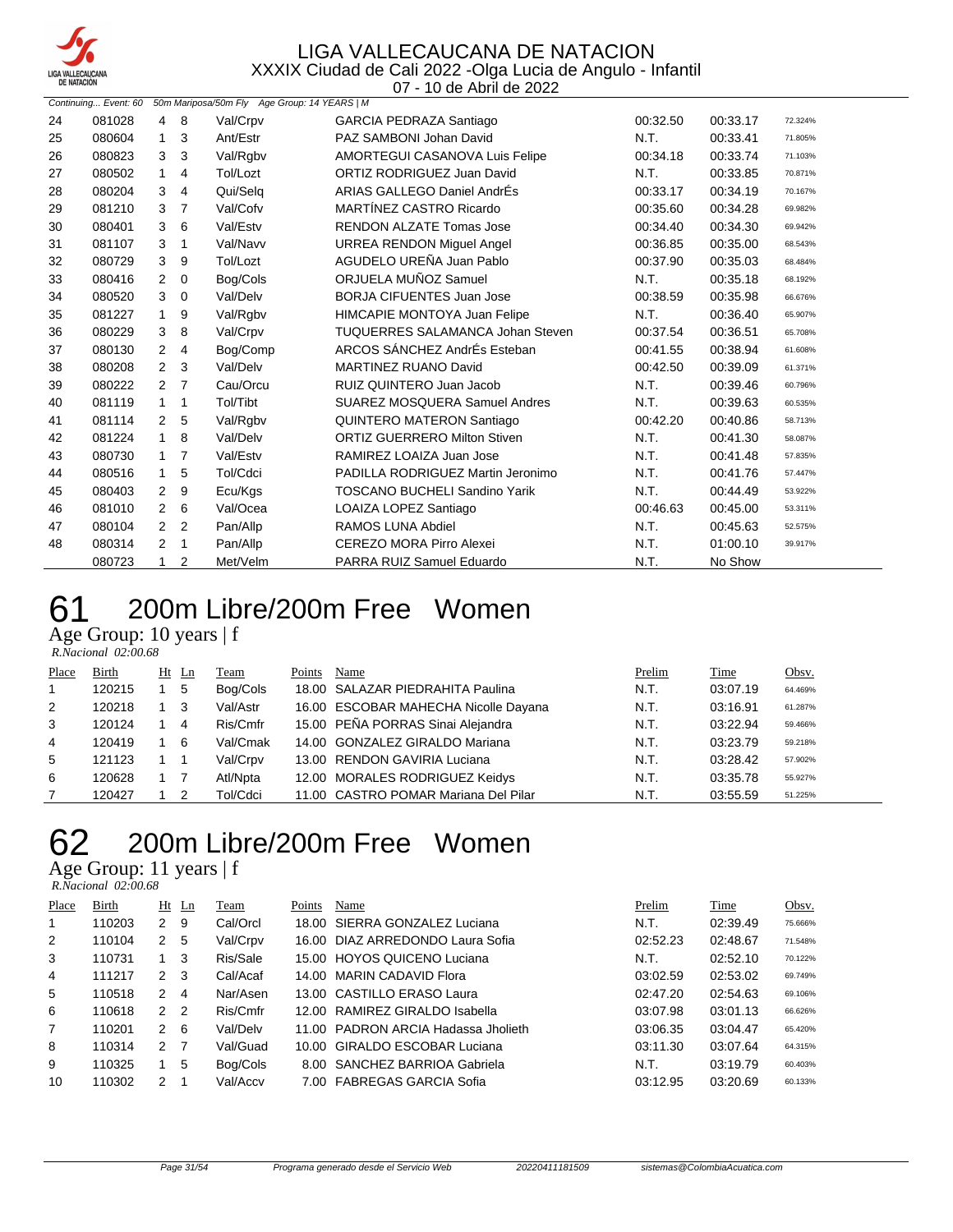

### LIGA VALLECAUCANA DE NATACION

XXXIX Ciudad de Cali 2022 -Olga Lucia de Angulo - Infantil

|  | 07 - 10 de Abril de 2022 |  |
|--|--------------------------|--|

|    |            |            | Continuing Event: 62 200m Libre/200m Free Age Group: 11 YEARS   F |                            |      |          |         |
|----|------------|------------|-------------------------------------------------------------------|----------------------------|------|----------|---------|
| 11 | 110126 2 8 |            | Val/Ortv                                                          | 6.00 NARANJO DIAZ Stefania | N.T. | 03:36.45 | 55.754% |
|    | 110301     | $1\quad 4$ | Tol/Cdci                                                          | MIERS VERGEL Valeria       | N.T. | No Show  |         |

# 200m Libre/200m Free Women

Age Group: 12 years | f  *R.Nacional 02:00.68* 

| Place          | Birth  |                | $Ht$ Ln | Team                 | Points | Name                                   | Prelim   | Time     | Obsv.   |
|----------------|--------|----------------|---------|----------------------|--------|----------------------------------------|----------|----------|---------|
|                | 100927 | $1 \quad 7$    |         | Ant/H <sub>20a</sub> | 18.00  | AGUDELO RENDON Maria Alejandra         | N.T.     | 02:33.27 | 78.737% |
| $\overline{2}$ | 100226 | $\overline{2}$ | 4       | Val/Guad             |        | 16.00 GARCÍA ROJAS Catalina            | 02:44.56 | 02:45.21 | 73.046% |
| 3              | 100119 | 2 <sub>3</sub> |         | Ris/Flam             | 15.00  | CARDENAS BENJUMEA Evelyn               | 03:05.18 | 02:46.20 | 72.611% |
| 4              | 101124 |                | 8       | Val/Delv             | 14.00  | <b>HERNANDEZ QUEVEDO Mariana</b>       | N.T.     | 02:57.36 | 68.042% |
| 5              | 101015 | 2              | -8      | Bog/Cbn              | 13.00  | <b>SERRANO BLANDON Sara Isabella</b>   | 03:14.86 | 03:00.30 | 66.933% |
| 6              | 100710 |                | 6       | Cal/Acaf             | 12.00  | SANCHEZ GRAJALES Manuela               | N.T.     | 03:00.41 | 66.892% |
|                | 100813 | $\overline{2}$ | - 6     | Val/Agdv             | 11.00  | <b>OLARTE GONZALEZ Luciana</b>         | 03:09.15 | 03:01.56 | 66.468% |
| 8              | 100320 | 2              | 5       | Val/Cmak             | 10.00  | RESTREPO URIBE Mariana                 | 03:00.42 | 03:01.80 | 66.381% |
| 9              | 100107 | $2 \quad 0$    |         | Bog/Nrvb             | 8.00   | <b>ORTEGON REINA Lilian Sofia</b>      | N.T.     | 03:03.61 | 65.726% |
| 10             | 101008 | $2 \quad 1$    |         | Val/Guad             | 7.00   | LOPEZ GONZALEZ Mariana                 | 03:13.12 | 03:03.65 | 65.712% |
| 11             | 100701 | 2 <sub>2</sub> |         | Val/Ortv             | 6.00   | RODRIGUEZ ARCILA Laura Vanessa         | 03:11.47 | 03:03.82 | 65.651% |
| 12             | 100310 | $\mathbf{2}$   | 9       | Val/Estv             | 5.00   | <b>BURBANO BRAVO Daniela</b>           | 03:17.67 | 03:04.66 | 65.353% |
| 13             | 100314 | 2 <sub>7</sub> |         | Bog/Nrvb             | 4.00   | FIESCO URREGO Maria Camila             | 03:11.99 | 03:10.82 | 63.243% |
| 14             | 100111 |                | 4       | Ant/H <sub>20a</sub> | 3.00   | LOPEZ ARISTIZABAL Juanita              | N.T.     | 03:11.22 | 63.111% |
| 15             | 101104 |                | - 1     | Ris/Cmfr             | 2.00   | HERNANDEZ LONDOÑO Juana Camila         | N.T.     | 03:20.65 | 60.145% |
| 16             | 100422 |                | 3       | Val/Lacv             | 1.00   | <b>GUTIERRES ROMERO Paulina Andrea</b> | N.T.     | 03:22.40 | 59.625% |
| 17             | 100810 |                | 2       | Val/Delv             |        | <b>ORTIZ GALARZA Valery Andrea</b>     | N.T.     | 03:29.88 | 57.500% |
| 18             | 100215 |                | 5       | Val/Guad             |        | <b>JARAMILLO GARCIA Maria Camila</b>   | N.T.     | 03:37.63 | 55.452% |

### 200m Libre/200m Free Women 200m Lib Age Group: 13 years  $|f|$

|        | R.Nacional 02:00.68          |         |  |
|--------|------------------------------|---------|--|
| Dlace. | $\mathbf{D}_{\mathbf{irth}}$ | $Hf$ In |  |

| Place | Birth  | Ht                   | Ln             | Team     | Points | Name                                   | Prelim   | Time     | Obsv.   |
|-------|--------|----------------------|----------------|----------|--------|----------------------------------------|----------|----------|---------|
| 1     | 091106 | 3                    | 4              | Val/Crpv | 18.00  | DE LA CRUZ CORTEZ Salome               | 02:22.87 | 02:22.71 | 84.563% |
| 2     | 090424 | 3                    | 3              | Ant/Acit |        | 16.00 BEDOYA SANCHEZ Melany            | 02:30.38 | 02:28.89 | 81.053% |
| 3     | 091029 | 3                    | 5              | Val/Delv | 15.00  | <b>MONDRAGON CAICEDO Isabella</b>      | 02:27.17 | 02:30.42 | 80.229% |
| 4     | 090919 | $\mathbf{1}$         | 8              | Ant/Cala |        | 14.00 CATANO YEPES Juliana             | N.T.     | 02:34.30 | 78.211% |
| 5     | 090226 | 3                    | 6              | Val/Crpv | 13.00  | DORADO ROJAS Laura Sofia               | 02:33.36 | 02:34.56 | 78.080% |
| 6     | 090405 | 3                    | 7              | Ant/Hura | 12.00  | VARGAS VARGAS Marla Juliana            | 02:41.23 | 02:34.57 | 78.075% |
| 7     | 091201 | $\overline{2}$       | 5              | Pan/Bpp  | 11.00  | SAAVEDRA ARRUE Maria Sofia             | 02:54.38 | 02:36.23 | 77.245% |
| 8     | 090314 | $\mathbf 1$          | 3              | Tol/Lozt |        | 10.00 HERRERA OROZCO Luciana           | N.T.     | 02:36.72 | 77.004% |
| 9     | 090303 | 3                    | 2              | Nar/Asen |        | 8.00 MUÑOZ BOLANOS Sara Julieth        | 02:35.91 | 02:37.22 | 76.759% |
| 10    | 090624 | 3                    | 8              | Bog/Cols | 7.00   | FONSECA RUIZ Isabella                  | 02:43.75 | 02:37.55 | 76.598% |
| 11    | 090304 | 3                    | 1              | Bog/Comp | 6.00   | LOPEZ AVENDAÑO Sara                    | 02:42.41 | 02:37.69 | 76.530% |
| 12    | 091213 | 3                    | 9              | Bog/Comp | 5.00   | CASAS MAHECHA Sara Sofia               | 02:44.25 | 02:38.33 | 76.221% |
| 13    | 090610 | 1                    | $\overline{2}$ | Ant/Acit | 4.00   | <b>CORREA GONZALEZ Violeta</b>         | N.T.     | 02:40.34 | 75.265% |
| 14    | 090113 | 3                    | $\mathbf 0$    | Ant/Dnea |        | 3.00 UPEGUI BEDOYA Maria Victoria      | 02:48.95 | 02:40.63 | 75.129% |
| 15    | 090718 | $\mathbf{2}^{\circ}$ | $\overline{2}$ | Bog/Comp | 2.00   | PADILLA PINZON Luisa Isabella          | 03:02.91 | 02:42.30 | 74.356% |
| 16    | 090809 | $\overline{2}$       | 4              | Val/Cofv | 1.00   | <b>HERRERA BARON Mariana</b>           | 02:53.91 | 02:47.18 | 72.186% |
| 17    | 090124 | $\mathcal{P}$        | 3              | Val/Delv |        | <b>HURTADO SARMIENTO María Julieta</b> | 02:54.56 | 02:52.56 | 69.935% |
| 18    | 090427 | $\overline{2}$       | 0              | Val/Lacv |        | OCAMPO AYALA Saray Helena              | 03:20.78 | 02:55.25 | 68.862% |
| 19    | 090910 | $\mathbf{1}$         | 1              | Ant/Acug |        | <b>BUSTAMANTE MUNOZ Susana</b>         | N.T.     | 02:58.51 | 67.604% |
| 20    | 090618 | $\overline{2}$       | 7              | Val/Aqdv |        | PEREIRA LEYTON Daylin                  | 03:06.88 | 03:00.73 | 66.774% |
| 21    | 090402 | $\mathbf{1}$         | 4              | Bog/Nrvb |        | SALINAS ZAMORA Marla Lucia             | 03:21.91 | 03:03.26 | 65.852% |
| 22    | 090910 | 2                    | 1              | Bog/Nrvb |        | <b>TORRES CAJAMARCA Catalina</b>       | 03:14.51 | 03:05.45 | 65.074% |
| 23    | 090227 | 1                    | 5              | Cun/Tpi  |        | DUARTE SALCEDO María Alejandra         | N.T.     | 03:09.16 | 63.798% |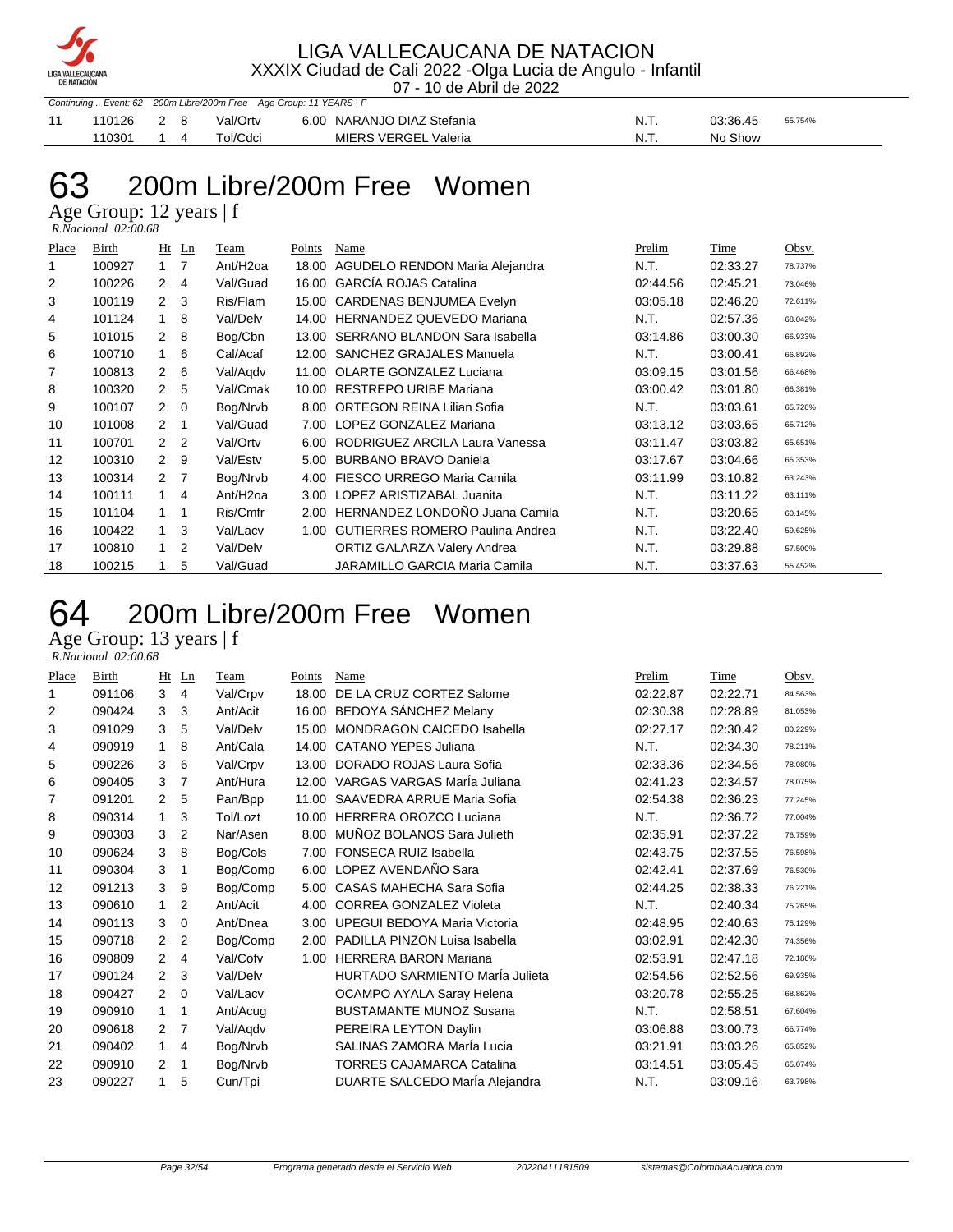

|    | <b>DE NATACION</b> |                |                                                                   | 07 - 10 de Abril de 2022              |          |          |         |  |
|----|--------------------|----------------|-------------------------------------------------------------------|---------------------------------------|----------|----------|---------|--|
|    |                    |                | Continuing Event: 64 200m Libre/200m Free Age Group: 13 YEARS   F |                                       |          |          |         |  |
| 24 | 090910             | 2 8            | Bog/Nrvb                                                          | <b>TORRES CAJAMARCA Samantha</b>      | 03:18.02 | 03:09.65 | 63.633% |  |
| 25 | 090715             |                | Nar/Azcn                                                          | <b>GUAITARILLA SUAREZ Sara Camila</b> | N.T.     | 03:10.64 | 63.303% |  |
| 26 | 091123             | $\overline{0}$ | Val/Delv                                                          | <b>BENITEZ GRANADOS Sofia</b>         | N.T.     | 03:10.91 | 63.213% |  |
| 27 | 090510             | 1 6            | Val/Rgbv                                                          | MELO ECHEVERRY Valentina              | N.T.     | 03:11.60 | 62.985% |  |
| 28 | 090713             | 2 9            | Cau/Orcu                                                          | NEIRA ARCE Alejandra                  | 03:18.04 | 03:16.25 | 61.493% |  |
| 29 | 090923             | - 9            | Pan/Allp                                                          | DOMINGUEZ GARCIA Lauren Margarita     | N.T.     | 03:53.36 | 51.714% |  |
|    | 091024             | 2 6            | Val/Crpv                                                          | BORRERO MU?OZ Laura Sofia             | 03:02.84 | No Show  |         |  |

### 100m Pecho/100m Breast Men

Age Group: 11 years | m

 *R.Nacional 00:59.93* 

| Place | <b>Birth</b> | $Ht$ Ln | Team     | Points | Name                               | Prelim   | <b>Time</b> | Obsv.   |
|-------|--------------|---------|----------|--------|------------------------------------|----------|-------------|---------|
| 1     | 110615       | 4       | Val/Agdv |        | 18.00 GIRALDO SALAZAR Juan Diego   | 01:49.05 | 01:45.79    | 56.650% |
| 2     | 110601       | 5       | Atl/Npta |        | 16.00 HERNANDEZ AGUIRRE Juan David | 01:53.60 | 01:46.08    | 56.495% |
| 3     | 110408       |         | Qui/Selg |        | 15.00 GASPAR ROJAS Nicolas         | N.T.     | 01:54.93    | 52.145% |
| 4     | 110208       |         | Cal/Acaf |        | 14.00 VEGA SEPULVEDA Emiliano      | N.T.     | 02:00.81    | 49.607% |
| 5     | 110122       | 6       | Ant/Tma  |        | 13.00 BLANCO SENIOR Juan David     | N.T.     | 02:04.22    | 48.245% |
| 6     | 110926       | 8       | Qui/Selg |        | 12.00 GONZALEZ MORA Samuel         | N.T.     | 02:04.94    | 47.967% |
| 7     | 110628       | -3      | Val/Astr |        | 11.00 DIAZ ALVAREZ Alejandro       | 02:21.98 | 02:14.58    | 44.531% |
| 8     | 110128       |         | Val/Agdy |        | 10.00 RIVERA FERREIRA Alejandro    | N.T.     | 02:15.01    | 44.389% |

## 100m Pecho/100m Breast Men

Age Group: 12 years | m  *R.Nacional 00:59.93* 

| Place | <b>Birth</b> | Ht             | Ln             | Team     | Points | Name                                  | Prelim   | Time     | Obsv.   |
|-------|--------------|----------------|----------------|----------|--------|---------------------------------------|----------|----------|---------|
|       | 100415       | $\overline{2}$ | 4              | Ris/Cmfr | 18.00  | <b>TABARES PAVAS Juan Manuel</b>      | 01:39.05 | 01:33.97 | 63.776% |
| 2     | 100709       | $\mathcal{P}$  | 3              | Val/Delv | 16.00  | RODRIGUEZ ZAPATA Alejandro            | 01:41.60 | 01:36.31 | 62.226% |
| 3     | 100222       | $\mathcal{P}$  | 5              | Atl/Dela | 15.00  | <b>CANTILLO CABARCAS Julian Samir</b> | 01:40.99 | 01:37.52 | 61.454% |
| 4     | 100618       | 1              | 1              | Ant/Hura | 14.00  | MEJIA ECHAVARRIA David                | N.T.     | 01:37.96 | 61.178% |
| 5     | 101014       | $\mathcal{P}$  | $\overline{2}$ | Val/Ortv | 13.00  | <b>ALVARADO PRIETO Luis Gabriel</b>   | 01:43.41 | 01:38.68 | 60.732% |
| 6     | 101026       | $\mathcal{P}$  | 6              | Qui/Selg | 12.00  | <b>GARCÍA ARIAS Juan Jose</b>         | 01:42.90 | 01:38.96 | 60.560% |
| 7     | 100911       | $\mathcal{P}$  | 1              | Ris/Cmfr | 11.00  | MONTOYA MESA Juan Jose                | 01:48.28 | 01:39.53 | 60.213% |
| 8     | 100427       | $\mathbf 1$    | 6              | Ant/Hura | 10.00  | FALCON GIRALDO Miguel Angel           | N.T.     | 01:40.13 | 59.852% |
| 9     | 100520       | $\mathbf 1$    | 7              | Ant/Hura | 8.00   | <b>FERREIRA HERRERA Emanuel</b>       | N.T.     | 01:40.36 | 59.715% |
| 10    | 100829       | $\mathbf{1}$   | 0              | Val/Crpv | 7.00   | SIERRA CORTEZ Juan Jose               | N.T.     | 01:42.13 | 58.680% |
| 11    | 100915       | $\mathcal{P}$  | 7              | Bog/Cbn  | 6.00   | PERDOMO CIFUENTES Tomas               | 01:47.99 | 01:42.96 | 58.207% |
| 12    | 100627       | 1              | 8              | Tol/Lozt | 5.00   | <b>MORATO MATEUS Simon</b>            | N.T.     | 01:43.80 | 57.736% |
| 13    | 101222       | $\mathcal{P}$  | 8              | Ant/Dmta | 4.00   | <b>GOMEZ SOTO Thomas</b>              | 01:53.90 | 01:45.25 | 56.941% |
| 14    | 100814       | $\mathbf{1}$   | 9              | Bog/Nrvb | 3.00   | PUENTES RAMIREZ Juan Felipe           | N.T.     | 01:48.22 | 55.378% |
| 15    | 101027       | $\mathcal{P}$  | 9              | Val/Ocea | 2.00   | LASPRILLA OSORIO Juan Jose            | 02:01.78 | 01:53.00 | 53.035% |
| 16    | 100610       | $\mathcal{P}$  | 0              | Val/Delv | 1.00   | <b>HURTADO MARULANDA Juan David</b>   | 02:02.57 | 01:57.02 | 51.213% |
| 17    | 100713       | $\mathbf{1}$   | 4              | Qui/Selg |        | <b>GIRALDO SANZ Santiago</b>          | 02:06.40 | 01:57.79 | 50.879% |
| 18    | 100503       | $\mathbf 1$    | $\overline{2}$ | Val/Delv |        | SILVA ROSANIA Samuel                  | N.T.     | 02:01.55 | 49.305% |
| 19    | 100209       | 1              | 3              | Val/Astr |        | <b>PORRAS MARIN Samuel</b>            | N.T.     | 02:01.60 | 49.285% |
| 20    | 100109       |                | 5              | Val/Ocea |        | MARMOLEJO VALENCIA Sebastian          | N.T.     | 02:06.36 | 47.428% |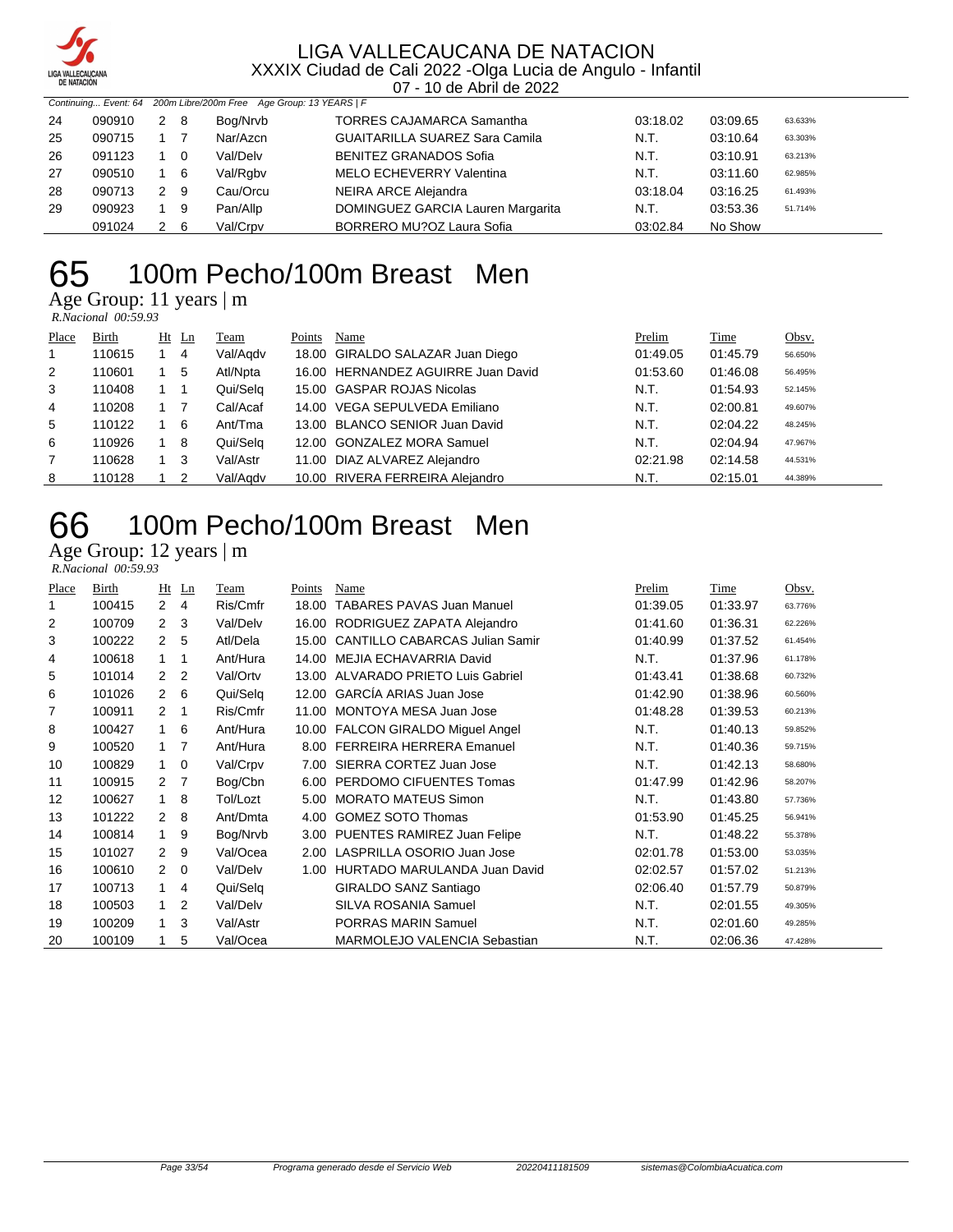

### 100m Pecho/100m Breast Men 67 100m Pec<br>Age Group: 13 years | m

| R.Nacional 00:59.93 |  |
|---------------------|--|

| Place        | Birth  |                | Ht Ln          | Team                 | Points | Name                                    | Prelim   | Time     | Obsv.   |
|--------------|--------|----------------|----------------|----------------------|--------|-----------------------------------------|----------|----------|---------|
| $\mathbf{1}$ | 090314 | $\overline{4}$ | 2              | Bog/Nrvb             |        | 18.00 FORERO CORTES Diego Alejandro     | 01:29.42 | 01:22.76 | 72.414% |
| 2            | 090122 | 4              | 5              | Val/Estv             |        | 16.00 BERRIO CERTUCHE Ricardo Alejandro | 01:25.08 | 01:23.07 | 72.144% |
| 3            | 090921 | $\overline{4}$ | 6              | Ris/Sale             |        | 15.00 GRISALES CASTRILLON Matias        | 01:28.62 | 01:23.27 | 71.971% |
| 4            | 090209 | $\overline{4}$ | 4              | Val/Accv             |        | 14.00 GUZMAN PAYAN Martin               | 01:24.24 | 01:23.28 | 71.962% |
| 5            | 090324 | $\overline{4}$ | 3              | Val/Ortv             |        | 13.00 VELASCO LOBATON Samuel            | 01:26.27 | 01:25.84 | 69.816% |
| 6            | 090324 | 4              | 1              | Ant/Hura             |        | 12.00 VARGAS ECHAVARRIA Juan Esteban    | 01:33.23 | 01:26.27 | 69.468% |
| 7            | 090803 | 4              | $\overline{7}$ | Ris/Sale             |        | 11.00 DUQUE CANO Jose Felipe            | 01:31.06 | 01:27.20 | 68.727% |
| 8            | 090120 | 3              | 2              | Val/Crpv             |        | 10.00 PENA Cristian Santiago            | 01:38.30 | 01:28.29 | 67.879% |
| 9            | 090403 | 2              | 1              | Tol/Tibt             |        | 8.00 LONDONO CHAMORRO Nicolas           | N.T.     | 01:29.32 | 67.096% |
| 10           | 090706 | $\overline{4}$ | 0              | Bog/Cols             |        | 7.00 ARJONA OVALLE Samuel               | 01:35.56 | 01:31.42 | 65.555% |
| 11           | 090505 | 4              | 9              | Val/Lacv             |        | 6.00 ZALAZAR OSPINA Santiago Sant       | 01:35.20 | 01:31.44 | 65.540% |
| 12           | 090220 | $\overline{4}$ | 8              | Val/Astr             |        | 5.00 FONSECA ALVAREZ Nicolas            | 01:34.87 | 01:31.58 | 65.440% |
| 13           | 090331 | 2              | $\overline{7}$ | Tol/Tibt             | 4.00   | FLOREZ TORRES Juan Pablo                | N.T.     | 01:31.76 | 65.312% |
| 14           | 090705 | 3              | 3              | Val/Rgbv             |        | 3.00 ACOSTA SOTO Efrain                 | 01:36.70 | 01:32.34 | 64.901% |
| 15           | 090826 | 3              | 6              | Val/Crpv             |        | 2.00 CASTILLO ROMERO Mateo              | 01:36.74 | 01:32.43 | 64.838% |
| 16           | 090406 | 2              | 5              | Ant/Dmta             |        | 1.00 CASAS LONDOÑO Juan Pablo           | 01:45.76 | 01:33.67 | 63.980% |
| 17           | 090115 | 2              | 2              | Ant/H <sub>2oa</sub> |        | <b>BENITEZ DUQUE Juan Camilo</b>        | N.T.     | 01:35.23 | 62.932% |
| 18           | 091003 | 3              | 8              | Val/Crpv             |        | <b>MELENDES TIGREROS Nicol?s</b>        | 01:41.16 | 01:35.30 | 62.886% |
| 19           | 091104 | $\mathbf{1}$   | 3              | Ant/Dmta             |        | MADRIGAL MEJÍA Juan AndrÉs              | N.T.     | 01:35.57 | 62.708% |
| 20           | 091031 | 3              | 4              | Tol/Lozt             |        | <b>VARON POLOCHE Thomas David</b>       | 01:36.21 | 01:35.85 | 62.525% |
| 21           | 091114 | 3              | 1              | Bog/Comp             |        | <b>BARRETO MOTTA Juan Manuel</b>        | 01:36.48 | 01:36.48 | 62.117% |
| 22           | 090406 | 2              | 3              | Cun/Tpi              |        | ZULUAGA ALZATE Jorge Andres             | 01:50.67 | 01:38.36 | 60.929% |
| 23           | 090208 | 3              | $\overline{7}$ | Val/Delv             |        | CHAMORRO CARMONA Juan Felipe            | 01:40.81 | 01:38.76 | 60.682% |
| 24           | 090108 | 2              | 6              | Ant/Hura             |        | ALZATE VALENCIA Kevin Alexander         | N.T.     | 01:39.37 | 60.310% |
| 25           | 090928 | $\mathbf{1}$   | 5              | Tol/Cdci             |        | GUIO DE LOS REYES Juan Felipe           | N.T.     | 01:39.69 | 60.116% |
| 26           | 090925 | $\mathbf{1}$   | 4              | Ant/Tma              |        | JARAMILLO ARBOLEDA Juan David           | N.T.     | 01:41.85 | 58.841% |
| 27           | 091006 | 2              | 4              | Val/Astr             |        | VALENCIA DIAZ Santiago                  | 01:45.45 | 01:43.81 | 57.730% |
| 28           | 090322 | 3              | 9              | Val/Estv             |        | <b>COCUYAME MONTES Nicolas</b>          | 01:41.71 | 01:47.22 | 55.894% |
| 29           | 090526 | 2              | 8              | Bog/Cols             |        | <b>CASTRO PACHECO Elian David</b>       | N.T.     | 01:49.00 | 54.982% |
| 30           | 090526 | $\overline{2}$ | 9              | Val/Cmak             |        | <b>MORENO LOPEZ Samuel</b>              | N.T.     | 02:22.45 | 42.071% |
| 31           | 091220 | 3              | 0              | Val/Ocea             |        | BEDOYA HENAO Santiago                   | 01:43.70 | 13:36.76 | 7.338%  |
|              | 090429 | 3              | 5              | Val/Navv             |        | ANGEL MUÑOZ Samuel                      | 01:36.27 | No Show  |         |

### 100m Pecho/100m Breast Men Age Group: 14 years | m

 *R.Nacional 00:59.93* 

| Place          | Birth  |               | $Ht$ Ln        | Team      | Points | Name                                    | Prelim   | Time     | Obsv.   |
|----------------|--------|---------------|----------------|-----------|--------|-----------------------------------------|----------|----------|---------|
|                | 080201 | 3             | $\overline{4}$ | Val/Crpv  |        | 18.00 GARCÍA BARRIOS Sebastian          | 01:13.55 | 01:13.11 | 81.972% |
| 2              | 081128 | 3             | -3             | Val/Lacv  |        | 16.00 ECHEVERRI MEDINA Juan Jose        | 01:15.46 | 01:14.47 | 80.475% |
| 3              | 080401 | 3             | -6             | Val/Estv  |        | 15.00 RENDON ALZATE Tomas Jose          | 01:18.95 | 01:17.82 | 77.011% |
| 4              | 080529 | 3             | -1             | Ant/Cadm  |        | 14.00 GOMEZ SÁNCHEZ Tomas               | 01:22.48 | 01:20.11 | 74.810% |
| 5              | 081116 | 3             | $\Omega$       | Ant/Acit  |        | 13.00 SERNA VELASQUEZ Alejandro         | 01:24.04 | 01:20.97 | 74.015% |
| 6              | 080906 | 3             | $\overline{2}$ | Val/Estv  |        | 12.00 RIVERA RODRÃ-GUEZ Kevin Eduardo   | 01:21.08 | 01:21.00 | 73.988% |
| $\overline{7}$ | 080121 | 3             | 7              | Cal/Mrmc  |        | 11.00 MARIN ARENAS Juan Manuel          | 01:22.33 | 01:22.63 | 72.528% |
| 8              | 080825 | 3             | -9             | Val/Cmak  |        | 10.00 QUIMBAYO CANDELO Samuel           | 01:23.70 | 01:23.21 | 72.023% |
| 9              | 080723 | 3             | -8             | Sant/Poss |        | 8.00 RUIZ BELTRAN Felipe                | 01:23.55 | 01:24.42 | 70.990% |
| 10             | 080322 |               | -7             | Tol/Tibt  |        | 7.00 PABON CASTELLANOS Sebastian Andres | N.T.     | 01:25.59 | 70.020% |
| 11             | 080818 | 2 8           |                | Met/Conm  |        | 6.00 GIRALDO BANGUERO Sebastian         | 01:38.10 | 01:26.36 | 69.396% |
| 12             | 080802 | $\mathcal{P}$ |                | Bog/Comp  |        | 5.00 PRIETO ALVAREZ Juan Camilo         | 01:36.17 | 01:26.66 | 69.155% |
|                |        |               |                |           |        |                                         |          |          |         |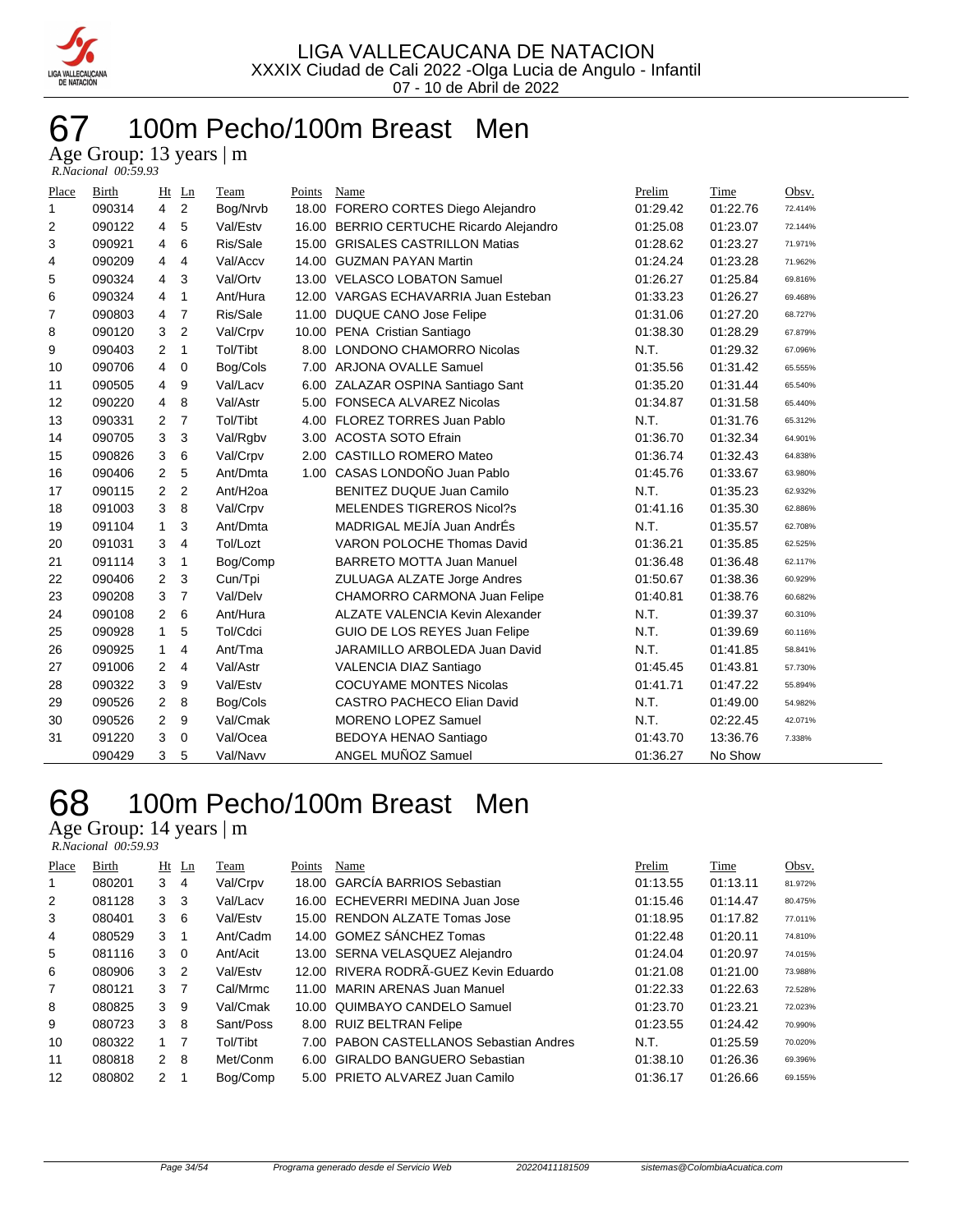

07 - 10 de Abril de 2022

|    | Continuing Event: 68 |                      |                | 100m Pecho/100m Breast Age Group: 14 YEARS   M |      |                                      |          |              |         |
|----|----------------------|----------------------|----------------|------------------------------------------------|------|--------------------------------------|----------|--------------|---------|
| 13 | 080303               | 2                    | -5             | Ant/Estr                                       |      | 4.00 ZAPATA SEPULVEDA Juan Jose      | 01:29.78 | 01:26.70     | 69.123% |
| 14 | 080610               | $\mathbf{2}$         | $\overline{7}$ | Bog/Cols                                       |      | 3.00 RICO ESPINOSA Santiago          | 01:33.11 | 01:27.25     | 68.688% |
| 15 | 080730               | $\mathbf{2}^{\circ}$ | -6             | Bog/Comp                                       | 2.00 | MORA GUEVARA David                   | 01:31.10 | 01:27.46     | 68.523% |
| 16 | 080625               | $2 \quad 3$          |                | Ant/H <sub>2</sub> oa                          | 1.00 | GUEVARA ARISTIZABAL Alejandro        | 01:30.48 | 01:29.45     | 66.998% |
| 17 | 081022               | 2 <sub>2</sub>       |                | Bog/Comp                                       |      | <b>BULLA RINCON Samuel</b>           | 01:31.48 | 01:30.76     | 66.031% |
| 18 | 080502               |                      | -1             | Tol/Lozt                                       |      | ORTIZ RODRIGUEZ Juan David           | N.T.     | 01:31.90     | 65.212% |
| 19 | 081028               | $\overline{2}$       | $\overline{4}$ | Val/Crpv                                       |      | GARCIA PEDRAZA Santiago              | 01:29.65 | 01:32.71     | 64.642% |
| 20 | 080806               | $\mathbf{1}$         | 8              | Tol/Lozt                                       |      | LEON ROJAS Santiago Alejandro        | N.T.     | 01:33.40     | 64.165% |
| 21 | 081107               |                      | 4              | Val/Navv                                       |      | <b>URREA RENDON Miguel Angel</b>     | 01:42.12 | 01:34.58     | 63.364% |
| 22 | 080130               | 2                    | $\overline{0}$ | Bog/Comp                                       |      | ARCOS SÁNCHEZ AndrÉs Esteban         | 01:41.02 | 01:36.42     | 62.155% |
| 23 | 080527               | $\overline{2}$       | 9              | Val/Crpv                                       |      | <b>MORENO MICOLTA Luis Miquel</b>    | 01:38.18 | 01:37.78     | 61.291% |
| 24 | 080616               |                      | 5              | Bog/Cols                                       |      | MOUTHON GONZÁLEZ Alberto             | 01:42.29 | 01:38.00     | 61.153% |
| 25 | 081119               |                      | 9              | Tol/Tibt                                       |      | <b>SUAREZ MOSQUERA Samuel Andres</b> | N.T.     | 01:39.68     | 60.122% |
| 26 | 081031               | $\overline{1}$       | 3              | Val/Posv                                       |      | SANTACRUZ MEDINA Neythan Alexis      | 01:46.77 | 01:42.69     | 58.360% |
| 27 | 080806               |                      | - 6            | Val/Crpv                                       |      | MU?OZ RIVERA Joseph                  | 01:48.24 | 01:51.71     | 53.648% |
|    | 080320               |                      | $\overline{2}$ | Tol/Tibt                                       |      | RODRIGUEZ TIQUE Daniel Santiago      | N.T.     | Disqualified |         |
|    | 080408               | 3                    | 5              | Val/Delv                                       |      | MEJÍA CAICEDO NicolÁs                | 01:15.38 | No Show      |         |

## 100m Mariposa/100m Fly Women

Age Group: 10 years | f

 *R.Nacional 00:59.96* 

| Place | Birth  | Ht | Ln | $T$ eam  | Points | Name                                | Prelim | Time     | Obsv.   |
|-------|--------|----|----|----------|--------|-------------------------------------|--------|----------|---------|
|       | 120426 |    |    | Atl/Acro |        | 18.00 BARONA BRAVO Maria Camila     | N.T.   | 01:41.91 | 58.836% |
| -     | 120103 |    |    | Ant/Dmta |        | 16.00 ECHAVARRIA JIMENEZ Sara Sofia | N.T.   | 02:06.06 | 47.565% |

### 100m Mariposa/100m Fly Women Age Group: 11 years | f

 *R.Nacional 00:59.96* 

| Place | Birth  | Ht | Ln             | Team     | Points | Name                            | Prelim   | Time     | Obsv.   |
|-------|--------|----|----------------|----------|--------|---------------------------------|----------|----------|---------|
|       | 111001 |    |                | Ant/Dmta |        | 18.00 VASQUEZ GARCÍA Luciana    | 01:42.06 | 01:29.08 | 67.310% |
| 2     | 110530 |    | $\overline{4}$ | Tol/Tibt |        | 16.00 TRIANA MARTINEZ Ana Sofia | 01:41.20 | 01:35.08 | 63.063% |

# 100m Mariposa/100m Fly Women

Age Group: 12 years | f

|       | R.Nacional 00:59.96 |  |                |                      |        |                                    |          |          |         |  |  |  |  |
|-------|---------------------|--|----------------|----------------------|--------|------------------------------------|----------|----------|---------|--|--|--|--|
| Place | <b>Birth</b>        |  | Ht Ln          | Team                 | Points | Name                               | Prelim   | Time     | Obsv.   |  |  |  |  |
|       | 100303              |  | 6              | Ant/H <sub>20a</sub> |        | 18.00 GUTIERREZ LONDONO Guadalupe  | N.T.     | 01:23.93 | 71.440% |  |  |  |  |
| 2     | 100109              |  | 4              | Val/Ocea             |        | 16.00 ESCOBAR ZULUAGA Sofia        | 01:38.09 | 01:32.45 | 64.857% |  |  |  |  |
| 3     | 100301              |  | 1 3            | Val/Agdv             |        | 15.00 REALPE HERNANDEZ Paulina     | N.T.     | 01:40.96 | 59.390% |  |  |  |  |
| 4     | 101124              |  | $\overline{2}$ | Val/Delv             |        | 14.00 HERNANDEZ QUEVEDO Mariana    | N.T.     | 01:45.93 | 56.603% |  |  |  |  |
| -5    | 100615              |  | 5              | Bog/Rin              |        | 13.00 DIMOPOULOS SERRANO Magdalini | 02:03.77 | 01:47.26 | 55.902% |  |  |  |  |

## 100m Mariposa/100m Fly Women

Age Group: 13 years | f

| R.Nacional 00:59.96 |  |
|---------------------|--|
|---------------------|--|

| Place | Birth  | Ht Ln       | <u>ream</u> | Points | Name                                 | <b>Prelim</b> | <b>Time</b> | Obsv.   |
|-------|--------|-------------|-------------|--------|--------------------------------------|---------------|-------------|---------|
|       | 091106 | $2 \quad 4$ | Val/Crpv    |        | 18.00 DE LA CRUZ CORTEZ Salome       | 01:10.66      | 01:09.85    | 85.841% |
| 2     | 090409 | 2 5         | Val/Crpv    |        | 16.00 GONZÁLEZ CHAQUEA Ivanna Andrea | 01:10.73      | 01:11.01    | 84.439% |
| 3     | 090213 | 2 3         | Val/Agdy    |        | 15.00 OLARTE GONZALEZ Mariana        | 01:20.34      | 01:19.53    | 75.393% |
| 4     | 090919 | 26          | Ant/Cala    |        | 14.00 CATANO YEPES Juliana           | 01:23.14      | 01:19.78    | 75.157% |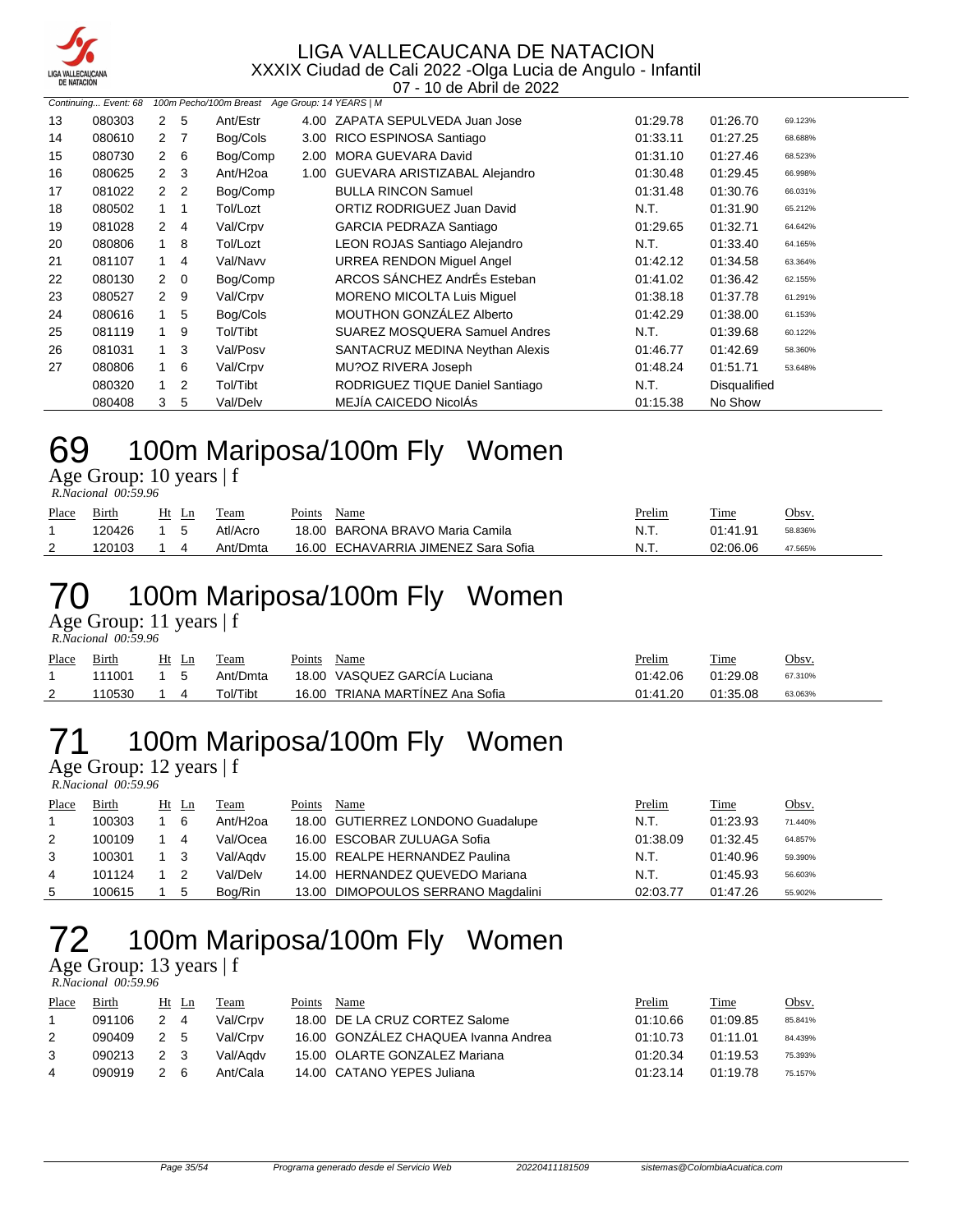

07 - 10 de Abril de 2022

|    | Continuing Event: 72 |                |     | 100m Mariposa/100m Fly Age Group: 13 YEARS   F |                                       |          |                     |         |
|----|----------------------|----------------|-----|------------------------------------------------|---------------------------------------|----------|---------------------|---------|
| 5  | 090424               | 2              |     | Ant/Acit                                       | 13.00 BEDOYA SÁNCHEZ Melany           | 01:26.81 | 01:21.45            | 73.616% |
| 6  | 091007               | 2 7            |     | Bog/Comp                                       | 12.00 RODRIGUEZ QUITIAN Zara Gabriela | 01:25.48 | 01:22.34            | 72.820% |
| 7  | 090224               | 2              | - 9 | Ant/Lera                                       | 11.00 MANRIQUE OSORIO Maria Jose      | N.T.     | 01:22.98            | 72.258% |
| 8  | 090624               | 2 8            |     | Bog/Cols                                       | 10.00 FONSECA RUIZ Isabella           | 01:31.11 | 01:23.09            | 72.163% |
| 9  | 090614               | $2 \quad 0$    |     | Tol/Tibt                                       | 8.00 BRYAN NAVARRO Estrella Del Mar   | N.T.     | 01:26.88            | 69.015% |
| 10 | 090904               |                | -5  | Bog/Nrvb                                       | 7.00 GARCÍA MARTÍNEZ Renata           | N.T.     | 01:27.05            | 68.880% |
| 11 | 091201               |                | -6  | Pan/Bpp                                        | 6.00 SAAVEDRA ARRUE Maria Sofia       | N.T.     | 01:34.96            | 63.142% |
| 12 | 091028               |                | -3  | Qui/Selg                                       | 5.00 RANGEL ORTIZ Isabel Sofia        | N.T.     | 01:41.54            | 59.051% |
|    | 090422               | 2 <sub>2</sub> |     | Val/Cofv                                       | MUÑOZ SALAZAR Emely                   | 01:24.69 | <b>Disqualified</b> |         |
|    | 090703               |                | 4   | Ecu/Kgs                                        | RODRIGUEZ SALAZAR Renata Sofia        | N.T.     | No Show             |         |

## 100m Espalda/100m Back Men

Age Group: 11 years | m

|       | R.Nacional 00:54.88 |         |    |          |        |                                         |          |          |         |  |  |  |  |
|-------|---------------------|---------|----|----------|--------|-----------------------------------------|----------|----------|---------|--|--|--|--|
| Place | Birth               | $Ht$ Ln |    | Team     | Points | Name                                    | Prelim   | Time     | Obsv.   |  |  |  |  |
| 1     | 110212              |         | -5 | Bog/Cols |        | 18.00 VARGAS SILVA Pedro Jose           | N.T.     | 01:32.19 | 59.529% |  |  |  |  |
| 2     | 110615              | 1 6     |    | Bog/Nrvb |        | 16.00 CUBIDES AREVALO Daniel Alejandro  | N.T.     | 01:35.96 | 57.190% |  |  |  |  |
| 3     | 111104              | 1 8     |    | Ris/Sale |        | 15.00 DUQUE CANO Juan Esteban           | N.T.     | 01:41.47 | 54.085% |  |  |  |  |
| 4     | 110825              |         |    | Nor/Spns |        | 14.00 PARADA QUINTERO AndrÉs Gabriel    | N.T.     | 01:44.57 | 52.482% |  |  |  |  |
| 5     | 111130              |         | -4 | Val/Navv |        | 13.00 BERMUDEZ QUIÑONEZ Johan Sebastian | 01:48.26 | 01:45.96 | 51.793% |  |  |  |  |
| 6     | 110906              |         |    | Val/Delv |        | 12.00 CHAMORRO CARMONA Matias           | N.T.     | 01:46.44 | 51.560% |  |  |  |  |
| 7     | 110305              | 1 3     |    | Bog/Nrvb |        | 11.00 CARRANO MIGUEL Fabian Andres      | N.T.     | 01:47.36 | 51.118% |  |  |  |  |
| 8     | 110821              |         | -2 | Val/Astr |        | 10.00 MAMIAN DELGADO Juan Daniel        | N.T.     | 02:17.13 | 40.020% |  |  |  |  |

## 100m Espalda/100m Back Men

Age Group: 12 years | m  *R.Nacional 00:54.88* 

| Place | Birth  | Ht             | $\mathop{\underline{\mathsf{Ln}}}$ | Team     | Points | Name                                 | Prelim   | Time     | Obsv.   |
|-------|--------|----------------|------------------------------------|----------|--------|--------------------------------------|----------|----------|---------|
| 1     | 100326 | $2^{\circ}$    | 4                                  | Bog/Rin  | 18.00  | <b>VALERO LANDI Mario Andres</b>     | 01:26.64 | 01:20.04 | 68.566% |
| 2     | 100922 | $\mathbf{2}$   | 5                                  | Atl/Npta |        | 16.00 LECHUGA ORTIZ David Alfonso    | 01:27.32 | 01:24.38 | 65.039% |
| 3     | 100430 | $\mathbf{1}$   | 5                                  | Val/Astr | 15.00  | <b>GUZMAN CASTRO Juan Jose</b>       | 01:46.40 | 01:24.65 | 64.832% |
| 4     | 100305 | 2              | 3                                  | Cal/Orcl | 14.00  | <b>VELASQUEZ GANAN Leonardo</b>      | 01:28.66 | 01:24.67 | 64.816% |
| 5     | 100120 | 2              | 6                                  | Ris/Cmfr |        | 13.00 CARDONA OSORIO Alann           | 01:29.52 | 01:25.39 | 64.270% |
| 6     | 100224 | 2 <sub>2</sub> |                                    | Ant/Dmta |        | 12.00 TASCON ZULETA Miguel AndrÉs    | 01:31.94 | 01:25.42 | 64.247% |
| 7     | 100317 | $\overline{2}$ | $\Omega$                           | Val/Astr |        | 11.00 GALLEGO MEZU Juan Esteban      | 01:41.53 | 01:30.79 | 60.447% |
| 8     | 101027 | $\overline{2}$ | 8                                  | Val/Ocea |        | 10.00 LASPRILLA OSORIO Juan Jose     | 01:37.60 | 01:33.26 | 58.846% |
| 9     | 100901 | 2 <sub>7</sub> |                                    | Val/Aqdv | 8.00   | VIERA CARDONA Samuel                 | 01:33.99 | 01:33.40 | 58.758% |
| 10    | 100105 | 2 <sub>1</sub> |                                    | Val/Navv | 7.00   | <b>HERRERA ESPINOSA Oscar Daniel</b> | 01:36.60 | 01:33.41 | 58.752% |
| 11    | 100530 | 1              | 9                                  | Tol/Tibt |        | 6.00 VARGAS PALACIO Jose Isaac       | N.T.     | 01:34.62 | 58.000% |
| 12    | 100204 | 2              | 9                                  | Ant/Dmta |        | 5.00 ROJAS RAMIREZ Jefferson AndrÉs  | 01:38.32 | 01:38.37 | 55.789% |
| 13    | 100723 | $\mathbf{1}$   | 4                                  | Val/Delv | 4.00   | AULESTIA CRUZ Juan Camilo            | 01:42.83 | 01:39.41 | 55.206% |
| 14    | 100826 | 1              | $\mathbf 0$                        | Val/Ortv | 3.00   | VINASCO OSORIO Yessid                | N.T.     | 01:42.86 | 53.354% |
| 15    | 100830 | 1              | 2                                  | Qui/Selg | 2.00   | AGUDELO FANDINO Juan Jose            | 01:54.52 | 01:43.64 | 52.953% |
| 16    | 100626 | $\mathbf{1}$   | 3                                  | Val/Posv |        | 1.00 ESCOBAR VELEZ Juan Carlos       | 01:50.59 | 01:47.59 | 51.008% |
| 17    | 100804 | $\mathbf{1}$   | 6                                  | Atl/Npta |        | <b>GALVIS RUIDIAZ Eider Josue</b>    | 01:51.43 | 01:50.95 | 49.464% |
| 18    | 100106 | 1              | 7                                  | Atl/Npta |        | CAMARGO CASTELLAR Jhan Carlo         | 01:59.94 | 01:51.61 | 49.171% |
| 19    | 100728 | $\mathbf{1}$   |                                    | Val/Ocea |        | GARZ?N JARAMILLO Juan Pablo          | 02:00.68 | 01:52.88 | 48.618% |
| 20    | 100109 |                | 8                                  | Val/Ocea |        | MARMOLEJO VALENCIA Sebastian         | N.T.     | 01:55.01 | 47.718% |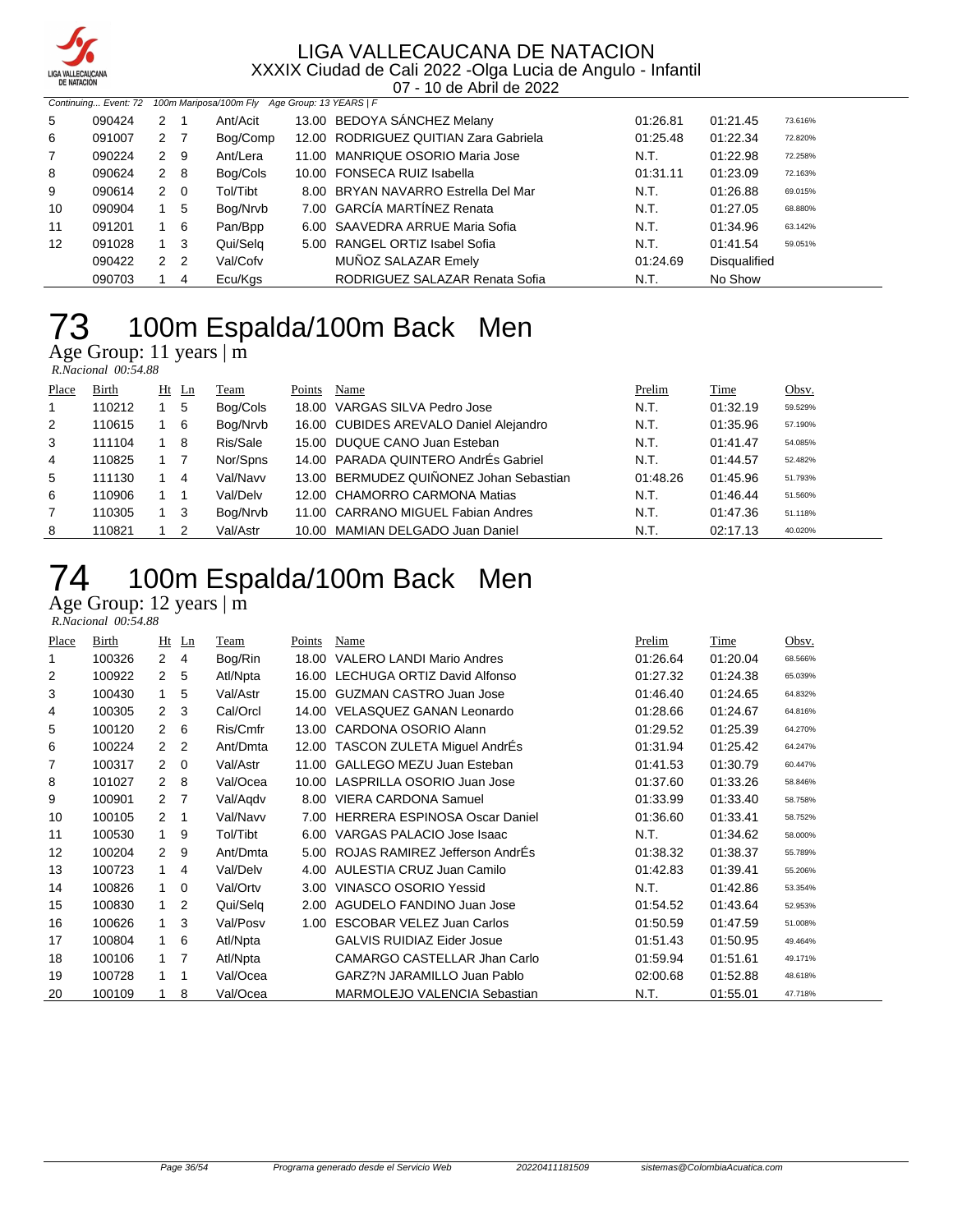

## 75 100m Espalda/100m Back Men

Age Group: 13 years | m

| R.Nacional 00:54.88 |  |
|---------------------|--|

| Place | <b>Birth</b> | Ht            | $_{\text{Ln}}$ | Team     | Points | Name                                  | Prelim   | Time     | Obsv.   |
|-------|--------------|---------------|----------------|----------|--------|---------------------------------------|----------|----------|---------|
| 0     | 091114       | $\mathbf{1}$  | 5              | Bog/Comp |        | BARRETO MOTTA Juan Manuel             | N.T.     | No Show  |         |
| 1     | 090104       | 3             | 4              | Tol/Tibt | 18.00  | SANTIAGO CORDOBA David                | 01:18.85 | 01:14.41 | 73.754% |
| 2     | 091104       | 3             | 5              | Ant/Dmta | 16.00  | MADRIGAL MEJÍA Juan AndrÉs            | 01:19.64 | 01:17.33 | 70.969% |
| 3     | 091210       | 3             | 3              | Val/Agdv | 15.00  | ANGULO DIAZ Mateo                     | 01:19.82 | 01:18.62 | 69.804% |
| 4     | 090314       | 3             | 8              | Bog/Nrvb | 14.00  | FORERO CORTES Diego Alejandro         | 01:28.06 | 01:19.30 | 69.206% |
| 5     | 090630       | 3             |                | Val/Cofv | 13.00  | <b>GONZALEZ ZURITA Juan David</b>     | 01:24.47 | 01:20.61 | 68.081% |
| 6     | 090324       | 3             | 6              | Val/Ortv | 12.00  | <b>VELASCO LOBATON Samuel</b>         | 01:20.69 | 01:20.62 | 68.072% |
| 7     | 090424       | 3             | $\mathbf 0$    | Bog/Cbn  | 11.00  | <b>BLANCO SOCHA Alvaro</b>            | 01:29.40 | 01:23.27 | 65.906% |
| 8     | 091104       | 3             | 2              | Val/Crpv | 10.00  | <b>GUERRERO CORONEL Abraham David</b> | 01:21.57 | 01:23.51 | 65.717% |
| 9     | 091002       | 3             | $\overline{7}$ | Val/Posv | 8.00   | UMAñA VIDAL Juan Miquel               | 01:23.83 | 01:24.50 | 64.947% |
| 10    | 090301       | $\mathbf{2}$  | 3              | Bog/Cols | 7.00   | MUNOZ GUIO Juan David                 | 01:32.89 | 01:26.04 | 63.784% |
| 11    | 090706       | $\mathbf{2}$  | 8              | Bog/Cols | 6.00   | <b>ARJONA OVALLE Samuel</b>           | N.T.     | 01:26.55 | 63.408% |
| 12    | 090217       | $\mathcal{P}$ | 4              | Ris/Sale | 5.00   | <b>TORO ARIAS Juan Felipe</b>         | 01:31.21 | 01:27.55 | 62.684% |
| 13    | 091031       | 1             | 4              | Tol/Lozt | 4.00   | <b>VARON POLOCHE Thomas David</b>     | N.T.     | 01:28.33 | 62.131% |
| 14    | 090604       | 3             | 9              | Ris/Cmfr | 3.00   | RAMIREZ YEPEZ Mathias                 | 01:29.25 | 01:28.59 | 61.948% |
| 15    | 091223       | $\mathbf{2}$  | 2              | Val/Crpv | 2.00   | CALVO LORA Santiago                   | 01:37.35 | 01:28.82 | 61.788% |
| 16    | 091220       | $\mathcal{P}$ | 6              | Val/Ocea | 1.00   | BEDOYA HENAO Santiago                 | 01:36.20 | 01:34.00 | 58.383% |
| 17    | 091003       | $\mathbf{2}$  | 5              | Val/Crpv |        | <b>MELENDES TIGREROS Nicol?s</b>      | 01:32.27 | 01:34.20 | 58.259% |
| 18    | 091128       | $\mathcal{P}$ | 7              | Cal/Acaf |        | <b>ESPITIA ROJAS Santiago</b>         | 01:54.37 | 01:38.60 | 55.659% |
| 19    | 091125       | 1             | 3              | Ant/Hura |        | <b>MARIN RAGA Samuel</b>              | N.T.     | 01:42.26 | 53.667% |
| 20    | 090526       | 2             |                | Bog/Cols |        | <b>CASTRO PACHECO Elian David</b>     | N.T.     | 01:45.73 | 51.906% |

## 76 100m Espalda/100m Back Men

Age Group: 14 years | m

| R.Nacional 00:54.88 |  |
|---------------------|--|
|                     |  |

| Place | Birth  | Ht             | $_{\text{Ln}}$ | Team                  | Points | Name                                    | Prelim   | Time     | Obsv.   |
|-------|--------|----------------|----------------|-----------------------|--------|-----------------------------------------|----------|----------|---------|
| 1     | 080417 | 3              | 4              | Atl/Npta              | 18.00  | <b>BENAVIDES GRANADOS Jhese David</b>   | 01:10.34 | 01:08.91 | 79.640% |
| 2     | 080108 | 3              | 3              | Bog/End               |        | 16.00 GUERRERO MALDONADO Jeronimo       | 01:12.62 | 01:08.97 | 79.571% |
| 3     | 081106 | 3              | 5              | Val/Estv              |        | 15.00 MORENO NIETO Esteban              | 01:11.74 | 01:10.48 | 77.866% |
| 4     | 080116 | 3              | 6              | Bog/Cols              |        | 14.00 LEON RAMIREZ Camilo Alejandro     | 01:12.65 | 01:11.15 | 77.133% |
| 5     | 080314 | 3              | 2              | Nar/Azcn              |        | 13.00 URBANO GAMBOA Jair Alejandro      | 01:13.43 | 01:12.43 | 75.770% |
| 6     | 080626 | 3              | 1              | Bog/Fenb              |        | 12.00 AREVALO AMAYA Juan David          | 01:14.04 | 01:12.54 | 75.655% |
| 7     | 080525 | 3              | 7              | Ant/Narv              | 11.00  | SERNA ZULUAGA Juan David                | 01:13.68 | 01:13.43 | 74.738% |
| 8     | 080514 | 3              | 9              | Val/Navv              |        | 10.00 LOSADA CAMACHO Juan Esteban       | 01:14.58 | 01:14.50 | 73.664% |
| 9     | 080119 | 3              | $\mathbf 0$    | Ant/H <sub>2</sub> oa |        | 8.00 AGUDELO RENDON Andres Alejandro    | 01:18.05 | 01:15.10 | 73.076% |
| 10    | 080714 | 3              | 8              | Bog/Comp              | 7.00   | ARROYO BUSTOS Samuel David              | 01:14.04 | 01:15.25 | 72.930% |
| 11    | 080610 | $\mathcal{P}$  | 3              | Bog/Cols              | 6.00   | RICO ESPINOSA Santiago                  | 01:22.57 | 01:16.31 | 71.917% |
| 12    | 080423 | $\overline{2}$ | 4              | Ris/Sale              |        | 5.00 VASQUEZ PIEDRAHITA Mateo           | 01:20.11 | 01:19.61 | 68.936% |
| 13    | 080416 | 2              | 7              | Bog/Cols              | 4.00   | ORJUELA MUÑOZ Samuel                    | 01:27.79 | 01:19.91 | 68.677% |
| 14    | 080520 | 1              | 5              | Val/Ortv              |        | 3.00 MARTÍNEZ CARDONA NicolÁs           | N.T.     | 01:20.06 | 68.549% |
| 15    | 081128 | 2              | 5              | Val/Lacv              | 2.00   | ECHEVERRI MEDINA Juan Jose              | 01:20.38 | 01:21.74 | 67.140% |
| 16    | 080229 | 2              | 6              | Val/Crpv              | 1.00   | <b>TUQUERRES SALAMANCA Johan Steven</b> | 01:25.63 | 01:23.23 | 65.938% |
| 17    | 080616 | 1              | 3              | Bog/Cols              |        | <b>MOUTHON GONZÁLEZ Alberto</b>         | N.T.     | 01:25.96 | 63.844% |
| 18    | 081224 | 2              | 2              | Val/Delv              |        | <b>ORTIZ GUERRERO Milton Stiven</b>     | 01:26.84 | 01:27.51 | 62.713% |
| 19    | 081031 | 2              | 1              | Val/Posv              |        | SANTACRUZ MEDINA Neythan Alexis         | 01:30.66 | 01:28.48 | 62.025% |
| 20    | 080326 | 2              | 0              | Tol/Lozt              |        | <b>BARRAGAN FERRO Juan Felipe</b>       | N.T.     | 01:33.16 | 58.909% |
| 21    | 080208 | 2              | 9              | Val/Delv              |        | MARTINEZ RUANO David                    | N.T.     | 01:33.46 | 58.720% |
| 22    | 080829 | 1.             | 2              | Bog/Naut              |        | <b>JIMENEZ SOTO Samuel</b>              | N.T.     | 01:33.64 | 58.607% |
| 23    | 081010 | 2              | 8              | Val/Ocea              |        | LOAIZA LOPEZ Santiago                   | 01:46.00 | 01:35.83 | 57.268% |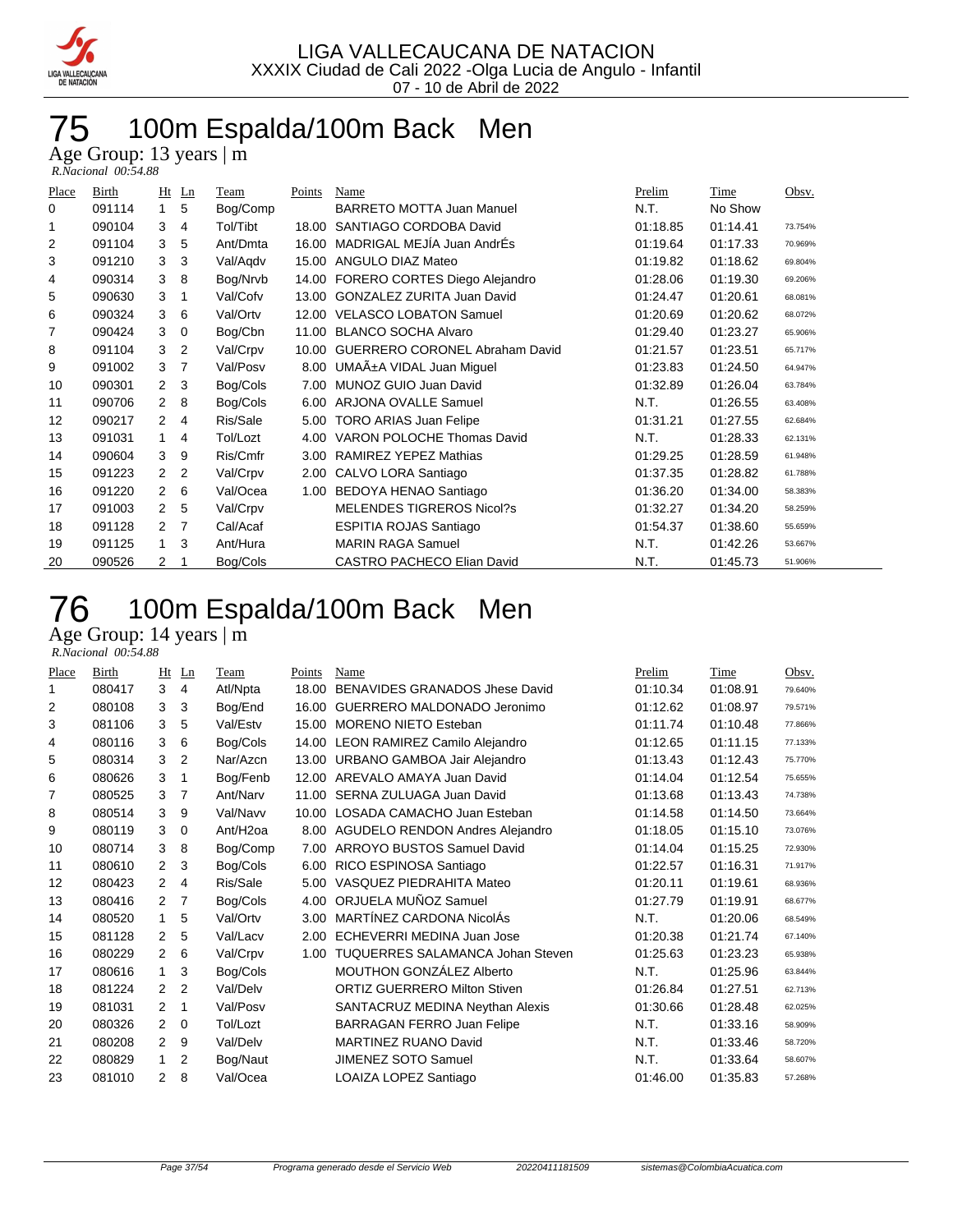

07 - 10 de Abril de 2022

|    |        | Continuing Event: 76 100m Espalda/100m Back Age Group: 14 YEARS   M |     |          |                                      |      |              |         |  |  |
|----|--------|---------------------------------------------------------------------|-----|----------|--------------------------------------|------|--------------|---------|--|--|
| 24 | 080403 | $1 \quad 4$                                                         |     | Ecu/Kas  | <b>TOSCANO BUCHELI Sandino Yarik</b> | N.T. | 01:36.89     | 56.642% |  |  |
|    | 081018 |                                                                     |     | Ris/Cmfr | ROJAS HUERTAS Felipe                 | N.T. | Disqualified |         |  |  |
|    | 080723 |                                                                     | - 6 | Met/Velm | PARRA RUIZ Samuel Eduardo            | N.T. | No Show      |         |  |  |

### 77 400m Comb.Ind/400m Medley Women

Age Group: 12 years | f

 *R.Nacional 04:55.39* 

| Place | Birth                                               | Ht | $\mathop{\rm Ln}$ | Team                 | Points | Name                                 | Prelim   | <b>Time</b> | Obsv.   |
|-------|-----------------------------------------------------|----|-------------------|----------------------|--------|--------------------------------------|----------|-------------|---------|
|       | 100927                                              |    |                   | Ant/H <sub>20a</sub> |        | 18.00 AGUDELO RENDON Maria Alejandra | 06:49.75 | 06:19.20    | 77.898% |
|       | Age Group: 13 years $ f $<br>$R. Nacional$ 04:55.39 |    |                   |                      |        |                                      |          |             |         |
| Place | Birth                                               | Ht | Ln                | Team                 | Points | Name                                 | Prelim   | <b>Time</b> | Obsv.   |
|       | 090129                                              |    | 5                 | Val/Lacv             |        | 18.00 GUECHE GILON Carol Dayana      | 07:03.22 | 06:29.26    | 75.885% |

## 78 400m Libre/400m Free Men

Age Group: 11 years | m  *R.Nacional 03:51.38* 

| Place | Birth  | Ht<br>Ln | Team     | Name<br>Points                    | <u>Prelim</u> | Time     | Obsv.   |
|-------|--------|----------|----------|-----------------------------------|---------------|----------|---------|
|       | 110203 |          | Val/Astr | 18.00 PAZ GARCIA Juan David       | 05:55.12      | 05:58.50 | 64.541% |
| 2     | 110828 |          | Val/Astr | 16.00 SOLIS ROMERO Jose Aleiandro | 06:38.17      | 06:46.00 | 56.990% |

## 79 400m Libre/400m Free Men

Age Group: 12 years | m

| . .                 |  |
|---------------------|--|
| R.Nacional 03:51.38 |  |

| Place          | Birth  | $Ht$ Ln | Team     | Points | Name                                    | Prelim   | Time     | Obsv.   |
|----------------|--------|---------|----------|--------|-----------------------------------------|----------|----------|---------|
| $\mathbf{1}$   | 101206 | 4       | Bog/End  |        | 18.00 LACHARME VALENCIA Nicolas         | 05:23.42 | 05:07.28 | 75.299% |
| 2              | 100426 | -6      | Nor/Spns |        | 16.00 CORREDOR DIAZ Santiago David      | 05:42.06 | 05:12.92 | 73.942% |
| 3              | 100311 | 3       | Val/Crpv |        | 15.00 GONZÁLEZ IZQUIERDO Juan Sebastian | 05:32.90 | 05:15.68 | 73.296% |
| 4              | 100120 | 5       | Ris/Cmfr |        | 14.00 CARDONA OSORIO Alann              | 05:29.08 | 05:22.89 | 71.659% |
| 5              | 100305 |         | Cal/Orcl |        | 13.00 VELASQUEZ GANAN Leonardo          | 05:50.40 | 05:22.90 | 71.657% |
| 6              | 100415 |         | Ris/Cmfr |        | 12.00 TABARES PAVAS Juan Manuel         | 05:54.89 | 05:23.57 | 71.508% |
| $\overline{7}$ | 100709 | -2      | Val/Delv |        | 11.00 RODRIGUEZ ZAPATA Alejandro        | 05:44.53 | 05:34.32 | 69.209% |
| 8              | 100611 | 8       | Val/Navv |        | 10.00 RODRIGUEZ LOPEZ Jeronimo          | 05:56.26 | 05:49.34 | 66.233% |
|                | 100222 | 9       | Atl/Dela |        | <b>CANTILLO CABARCAS Julian Samir</b>   | 05:59.58 | No Show  |         |

## 80 400m Libre/400m Free Men

Age Group: 13 years | m  *R.Nacional 03:51.38* 

| Place | Birth  | $Ht$ Ln    | <b>Team</b> | Points | Name                            | Prelim   | <b>Time</b> | Obsv.   |
|-------|--------|------------|-------------|--------|---------------------------------|----------|-------------|---------|
|       | 090213 | -4         | Val/Astr    |        | 18.00 ALZATE SALAZAR Deiby      | 05:15.56 | 05:06.72    | 75.437% |
| 2     | 090130 | - 6        | Cau/Orcu    |        | 16.00 RODRIGUEZ LOPEZ Santiago  | 05:35.33 | 05:07.91    | 75.145% |
| 3     | 091114 | $1\quad 2$ | Bog/Comp    |        | 15.00 BARRETO MOTTA Juan Manuel | 05:18.34 | 05:17.37    | 72.905% |
| 4     | 090604 | 1 3        | Ris/Cmfr    |        | 14.00 RAMIREZ YEPEZ Mathias     | 05:30.28 | 05:27.57    | 70.635% |
|       | 090630 | 5          | Val/Cofv    |        | GONZALEZ ZURITA Juan David      | 05:26.34 | No Show     |         |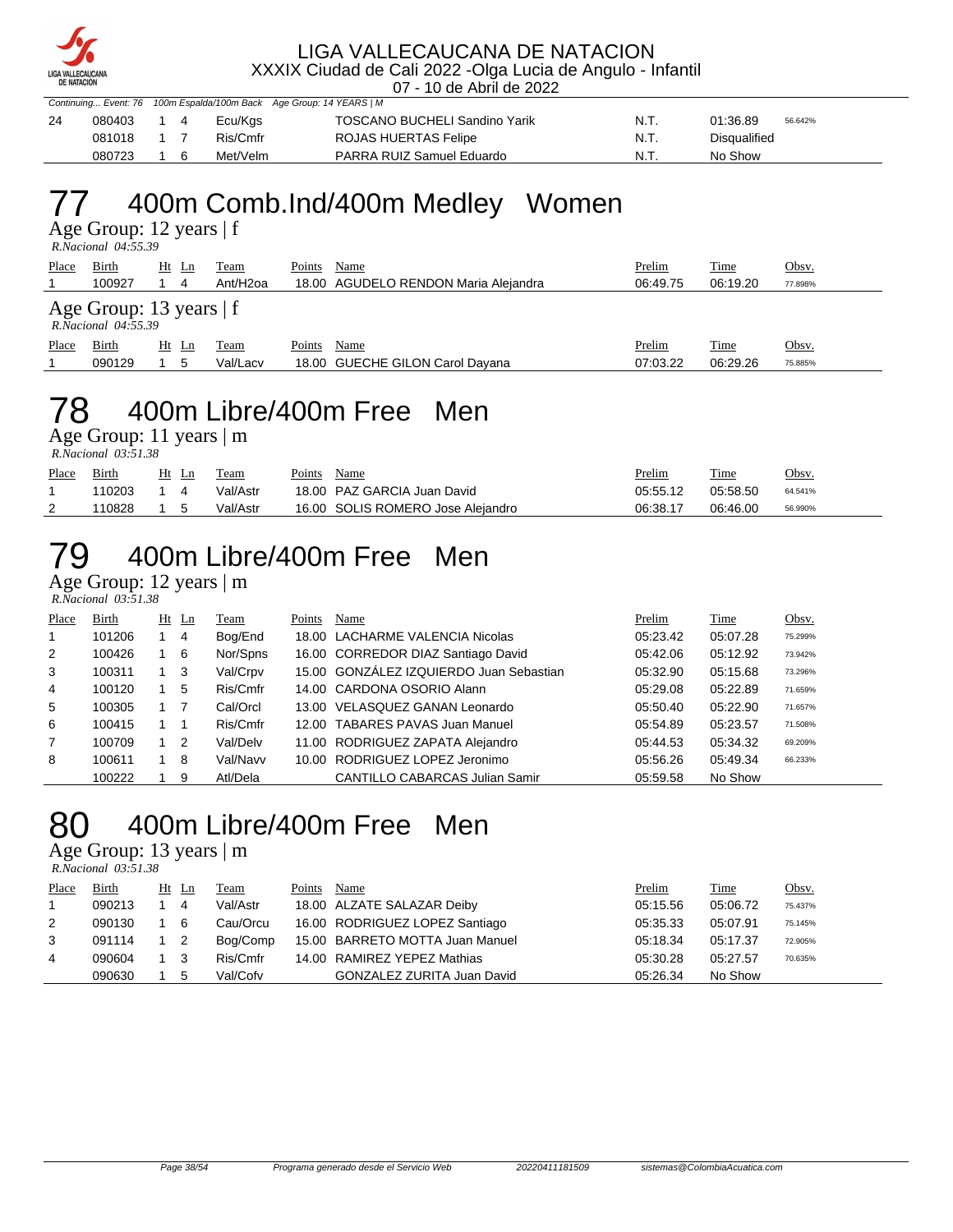

### 81 400m Libre/400m Free Men

Age Group: 14 years | m

| R.Nacional 03:51.38 |  |
|---------------------|--|

| Place | Birth  |             | $Ht$ Ln  | Team     | Points | Name                                 | Prelim   | Time     | Obsv.   |
|-------|--------|-------------|----------|----------|--------|--------------------------------------|----------|----------|---------|
|       | 080219 |             | 4        | Cal/Acaf |        | 18.00 RAMIREZ IDARRAGA Thomas        | 04:42.03 | 04:34.98 | 84.144% |
| 2     | 080817 |             |          | Bog/Naut |        | 16.00 CUBAQUE SANDOVAL Samuel Felipe | 04:52.36 | 04:37.52 | 83.374% |
| 3     | 080304 | $1 \quad 3$ |          | Qui/Selg |        | 15.00 ROSARIO ALVARADO Juan Pablo    | 04:46.66 | 04:37.59 | 83.353% |
| 4     | 080211 |             | -6       | Bog/Cols |        | 14.00 MORENO MEZA Jairo Josue        | 04:48.32 | 04:41.41 | 82.222% |
| 5     | 081007 |             | 5        | Val/Cofv |        | 13.00 OCHOA CUCHIA Samuel            | 04:43.74 | 04:41.67 | 82.146% |
| 6     | 080121 |             | -2       | Cal/Mrmc |        | 12.00 MARIN ARENAS Juan Manuel       | 04:48.98 | 04:42.78 | 81.823% |
| 7     | 081128 |             | -8       | Val/Astr |        | 11.00 GUERRERO SANDOVAL Sebastian    | 04:59.14 | 04:50.56 | 79.632% |
| 8     | 080104 |             | -9       | Ris/Sale |        | 10.00 CARDONA RODRIGUEZ Juan Manuel  | 05:00.51 | 04:51.52 | 79.370% |
| 9     | 080423 |             | $\Omega$ | Ris/Sale |        | 8.00 VASQUEZ PIEDRAHITA Mateo        | 05:01.24 | 04:54.30 | 78.620% |
| 10    | 080418 |             |          | Ant/Envn |        | 7.00 MUÑOZ RESTREPO Samuel           | 04:55.31 | 05:02.28 | 76.545% |

## 82 4X50m Libre/4X50m Free Women

Age Group: 10 years | f  *R.Nacional 01:50.00* 

| Place | Birth<br>RF08201 | Ht | $\mathbf{L}$ n<br>4 | Team<br>Val/Delv | Points | Name<br>36.00 10yf Ocampo Hernandez Sara<br>10yf Narvaez Alvarez Danna Sofia<br>10yf Paz Garcia Maria Jose<br>10yf Tapia Rodriguez Samantha | Prelim<br>03:35.00 | T.1th.Relay<br>01:08.46 | T.Team<br>04:22.08 | Obsv.<br>41.972% |
|-------|------------------|----|---------------------|------------------|--------|---------------------------------------------------------------------------------------------------------------------------------------------|--------------------|-------------------------|--------------------|------------------|
|-------|------------------|----|---------------------|------------------|--------|---------------------------------------------------------------------------------------------------------------------------------------------|--------------------|-------------------------|--------------------|------------------|

## 84 4X50m Libre/4X50m Free Women

Age Group: 12 years | f  *R.Nacional 01:50.00* 

| Place | Birth   | Ht Ln | Team     | Points | Name                                                                                                                                  | <u>Prelim</u> | T.1th.Relay | T.Team   | Obsv.   |
|-------|---------|-------|----------|--------|---------------------------------------------------------------------------------------------------------------------------------------|---------------|-------------|----------|---------|
|       | RF08402 |       | Val/Guad |        | 36.00 12yf Jaramillo Garcia Maria Camila<br>12yf Lopez Gonzalez Mariana<br>12yf GarcIa Rojas Catalina<br>12vf Sandoval Claros Luciana | 02:26.99      | 00:50.83    | 03:00.72 | 60.868% |

## 85 4X50m Libre/4X50m Free Women

Age Group: 13 years | f  *R.Nacional 01:50.00* 

| Place | Birth   | Ht | $\mathbf{L}$ n | Team     | Points | Name                                                                                                                                    | Prelim   | T.1th.Relay | T.Team   | Obsv.   |
|-------|---------|----|----------------|----------|--------|-----------------------------------------------------------------------------------------------------------------------------------------|----------|-------------|----------|---------|
|       | RF08503 |    | 3              | Val/Crpv | 36.00  | 13yf Dorado Rojas Laura Sofia<br>13yf GonzÁlez Chaquea Ivanna Andrea<br>13yf De La Cruz Cortez Salome<br>13yf Paya Ramirez Melany       | N.T.     | 01:08.46    | 02:23.33 | 76.746% |
| 2     | RF08501 |    | 5              | Bog/Comp | 32.00  | 13yf Padilla Pinzon Luisa Isabella<br>13yf Lopez AvendaÑo Sara<br>13yf Rodriguez Quitian Zara Gabriela<br>13yf Casas Mahecha Sara Sofia | N.T.     | 00:39.94    | 02:28.66 | 73.994% |
| 3     | RF08502 |    | 4              | Bog/Nrvb | 30.00  | 13yf Torres Cajamarca Samantha<br>13yf García Martínez Renata<br>13yf Salinas Zamora MarÍa Lucia<br>13yf Torres Cajamarca Catalina      | 02:25.29 | 00:41.16    | 02:46.87 | 65.920% |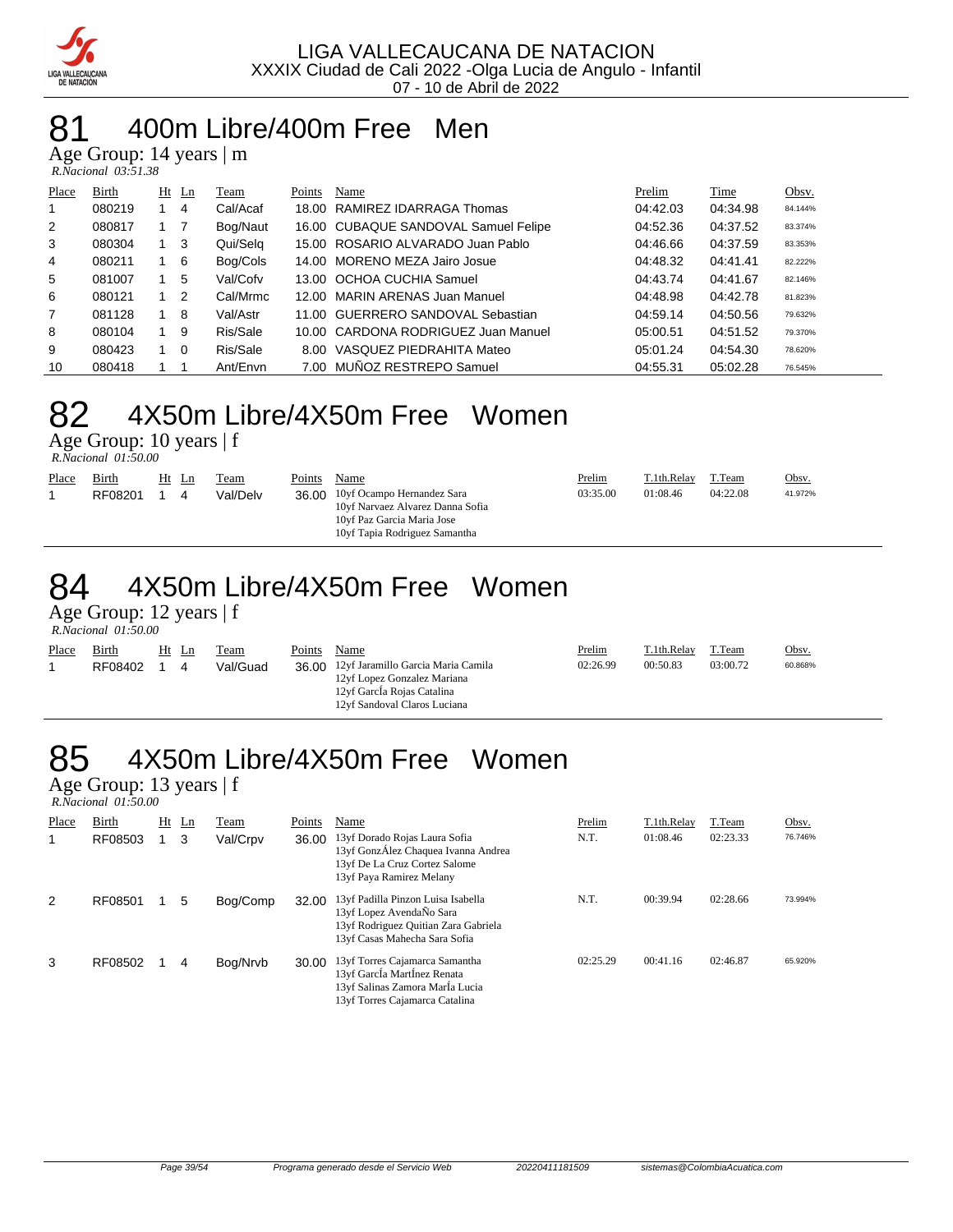

Continuing... Event: 86 4X50m Libre/4X50m Free Age Group: 11 YEARS | M

# 86 4X50m Libre/4X50m Free Men

Age Group: 11 years | m  *R.Nacional 01:33.83* 

| Place | Birth<br>RM08601 |  | Ht Ln<br>4 | Team<br>Val/Astr | Points | Name<br>36.00 11ym Jimenez Lora Jose Alejandro<br>11ym Solis Romero Jose Alejandro<br>11ym Paz Garcia Juan David<br>11ym Diaz Alvarez Alejandro |  | <b>Prelim</b><br>N.T. | T.1th.Relay<br>01:01.94 | T.Team<br>03:20.17 | Obsv.<br>46.875% |
|-------|------------------|--|------------|------------------|--------|-------------------------------------------------------------------------------------------------------------------------------------------------|--|-----------------------|-------------------------|--------------------|------------------|
|-------|------------------|--|------------|------------------|--------|-------------------------------------------------------------------------------------------------------------------------------------------------|--|-----------------------|-------------------------|--------------------|------------------|

### 87 4X50m Libre/4X50m Free Men

Age Group: 12 years | m

|       | $R. Nacional$ $01:33.83$ |    |    |          |        |                                                                                                                                     |          |             |          |         |  |  |
|-------|--------------------------|----|----|----------|--------|-------------------------------------------------------------------------------------------------------------------------------------|----------|-------------|----------|---------|--|--|
| Place | Birth                    | Ht | Ln | Team     | Points | Name                                                                                                                                | Prelim   | T.1th.Relay | T.Team   | Obsv.   |  |  |
|       | RM08702                  |    | 5  | Ant/Hura | 36.00  | 12ym Soto Reyes Felipe<br>12ym Mejia Echavarria David<br>12ym Ferreira Herrera Emanuel<br>12ym Falcon Giraldo Miguel Angel          | N.T.     | 00:44.43    | 02:43.69 | 57.322% |  |  |
| 2     | RM08703                  |    | 3  | Val/Astr | 32.00  | 12ym Gallego Mezu Juan Esteban<br>12ym Porras Marin Samuel<br>12ym Guzman Castro Juan Jose<br>12ym Villamil Tabares Sebastian       | N.T.     | 00:42.17    | 02:53.44 | 54.099% |  |  |
| 3     | RM08701                  |    | 4  | Val/Delv | 30.00  | 12ym Aulestia Cruz Juan Camilo<br>12ym Silva Rosania Samuel<br>12ym Rodriguez Zapata Alejandro<br>12ym Hurtado Marulanda Juan David | 02:26.86 | 00:47.17    | 03:04.01 | 50.992% |  |  |

## 88 4X50m Libre/4X50m Free Men

Age Group: 13 years | m  *R.Nacional 01:33.83* 

| Place<br>1 | Birth<br>RM08804 | Ht | $\mathbf{L}$ n<br>6 | Team<br>Val/Crpv | Points<br>36.00 | Name<br>13ym Guerrero Coronel Abraham David<br>13ym Melendes Tigreros Nicol?s<br>13ym Castillo Romero Mateo<br>13ym Pena Cristian Santiago | Prelim<br>N.T. | T.1th.Relay<br>01:17.78 | T.Team<br>02:23.11 | Obsv.<br>65.565% |
|------------|------------------|----|---------------------|------------------|-----------------|--------------------------------------------------------------------------------------------------------------------------------------------|----------------|-------------------------|--------------------|------------------|
| 2          | RM08802          |    | 5                   | Ris/Sale         | 32.00           | 13ym Toro Arias Juan Felipe<br>13ym Duque Cano Jose Felipe<br>13ym Cubillos Valencia Juan Sebastian<br>13ym Grisales Castrillon Matias     | N.T.           | 00:40.55                | 02:25.51           | 64.484%          |
| 3          | RM08801          |    | 4                   | Val/Delv         | 30.00           | 13ym Jimenez Garcia Jose Luis<br>13ym Chamorro Carmona Juan Felipe<br>13ym Garcia Restrepo Emanuel<br>13ym Jimenez Orrego Matias           | 02:27.05       | 00:48.90                | 02:44.24           | 57.130%          |
|            | RM08803          |    | 3                   | Val/Astr         |                 | 13ym Valencia Diaz Santiago<br>13ym Banol Ceballos Juan Sebastian<br>13ym Alzate Salazar Deiby<br>13ym Fonseca Alvarez Nicolas             | N.T.           | 01:27.83                | Disqualified       |                  |

## 89 4X50m Libre/4X50m Free Men

Age Group: 14 years | m

| R.Nacional 01:33.83 |  |
|---------------------|--|
|                     |  |

| Place | Birth   | Ht Ln | Team     | Points | Name                                  | Prelim   | T.1th.Relav | T.Team   | Obsv.   |
|-------|---------|-------|----------|--------|---------------------------------------|----------|-------------|----------|---------|
|       | RM08903 |       | Val/Estv |        | 36.00 14ym Moreno Nieto Esteban       | 01:54.61 | 00:32.49    | 02:03.40 | 76.037% |
|       |         |       |          |        | 14ym Rivera RodrÃ-guez Kevin Eduardo  |          |             |          |         |
|       |         |       |          |        | 14ym Astaiza Fernandez Erik Santiago  |          |             |          |         |
|       |         |       |          |        | 14ym Zuluaga Benavidez Martin Eduardo |          |             |          |         |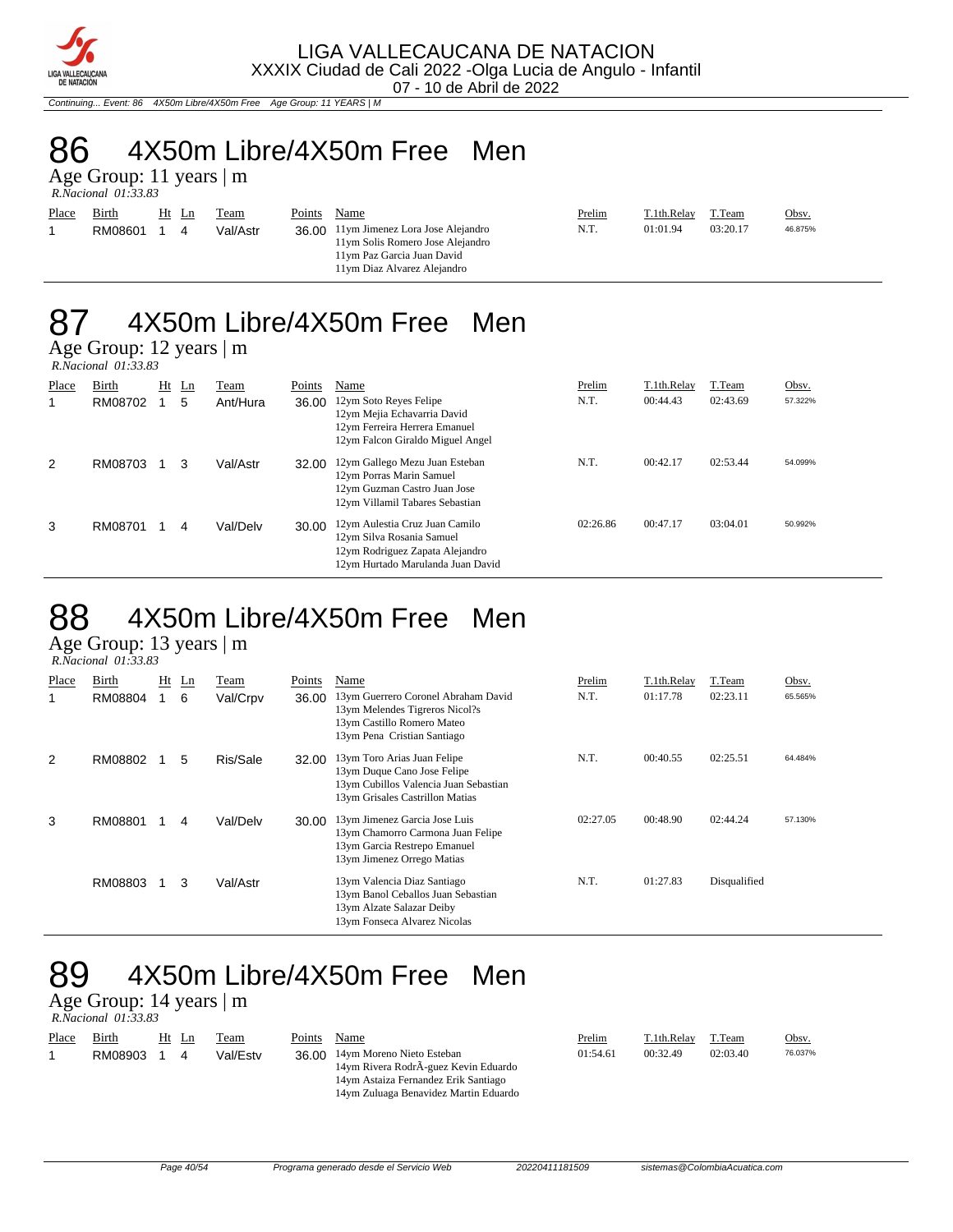

|   | Continuing Event: 89 |   | 4X50m Libre/4X50m Free Age Group: 14 YEARS   M |       |                                                                                                                                             |          |          |          |         |
|---|----------------------|---|------------------------------------------------|-------|---------------------------------------------------------------------------------------------------------------------------------------------|----------|----------|----------|---------|
| 2 | RM08905              | 2 | Val/Crpv                                       | 32.00 | 14ym Tuquerres Salamanca Johan Steven<br>14ym García Barrios Sebastian<br>14ym Garcia Pedraza Santiago<br>14ym Moreno Micolta Luis Miguel   | N.T.     | 00:37.08 | 02:09.82 | 72.277% |
| 3 | RM08901              | 5 | Bog/Cols                                       | 30.00 | 14ym Leon Ramirez Camilo Alejandro<br>14ym Rico Espinosa Santiago<br>14ym Moreno Meza Jairo Josue<br>14ym Mouthon GonzÁlez Alberto          | 02:01.96 | 00:33.10 | 02:13.27 | 70.406% |
| 4 | RM08902              | 6 | Bog/Comp                                       | 28.00 | 14ym Bulla Rincon Samuel<br>14ym Mora Guevara David<br>14ym Arroyo Bustos Samuel David<br>14ym Prieto Alvarez Juan Camilo                   | N.T.     | 00:36.86 | 02:18.80 | 67.601% |
|   | RM08904              | 3 | Tol/Lozt                                       |       | 14ym Ortiz Rodriguez Juan David<br>14ym Agudelo UreÑa Juan Pablo<br>14ym Barragan Ferro Juan Felipe<br>14ym Leon Rojas Santiago Alejandro   | 02:04.42 | N.T.     | No Show  |         |
|   | RM08906              | 7 | Val/Estv                                       |       | 14ym Moreno Nieto Esteban<br>14ym Rendon Alzate Tomas Jose<br>14ym Zuluaga Benavidez Martin Eduardo<br>14ym Rivera RodrÃ-guez Kevin Eduardo | N.T.     | N.T.     | No Show  |         |

## 50m Espalda/50m Back Men

Age Group: 11 years | m

| R.Nacional 00:25.71 |  |
|---------------------|--|

| Place          | Birth  |                  | $Ht$ Ln | Team     | Points | Name                                    | Prelim   | Time     | Obsv.   |
|----------------|--------|------------------|---------|----------|--------|-----------------------------------------|----------|----------|---------|
| 1              | 110208 | $2 \quad 3$      |         | Cal/Acaf | 18.00  | VEGA SEPULVEDA Emiliano                 | 00:48.38 | 00:42.13 | 61.025% |
| $\overline{2}$ | 110526 | 2                | 4       | Val/Estv |        | 16.00 OLIVEROS MARTINEZ Samuel Matias   | 00:44.12 | 00:43.61 | 58.954% |
| 3              | 110906 | 2 <sub>5</sub>   |         | Val/Delv |        | 15.00 CHAMORRO CARMONA Matias           | 00:45.20 | 00:45.67 | 56.295% |
| 4              | 111130 | $2 \quad 6$      |         | Val/Navv |        | 14.00 BERMUDEZ QUIÑONEZ Johan Sebastian | 00:49.73 | 00:47.02 | 54.679% |
| 5              | 111104 | $1 \quad 3$      |         | Ris/Sale | 13.00  | DUQUE CANO Juan Esteban                 | N.T.     | 00:48.46 | 53.054% |
| 6              | 110128 | $2 \overline{7}$ |         | Val/Agdv |        | 12.00 RIVERA FERREIRA Alejandro         | 00:56.38 | 00:49.12 | 52.341% |
| $\overline{7}$ | 110305 |                  | 4       | Bog/Nrvb | 11.00  | CARRANO MIGUEL Fabian Andres            | N.T.     | 00:50.44 | 50.971% |
| 8              | 111116 | $\mathbf{1}$     | -6      | Val/Estv |        | 10.00 AGUIRRE ANGEL Sebastian           | N.T.     | 00:50.53 | 50.881% |
| 9              | 110926 | 2 <sub>2</sub>   |         | Qui/Selq |        | 8.00 GONZALEZ MORA Samuel               | 00:53.31 | 00:53.87 | 47.726% |
| 10             | 111215 | $2 \quad 1$      |         | Val/Delv | 7.00   | BEDOYA RESTREPO Mateo                   | 00:56.75 | 00:54.52 | 47.157% |
| 11             | 111101 | $2 \quad 8$      |         | Pan/Allp |        | 6.00 PONTE VARGAS Johny Joel            | 01:00.34 | 00:57.49 | 44.721% |
| 12             | 111008 | 1                | 5       | Val/Delv |        | 5.00 VICTORIA SANABRIA Tomas            | N.T.     | 01:02.17 | 41.354% |
| 13             | 110131 | $2 \quad 0$      |         | Pan/Allp | 4.00   | DOMINGUEZ GARCIA Manuel Alejandro       | N.T.     | 01:02.51 | 41.129% |
| 14             | 111216 | $\overline{2}$   | 9       | Val/Astr |        | 3.00 JIMENEZ LORA Jose Alejandro        | 01:01.15 | 01:05.46 | 39.276% |

## 91 50m Espalda/50m Back Men

Age Group: 12 years | m

| R.Nacional 00:25.71 |  |
|---------------------|--|
|                     |  |

|        |               |          | Team                                      |  |                                                                                                                                                                                                                                                                                                                                                                                           |          | Obsv.                            |
|--------|---------------|----------|-------------------------------------------|--|-------------------------------------------------------------------------------------------------------------------------------------------------------------------------------------------------------------------------------------------------------------------------------------------------------------------------------------------------------------------------------------------|----------|----------------------------------|
| 100326 | 2             | 4        | Bog/Rin                                   |  | 00:39.92                                                                                                                                                                                                                                                                                                                                                                                  | 00:37.44 | 68.670%                          |
| 100305 | 2             | -3       | Cal/Orcl                                  |  | 00:41.44                                                                                                                                                                                                                                                                                                                                                                                  | 00:38.47 | 66.831%                          |
| 100901 | 2             | 5        | Val/Agdy                                  |  | 00:40.51                                                                                                                                                                                                                                                                                                                                                                                  | 00:39.39 | 65.270%                          |
| 100224 |               |          | Ant/Dmta                                  |  | 00:43.41                                                                                                                                                                                                                                                                                                                                                                                  | 00:39.87 | 64.485%                          |
| 100530 |               |          | Tol/Tibt                                  |  | N.T.                                                                                                                                                                                                                                                                                                                                                                                      | 00:41.68 | 61.684%                          |
| 100611 | 1.            |          | Val/Navv                                  |  | N.T.                                                                                                                                                                                                                                                                                                                                                                                      | 00:41.93 | 61.316%                          |
| 100105 | $\mathcal{P}$ | - 6      | Val/Navv                                  |  | 00:42.48                                                                                                                                                                                                                                                                                                                                                                                  | 00:43.13 | 59.610%                          |
| 100106 | 2             | -9       | Pan/Allp                                  |  | 00:47.76                                                                                                                                                                                                                                                                                                                                                                                  | 00:44.98 | 57.159%                          |
| 100830 | 2             |          | Qui/Selg                                  |  | 00:46.25                                                                                                                                                                                                                                                                                                                                                                                  | 00:45.90 | 56.013%                          |
| 101025 | $\mathcal{P}$ | $\Omega$ | Val/Ortv                                  |  | 00:48.96                                                                                                                                                                                                                                                                                                                                                                                  | 00:46.74 | 55.006%                          |
| 100204 | 2             |          | Ant/Dmta                                  |  | 00:45.41                                                                                                                                                                                                                                                                                                                                                                                  | 00:47.15 | 54.528%                          |
|        |               |          | <b>Birth</b><br>$Ht$ Ln<br>2 <sub>2</sub> |  | 18.00 VALERO LANDI Mario Andres<br>16.00 VELASQUEZ GANAN Leonardo<br>15.00 VIERA CARDONA Samuel<br>14.00 TASCON ZULETA Miquel AndrÉs<br>13.00 VARGAS PALACIO Jose Isaac<br>12.00 RODRIGUEZ LOPEZ Jeronimo<br>11.00 HERRERA ESPINOSA Oscar Daniel<br>10.00 RIVERA PAZ Rene Hilel<br>8.00 AGUDELO FANDINO Juan Jose<br>7.00 IJAJI BUENO Yhair Daniel<br>6.00 ROJAS RAMIREZ Jefferson AndrÉs |          | Points<br>Prelim<br>Time<br>Name |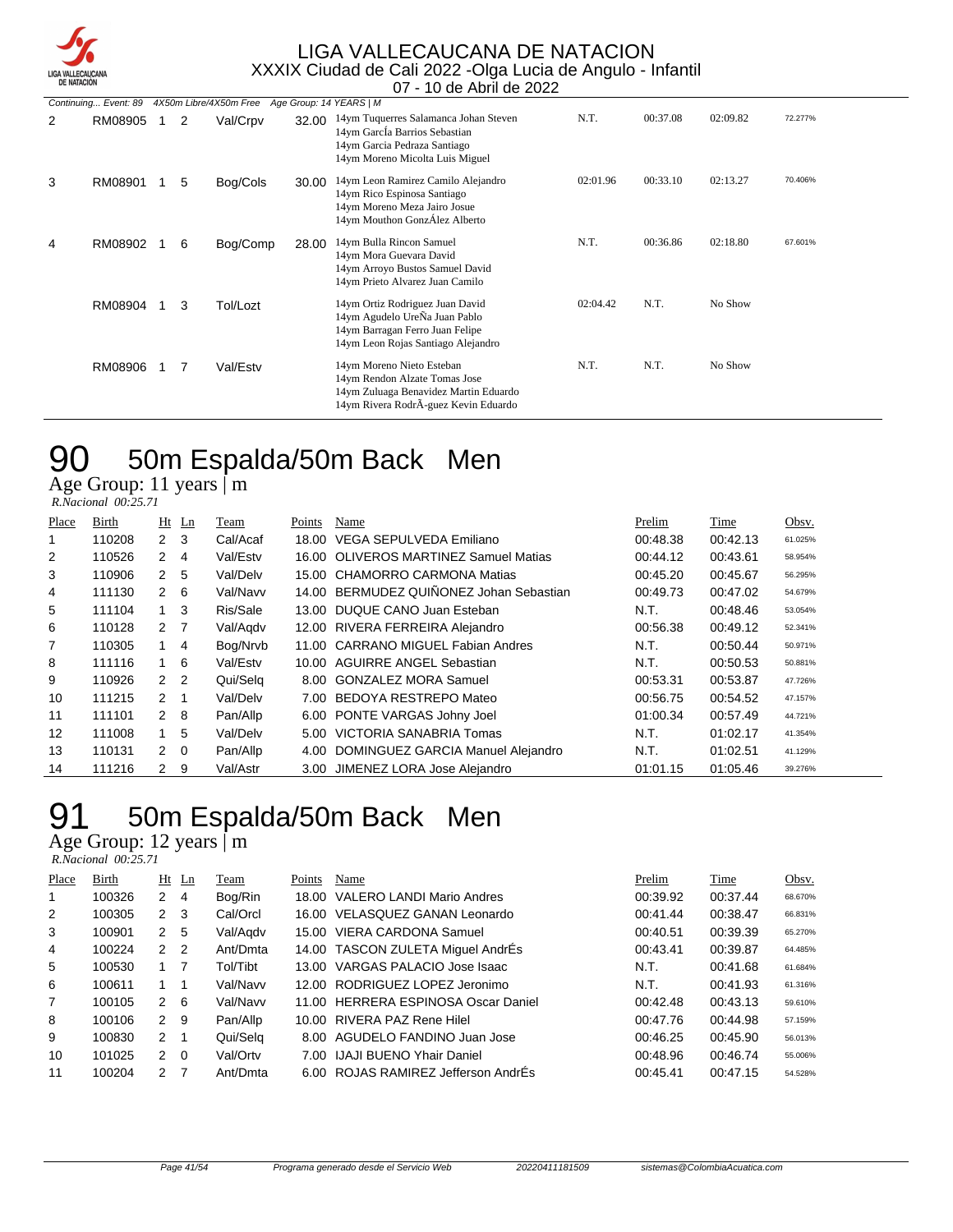

| <b>DE NATACION</b> |                      |   |                |                                              |                                     |          |          |         |
|--------------------|----------------------|---|----------------|----------------------------------------------|-------------------------------------|----------|----------|---------|
|                    | Continuing Event: 91 |   |                | 50m Espalda/50m Back Age Group: 12 YEARS   M |                                     |          |          |         |
| 12                 | 100723               | 2 | - 8            | Val/Delv                                     | 5.00 AULESTIA CRUZ Juan Camilo      | 00:46.99 | 00:47.34 | 54.309% |
| 13                 | 101127               |   | 4              | Val/Estv                                     | 4.00 AGUDELO GIRALDO Juan Sebastian | 00:54.97 | 00:48.72 | 52.771% |
| 14                 | 100106               |   | 5              | Atl/Npta                                     | 3.00 CAMARGO CASTELLAR Jhan Carlo   | 00:55.41 | 00:50.83 | 50.580% |
| 15                 | 100728               |   | 1 3            | Val/Ocea                                     | 2.00 GARZ?N JARAMILLO Juan Pablo    | 00:55.86 | 00:53.16 | 48.363% |
| 16                 | 101125               |   | $\overline{2}$ | Val/Astr                                     | 1.00 VILLAMIL TABARES Sebastian     | 01:08.09 | 01:01.22 | 41.996% |
| 17                 | 100926               |   | - 6            | Pan/Allp                                     | <b>ZAMORA BURGOS Gabriel</b>        | 00:59.63 | 01:01.95 | 41.501% |
|                    | 101008               |   | 8              | Val/Navv                                     | LENIS GIRALDO Santiago              | N.T.     | No Show  |         |

## 92 50m Espalda/50m Back Men

Age Group: 13 years | m

 *R.Nacional 00:25.71* 

| Place | Birth  | Ht             | Ln             | Team     | Points | Name                                  | Prelim   | Time     | Obsv.   |
|-------|--------|----------------|----------------|----------|--------|---------------------------------------|----------|----------|---------|
| 1     | 090104 | 3              | 5              | Tol/Tibt | 18.00  | SANTIAGO CORDOBA David                | 00:36.12 | 00:34.25 | 75.066% |
| 2     | 091104 | 3              | 3              | Ant/Dmta | 16.00  | MADRIGAL MEJÍA Juan AndrÉs            | 00:36.21 | 00:35.22 | 72.998% |
| 3     | 090512 | $\mathbf{1}$   | 2              | Ant/Nmaa | 15.00  | <b>LONDONO CARDONA Sebastian</b>      | N.T.     | 00:35.52 | 72.382% |
| 4     | 091210 | 3              | 4              | Val/Aqdv | 14.00  | ANGULO DIAZ Mateo                     | 00:35.99 | 00:35.61 | 72.199% |
| 5     | 090209 | 3              | 1              | Val/Accv | 13.00  | <b>GUZMAN PAYAN Martin</b>            | 00:39.63 | 00:36.21 | 71.002% |
| 6     | 090108 | $\mathbf{1}$   | 5              | Ant/Hura |        | 12.00 ALZATE VALENCIA Kevin Alexander | N.T.     | 00:36.79 | 69.883% |
| 7     | 091104 | 3              | 6              | Val/Crpv | 11.00  | <b>GUERRERO CORONEL Abraham David</b> | 00:38.52 | 00:37.20 | 69.113% |
| 8     | 090301 | 3              | 8              | Bog/Cols | 10.00  | MUNOZ GUIO Juan David                 | 00:40.71 | 00:37.93 | 67.783% |
| 9     | 091002 | 3              | $\overline{2}$ | Val/Posv | 8.00   | UMAñA VIDAL Juan Miquel               | 00:38.71 | 00:38.24 | 67.233% |
| 10    | 090630 | 3              | 7              | Val/Cofv | 7.00   | <b>GONZALEZ ZURITA Juan David</b>     | 00:39.01 | 00:38.28 | 67.163% |
| 11    | 090429 | $\overline{2}$ | 5              | Val/Navv | 6.00   | ANGEL MUÑOZ Samuel                    | 00:42.28 | 00:38.47 | 66.831% |
| 12    | 091031 | $\overline{2}$ | 4              | Tol/Lozt | 5.00   | <b>VARON POLOCHE Thomas David</b>     | 00:41.87 | 00:39.65 | 64.842% |
| 13    | 090424 | 3              | 9              | Bog/Cbn  | 4.00   | <b>BLANCO SOCHA Alvaro</b>            | 00:41.16 | 00:39.74 | 64.696% |
| 14    | 091223 | 2              | 6              | Val/Crpv | 3.00   | CALVO LORA Santiago                   | 00:43.70 | 00:40.45 | 63.560% |
| 15    | 090928 | $\mathbf{1}$   | 1              | Tol/Cdci | 2.00   | GUIO DE LOS REYES Juan Felipe         | N.T.     | 00:41.07 | 62.600% |
| 16    | 090706 | $\mathbf{1}$   | 7              | Bog/Cols | 1.00   | ARJONA OVALLE Samuel                  | N.T.     | 00:41.28 | 62.282% |
| 17    | 090505 | 3              | 0              | Val/Lacv |        | ZALAZAR OSPINA Santiago Sant          | 00:41.60 | 00:41.73 | 61.610% |
| 18    | 091003 | $\overline{2}$ | 3              | Val/Crpv |        | <b>MELENDES TIGREROS Nicol?s</b>      | 00:43.39 | 00:42.44 | 60.580% |
| 19    | 090208 | $\mathbf{1}$   | 4              | Val/Delv |        | CHAMORRO CARMONA Juan Felipe          | 01:02.69 | 00:43.75 | 58.766% |
| 20    | 091128 | $\overline{2}$ | 1              | Cal/Acaf |        | ESPITIA ROJAS Santiago                | 00:49.25 | 00:43.77 | 58.739% |
| 21    | 090206 | $\mathbf{1}$   | 3              | Nar/Azcn |        | ARGOTE BASANTE Jefferson Santiago     | N.T.     | 00:43.95 | 58.498% |
| 22    | 090322 | $\overline{2}$ | $\overline{2}$ | Val/Estv |        | <b>COCUYAME MONTES Nicolas</b>        | 00:46.41 | 00:45.16 | 56.931% |
| 23    | 091125 | 2              | $\overline{7}$ | Ant/Hura |        | <b>MARIN RAGA Samuel</b>              | 00:46.67 | 00:45.66 | 56.307% |
| 24    | 091002 | 2              | 8              | Tol/Lozt |        | PARRA SUAREZ Lukas                    | 00:52.45 | 00:47.04 | 54.656% |
| 25    | 090119 | 2              | 0              | Val/Delv |        | <b>JIMENEZ ORREGO Matias</b>          | 00:55.10 | 00:51.23 | 50.185% |
| 26    | 091017 | $\mathbf{1}$   | 8              | Val/Delv |        | <b>JIMENEZ GARCIA Jose Luis</b>       | N.T.     | 00:51.61 | 49.816% |
| 27    | 091006 | 2              | 9              | Val/Astr |        | VALENCIA DIAZ Santiago                | 00:54.63 | 00:54.00 | 47.611% |
|       | 090415 | 1.             | 6              | Val/Navv |        | ACOSTA ROCHA Orlando                  | N.T.     | No Show  |         |

## 50m Espalda/50m Back Men

Age Group: 14 years | m

| R.Nacional 00:25.71 |  |
|---------------------|--|

| Place        | Birth  |   | Ht Ln          | Team     | Points | Name                                 | Prelim   | Time     | Obsv.   |
|--------------|--------|---|----------------|----------|--------|--------------------------------------|----------|----------|---------|
| $\mathbf{1}$ | 080417 | 4 | 4              | Atl/Npta |        | 18.00 BENAVIDES GRANADOS Jhese David | 00:31.55 | 00:31.06 | 82.775% |
| 2            | 081106 | 4 |                | Val/Estv |        | 16.00 MORENO NIETO Esteban           | 00:33.97 | 00:32.11 | 80.069% |
| 3            | 080314 | 4 | 5              | Nar/Azcn |        | 15.00 URBANO GAMBOA Jair Alejandro   | 00:33.59 | 00:33.12 | 77.627% |
| 4            | 080116 | 4 | $\overline{2}$ | Bog/Cols |        | 14.00 LEON RAMIREZ Camilo Alejandro  | 00:33.90 | 00:33.15 | 77.557% |
| 5            | 080626 | 4 | - 7            | Bog/Fenb |        | 13.00 AREVALO AMAYA Juan David       | 00:33.90 | 00:33.30 | 77.207% |
| 6            | 080525 | 4 | - 3            | Ant/Narv |        | 12.00 SERNA ZULUAGA Juan David       | 00:33.65 | 00:33.51 | 76.723% |
| 7            | 080714 | 4 | - 8            | Bog/Comp |        | 11.00 ARROYO BUSTOS Samuel David     | 00:34.00 | 00:33.84 | 75.975% |
| 8            | 080514 | 4 | - 0            | Val/Navv |        | 10.00 LOSADA CAMACHO Juan Esteban    | 00:34.28 | 00:34.15 | 75.286% |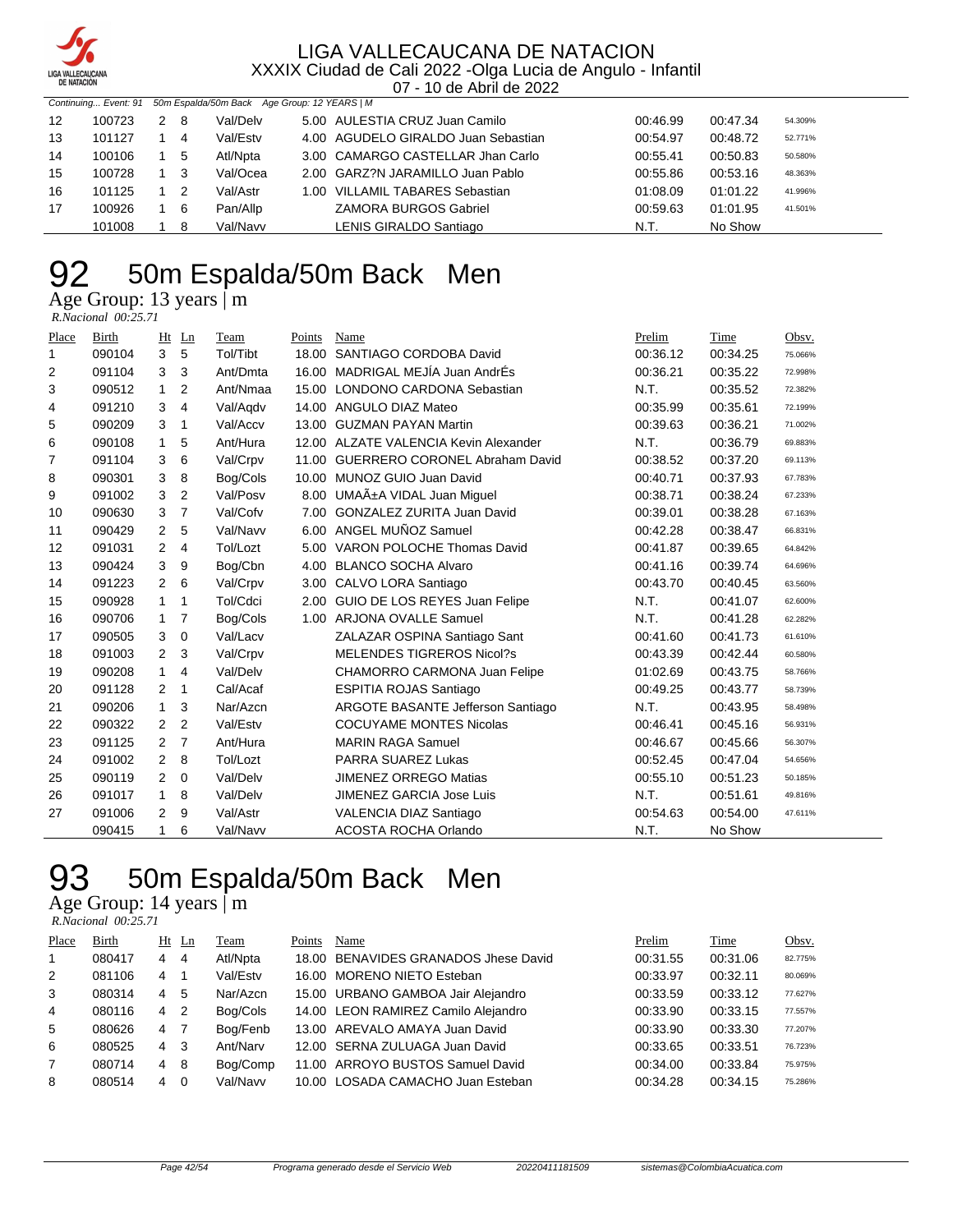

07 - 10 de Abril de 2022

|                   |        |                |                | Continuing Event: 93 50m Espalda/50m Back Age Group: 14 YEARS   M |                   |                                         |          |          |         |
|-------------------|--------|----------------|----------------|-------------------------------------------------------------------|-------------------|-----------------------------------------|----------|----------|---------|
| 9                 | 081128 | 4              | 9              | Val/Lacv                                                          |                   | 8.00 ECHEVERRI MEDINA Juan Jose         | 00:34.25 | 00:34.57 | 74.371% |
| 10                | 080119 | 4              | 6              | Ant/H <sub>2oa</sub>                                              |                   | 7.00 AGUDELO RENDON Andres Alejandro    | 00:33.75 | 00:34.63 | 74.242% |
| 11                | 080805 | 3              | 4              | Pan/Bpp                                                           |                   | 6.00 RIVAS BARRERA Manuel Alejandro     | 00:35.70 | 00:36.27 | 70.885% |
| $12 \overline{ }$ | 080520 | 2              | 8              | Val/Ortv                                                          |                   | 5.00 MARTÍNEZ CARDONA NicolÁs           | N.T.     | 00:36.79 | 69.883% |
| 12                | 080604 | 2              | 9              | Ant/Estr                                                          | 5.00              | PAZ SAMBONI Johan David                 | N.T.     | 00:36.79 | 69.883% |
| 14                | 080502 | 2              | $\mathbf{1}$   | Tol/Lozt                                                          | 3.00 <sub>1</sub> | <b>ORTIZ RODRIGUEZ Juan David</b>       | N.T.     | 00:36.91 | 69.656% |
| 15                | 080729 | 1              | 4              | Tol/Lozt                                                          |                   | 2.00 AGUDELO UREÑA Juan Pablo           | N.T.     | 00:36.98 | 69.524% |
| 16                | 080423 | 3              | 5              | Ris/Sale                                                          |                   | 1.00 VASQUEZ PIEDRAHITA Mateo           | 00:37.57 | 00:37.05 | 69.393% |
| 17                | 080416 | 3              | $\overline{2}$ | Bog/Cols                                                          |                   | ORJUELA MUÑOZ Samuel                    | 00:40.77 | 00:37.31 | 68.909% |
| 18                | 080229 | 3              | 3              | Val/Crpv                                                          |                   | <b>TUQUERRES SALAMANCA Johan Steven</b> | 00:39.85 | 00:37.40 | 68.743% |
| 19                | 080616 | 3              | 0              | Bog/Cols                                                          |                   | <b>MOUTHON GONZÁLEZ Alberto</b>         | 00:43.89 | 00:38.07 | 67.533% |
| 20                | 081031 | 3              | 7              | Val/Posv                                                          |                   | SANTACRUZ MEDINA Neythan Alexis         | 00:40.81 | 00:38.68 | 66.468% |
| 21                | 080806 | 1              | 3              | Tol/Lozt                                                          |                   | LEON ROJAS Santiago Alejandro           | N.T.     | 00:39.65 | 64.842% |
| 22                | 080802 | 3              | 9              | Bog/Comp                                                          |                   | PRIETO ALVAREZ Juan Camilo              | 00:43.42 | 00:39.83 | 64.549% |
| 23                | 081224 | 3              | $\mathbf 1$    | Val/Delv                                                          |                   | <b>ORTIZ GUERRERO Milton Stiven</b>     | 00:41.42 | 00:40.09 | 64.131% |
| 24                | 080829 | 1              | 6              | Bog/Naut                                                          |                   | <b>JIMENEZ SOTO Samuel</b>              | N.T.     | 00:41.59 | 61.818% |
| 25                | 081010 | 3              | 6              | Val/Ocea                                                          |                   | LOAIZA LOPEZ Santiago                   | 00:40.71 | 00:41.68 | 61.684% |
| 26                | 081210 | 3              | 8              | Val/Cofv                                                          |                   | MARTÍNEZ CASTRO Ricardo                 | 00:42.31 | 00:41.69 | 61.669% |
| 27                | 080208 | 2              | 5              | Val/Delv                                                          |                   | <b>MARTINEZ RUANO David</b>             | 00:45.88 | 00:41.92 | 61.331% |
| 28                | 080326 | $\overline{2}$ | $\overline{4}$ | Tol/Lozt                                                          |                   | <b>BARRAGAN FERRO Juan Felipe</b>       | 00:45.20 | 00:42.15 | 60.996% |
| 29                | 081119 | 1              | 2              | Tol/Tibt                                                          |                   | <b>SUAREZ MOSQUERA Samuel Andres</b>    | N.T.     | 00:43.09 | 59.666% |
| 30                | 080403 | 2              | 7              | Ecu/Kgs                                                           |                   | <b>TOSCANO BUCHELI Sandino Yarik</b>    | N.T.     | 00:43.38 | 59.267% |
| 31                | 080730 | 1              | 5              | Val/Estv                                                          |                   | RAMIREZ LOAIZA Juan Jose                | N.T.     | 00:45.03 | 57.095% |
| 32                | 080222 | $\overline{2}$ | 6              | Cau/Orcu                                                          |                   | RUIZ QUINTERO Juan Jacob                | N.T.     | 00:45.85 | 56.074% |
| 33                | 080104 | 2              | 3              | Pan/Allp                                                          |                   | <b>RAMOS LUNA Abdiel</b>                | N.T.     | 00:49.57 | 51.866% |
| 34                | 080314 | $\overline{2}$ | $\overline{2}$ | Pan/Allp                                                          |                   | CEREZO MORA Pirro Alexei                | N.T.     | 00:54.25 | 47.392% |
|                   | 080723 | 2              | 0              | Met/Velm                                                          |                   | PARRA RUIZ Samuel Eduardo               | N.T.     | No Show  |         |

# 94 50m Mariposa/50m Fly Women

Age Group: 10 years | f  *R.Nacional 00:26.74* 

| Place | Birth  | Ht Ln | Team     | Points | Name                                 | Prelim   | Time     | Obsv.   |
|-------|--------|-------|----------|--------|--------------------------------------|----------|----------|---------|
|       | 120103 | 3     | Ant/Dmta |        | 18.00 ECHAVARRIA JIMENEZ Sara Sofia  | N.T.     | 00:53.26 | 50.207% |
| 2     | 120124 | 6     | Ris/Cmfr |        | 16.00 PEÑA PORRAS Sinai Alejandra    | N.T.     | 01:00.64 | 44.096% |
| 3     | 120427 |       | Tol/Cdci |        | 15.00 CASTRO POMAR Mariana Del Pilar | N.T.     | 01:04.17 | 41.671% |
| 4     | 120815 |       | Val/Delv |        | 14.00 NARVAEZ ALVAREZ Danna Sofia    | N.T.     | 01:05.77 | 40.657% |
| 5     | 120324 | 2     | Val/Delv |        | 13.00 TAPIA RODRIGUEZ Samantha       | N.T.     | 01:09.25 | 38.614% |
| 6     | 120526 | 5     | Val/Delv |        | 12.00 OCAMPO HERNANDEZ Sara          | 01:17.91 | 01:09.35 | 38.558% |
|       | 120307 | 4     | Val/Delv |        | 11.00 PAZ GARCIA Maria Jose          | 00:58.65 | 01:09.84 | 38.288% |

## 95 50m Mariposa/50m Fly Women

Age Group: 11 years | f

| R.Nacional 00:26.74 |  |
|---------------------|--|

| Place | Birth  | $Ht$ Ln | Team     | Points | Name                                | Prelim   | Time     | Obsv.   |
|-------|--------|---------|----------|--------|-------------------------------------|----------|----------|---------|
| 1     | 111001 | 4       | Ant/Dmta |        | 18.00 VASQUEZ GARCÍA Luciana        | 00:39.32 | 00:37.48 | 71.345% |
| 2     | 110530 | 2       | Tol/Tibt |        | 16.00 TRIANA MARTINEZ Ana Sofia     | 00:42.14 | 00:39.16 | 68.284% |
| 3     | 111221 | 5       | Val/Accv |        | 15.00 NIETO LOPEZ Martina           | 00:40.45 | 00:39.35 | 67.954% |
| 4     | 110518 | 6       | Nar/Asen |        | 14.00 CASTILLO ERASO Laura          | 00:40.84 | 00:39.79 | 67.203% |
| 5     | 110618 |         | Ris/Cmfr |        | 13.00 RAMIREZ GIRALDO Isabella      | 00:46.43 | 00:40.53 | 65.976% |
| 6     | 110314 | 3       | Val/Guad |        | 12.00 GIRALDO ESCOBAR Luciana       | 00:40.48 | 00:41.26 | 64.809% |
| 7     | 110201 |         | Val/Delv |        | 11.00 PADRON ARCIA Hadassa Jholieth | 00:47.02 | 00:44.67 | 59.861% |
| 8     | 110825 | 0       | Ant/Dmta |        | 10.00 MAZO GOMEZ Kristyl Valentina  | N.T.     | 00:49.93 | 53.555% |
| 9     | 110325 | 9       | Bog/Cols |        | 8.00 SANCHEZ BARRIOA Gabriela       | N.T.     | 00:51.49 | 51.932% |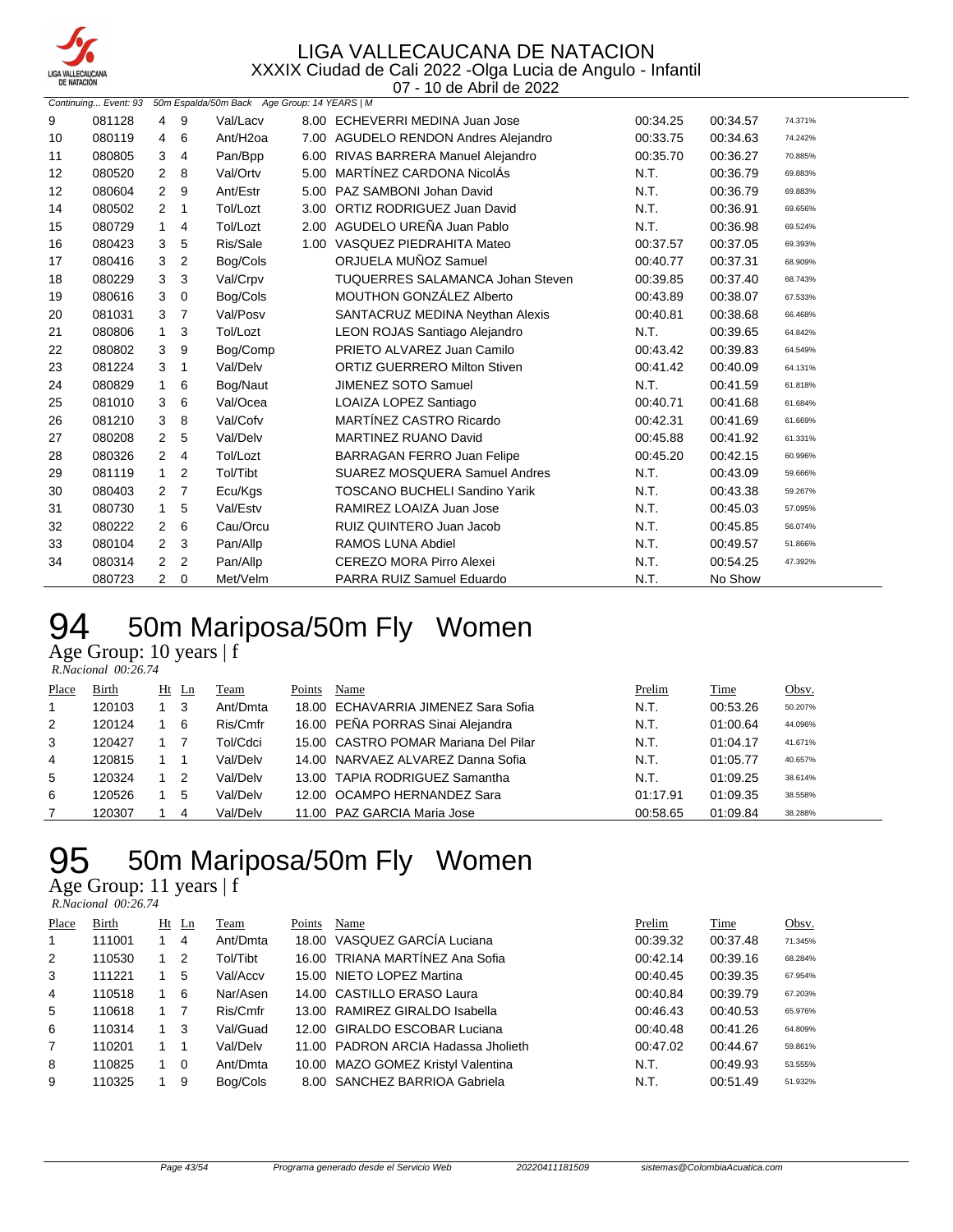

07 - 10 de Abril de 2022

Continuing... Event: 95 50m Mariposa/50m Fly Age Group: 11 YEARS | F

10 110301 1 8 Nar/Azcn 7.00 MONTEZUMA GUERRERO Noelia Maria N.T. 00:55.94 47.801%

## 96 50m Mariposa/50m Fly Women

Age Group: 12 years | f  *R.Nacional 00:26.74* 

| Place | <b>Birth</b> |                  | $Ht$ Ln        | Team                 | Points | Name                               | Prelim   | Time     | Obsv.   |
|-------|--------------|------------------|----------------|----------------------|--------|------------------------------------|----------|----------|---------|
|       | 100303       | $\mathbf{2}$     |                | Ant/H <sub>20a</sub> | 18.00  | <b>GUTIERREZ LONDONO Guadalupe</b> | 00:42.50 | 00:35.92 | 74.443% |
| 2     | 100813       | 2                | -5             | Val/Agdv             | 16.00  | <b>OLARTE GONZALEZ Luciana</b>     | 00:38.09 | 00:36.71 | 72.841% |
| 3     | 100531       |                  | 2              | Ant/Estr             | 15.00  | MESA TOBON Diana Camila            | N.T.     | 00:37.26 | 71.766% |
| 4     | 101118       | 2                | 8              | Bog/Comp             | 14.00  | <b>MARTIN AREVALO Tatiana</b>      | 00:42.75 | 00:37.44 | 71.421% |
| 5     | 100226       | 2 4              |                | Val/Guad             |        | 13.00 GARCÍA ROJAS Catalina        | 00:36.72 | 00:37.95 | 70.461% |
| 6     | 100313       | 1                | 6              | Ant/Hura             |        | 12.00 LIZCANO MARTIN Shara Luna    | N.T.     | 00:38.34 | 69.744% |
| 7     | 100314       | 2                | - 6            | Cal/Orcl             |        | 11.00 PARRA BURGOS Samantha        | 00:39.81 | 00:38.91 | 68.723% |
| 8     | 100401       | 2 <sub>3</sub>   |                | Ant/Hura             |        | 10.00 LONDONO MEJIA Isabella       | 00:39.51 | 00:39.00 | 68.564% |
| 9     | 100119       | $2 \overline{7}$ |                | Ris/Flam             |        | 8.00 CARDENAS BENJUMEA Evelyn      | 00:41.63 | 00:39.75 | 67.270% |
| 10    | 100605       | 2 <sub>2</sub>   |                | Val/Dlfv             | 7.00   | YACA BERNAL MarÍa Jose             | 00:40.01 | 00:40.23 | 66.468% |
| 11    | 101008       | $1 \quad$        | $\overline{4}$ | Qui/Selg             |        | 6.00 AVENDAÑO PINTO Ashly Nicoleth | 00:43.80 | 00:40.51 | 66.008% |
| 12    | 100301       | $2\quad 0$       |                | Val/Agdv             | 5.00   | REALPE HERNANDEZ Paulina           | 00:43.42 | 00:41.56 | 64.341% |
| 13    | 100312       |                  | 5              | Val/Guad             | 4.00   | SANDOVAL CLAROS Luciana            | 00:44.77 | 00:42.22 | 63.335% |
| 14    | 101124       | 2                | 9              | Val/Delv             | 3.00   | <b>HERNANDEZ QUEVEDO Mariana</b>   | 00:43.04 | 00:44.01 | 60.759% |
| 15    | 101008       | $1 \quad 7$      |                | Val/Guad             | 2.00   | LOPEZ GONZALEZ Mariana             | N.T.     | 00:50.29 | 53.172% |
| 16    | 100215       |                  | 3              | Val/Guad             | 1.00   | JARAMILLO GARCIA Maria Camila      | 00:52.91 | 00:52.52 | 50.914% |

# 97 50m Mariposa/50m Fly Women

Age Group: 13 years | f  *R.Nacional 00:26.74* 

| Place | Birth  | Ht             | $_{\text{Ln}}$ | Team     | Points | Name                                  | Prelim   | Time     | Obsv.   |
|-------|--------|----------------|----------------|----------|--------|---------------------------------------|----------|----------|---------|
| 1     | 091106 | 4              | 4              | Val/Crpv | 18.00  | DE LA CRUZ CORTEZ Salome              | 00:31.11 | 00:30.75 | 86.959% |
| 2     | 090520 | 4              | 3              | Ant/Hura |        | 16.00 ALVAREZ GOMEZ Sofia             | 00:34.29 | 00:33.36 | 80.156% |
| 3     | 090213 | 4              | 5              | Val/Aqdv |        | 15.00 OLARTE GONZALEZ Mariana         | 00:33.74 | 00:33.40 | 80.060% |
| 4     | 090302 | $\overline{2}$ | 9              | Nar/Asen |        | 14.00 MARTÍNEZ TAPIA Yireh Sophia     | N.T.     | 00:34.28 | 78.005% |
| 5     | 090224 | 2              | $\overline{7}$ | Ant/Lera |        | 13.00 MANRIQUE OSORIO Maria Jose      | N.T.     | 00:35.10 | 76.182% |
| 6     | 090405 | 4              | 1              | Ant/Hura |        | 12.00 VARGAS VARGAS Maria Juliana     | 00:37.48 | 00:35.27 | 75.815% |
| 7     | 090422 | 4              | 6              | Val/Cofv | 11.00  | MUÑOZ SALAZAR Emely                   | 00:35.64 | 00:35.68 | 74.944% |
| 8     | 090614 | $\mathbf{1}$   | 4              | Tol/Tibt | 10.00  | <b>BRYAN NAVARRO Estrella Del Mar</b> | N.T.     | 00:35.70 | 74.902% |
| 9     | 091213 | 4              | 8              | Bog/Comp | 8.00   | CASAS MAHECHA Sara Sofia              | 00:37.75 | 00:36.14 | 73.990% |
| 9     | 091007 | 4              | 7              | Bog/Comp |        | 8.00 RODRIGUEZ QUITIAN Zara Gabriela  | 00:37.27 | 00:36.14 | 73.990% |
| 11    | 090624 | 4              | 9              | Bog/Cols | 6.00   | <b>FONSECA RUIZ Isabella</b>          | 00:37.81 | 00:36.26 | 73.745% |
| 12    | 090727 | 4              | 2              | Val/Accv | 5.00   | <b>VARGAS RINCON Laura</b>            | 00:36.25 | 00:36.37 | 73.522% |
| 13    | 090111 | 3              | 5              | Val/Accv | 4.00   | TERRANOVA ZAMORA María Jose           | 00:38.43 | 00:37.19 | 71.901% |
| 14    | 091201 | 3              | 4              | Pan/Bpp  | 3.00   | SAAVEDRA ARRUE Maria Sofia            | 00:38.08 | 00:37.25 | 71.785% |
| 15    | 091001 | 4              | 0              | Val/Estv | 2.00   | CEBALLOS LOZANO Mariana               | 00:37.90 | 00:37.97 | 70.424% |
| 16    | 090303 | 3              | $\overline{2}$ | Nar/Asen | 1.00   | MUÑOZ BOLANOS Sara Julieth            | 00:40.77 | 00:38.12 | 70.147% |
| 17    | 090113 | 3              | 6              | Ant/Dnea |        | UPEGUI BEDOYA Maria Victoria          | 00:38.88 | 00:38.45 | 69.545% |
| 18    | 090427 | 3              | 7              | Val/Lacv |        | OCAMPO AYALA Saray Helena             | 00:41.50 | 00:39.05 | 68.476% |
| 19    | 090809 | 3              | 1              | Val/Cofv |        | <b>HERRERA BARON Mariana</b>          | 00:42.29 | 00:40.23 | 66.468% |
| 20    | 090910 | 1              | 6              | Bog/Nrvb |        | <b>TORRES CAJAMARCA Samantha</b>      | N.T.     | 00:40.55 | 65.943% |
| 21    | 090402 | 3              | 8              | Bog/Nrvb |        | SALINAS ZAMORA Marla Lucia            | 00:43.62 | 00:42.03 | 63.621% |
| 22    | 090902 | 3              | 9              | Val/Crpv |        | PAYA RAMIREZ Melany                   | 00:44.86 | 00:42.42 | 63.036% |
| 23    | 090510 | 2              | 3              | Val/Rgbv |        | <b>MELO ECHEVERRY Valentina</b>       | 00:48.59 | 00:43.40 | 61.613% |
| 24    | 091002 | 2              | 4              | Ris/Sale |        | MARIN PATIÑO MarÍa Alejandra          | 00:46.93 | 00:43.41 | 61.599% |
| 25    | 090226 | 2              | $\mathbf{1}$   | Bog/Comp |        | GUTIERREZ ARIAS Sarah Alejandra       | N.T.     | 00:45.03 | 59.383% |
| 26    | 090910 | 1              | 2              | Bog/Nrvb |        | <b>TORRES CAJAMARCA Catalina</b>      | N.T.     | 00:45.48 | 58.795% |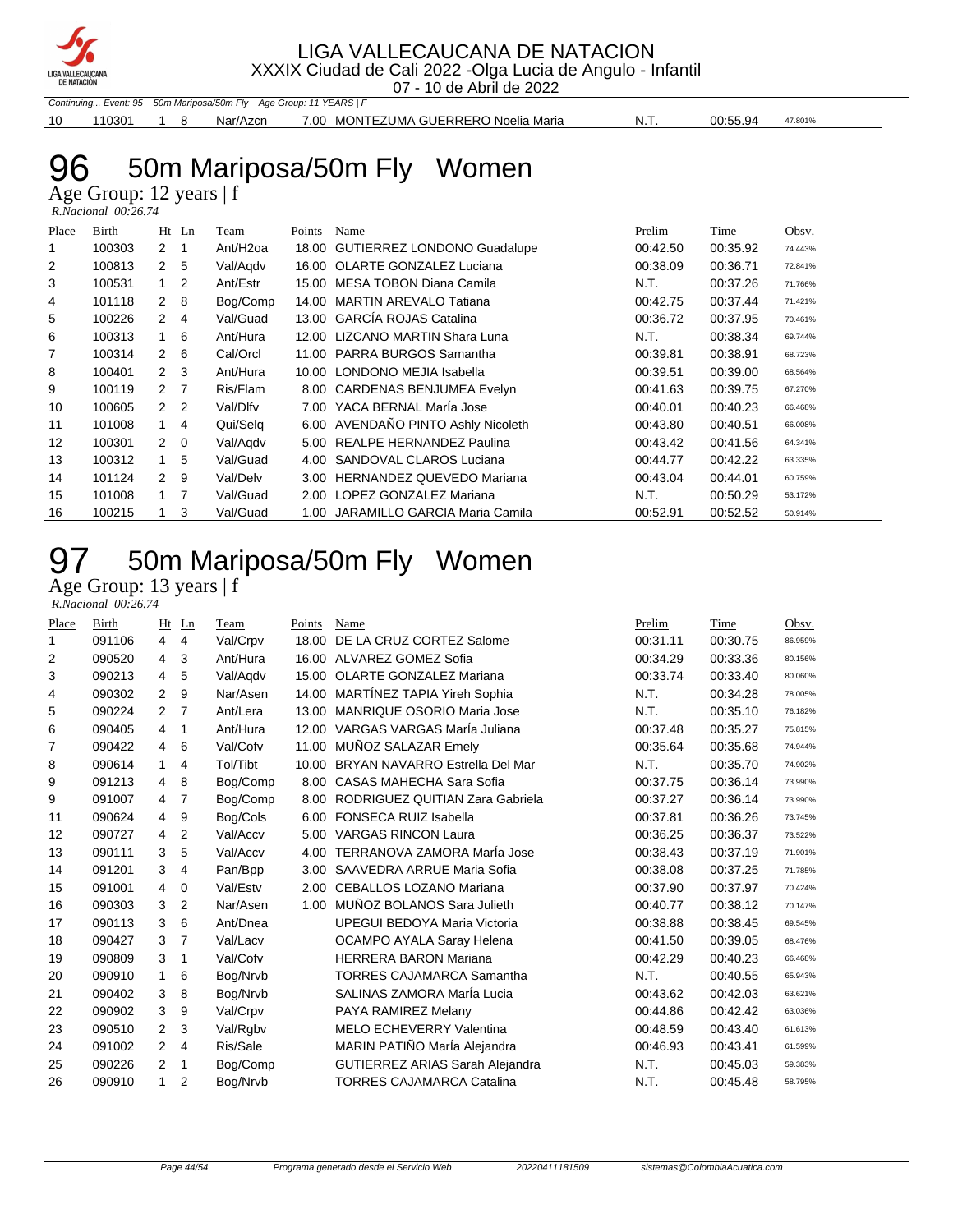

07 - 10 de Abril de 2022

|    | Continuing Event: 97 |                | 50m Mariposa/50m Fly Age Group: 13 YEARS   F |          |                                       |          |          |         |  |  |  |
|----|----------------------|----------------|----------------------------------------------|----------|---------------------------------------|----------|----------|---------|--|--|--|
| 27 | 090205               | 3              | - 0                                          | Val/Lacv | <b>EMELY EMELY Emely Correa</b>       | 00:45.54 | 00:45.60 | 58.640% |  |  |  |
| 28 | 091028               | 2              | 5                                            | Qui/Selg | RANGEL ORTIZ Isabel Sofia             | 00:47.74 | 00:45.74 | 58.461% |  |  |  |
| 29 | 090715               |                | -3                                           | Nar/Azcn | <b>GUAITARILLA SUAREZ Sara Camila</b> | N.T.     | 00:47.31 | 56.521% |  |  |  |
| 30 | 091123               | 2              | - 6                                          | Val/Delv | <b>BENITEZ GRANADOS Sofia</b>         | 00:50.62 | 00:49.70 | 53.803% |  |  |  |
| 31 | 090713               |                | 5                                            | Cau/Orcu | NEIRA ARCE Alejandra                  | N.T.     | 00:52.15 | 51.275% |  |  |  |
| 32 | 090923               | $1 \quad 7$    |                                              | Pan/Allp | DOMINGUEZ GARCIA Lauren Margarita     | N.T.     | 01:08.01 | 39.318% |  |  |  |
|    | 091024               | 2 <sub>2</sub> |                                              | Val/Crpv | BORRERO MU?OZ Laura Sofia             | 00:53.89 | No Show  |         |  |  |  |
|    | 090808               | 3 <sub>3</sub> |                                              | Ant/Estr | DELGADO GARCÍA Manuela                | 00:38.53 | No Show  |         |  |  |  |
|    | 090227               | $\mathbf{2}$   | - 8                                          | Cun/Tpi  | DUARTE SALCEDO MarÍa Alejandra        | N.T.     | No Show  |         |  |  |  |
|    | 090306               | 2              | - 0                                          | Ant/Envn | MERCHAN CAICEDO Adriana Sophia        | N.T.     | No Show  |         |  |  |  |

## 200m Libre/200m Free Men

Age Group: 11 years | m

 *R.Nacional 01:49.07* 

| Place | Birth  | $Ht$ Ln        |   | Team     | Points | Name                                   | Prelim   | Time     | Obsv.   |
|-------|--------|----------------|---|----------|--------|----------------------------------------|----------|----------|---------|
|       | 110203 | 2              | 4 | Val/Astr | 18.00  | PAZ GARCIA Juan David                  | 02:53.22 | 02:41.40 | 67.577% |
| 2     | 110601 | $2 \quad 0$    |   | Atl/Npta |        | 16.00 HERNANDEZ AGUIRRE Juan David     | N.T.     | 02:46.19 | 65.630% |
| 3     | 110212 | $2 \quad 1$    |   | Bog/Cols | 15.00  | VARGAS SILVA Pedro Jose                | N.T.     | 02:46.81 | 65.386% |
| 4     | 110615 | 1.             | 4 | Bog/Nrvb |        | 14.00 CUBIDES AREVALO Daniel Alejandro | N.T.     | 03:01.84 | 59.981% |
| 5     | 110820 | 1              | 3 | Tol/Cdci | 13.00  | TRIANA TAFUR Nikolas                   | N.T.     | 03:02.83 | 59.657% |
| 6     | 110526 | 2 5            |   | Val/Estv |        | 12.00 OLIVEROS MARTINEZ Samuel Matias  | 03:06.48 | 03:05.13 | 58.915% |
|       | 110217 | $2 \quad 8$    |   | Tol/Lozt |        | 11.00 CUARTAS ROMERO Juan David        | N.T.     | 03:06.09 | 58.611% |
| 8     | 111215 | $1\quad 2$     |   | Val/Delv |        | 10.00 BEDOYA RESTREPO Mateo            | N.T.     | 03:19.99 | 54.538% |
| 9     | 110408 | 2 9            |   | Qui/Selg |        | 8.00 GASPAR ROJAS Nicolas              | N.T.     | 03:29.48 | 52.067% |
| 10    | 110615 | $2 \quad 3$    |   | Val/Agdv |        | 7.00 GIRALDO SALAZAR Juan Diego        | 03:32.20 | 03:35.43 | 50.629% |
| 11    | 110122 | 2 <sub>2</sub> |   | Ant/Tma  | 6.00   | <b>BLANCO SENIOR Juan David</b>        | N.T.     | 03:37.11 | 50.237% |
| 12    | 110628 | $1\quad5$      |   | Val/Astr |        | 5.00 DIAZ ALVAREZ Alejandro            | N.T.     | 03:39.67 | 49.652% |
| 13    | 110821 | $2 \quad 6$    |   | Val/Astr | 4.00   | MAMIAN DELGADO Juan Daniel             | 03:56.62 | 03:58.03 | 45.822% |
|       | 111104 | $1 \quad$      | 6 | Ris/Sale |        | DUQUE CANO Juan Esteban                | N.T.     | No Show  |         |
|       | 110128 | 2 <sub>7</sub> |   | Val/Agdv |        | RIVERA FERREIRA Alejandro              | N.T.     | No Show  |         |

# 200m Libre/200m Free Men

Age Group: 12 years | m  *R.Nacional 01:49.07* 

| Place | <b>Birth</b> |                | $Ht$ Ln     | Team     | Points | Name                              | Prelim   | Time     | Obsv.   |
|-------|--------------|----------------|-------------|----------|--------|-----------------------------------|----------|----------|---------|
|       | 101206       | 3              | 4           | Bog/End  | 18.00  | LACHARME VALENCIA Nicolas         | 02:33.43 | 02:25.95 | 74.731% |
| 2     | 100415       | 3              | 7           | Ris/Cmfr | 16.00  | <b>TABARES PAVAS Juan Manuel</b>  | 02:45.02 | 02:29.80 | 72.810% |
| 3     | 100120       | 3              | 5           | Ris/Cmfr |        | 15.00 CARDONA OSORIO Alann        | 02:36.65 | 02:32.94 | 71.316% |
| 4     | 100922       | 3              | 2           | Atl/Npta |        | 14.00 LECHUGA ORTIZ David Alfonso | 02:44.19 | 02:33.24 | 71.176% |
| 5     | 100709       | 3              | 6           | Val/Delv |        | 13.00 RODRIGUEZ ZAPATA Alejandro  | 02:42.95 | 02:37.62 | 69.198% |
| 6     | 100317       | 3              | 3           | Val/Astr |        | 12.00 GALLEGO MEZU Juan Esteban   | 02:40.43 | 02:38.89 | 68.645% |
|       | 101014       |                | 4           | Val/Ortv | 11.00  | ALVARADO PRIETO Luis Gabriel      | N.T.     | 02:42.11 | 67.281% |
| 8     | 100911       | 3              | 9           | Ris/Cmfr |        | 10.00 MONTOYA MESA Juan Jose      | 03:01.70 | 02:42.20 | 67.244% |
| 9     | 100204       |                | 6           | Ris/Flam | 8.00   | MONTANO CEBALLOS Jose Thomas      | 03:01.78 | 02:42.49 | 67.124% |
| 10    | 100618       | 2              |             | Ant/Hura | 7.00   | MEJIA ECHAVARRIA David            | N.T.     | 02:44.88 | 66.151% |
| 11    | 100224       | 3              | 8           | Ant/Dmta |        | 6.00 TASCON ZULETA Miguel AndrÉs  | 02:59.08 | 02:45.61 | 65.860% |
| 12    | 100626       | 3              | 1           | Val/Posv |        | 5.00 ESCOBAR VELEZ Juan Carlos    | 02:57.24 | 02:51.51 | 63.594% |
| 13    | 101222       | 3              | $\Omega$    | Ant/Dmta |        | 4.00 GOMEZ SOTO Thomas            | 03:05.57 | 02:53.29 | 62.941% |
| 14    | 101026       | $\overline{2}$ | 4           | Qui/Selg |        | 3.00 GARCIA ARIAS Juan Jose       | 03:07.85 | 02:53.31 | 62.933% |
| 15    | 100829       | 2              | $\mathbf 0$ | Val/Crpv | 2.00   | SIERRA CORTEZ Juan Jose           | N.T.     | 03:01.10 | 60.226% |
| 16    | 100814       | $\mathcal{P}$  | 8           | Bog/Nrvb |        | 1.00 PUENTES RAMIREZ Juan Felipe  | N.T.     | 03:03.38 | 59.478% |
| 17    | 100530       | 2              | 7           | Tol/Tibt |        | VARGAS PALACIO Jose Isaac         | N.T.     | 03:10.98 | 57.111% |
| 18    | 101127       |                | 3           | Val/Estv |        | AGUDELO GIRALDO Juan Sebastian    | N.T.     | 03:11.69 | 56.899% |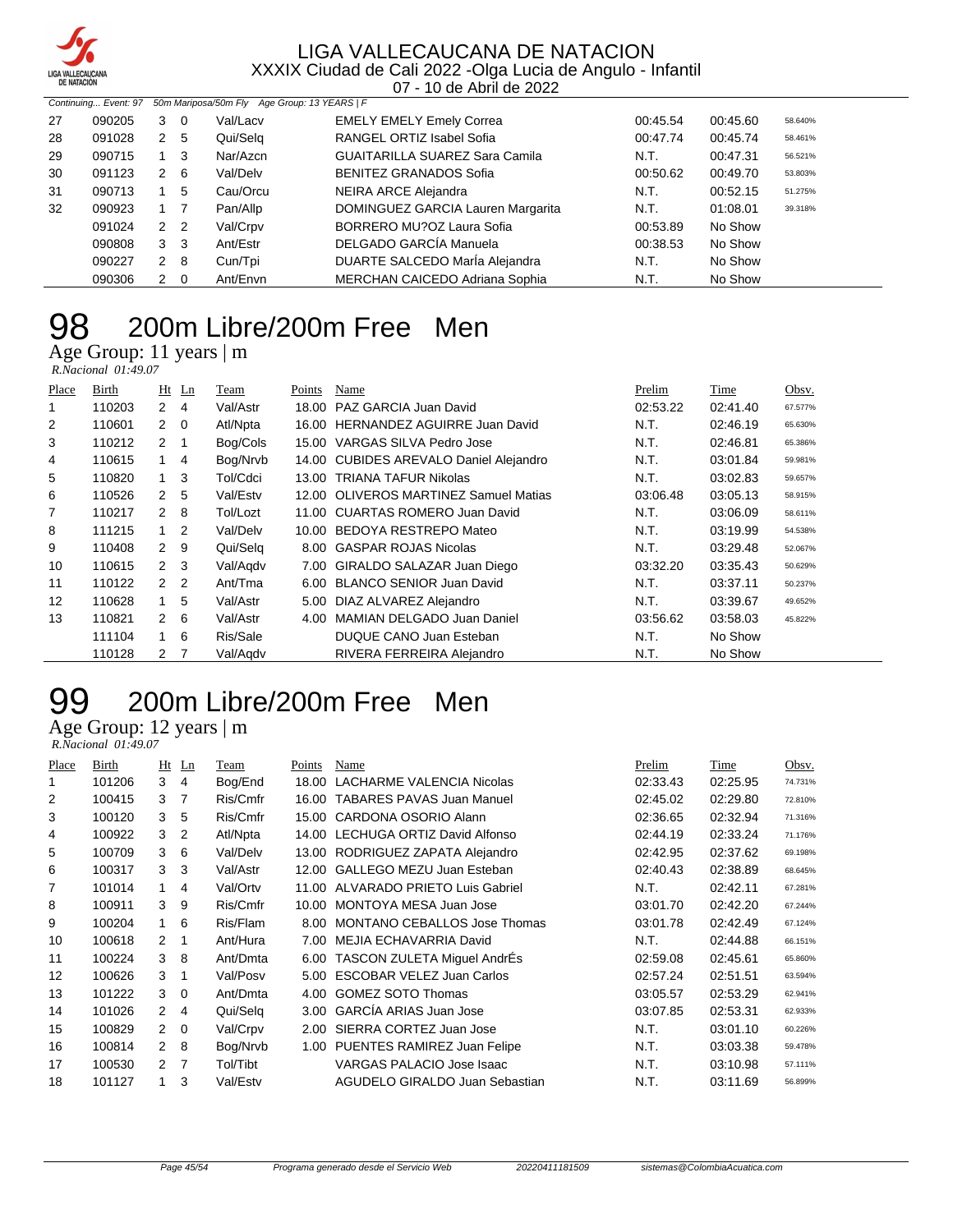

07 - 10 de Abril de 2022

|     |        |           | Continuing Event: 99 200m Libre/200m Free Age Group: 12 YEARS   M |                                   |          |          |         |
|-----|--------|-----------|-------------------------------------------------------------------|-----------------------------------|----------|----------|---------|
| 19  | 100826 | 2 9       | Val/Ortv                                                          | VINASCO OSORIO Yessid             | N.T.     | 03:13.11 | 56.481% |
| 20  | 100610 | 2 5       | Val/Delv                                                          | HURTADO MARULANDA Juan David      | 03:18.25 | 03:14.82 | 55.985% |
| -21 | 101125 | $1\quad5$ | Val/Astr                                                          | <b>VILLAMIL TABARES Sebastian</b> | N.T.     | 03:21.49 | 54.132% |
| 22  | 100804 | 2 6       | Atl/Npta                                                          | <b>GALVIS RUIDIAZ Eider Josue</b> | 03:45.95 | 03:22.42 | 53.883% |
| 23  | 100728 | 2 3       | Val/Ocea                                                          | GARZ?N JARAMILLO Juan Pablo       | 03:45.54 | 03:24.42 | 53.356% |
| 24  | 100407 | 2 2       | Pan/Allp                                                          | RAMOS LUNA Ariel                  | N.T.     | 04:10.96 | 43.461% |

## 200m Libre/200m Free Men

Age Group: 13 years | m

 *R.Nacional 01:49.07* 

| Place | <b>Birth</b> | Ht             | Ln             | Team                 | Points | Name                                    | Prelim   | Time     | Obsv.   |
|-------|--------------|----------------|----------------|----------------------|--------|-----------------------------------------|----------|----------|---------|
| 1     | 090130       | 3              | $\overline{7}$ | Cau/Orcu             |        | 18.00 RODRIGUEZ LOPEZ Santiago          | 02:35.51 | 02:15.87 | 80.275% |
| 2     | 090921       | 3              | 9              | Ris/Sale             |        | 16.00 GRISALES CASTRILLON Matias        | 02:37.08 | 02:21.84 | 76.897% |
| 3     | 090324       | 3              | $\overline{2}$ | Ant/Hura             |        | 15.00 VARGAS ECHAVARRIA Juan Esteban    | 02:35.37 | 02:22.92 | 76.315% |
| 4     | 090826       | 1              | 8              | Val/Crpv             | 14.00  | <b>CASTILLO ROMERO Mateo</b>            | N.T.     | 02:24.97 | 75.236% |
| 5     | 090213       | 3              | 6              | Val/Astr             |        | 13.00 ALZATE SALAZAR Deibv              | 02:32.73 | 02:25.11 | 75.164% |
| 6     | 091114       | 3              | 4              | Bog/Comp             |        | 12.00 BARRETO MOTTA Juan Manuel         | 02:26.54 | 02:26.54 | 74.430% |
| 7     | 090122       | 3              | 5              | Val/Estv             | 11.00  | BERRIO CERTUCHE Ricardo Alejandro       | 02:31.00 | 02:26.88 | 74.258% |
| 8     | 090705       | 2              | 8              | Ant/Olra             |        | 10.00 RIOS CARDONA Miguel Angel         | 02:49.85 | 02:27.16 | 74.117% |
| 9     | 090509       | 1              | $\overline{2}$ | Ris/Sale             | 8.00   | <b>CUBILLOS VALENCIA Juan Sebastian</b> | N.T.     | 02:27.72 | 73.836% |
| 10    | 090217       | 2              | $\overline{2}$ | Ris/Sale             | 7.00   | <b>TORO ARIAS Juan Felipe</b>           | 02:47.82 | 02:28.92 | 73.241% |
| 11    | 091210       | 3              | 3              | Val/Aqdv             |        | 6.00 ANGULO DIAZ Mateo                  | 02:31.11 | 02:30.10 | 72.665% |
| 12    | 090109       | 2              | 4              | Val/Crpv             | 5.00   | <b>AGUIRRE QUITISTAR Joe Mauricio</b>   | 02:38.92 | 02:30.94 | 72.261% |
| 13    | 090115       | $\mathbf{1}$   | 3              | Ant/H <sub>2oa</sub> | 4.00   | <b>BENITEZ DUQUE Juan Camilo</b>        | N.T.     | 02:31.07 | 72.198% |
| 14    | 090710       | 3              | 1              | Val/Delv             | 3.00   | <b>GARCIA RESTREPO Emanuel</b>          | 02:36.31 | 02:34.57 | 70.563% |
| 15    | 090604       | 3              | 8              | Ris/Cmfr             |        | 2.00 RAMIREZ YEPEZ Mathias              | 02:36.58 | 02:35.81 | 70.002% |
| 16    | 090424       | 2              | 3              | Bog/Cbn              | 1.00   | <b>BLANCO SOCHA Alvaro</b>              | 02:42.15 | 02:35.89 | 69.966% |
| 17    | 090803       | 2              | 0              | Ris/Sale             |        | <b>DUQUE CANO Jose Felipe</b>           | 02:54.11 | 02:36.23 | 69.814% |
| 18    | 090705       | $\overline{2}$ | 5              | Val/Rgbv             |        | <b>ACOSTA SOTO Efrain</b>               | 02:39.36 | 02:36.95 | 69.493% |
| 19    | 090301       | 2              | 6              | Bog/Cols             |        | MUNOZ GUIO Juan David                   | 02:45.32 | 02:37.19 | 69.387% |
| 20    | 090118       | 3              | $\mathbf 0$    | Val/Navv             |        | LARA PAGOAGA Alejandro Jose             | 02:37.49 | 02:37.70 | 69.163% |
| 21    | 090706       | $\overline{2}$ | 1              | Bog/Cols             |        | <b>ARJONA OVALLE Samuel</b>             | 02:48.92 | 02:38.62 | 68.762% |
| 22    | 090403       | 1              | 6              | Tol/Tibt             |        | LONDONO CHAMORRO Nicolas                | N.T.     | 02:40.46 | 67.973% |
| 23    | 091223       | 2              | $\overline{7}$ | Val/Crpv             |        | CALVO LORA Santiago                     | 02:48.47 | 02:41.25 | 67.640% |
| 24    | 091220       | 2              | 9              | Val/Ocea             |        | BEDOYA HENAO Santiago                   | 02:52.63 | 02:46.49 | 65.511% |
| 25    | 091002       | 1              | 4              | Tol/Lozt             |        | PARRA SUAREZ Lukas                      | 03:10.84 | 02:55.61 | 62.109% |
| 26    | 090925       | $\mathbf{1}$   | 9              | Ant/Tma              |        | JARAMILLO ARBOLEDA Juan David           | N.T.     | 03:02.60 | 59.732% |
| 27    | 090526       | 1              | 1              | Bog/Cols             |        | <b>CASTRO PACHECO Elian David</b>       | N.T.     | 03:09.09 | 57.682% |
| 28    | 091017       | $\mathbf{1}$   | $\mathbf 0$    | Val/Delv             |        | <b>JIMENEZ GARCIA Jose Luis</b>         | N.T.     | 03:21.25 | 54.196% |
| 29    | 090119       | 1              | 5              | Val/Delv             |        | <b>JIMENEZ ORREGO Matias</b>            | 03:37.08 | 03:22.14 | 53.958% |
| 30    | 090526       | 1              | 7              | Val/Cmak             |        | <b>MORENO LOPEZ Samuel</b>              | N.T.     | 03:43.23 | 48.860% |

# 200m Libre/200m Free Men

Age Group: 14 years | m

 *R.Nacional 01:49.07* 

| Place | <b>Birth</b> |                | $Ht$ Ln | l`eam    | Points | Name                                   | Prelim   | Time     | Obsv.   |
|-------|--------------|----------------|---------|----------|--------|----------------------------------------|----------|----------|---------|
| 1     | 080304       | 5 4            |         | Qui/Selg |        | 18.00 ROSARIO ALVARADO Juan Pablo      | 02:10.60 | 02:08.22 | 85.065% |
| 2     | 080211       | 5 <sup>3</sup> |         | Bog/Cols |        | 16.00 MORENO MEZA Jairo Josue          | 02:14.29 | 02:10.12 | 83.823% |
| 3     | 080130       | 5 5            |         | Val/Estv |        | 15.00 ZULUAGA BENAVIDEZ Martin Eduardo | 02:11.78 | 02:10.33 | 83.688% |
| 4     | 080817       | 4 5            |         | Bog/Naut |        | 14.00 CUBAQUE SANDOVAL Samuel Felipe   | 02:23.55 | 02:10.64 | 83.489% |
| 5     | 080219       | 5.             |         | Cal/Acaf |        | 13.00 RAMIREZ IDARRAGA Thomas          | 02:16.12 | 02:11.74 | 82.792% |
| 6     | 080121       | 5              | -8      | Cal/Mrmc |        | 12.00 MARIN ARENAS Juan Manuel         | 02:19.56 | 02:13.54 | 81.676% |
|       | 081007       | 5.             |         | Val/Cofv |        | 11.00 OCHOA CUCHIA Samuel              | 02:15.47 | 02:13.82 | 81.505% |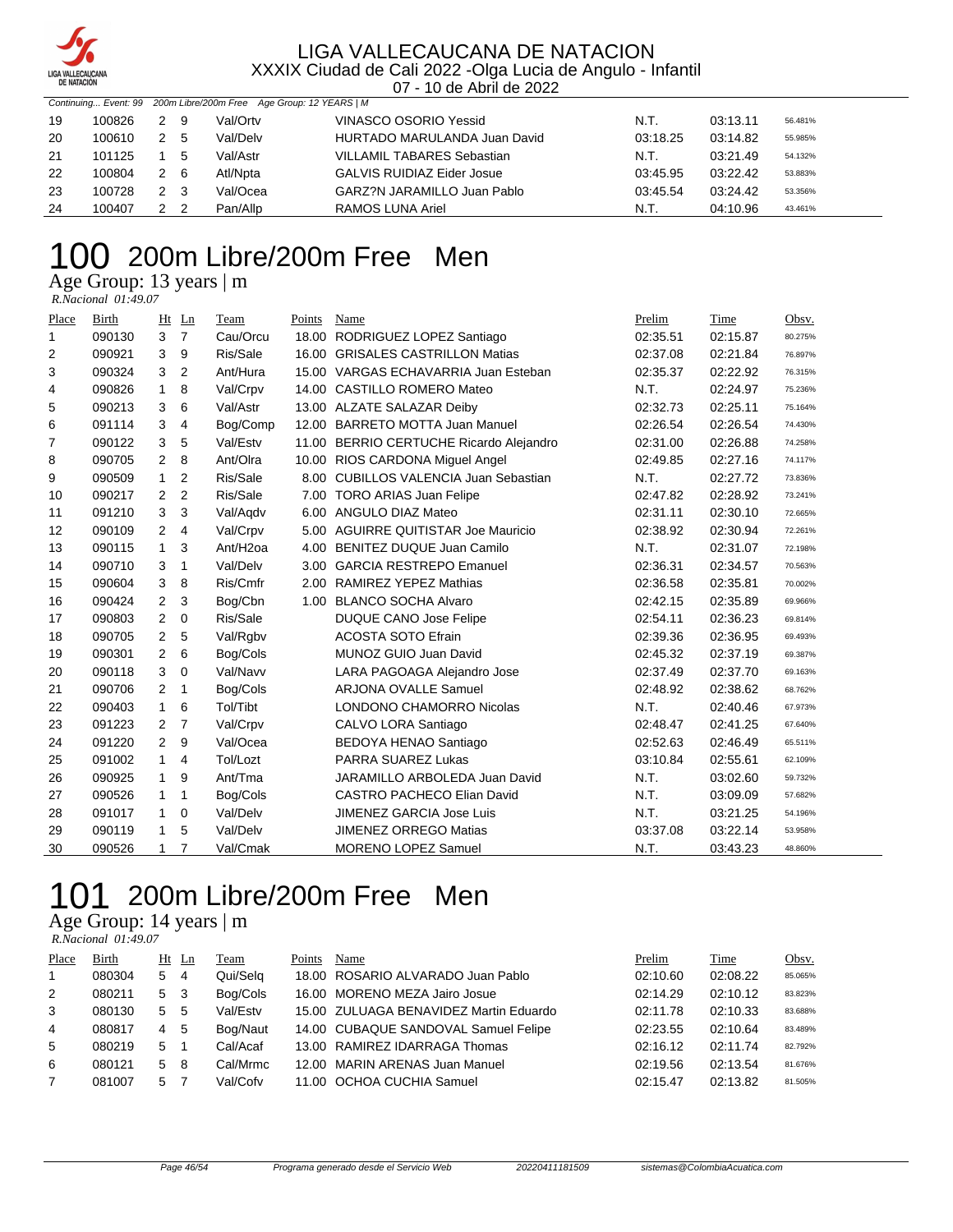

07 - 10 de Abril de 2022

|    |        |                         | Continuing Event: 101 200m Libre/200m Free Age Group: 14 YEARS   M |                      |  |                                         |          |              |         |  |  |  |  |
|----|--------|-------------------------|--------------------------------------------------------------------|----------------------|--|-----------------------------------------|----------|--------------|---------|--|--|--|--|
| 8  | 080418 | 5                       | 6                                                                  | Ant/Envn             |  | 10.00 MUNOZ RESTREPO Samuel             | 02:14.32 | 02:14.24     | 81.250% |  |  |  |  |
| 9  | 080201 | $\overline{\mathbf{c}}$ | 3                                                                  | Val/Crpv             |  | 8.00 GARCÍA BARRIOS Sebastian           | N.T.     | 02:16.58     | 79.858% |  |  |  |  |
| 10 | 080228 | 5                       | $\overline{2}$                                                     | Val/Cofv             |  | 7.00 VILLA TABARES Juan Pablo           | 02:14.43 | 02:17.54     | 79.301% |  |  |  |  |
| 11 | 080906 | 5                       | 9                                                                  | Val/Estv             |  | 6.00 RIVERA RODRÃ-GUEZ Kevin Eduardo    | 02:23.22 | 02:17.95     | 79.065% |  |  |  |  |
| 12 | 080514 | $\mathbf{1}$            | $\overline{\mathbf{4}}$                                            | Ant/Envn             |  | 5.00 PORRAS RODRIGUEZ NicolÁs           | N.T.     | 02:18.85     | 78.552% |  |  |  |  |
| 13 | 081128 | 5                       | $\mathbf 0$                                                        | Val/Astr             |  | 4.00 GUERRERO SANDOVAL Sebastian        | 02:23.22 | 02:19.77     | 78.035% |  |  |  |  |
| 14 | 080423 | 4                       | $\overline{2}$                                                     | Ris/Sale             |  | 3.00 VASQUEZ PIEDRAHITA Mateo           | 02:26.27 | 02:21.29     | 77.196% |  |  |  |  |
| 15 | 081116 | $\mathbf{1}$            | 8                                                                  | Ant/Acit             |  | 2.00 SERNA VELASQUEZ Alejandro          | N.T.     | 02:21.47     | 77.098% |  |  |  |  |
| 16 | 080722 | $\mathbf{1}$            | 6                                                                  | Ant/Envn             |  | 1.00 POSADA ZAPATA Santiago             | N.T.     | 02:22.39     | 76.599% |  |  |  |  |
| 17 | 081106 | $\overline{4}$          | 6                                                                  | Val/Estv             |  | <b>MORENO NIETO Esteban</b>             | 02:24.45 | 02:23.71     | 75.896% |  |  |  |  |
| 18 | 080707 | 4                       | $\overline{7}$                                                     | Val/Estv             |  | ASTAIZA FERNANDEZ Erik Santiago         | 02:27.22 | 02:24.07     | 75.706% |  |  |  |  |
| 19 | 081224 | $\mathbf{1}$            | 9                                                                  | Ant/Dnea             |  | <b>ALZATE HENAO Emanuel</b>             | N.T.     | 02:25.33     | 75.050% |  |  |  |  |
| 20 | 080806 | $\mathbf{1}$            | $\overline{7}$                                                     | Tol/Lozt             |  | LEON ROJAS Santiago Alejandro           | N.T.     | 02:26.17     | 74.619% |  |  |  |  |
| 21 | 080119 | 4                       | 8                                                                  | Ant/H <sub>2oa</sub> |  | AGUDELO RENDON Andres Alejandro         | 02:28.92 | 02:27.86     | 73.766% |  |  |  |  |
| 22 | 081022 | 4                       | 9                                                                  | Bog/Comp             |  | <b>BULLA RINCON Samuel</b>              | 02:29.82 | 02:27.93     | 73.731% |  |  |  |  |
| 23 | 080527 | 3                       | 5                                                                  | Val/Crpv             |  | <b>MORENO MICOLTA Luis Miguel</b>       | 02:38.34 | 02:27.98     | 73.706% |  |  |  |  |
| 24 | 080506 | 3                       | 4                                                                  | Pan/Bpp              |  | SANCHEZ DE GRACIA Max Owen              | 02:37.28 | 02:28.20     | 73.596% |  |  |  |  |
| 25 | 080520 | 4                       | $\mathbf 0$                                                        | Val/Ortv             |  | MARTÍNEZ CARDONA NicolÁs                | 02:32.37 | 02:29.34     | 73.035% |  |  |  |  |
| 26 | 080401 | 2                       | 9                                                                  | Val/Estv             |  | <b>RENDON ALZATE Tomas Jose</b>         | N.T.     | 02:30.21     | 72.612% |  |  |  |  |
| 27 | 080802 | 3                       | $\overline{2}$                                                     | Bog/Comp             |  | PRIETO ALVAREZ Juan Camilo              | 02:48.80 | 02:30.52     | 72.462% |  |  |  |  |
| 28 | 080322 | $\overline{2}$          | $\mathbf{1}$                                                       | Tol/Tibt             |  | PABON CASTELLANOS Sebastian Andres      | N.T.     | 02:32.64     | 71.456% |  |  |  |  |
| 29 | 080229 | $\overline{2}$          | $\overline{2}$                                                     | Val/Crpv             |  | <b>TUQUERRES SALAMANCA Johan Steven</b> | N.T.     | 02:32.76     | 71.400% |  |  |  |  |
| 30 | 080730 | $\mathbf{1}$            | $\overline{2}$                                                     | Bog/Comp             |  | MORA GUEVARA David                      | N.T.     | 02:33.37     | 71.116% |  |  |  |  |
| 31 | 080625 | $\mathbf{1}$            | 3                                                                  | Ant/H <sub>2oa</sub> |  | GUEVARA ARISTIZABAL Alejandro           | N.T.     | 02:33.43     | 71.088% |  |  |  |  |
| 32 | 080204 | $\overline{2}$          | 6                                                                  | Qui/Selq             |  | ARIAS GALLEGO Daniel AndrÉs             | N.T.     | 02:37.05     | 69.449% |  |  |  |  |
| 33 | 080729 | 3                       | $\mathbf{1}$                                                       | Tol/Lozt             |  | AGUDELO UREÑA Juan Pablo                | 02:51.66 | 02:37.19     | 69.387% |  |  |  |  |
| 34 | 080520 | 3                       | 6                                                                  | Val/Delv             |  | BORJA CIFUENTES Juan Jose               | 02:46.05 | 02:37.64     | 69.189% |  |  |  |  |
| 35 | 081018 | $\mathbf{1}$            | $\mathbf{1}$                                                       | Ris/Cmfr             |  | ROJAS HUERTAS Felipe                    | N.T.     | 02:39.54     | 68.365% |  |  |  |  |
| 36 | 080616 | 3                       | 3                                                                  | Bog/Cols             |  | <b>MOUTHON GONZALEZ Alberto</b>         | 02:40.49 | 02:40.38     | 68.007% |  |  |  |  |
| 37 | 081224 | 3                       | $\overline{7}$                                                     | Val/Delv             |  | <b>ORTIZ GUERRERO Milton Stiven</b>     | 02:50.14 | 02:46.52     | 65.500% |  |  |  |  |
| 38 | 080403 | $\overline{c}$          | $\mathbf 0$                                                        | Ecu/Kgs              |  | <b>TOSCANO BUCHELI Sandino Yarik</b>    | N.T.     | 02:49.19     | 64.466% |  |  |  |  |
| 39 | 080208 | 3                       | 8                                                                  | Val/Delv             |  | MARTINEZ RUANO David                    | 02:55.89 | 02:49.42     | 64.378% |  |  |  |  |
| 40 | 080326 | $\overline{\mathbf{c}}$ | 8                                                                  | Tol/Lozt             |  | <b>BARRAGAN FERRO Juan Felipe</b>       | N.T.     | 02:51.91     | 63.446% |  |  |  |  |
| 41 | 081114 | 3                       | 9                                                                  | Val/Rgbv             |  | <b>QUINTERO MATERON Santiago</b>        | 02:57.18 | 02:53.37     | 62.912% |  |  |  |  |
| 42 | 080222 | $\overline{2}$          | $\overline{4}$                                                     | Cau/Orcu             |  | RUIZ QUINTERO Juan Jacob                | 03:01.52 | 02:59.31     | 60.828% |  |  |  |  |
| 43 | 080516 | $\mathbf{1}$            | 5                                                                  | Tol/Cdci             |  | PADILLA RODRIGUEZ Martin Jeronimo       | N.T.     | 02:59.63     | 60.719% |  |  |  |  |
| 44 | 080806 | 3                       | $\mathbf 0$                                                        | Val/Crpv             |  | MU?OZ RIVERA Joseph                     | 02:59.88 | 03:00.47     | 60.437% |  |  |  |  |
| 45 | 080104 | $\overline{2}$          | 5                                                                  | Pan/Allp             |  | <b>RAMOS LUNA Abdiel</b>                | N.T.     | 03:41.54     | 49.233% |  |  |  |  |
| 46 | 080314 | $\overline{2}$          | $\overline{7}$                                                     | Pan/Allp             |  | CEREZO MORA Pirro Alexei                | N.T.     | 04:11.57     | 43.356% |  |  |  |  |
|    | 080104 | $\overline{4}$          | $\mathbf{1}$                                                       | Ris/Sale             |  | <b>CARDONA RODRIGUEZ Juan Manuel</b>    | 02:28.01 | Disqualified |         |  |  |  |  |
|    | 080408 | $\overline{4}$          | 3                                                                  | Val/Delv             |  | MEJÍA CAICEDO NicolÁs                   | 02:23.59 | No Show      |         |  |  |  |  |
|    | 080723 | $\overline{4}$          | $\overline{4}$                                                     | Sant/Poss            |  | <b>RUIZ BELTRAN Felipe</b>              | 02:23.37 | No Show      |         |  |  |  |  |

## 100m Pecho/100m Breast Women

Age Group: 10 years | f

|              | R.Nacional 01:10.07 |            |          |        |                                     |        |                      |         |  |  |  |  |
|--------------|---------------------|------------|----------|--------|-------------------------------------|--------|----------------------|---------|--|--|--|--|
| <b>Place</b> | Birth               | Ht Ln      | Team     | Points | Name                                | Prelim | <b>Time</b>          | Obsv.   |  |  |  |  |
|              | 120215              |            | Bog/Cols |        | 18.00 SALAZAR PIEDRAHITA Paulina    | N.T.   | 01:45.11             | 66.663% |  |  |  |  |
|              | 120628              | 14         | Atl/Npta |        | 16.00 MORALES RODRIGUEZ Keidys      |        | 01:58.69<br>02:02.12 | 59.036% |  |  |  |  |
|              | 120103              | $1\quad 5$ | Ant/Dmta |        | 15.00 ECHAVARRIA JIMENEZ Sara Sofia | N.T.   | 02:28.68             | 47.128% |  |  |  |  |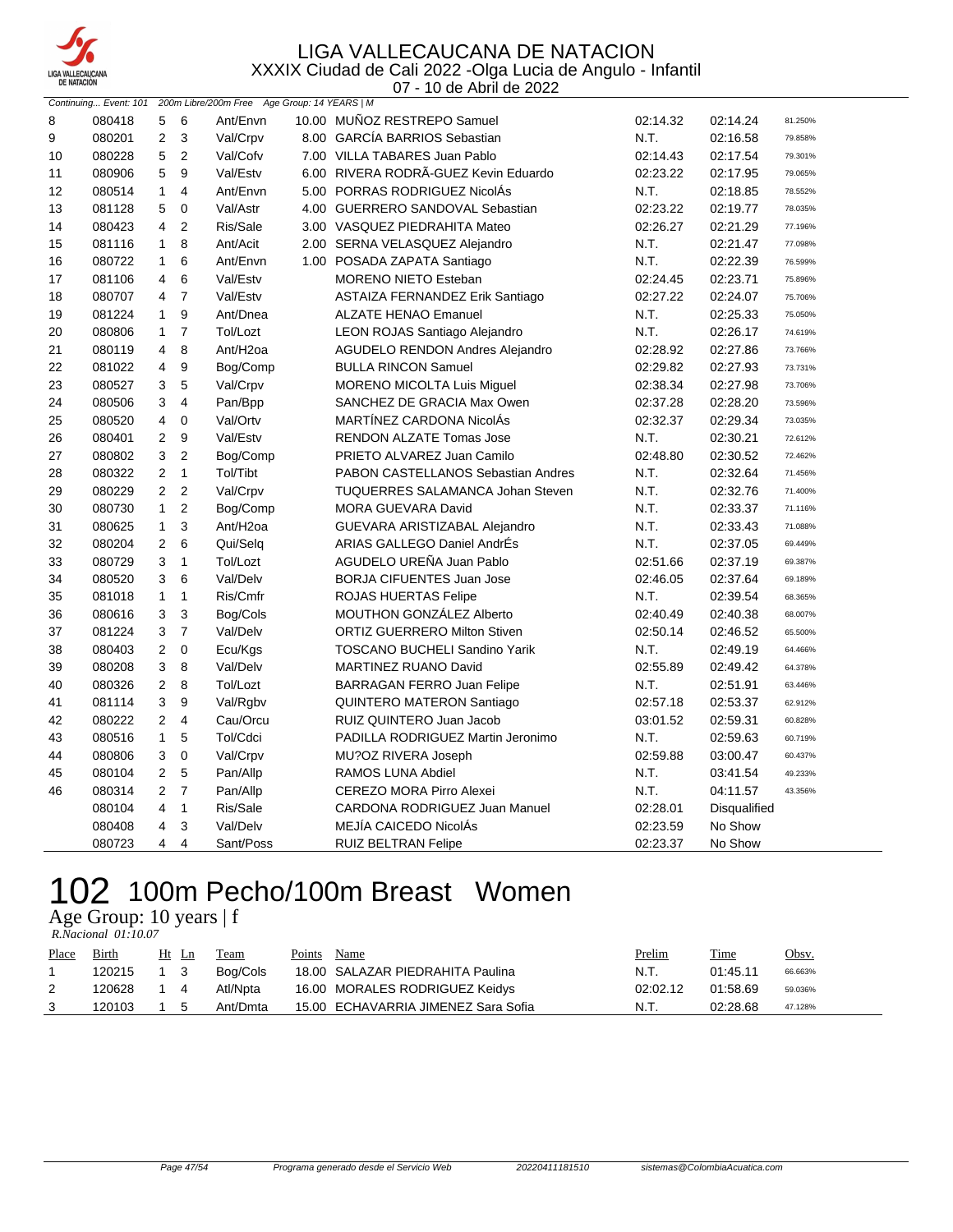

## 100m Pecho/100m Breast Women

Age Group: 11 years | f

| $R. Nacional$ $01:10.07$ |  |
|--------------------------|--|

| Place | Birth  | Ht Ln | Team     | Points | Name                             | Prelim   | Time     | <u>Obsv.</u> |
|-------|--------|-------|----------|--------|----------------------------------|----------|----------|--------------|
|       | 110731 |       | Ris/Sale |        | 18.00 HOYOS QUICENO Luciana      | 01:46.97 | 01:43.41 | 67.759%      |
| 2     | 110104 | -4    | Val/Crpv |        | 16.00 DIAZ ARREDONDO Laura Sofia | 01:42.66 | 01:44.92 | 66.784%      |
| 3     | 111217 |       | Cal/Acaf |        | 15.00 MARIN CADAVID Flora        | N.T.     | 01:46.04 | 66.079%      |
| 4     | 110126 |       | Val/Ortv |        | 14.00 NARANJO DIAZ Stefania      | 02:03.43 | 01:58.11 | 59.326%      |
| 5     | 110301 | 6     | Tol/Cdci |        | 13.00 MIERS VERGEL Valeria       | N.T.     | 01:58.32 | 59.221%      |

## 100m Pecho/100m Breast Women

Age Group: 12 years | f  *R.Nacional 01:10.07* 

| Place | Birth  | Ht                   | Ln             | Team                  | Points | Name                                   | Prelim   | Time     | Obsv.   |
|-------|--------|----------------------|----------------|-----------------------|--------|----------------------------------------|----------|----------|---------|
|       | 100109 | $\mathbf{2}$         | 4              | Val/Ocea              | 18.00  | ESCOBAR ZULUAGA Sofia                  | 01:35.37 | 01:29.84 | 77.994% |
| 2     | 100314 | $\mathcal{P} \equiv$ | 2              | Cal/Orcl              | 16.00  | PARRA BURGOS Samantha                  | 01:44.73 | 01:32.22 | 75.981% |
| 3     | 100313 | 1                    | 3              | Ant/Hura              | 15.00  | LIZCANO MARTIN Shara Luna              | N.T.     | 01:36.28 | 72.777% |
| 4     | 100927 | 1                    | 9              | Ant/H <sub>2</sub> oa | 14.00  | AGUDELO RENDON Maria Alejandra         | N.T.     | 01:36.31 | 72.755% |
| 5     | 100531 | 1                    | 2              | Ant/Estr              | 13.00  | MESA TOBON Diana Camila                | N.T.     | 01:36.35 | 72.724% |
| 6     | 100709 | 2                    | 6              | Bog/Comp              | 12.00  | ARROYO BUSTOS Isabel Lucia             | 01:44.44 | 01:37.41 | 71.933% |
| 7     | 100119 | $\mathbf{2}$         | 5              | Ris/Flam              | 11.00  | CARDENAS BENJUMEA Evelyn               | 01:38.83 | 01:37.68 | 71.734% |
| 8     | 100810 | $\mathcal{P}$        | 3              | Val/Astr              | 10.00  | GIRALDO SANTAMARIA Sofia               | 01:43.09 | 01:40.01 | 70.063% |
| 9     | 100302 | $\mathcal{P}$        | 1              | Ant/Olra              | 8.00   | LONDOO ZULUAGA Roxana Gabriela         | 01:50.52 | 01:40.96 | 69.404% |
| 10    | 100719 | $\mathbf{1}$         | 8              | Ris/Cmfr              | 7.00   | JARAMILLO SALAZAR Isabella             | N.T.     | 01:43.05 | 67.996% |
| 11    | 100129 | 1                    | 4              | Qui/Selg              | 6.00   | VERGARA ZAPATA Julieth                 | N.T.     | 01:43.42 | 67.753% |
| 12    | 100710 | $\mathcal{P}$        | 8              | Cal/Acaf              | 5.00   | <b>SANCHEZ GRAJALES Manuela</b>        | 01:51.07 | 01:43.59 | 67.642% |
| 13    | 100701 | $\mathbf{1}$         | 1              | Val/Ortv              | 4.00   | RODRIGUEZ ARCILA Laura Vanessa         | N.T.     | 01:47.13 | 65.407% |
| 14    | 100422 | $\mathbf{1}$         | 6              | Val/Lacv              | 3.00   | <b>GUTIERRES ROMERO Paulina Andrea</b> | N.T.     | 01:52.89 | 62.069% |
| 15    | 100314 | 2                    | 9              | Bog/Nrvb              | 2.00   | FIESCO URREGO Maria Camila             | 01:56.58 | 01.54.34 | 61.282% |
| 16    | 100111 | $\mathcal{P}$        | 0              | Ant/H <sub>2</sub> oa | 1.00   | LOPEZ ARISTIZABAL Juanita              | N.T.     | 01:56.02 | 60.395% |
| 17    | 100312 | $\mathbf{1}$         | 5              | Val/Guad              |        | SANDOVAL CLAROS Luciana                | N.T.     | 02:00.85 | 57.981% |
| 18    | 100619 | 1                    | 7              | Ant/Cala              |        | QUINTERO GIRALDO Susana                | N.T.     | 02:04.88 | 56.110% |
|       | 100320 | 2                    | $\overline{7}$ | Val/Cmak              |        | <b>RESTREPO URIBE Mariana</b>          | 01:49.26 | No Show  |         |

## 100m Pecho/100m Breast Women

Age Group: 13 years | f  *R.Nacional 01:10.07* 

| Place | Birth  |                      | $Ht$ Ln        | Team     | Points | Name                               | Prelim   | Time     | Obsv.   |
|-------|--------|----------------------|----------------|----------|--------|------------------------------------|----------|----------|---------|
| 1     | 090409 | $\mathbf{2}^{\circ}$ | 4              | Val/Crpv | 18.00  | GONZALEZ CHAQUEA Ivanna Andrea     | 01:22.95 | 01:24.23 | 83.189% |
| 2     | 090829 | $\overline{2}$       | 5              | Ant/Acit |        | 16.00 COLORADO RODRIGUEZ Valentina | 01:30.02 | 01:27.24 | 80.319% |
| 3     | 090304 | $\overline{2}$       | 6              | Bog/Comp |        | 15.00 LOPEZ AVENDAÑO Sara          | 01:30.72 | 01:28.12 | 79.517% |
| 4     | 090129 | $\mathcal{P}$        | 3              | Val/Lacv |        | 14.00 GUECHE GILON Carol Dayana    | 01:30.08 | 01:30.62 | 77.323% |
| 5     | 090919 | $\mathcal{P}$        | 9              | Ant/Cala |        | 13.00 CATANO YEPES Juliana         | 01:38.58 | 01:32.62 | 75.653% |
| 6     | 090221 | $\mathcal{P}$        | $\mathbf 1$    | Bog/Cbn  | 12.00  | REINA ROBAYO Gabriela              | 01:36.03 | 01:32.89 | 75.433% |
| 7     | 090610 |                      | 1              | Ant/Acit |        | 11.00 CORREA GONZALEZ Violeta      | N.T.     | 01:33.68 | 74.797% |
| 8     | 091125 | $\mathcal{P}$        | $\overline{2}$ | Nar/Asen |        | 10.00 LOPEZ JIMENEZ Luisa Marla    | 01:33.95 | 01:33.79 | 74.709% |
| 9     | 090111 | $\mathcal{P}$        | 7              | Val/Accv |        | 8.00 TERRANOVA ZAMORA María Jose   | 01:35.68 | 01:35.29 | 73.533% |
| 10    | 090904 | 1                    | 9              | Bog/Nrvb | 7.00   | <b>GARCÍA MARTÍNEZ Renata</b>      | N.T.     | 01:39.38 | 70.507% |
| 11    | 090224 |                      | 2              | Ant/Lera | 6.00   | <b>MANRIQUE OSORIO Maria Jose</b>  | N.T.     | 01:42.37 | 68.448% |
| 12    | 091002 | $\overline{1}$       | 4              | Ris/Sale |        | 5.00 MARIN PATIÑO MarÍa Alejandra  | 01:48.25 | 01:44.77 | 66.880% |
| 13    | 091123 | $\mathcal{P}$        | $\Omega$       | Val/Delv | 4.00   | <b>BENITEZ GRANADOS Sofia</b>      | 01:45.33 | 01:48.81 | 64.397% |
| 14    | 090402 |                      | 3              | Bog/Nrvb |        | 3.00 SALINAS ZAMORA MarÍa Lucia    | 01:53.23 | 01:54.42 | 61.239% |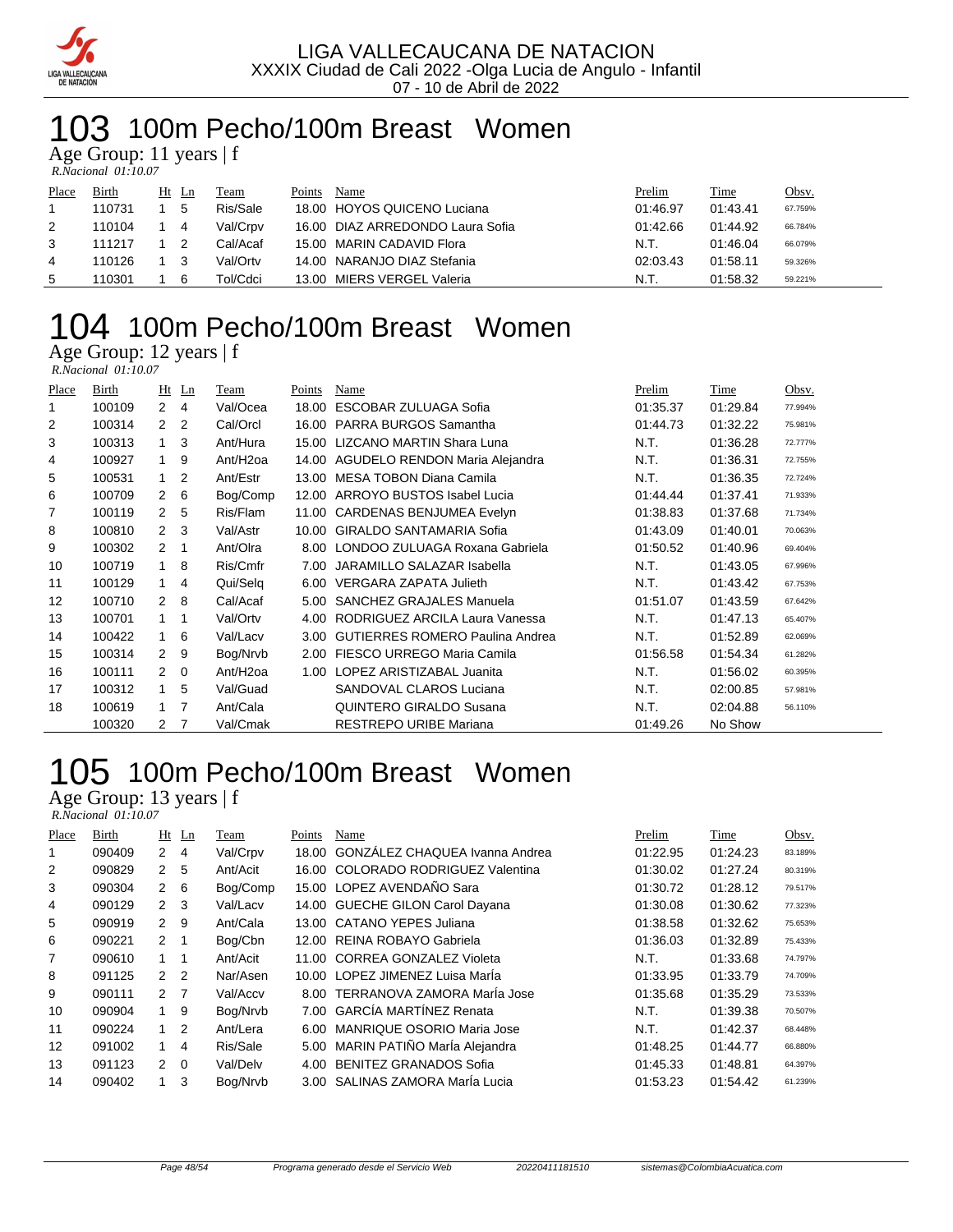

07 - 10 de Abril de 2022

|    |        | Continuing Event: 105 100m Pecho/100m Breast Age Group: 13 YEARS   F |                 |          |                                  |                     |              |         |
|----|--------|----------------------------------------------------------------------|-----------------|----------|----------------------------------|---------------------|--------------|---------|
| 15 | 090618 | 1 6                                                                  |                 | Val/Agdv | 2.00 PEREIRA LEYTON Daylin       | 01:58.51            | 01:57.75     | 59.507% |
| 16 | 090311 | 1 7                                                                  |                 | Bog/Nrvb | 1.00 MUNOZ CAMELO Adriana Camila | N.T.                | 02:14.81     | 51.977% |
|    | 090124 | 2 8                                                                  |                 | Val/Delv | HURTADO SARMIENTO MarÍa Julieta  | 01:36.08            | Disqualified |         |
|    | 091024 |                                                                      | Val/Crpv<br>1 5 |          | BORRERO MU?OZ Laura Sofia        | 01:48.58<br>No Show |              |         |
|    | 090703 |                                                                      | - 8             | Ecu/Kgs  | RODRIGUEZ SALAZAR Renata Sofia   | N.T.                | No Show      |         |

## 100m Mariposa/100m Fly Men

Age Group: 11 years | m  *R.Nacional 00:52.95* 

| Place | Birth | HЦ<br>ப | eam      | -<br>oints' | Name                | Prelim  | m.<br>l'ime | <b>Obsy</b> |
|-------|-------|---------|----------|-------------|---------------------|---------|-------------|-------------|
|       | ' I C |         | 'al/Esty | 8.00        | NGE<br>ШF<br>astıar | NI<br>. | :48.96      |             |

# 100m Mariposa/100m Fly Men

Age Group: 12 years | m  *R.Nacional 00:52.95* 

| Place        | Birth  | $Ht$ Ln  | Team     | Points | Name                                 | Prelim   | Time                | Obsv.   |
|--------------|--------|----------|----------|--------|--------------------------------------|----------|---------------------|---------|
| $\mathbf{1}$ | 100430 | 3        | Val/Astr |        | 18.00 GUZMAN CASTRO Juan Jose        | 01:23.95 | 01:16.93            | 68.829% |
| 2            | 100120 | 5        | Ris/Cmfr |        | 16.00 CARDONA OSORIO Alann           | 01:22.31 | 01:18.35            | 67.581% |
| 3            | 100920 | -2       | Ant/Hura |        | 15.00 SOTO REYES Felipe              | 01:40.19 | 01:30.37            | 58.592% |
| 4            | 101029 |          | Tol/Tibt |        | 14.00 VARGAS FORERO Juan David       | 01:42.03 | 01:33.11            | 56.868% |
| 5            | 100105 | -6       | Val/Navv |        | 13.00 HERRERA ESPINOSA Oscar Daniel  | 01:37.51 | 01:33.62            | 56.558% |
| 6            | 101027 |          | Val/Ocea |        | 12.00 LASPRILLA OSORIO Juan Jose     | 01:40.83 | 01:38.25            | 53.893% |
| 7            | 100915 | -8       | Bog/Cbn  |        | 11.00 PERDOMO CIFUENTES Tomas        | 01:46.27 | 01:43.81            | 51.007% |
| 8            | 100204 | -9       | Ant/Dmta |        | 10.00 ROJAS RAMIREZ Jefferson AndrÉs | N.T.     | 01:44.30            | 50.767% |
| 9            | 100526 | $\Omega$ | Ris/Sale |        | 8.00 MARIN CORREA Alejandro          | N.T.     | 01:46.80            | 49.579% |
|              | 100415 | 4        | Ris/Cmfr |        | <b>TABARES PAVAS Juan Manuel</b>     | 01:16.97 | <b>Disqualified</b> |         |

## 100m Mariposa/100m Fly Men

Age Group: 13 years | m

|           | R.Nacional 00:52.95 |  |
|-----------|---------------------|--|
| <b>DI</b> |                     |  |

| Place          | <b>Birth</b> | Ht  | Ln | Team     | Points | Name                                   | Prelim   | <b>Time</b> | Obsv.   |
|----------------|--------------|-----|----|----------|--------|----------------------------------------|----------|-------------|---------|
| $\overline{1}$ | 090130       |     | 4  | Cau/Orcu |        | 18.00 RODRIGUEZ LOPEZ Santiago         | 01:12.08 | 01:10.89    | 74.693% |
| 2              | 090912       |     | 5  | Ris/Flam |        | 16.00 BEDOYA VERA Dylan                | 01:17.69 | 01:15.61    | 70.030% |
| 3              | 090314       |     |    | Bog/Nrvb |        | 15.00 FORERO CORTES Diego Alejandro    | N.T.     | 01:16.70    | 69.035% |
| 4              | 090512       |     | 8  | Ant/Nmaa |        | 14.00 LONDONO CARDONA Sebastian        | N.T.     | 01:16.89    | 68.865% |
| 5              | 090406       |     | -6 | Ant/Dmta |        | 13.00 CASAS LONDOÑO Juan Pablo         | 01:20.47 | 01:18.83    | 67.170% |
| 6              | 090509       | 1 3 |    | Ris/Sale |        | 12.00 CUBILLOS VALENCIA Juan Sebastian | 01:19.69 | 01:18.98    | 67.042% |
| 7              | 090118       |     | 2  | Val/Navv |        | 11.00 LARA PAGOAGA Alejandro Jose      | 01:23.56 | 01:21.32    | 65.113% |
| 8              | 090710       |     |    | Val/Delv |        | 10.00 GARCIA RESTREPO Emanuel          | 01:48.91 | 01:29.75    | 58.997% |

# 100m Mariposa/100m Fly Men

Age Group: 14 years | m  *R.Nacional 00:52.95* 

| Place | Birth  |               | $Ht$ Ln       | Team     | Points | Name                              | Prelim   | <b>Time</b> | Obsv.   |
|-------|--------|---------------|---------------|----------|--------|-----------------------------------|----------|-------------|---------|
|       | 080418 |               | 5             | Ant/Envn |        | 18.00 MUÑOZ RESTREPO Samuel       | 01:06.18 | 01:03.86    | 82.916% |
| 2     | 080304 | 3             | 4             | Qui/Sela |        | 16.00 ROSARIO ALVARADO Juan Pablo | 01:05.09 | 01:04.34    | 82.297% |
| 3     | 080303 | 3             | 3             | Ant/Estr |        | 15.00 ZAPATA SEPULVEDA Juan Jose  | 01:06.46 | 01:05.87    | 80.386% |
| 4     | 080714 | 3             |               | Bog/Comp |        | 14.00 ARROYO BUSTOS Samuel David  | 01:10.69 | 01:07.54    | 78.398% |
| -5    | 080514 | $\mathcal{S}$ | $\mathcal{P}$ | Val/Navv |        | 13.00 LOSADA CAMACHO Juan Esteban | 01:08.90 | 01:07.81    | 78.086% |
| 6     | 080825 |               |               | Val/Cmak |        | 12.00 QUIMBAYO CANDELO Samuel     | 01:10.78 | 01:08.62    | 77.164% |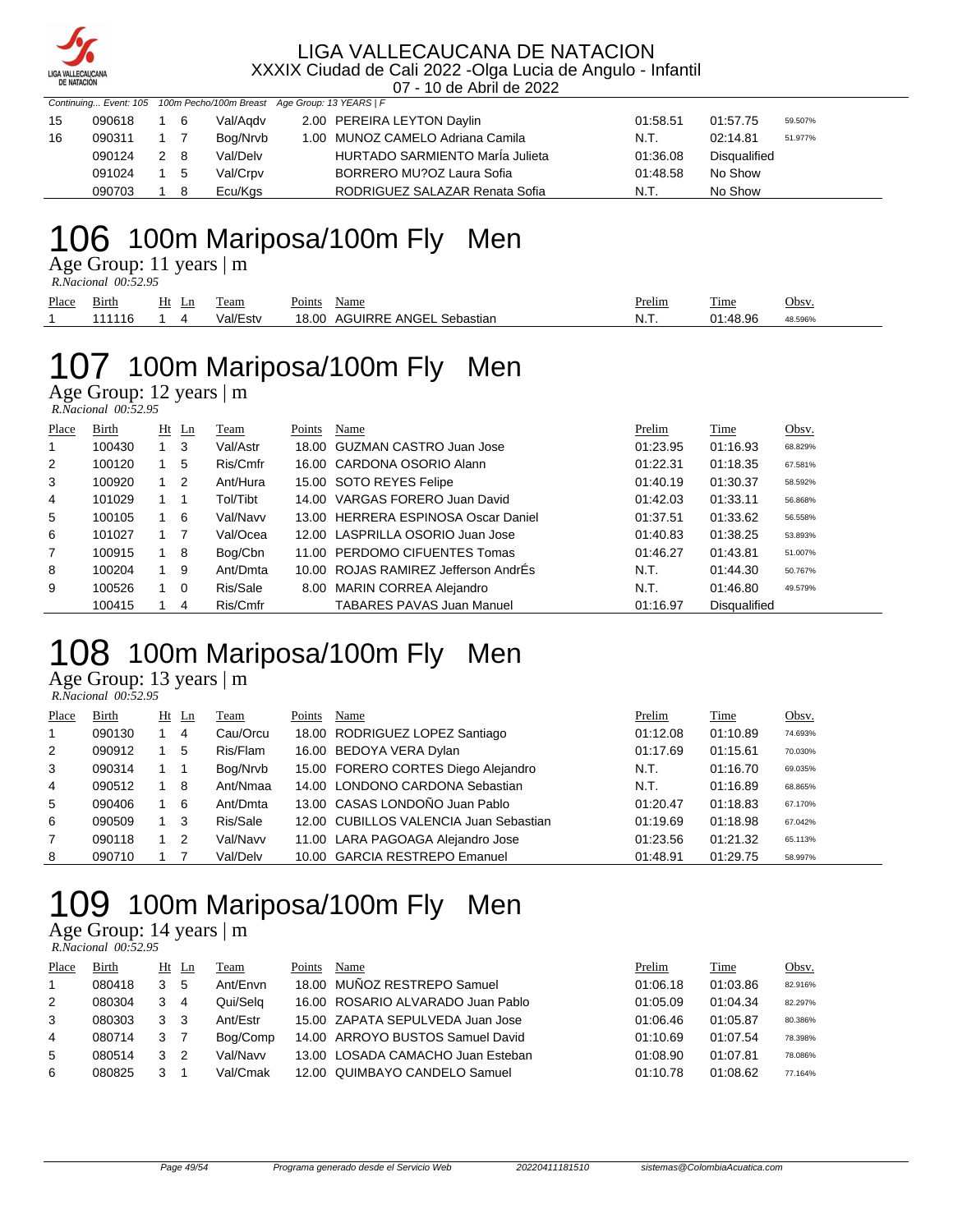

07 - 10 de Abril de 2022

| Continuing Event: 109 |        |                      |                | 100m Mariposa/100m Fly | Age Group: 14 YEARS   M |                                       |          |                     |         |
|-----------------------|--------|----------------------|----------------|------------------------|-------------------------|---------------------------------------|----------|---------------------|---------|
| 7                     | 080514 | 3                    | 8              | Ant/Envn               |                         | 11.00 PORRAS RODRIGUEZ NicolAs        | 01:12.62 | 01:08.79            | 76.973% |
| 8                     | 080525 | 3                    | $\Omega$       | Ant/Narv               |                         | 10.00 SERNA ZULUAGA Juan David        | 01:14.30 | 01:10.57            | 75.032% |
| 9                     | 080130 | 3                    | 6              | Val/Estv               |                         | 8.00 ZULUAGA BENAVIDEZ Martin Eduardo | 01:07.42 | 01:10.71            | 74.883% |
| 10                    | 080722 |                      | 5              | Ant/Envn               |                         | 7.00 POSADA ZAPATA Santiago           | N.T.     | 01:12.08            | 73.460% |
| 11                    | 080116 | $\mathbf{2}^{\circ}$ | $\overline{4}$ | Bog/Cols               |                         | 6.00 LEON RAMIREZ Camilo Alejandro    | 01:14.80 | 01:12.27            | 73.267% |
| 12                    | 080327 | $\mathbf{2}$         | 5              | Val/Astr               |                         | 5.00 ZAFRA LOPEZ Juan Jose            | 01:16.02 | 01:13.33            | 72.208% |
| 13                    | 081224 | 2                    | 6              | Ant/Dnea               |                         | 4.00 ALZATE HENAO Emanuel             | 01:16.67 | 01:13.44            | 72.100% |
| 14                    | 080417 | $\overline{2}$       | 2              | Atl/Npta               | 3.00                    | <b>BENAVIDES GRANADOS Jhese David</b> | 01:17.00 | 01:13.98            | 71.573% |
| 15                    | 080707 | 2 <sub>7</sub>       |                | Val/Estv               |                         | 2.00 ASTAIZA FERNANDEZ Erik Santiago  | 01:17.78 | 01:16.29            | 69.406% |
| 16                    | 080604 |                      | 4              | Ant/Estr               | 1.00                    | PAZ SAMBONI Johan David               | N.T.     | 01:16.77            | 68.972% |
| 17                    | 080823 | $\overline{2}$       |                | Val/Rgbv               |                         | AMORTEGUI CASANOVA Luis Felipe        | 01:20.24 | 01:18.47            | 67.478% |
| 18                    | 080204 | 3                    | 9              | Qui/Selg               |                         | ARIAS GALLEGO Daniel AndrEs           | 01:13.41 | 01:18.81            | 67.187% |
| 19                    | 080805 | $\mathbf{2}$         | -9             | Pan/Bpp                |                         | RIVAS BARRERA Manuel Alejandro        | 01:21.43 | 01:20.81            | 65.524% |
| 20                    | 081227 |                      | -3             | Val/Rgbv               |                         | HIMCAPIE MONTOYA Juan Felipe          | N.T.     | 01:22.03            | 64.550% |
| 21                    | 080506 | $\mathbf{2}$         | -8             | Pan/Bpp                |                         | SANCHEZ DE GRACIA Max Owen            | 01:21.07 | 01:23.25            | 63.604% |
| 22                    | 080130 | $\overline{2}$       | $\mathbf 0$    | Bog/Comp               |                         | ARCOS SÁNCHEZ AndrÉs Esteban          | 01:35.72 | 01:27.99            | 60.177% |
|                       | 081210 | 2                    | 3              | Val/Cofv               |                         | MARTÍNEZ CASTRO Ricardo               | 01:16.46 | <b>Disqualified</b> |         |

## 110 100m Espalda/100m Back Women

Age Group: 10 years | f

 *R.Nacional 01:01.08* 

| Place | <b>Birth</b> |             | Ht Ln | Team     | Points | Name                                 | <u>Prelim</u> | <b>Time</b> | Obsv.   |
|-------|--------------|-------------|-------|----------|--------|--------------------------------------|---------------|-------------|---------|
|       | 120215       | 1 5         |       | Bog/Cols |        | 18.00 SALAZAR PIEDRAHITA Paulina     | - N.T.        | 01:39.41    | 61.443% |
|       | 120218       | $1 \quad 3$ |       | Val/Astr |        | 16.00 ESCOBAR MAHECHA Nicolle Dayana | - N.T.        | 01:46.13    | 57.552% |
|       | 121108       |             |       | Atl/Npta |        | 15.00 MEDINA ESCORCIA Camila Sofia   | 02:11.42      | 02:03.64    | 49.401% |

## 100m Espalda/100m Back Women

Age Group: 11 years | f  *R.Nacional 01:01.08* 

| Place | Birth  |             | Ht Ln | Team     | Points | Name                               | Prelim   | <b>Time</b> | Obsv.   |
|-------|--------|-------------|-------|----------|--------|------------------------------------|----------|-------------|---------|
|       | 110203 |             | - 3   | Cal/Orcl |        | 18.00 SIERRA GONZALEZ Luciana      | 01:39.27 | 01:29.79    | 68.025% |
| 2     | 110731 |             | -5    | Cal/Orcl |        | 16.00 QUINTERO QUINTERO Manuela    | 01:37.02 | 01:33.19    | 65.544% |
| 3     | 111001 | $1 \quad 4$ |       | Ant/Dmta |        | 15.00 VASQUEZ GARCÍA Luciana       | 01:31.71 | 01:34.08    | 64.923% |
| 4     | 110825 |             | 16    | Ant/Dmta |        | 14.00 MAZO GOMEZ Kristyl Valentina | 01:57.78 | 01:43.38    | 59.083% |
| 5     | 110325 |             |       | Bog/Cols |        | 13.00 SANCHEZ BARRIOA Gabriela     | N.T.     | 01:44.27    | 58.579% |

## 112 100m Espalda/100m Back Women

Age Group: 12 years | f

| R.Nacional 01:01.08 |  |
|---------------------|--|
|---------------------|--|

| Place       | Birth  |               | $Ht$ Ln        | Team     | Points | Name                                | Prelim   | Time     | Obsv.   |
|-------------|--------|---------------|----------------|----------|--------|-------------------------------------|----------|----------|---------|
| $\mathbf 1$ | 101008 | $\mathbf{2}$  | 5              | Qui/Selg |        | 18.00 AVENDAÑO PINTO Ashly Nicoleth | 01:33.29 | 01:24.59 | 72.207% |
| 2           | 100107 |               | 4              | Bog/Nrvb |        | 16.00 ORTEGON REINA Lilian Sofia    | N.T.     | 01:29.38 | 68.337% |
| 3           | 100310 |               | 3              | Val/Estv |        | 15.00 BURBANO BRAVO Daniela         | N.T.     | 01:30.54 | 67.462% |
| 4           | 101015 | 2             | $\overline{2}$ | Bog/Cbn  |        | 14.00 SERRANO BLANDON Sara Isabella | 01:36.83 | 01:31.40 | 66.827% |
| 5           | 100401 | $\mathcal{P}$ | $\overline{1}$ | Ant/Hura |        | 13.00 LONDONO MEJIA Isabella        | 01:41.14 | 01:31.64 | 66.652% |
| 6           | 100722 | $\mathcal{P}$ | $\overline{7}$ | Bog/Comp |        | 12.00 MORA PINEDA Anny Valeria      | 01:37.49 | 01:31.77 | 66.558% |
| 7           | 100810 | $\mathcal{P}$ | - 6            | Val/Astr |        | 11.00 GIRALDO SANTAMARIA Sofia      | 01:34.50 | 01:32.05 | 66.355% |
| 8           | 100605 | $\mathcal{P}$ | $\overline{4}$ | Val/Dlfv |        | 10.00 YACA BERNAL Maria Jose        | 01:29.84 | 01:34.84 | 64.403% |
| 9           | 100911 | 2             | -3             | Val/Posv |        | 8.00 TORRES BUITRAGO MarA.a Isabel  | 01:34.06 | 01:35.22 | 64.146% |
| 10          | 100314 | $\mathcal{P}$ | 8              | Bog/Nrvb |        | 7.00 FIESCO URREGO Maria Camila     | 01:51.90 | 01:41.39 | 60.243% |
| 11          | 100215 |               | 5              | Val/Guad |        | 6.00 JARAMILLO GARCIA Maria Camila  | N.T.     | 01:51.19 | 54.933% |
| 12          | 100810 | $\mathcal{P}$ | 9              | Val/Delv |        | 5.00 ORTIZ GALARZA Valery Andrea    | 01:54.07 | 01:54.22 | 53.476% |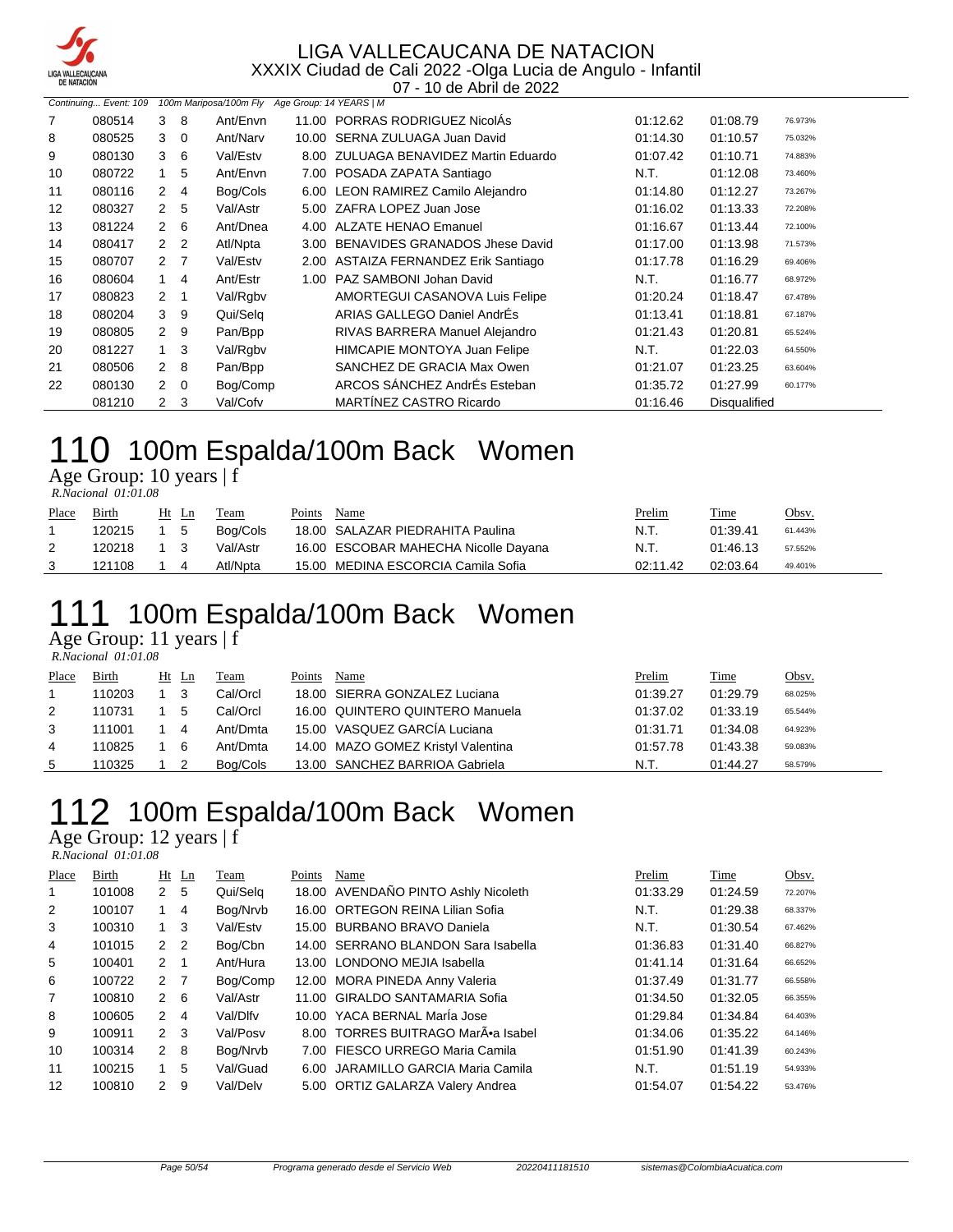

Continuing... Event: 113 100m Espalda/100m Back Age Group: 13 YEARS | F

# 100m Espalda/100m Back Women

Age Group: 13 years | f  *R.Nacional 01:01.08* 

| Place | <b>Birth</b> | Ht             | $\mathbf{L}$ n | Team     | Points | Name                                | Prelim   | Time     | Obsv.   |
|-------|--------------|----------------|----------------|----------|--------|-------------------------------------|----------|----------|---------|
| 1     | 090226       | 3              | 5              | Val/Crpv | 18.00  | DORADO ROJAS Laura Sofia            | 01:18.95 | 01:17.29 | 79.027% |
| 2     | 091029       | 3              | 4              | Val/Delv | 16.00  | <b>MONDRAGON CAICEDO Isabella</b>   | 01:16.73 | 01:18.43 | 77.878% |
| 3     | 090302       | $\mathbf{1}$   | 5              | Nar/Asen | 15.00  | MARTÍNEZ TAPIA Yireh Sophia         | N.T.     | 01:18.61 | 77.700% |
| 4     | 090520       | 3              | 3              | Ant/Hura |        | 14.00 ALVAREZ GOMEZ Sofia           | 01:21.57 | 01:21.04 | 75.370% |
| 5     | 090314       | $\overline{2}$ | 4              | Tol/Lozt | 13.00  | <b>HERRERA OROZCO Luciana</b>       | 01:30.66 | 01:23.22 | 73.396% |
| 6     | 090829       | 3              | 6              | Ant/Acit | 12.00  | <b>COLORADO RODRIGUEZ Valentina</b> | 01:22.46 | 01:23.87 | 72.827% |
| 7     | 091213       | 3              | 7              | Bog/Comp | 11.00  | CASAS MAHECHA Sara Sofia            | 01:26.27 | 01:24.18 | 72.559% |
| 8     | 091007       | 2              | 3              | Bog/Comp | 10.00  | RODRIGUEZ QUITIAN Zara Gabriela     | 01:32.32 | 01:24.73 | 72.088% |
| 9     | 090808       | 3              | $\mathbf 0$    | Ant/Estr | 8.00   | DELGADO GARCÍA Manuela              | 01:30.56 | 01:25.20 | 71.690% |
| 10    | 090904       | $\overline{2}$ | 5              | Bog/Nrvb | 7.00   | <b>GARCÍA MARTÍNEZ Renata</b>       | 01:31.85 | 01:25.26 | 71.640% |
| 11    | 090727       | 3              | 2              | Val/Accv | 6.00   | <b>VARGAS RINCON Laura</b>          | 01:23.30 | 01:25.64 | 71.322% |
| 12    | 090113       | 3              | 8              | Ant/Dnea | 5.00   | UPEGUI BEDOYA Maria Victoria        | 01:28.92 | 01:26.94 | 70.255% |
| 13    | 090624       | 3              | 9              | Bog/Cols | 4.00   | <b>FONSECA RUIZ Isabella</b>        | 01:30.44 | 01:27.18 | 70.062% |
| 14    | 091001       | 3              | 1              | Val/Estv | 3.00   | CEBALLOS LOZANO Mariana             | 01:26.84 | 01:27.83 | 69.543% |
| 15    | 091201       | $\overline{2}$ | 6              | Pan/Bpp  | 2.00   | SAAVEDRA ARRUE Maria Sofia          | 01:32.76 | 01:30.00 | 67.867% |
| 16    | 090205       | $\overline{2}$ | 9              | Val/Lacv | 1.00   | <b>EMELY EMELY Emely Correa</b>     | 01:41.95 | 01:30.73 | 67.321% |
| 17    | 090910       | 2              | 1              | Bog/Nrvb |        | <b>TORRES CAJAMARCA Samantha</b>    | 01:34.90 | 01:31.09 | 67.055% |
| 18    | 090427       | 2              | 8              | Val/Lacv |        | OCAMPO AYALA Saray Helena           | 01:36.13 | 01:31.91 | 66.456% |
| 19    | 090227       | $\overline{2}$ | $\overline{2}$ | Cun/Tpi  |        | DUARTE SALCEDO MarÍa Alejandra      | 01:34.05 | 01:32.99 | 65.684% |
| 20    | 090910       | 2              | 7              | Bog/Nrvb |        | <b>TORRES CAJAMARCA Catalina</b>    | 01:34.58 | 01:34.15 | 64.875% |
| 21    | 090809       | $\overline{2}$ | $\mathbf 0$    | Val/Cofv |        | <b>HERRERA BARON Mariana</b>        | 01:41.98 | 01:35.11 | 64.220% |
| 22    | 090226       | $\mathbf{1}$   | 4              | Bog/Comp |        | GUTIERREZ ARIAS Sarah Alejandra     | N.T.     | 01:36.18 | 63.506% |
| 23    | 090311       | 1              | 6              | Bog/Nrvb |        | MUNOZ CAMELO Adriana Camila         | N.T.     | 01:45.55 | 57.868% |
| 24    | 090306       |                | 3              | Ant/Envn |        | MERCHAN CAICEDO Adriana Sophia      | N.T.     | 01:46.13 | 57.552% |

## 400m Comb.Ind/400m Medley Men

Age Group: 13 years | m  *R.Nacional 04:20.81* 

| Place | Birth                                               |  | $Ht$ Ln | Team     | Points | Name                               | Prelim   | <b>Time</b>         | Obsv.   |  |  |  |
|-------|-----------------------------------------------------|--|---------|----------|--------|------------------------------------|----------|---------------------|---------|--|--|--|
|       | 090406                                              |  | - 2     | Ant/Dmta |        | 18.00 CASAS LONDOÑO Juan Pablo     | 06:19.34 | 06:15.64            | 69.431% |  |  |  |
|       | Age Group: 14 years   m<br>$R. Nacional$ $04:20.81$ |  |         |          |        |                                    |          |                     |         |  |  |  |
| Place | Birth                                               |  | $Ht$ Ln | Team     | Points | Name                               | Prelim   | <b>Time</b>         | Obsv.   |  |  |  |
|       | 080108                                              |  | 4       | Bog/End  |        | 18.00 GUERRERO MALDONADO Jeronimo  | 05:21.21 | 05:09.05            | 84.391% |  |  |  |
| 2     | 080610                                              |  | 5       | Bog/Cols |        | 16.00 RICO ESPINOSA Santiago       | 05:35.80 | 05:28.85            | 79.310% |  |  |  |
| 3     | 080518                                              |  | - 6     | Bog/Naut |        | 15.00 DEL CASTILLO RAMIREZ Antonio | 05:43.57 | 05:37.81            | 77.206% |  |  |  |
|       | 080529                                              |  | -3      | Ant/Cadm |        | <b>GOMEZ SÁNCHEZ Tomas</b>         | 05:43.26 | <b>Disqualified</b> |         |  |  |  |

# 400m Libre/400m Free Women

Age Group: 10 years | f  *R.Nacional 04:14.60* 

| Place | Birth  | Ht Ln |   | Team     | Points | Name                              | Prelim   | Time     | Obsv.   |
|-------|--------|-------|---|----------|--------|-----------------------------------|----------|----------|---------|
|       | 120426 |       | 4 | Atl/Acro |        | 18.00 BARONA BRAVO Maria Camila   | 05:45.29 | 05:39.33 | 75.030% |
|       | 120124 |       | 5 | Ris/Cmfr |        | 16.00 PEÑA PORRAS Sinai Alejandra | N.T.     | 06:13.38 | 68.188% |
|       | 121123 | 1 6   |   | Val/Crpv |        | 15.00 RENDON GAVIRIA Luciana      | N.T.     | 07:03.83 | 60.071% |
| 4     | 120419 |       |   | Val/Cmak |        | 14.00 GONZALEZ GIRALDO Mariana    | N.T.     | 07:18.37 | 58.079% |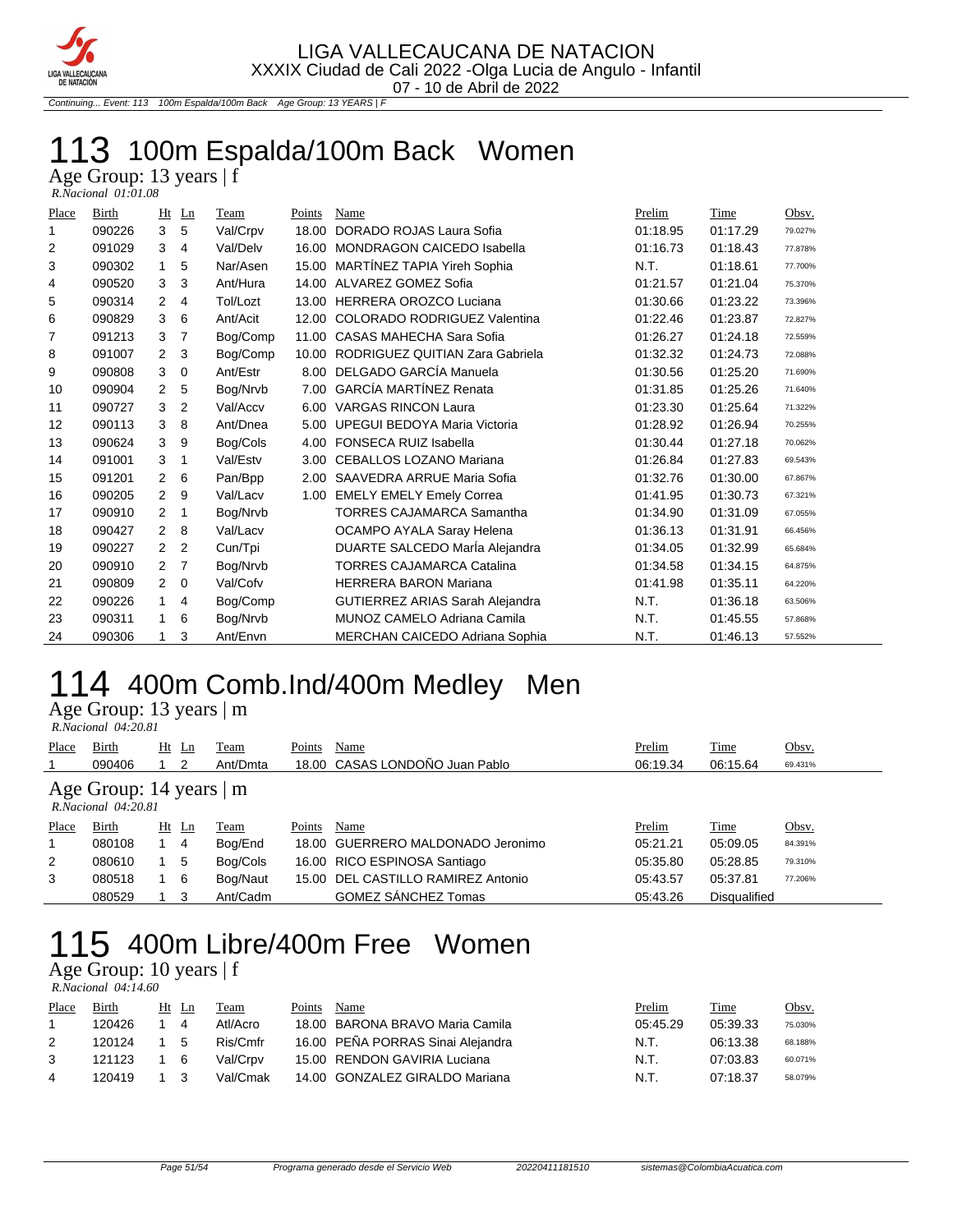

Continuing... Event: 116 400m Libre/400m Free Age Group: 11 YEARS | F

# 116 400m Libre/400m Free Women

Age Group: 11 years | f  *R.Nacional 04:14.60* 

| Place | Birth  | Ht Ln | Team     | Points | Name                            | Prelim   | Time     | Obsv.   |
|-------|--------|-------|----------|--------|---------------------------------|----------|----------|---------|
|       | 110203 | -3    | Cal/Orcl |        | 18.00 SIERRA GONZALEZ Luciana   | 06:27.55 | 05:39.07 | 75.088% |
| 2     | 110731 | 5     | Cal/Orcl |        | 16.00 QUINTERO QUINTERO Manuela | 06:16.46 | 06:05.99 | 69.565% |
| 3     | 110518 | 4     | Nar/Asen |        | 15.00 CASTILLO ERASO Laura      | 06:00.40 | 06:15.95 | 67.722% |
| 4     | 110618 | 6     | Ris/Cmfr |        | 14.00 RAMIREZ GIRALDO Isabella  | 06:45.44 | 06:33.37 | 64.723% |
| 5     | 110302 |       | Val/Accv |        | 13.00 FABREGAS GARCIA Sofia     | 06:55.18 | 06:41.52 | 63.409% |

### 117 400m Libre/400m Free Women

Age Group: 12 years | f

 *R.Nacional 04:14.60* 

| Place | Birth  | Ht | Ln | `eam     | Points | Name                        | Prelim<br><u> The Communication of the Communication of the Communication of the Communication of the Communication of the Communication of the Communication of the Communication of the Communication of the Communication of the Commun</u> | Time     | Obsv.   |
|-------|--------|----|----|----------|--------|-----------------------------|------------------------------------------------------------------------------------------------------------------------------------------------------------------------------------------------------------------------------------------------|----------|---------|
|       | 100109 |    |    | Val/Ocea |        | 18.00 ESCOBAR ZULUAGA Sofia | 06:01.93                                                                                                                                                                                                                                       | 05:47.11 | 73.349% |
| ∸     | 101124 |    |    | Val/Delv | 16.00  | HERNANDEZ QUEVEDO Mariana   | 06:15.57                                                                                                                                                                                                                                       | 06:09.54 | 68.896% |

## 118 400m Libre/400m Free Women

Age Group: 13 years | f  *R.Nacional 04:14.60* 

| Place | <b>Birth</b> | Ht Ln |     | Team     | Points | Name                             | Prelim   | <b>Time</b> | <u>Obsv.</u> |
|-------|--------------|-------|-----|----------|--------|----------------------------------|----------|-------------|--------------|
|       | 090424       |       | - 5 | Ant/Acit |        | 18.00 BEDOYA SANCHEZ Melany      | 05:22.36 | 05:14.37    | 80.987%      |
| 2     | 090303       |       |     | Nar/Asen |        | 16.00 MUÑOZ BOLANOS Sara Julieth | 05:32.50 | 05:31.57    | 76.786%      |
|       | 090226       |       |     | Val/Crov |        | 15.00 DORADO ROJAS Laura Sofia   | 05:16.74 | 05:42.15    | 74.412%      |

## 119 4X50m Comb/4X50m Med Mixed

Age Group: 10f - 11m | x

 *R.Nacional 01:38.94* 

| Place | Birth   | Ht Ln | Team     | Points | Name                                                                                                                         | Prelim   | T.1th.Relav | T.Team   | <u>Obsv.</u> |
|-------|---------|-------|----------|--------|------------------------------------------------------------------------------------------------------------------------------|----------|-------------|----------|--------------|
|       | RX11901 |       | Val/Delv |        | 11ym Chamorro Carmona Matias<br>10vf Paz Garcia Maria Jose<br>10yf Narvaez Alvarez Danna Sofia<br>11ym Bedoya Restrepo Mateo | 03:01.89 | 00:39.99    | 03:00.98 | 54.669%      |

## 120 4X50m Comb/4X50m Med Mixed

Age Group: 11f - 12m | x  *R.Nacional 01:38.94* 

| Place | Birth<br>RX12001 | Ht | Ln<br>6 | Team<br>Ant/Dmta | Points<br>36.00 | Name<br>12ym Tascon Zuleta Miguel AndrÉs<br>11yf Mazo Gomez Kristyl Valentina<br>11yf Vasquez García Luciana<br>12ym Gomez Soto Thomas | Prelim<br>02:39.31 | T.1th.Relay<br>00:35.19 | T.Team<br>02:21.93 | Obsv.<br>69.710% |
|-------|------------------|----|---------|------------------|-----------------|----------------------------------------------------------------------------------------------------------------------------------------|--------------------|-------------------------|--------------------|------------------|
| 2     | RX12002          |    | 5       | Val/Agdv         | 32.00           | 12yf Olarte Gonzalez Luciana<br>11ym Rivera Ferreira Alejandro<br>11ym Giraldo Salazar Juan Diego<br>12yf Realpe Hernandez Paulina     | 02:32.24           | 00:34.27                | 02:29.03           | 66.389%          |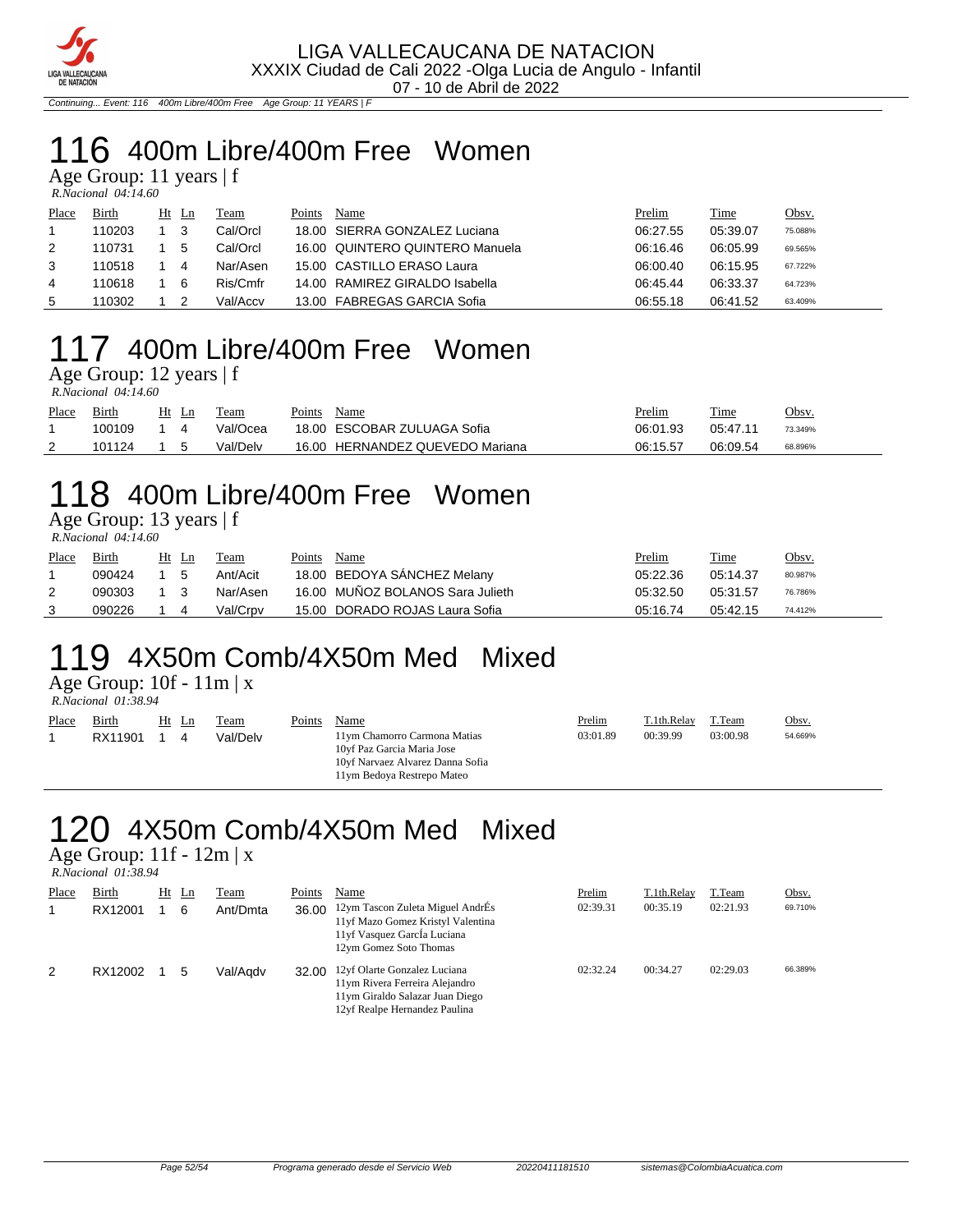

|   |                       |            |                      |       | ັັ<br>19.90119022                                                                                                                                |          |          |          |         |
|---|-----------------------|------------|----------------------|-------|--------------------------------------------------------------------------------------------------------------------------------------------------|----------|----------|----------|---------|
|   | Continuing Event: 120 |            | 4X50m Comb/4X50m Med |       | Age Group: 11F - 12M   X                                                                                                                         |          |          |          |         |
| 3 | RX12004               | 4          | Qui/Selg             | 30.00 | 12ym Giraldo Sanz Santiago<br>12yf AvendaÑo Pinto Ashly Nicoleth<br>12yf Vergara Zapata Julieth<br>12ym García Arias Juan Jose                   | 02:29.44 | 00:42.32 | 02:29.42 | 66.216% |
| 4 | RX12005               | 3          | Val/Delv             | 28.00 | 11yf Padron Arcia Hadassa Jholieth<br>12yf Ortiz Galarza Valery Andrea<br>12ym Aulestia Cruz Juan Camilo<br>12ym Rodriguez Zapata Alejandro      | 02:34.22 | 00:37.61 | 02:31.88 | 65.144% |
| 5 | RX12006               | $1\quad 2$ | Bog/Nrvb             | 26.00 | 11ym Cubides Arevalo Daniel Alejandro<br>11ym Carrano Miguel Fabian Andres<br>12yf Ortegon Reina Lilian Sofia<br>12yf Fiesco Urrego Maria Camila | N.T.     | 00:36.98 | 02:32.95 | 64.688% |

## 121 4X50m Comb/4X50m Med Mixed

Age Group: 12f - 13m | x  *R.Nacional 01:38.94* 

| Place | Birth<br>RX12101 | $Ht$ Ln<br>4 | Team<br>Val/Aqdv | <b>Points</b><br>36.00 | Name<br>13yf Olarte Gonzalez Mariana<br>12yf Olarte Gonzalez Luciana<br>12ym Viera Cardona Samuel<br>13ym Angulo Diaz Mateo                  | Prelim<br>02:11.19 | T.1th.Relay<br>N.T. | T.Team<br>02:08.70 | Obsv.<br>76.876% |
|-------|------------------|--------------|------------------|------------------------|----------------------------------------------------------------------------------------------------------------------------------------------|--------------------|---------------------|--------------------|------------------|
| 2     | RX12104          | 2            | Ant/Hura         | 32.00                  | 13ym Alzate Valencia Kevin Alexander<br>12yf Lizcano Martin Shara Luna<br>12yf Londono Mejia Isabella<br>13ym Vargas Echavarria Juan Esteban | N.T.               | N.T.                | 02:09.68           | 76.295%          |
| 3     | RX12106          | 5            | Bog/Nrvb         | 30.00                  | 13ym Forero Cortes Diego Alejandro<br>13yf Salinas Zamora Marla Lucia<br>13yf García Martínez Renata<br>12ym Puentes Ramirez Juan Felipe     | 02:16.47           | N.T.                | 02:17.27           | 72.077%          |
| 4     | RX12105          | 3            | Val/Delv         | 28.00                  | 12yf Hernandez Quevedo Mariana<br>13ym Chamorro Carmona Juan Felipe<br>13yf Benitez Granados Sofia<br>13ym Garcia Restrepo Emanuel           | 02:20.06           | N.T.                | 02:17.53           | 71.941%          |
|       | RX12102          | 6            | Qui/Selq         |                        | 12yf AvendaÑo Pinto Ashly Nicoleth<br>13yf Rangel Ortiz Isabel Sofia<br>12ym García Arias Juan Jose<br>12ym Giraldo Sanz Santiago            | 02:30.79           | N.T.                | No Show            |                  |

## 122 4X50m Comb/4X50m Med Mixed

Age Group: 13f - 14m | x

 *R.Nacional 01:38.94*  Place Birth Ht Ln Team Points Name **Property Access Prelim Prelim** T.1th.Relay T.Team Obsv. 1 RX12201 1 4 Val/Crpv 36.00 14ym Moreno Micolta Luis Miguel 01:56.84 00:28.39 01:54.87 86.132% 13yf De La Cruz Cortez Salome 14ym GarcÍa Barrios Sebastian 13yf GonzÁlez Chaquea Ivanna Andrea 2 RX12206 1 2 Tol/Lozt 32.00 14ym Ortiz Rodriguez Juan David N.T. 00:28.67 02:00.07 82.402% 13yf Herrera Orozco Luciana 14ym Agudelo UreÑa Juan Pablo 14ym Leon Rojas Santiago Alejandro 3 RX12203 1 3 Val/Cofv 30.00 13yf Herrera Baron Mariana N.T. 00:34.13 02:01.89 81.172% 13yf MuÑoz Salazar Emely 14ym Ochoa Cuchia Samuel 14ym Villa Tabares Juan Pablo 4 RX12205 1 6 Bog/Comp 28.00 13yf Casas Mahecha Sara Sofia N.T. 00:33.41 02:04.27 79.617% 13yf Rodriguez Quitian Zara Gabriela 14ym Mora Guevara David 14ym Arroyo Bustos Samuel David